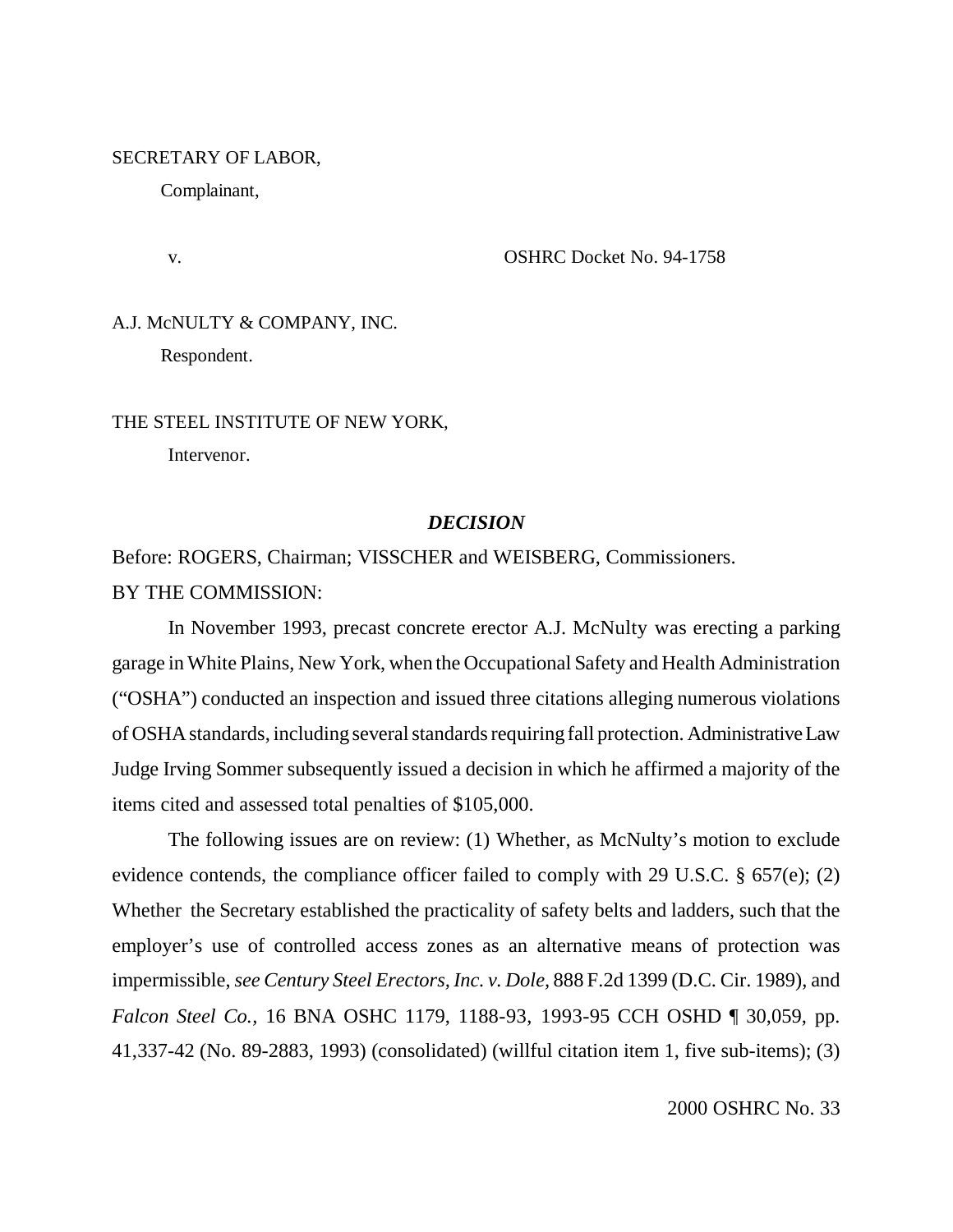Whether McNulty established that the use of guardrails as required by the cited standards was infeasible (willful citation item 2, three sub-items; item 3, six sub-items; serious citation item 3); and (4) Whether the Secretary established that the alleged violations were willful.<sup>1</sup>

1 Commissioner Weisberg notes that on December 20, 1996, former Commissioner Montoya directed review in this case on four specific issues:

(1) Did the judge err in denying the Respondent's motion to exclude evidence? (2) Did the judge err in concluding that the Respondent did not establish controlled access zones as an alternative means of fall protection at this worksite? (3) Did the judge err in rejecting the Respondent's argument that the traditional means of fall protection were not feasible at this worksite? and (4) Did the judge err in finding any of the violations to be willful?

On February 28, 1997, Respondent's current counsel entered an appearance in this case. On April 16, 1997, Respondent's counsel filed a motion with the directing commissioner to amend her direction for review or, in the alternative, with the Commission for a briefing order that included either all issues raised by the judge's decision, or at a minimum, four other enumerated issues in addition to those set forth in the direction for review. Commissioner Montoya did not amend her direction for review. The Commission considered the request made by Respondent's counsel in his motion and included in its briefing notice only the one additional issue concerning the relevance of *Century Steel* and *Falcon Steel* to the question of whether the use of controlled access zones was permissible.

Respondent's counsel then sought permission to file an oversized brief. The Commission granted that request. However, Commissioner Weisberg notes that almost a third of the Respondent's 80 page oversize brief on review deals specifically with issues not included in the direction for review or the briefing notice, including whether certain standards applied, whether employees were exposed or had access to certain hazards, whether McNulty established its greater hazard affirmative defenses, whether the judge erred in amending certain serious items to repeated, and whether the repeated citation was properly classified.

Commissioner Weisberg would admonish Respondent's counsel for briefing these additional issues which presented the Secretary with a dilemma as to whether she needed to respond to the issues not included in the direction for review or the briefing order, and it needlessly complicated and lengthened the Commission's review of the case. *See J. A. Jones Constr. Co.,* 15 BNA OSHC 2201, 2204, 1991-93 CCH OSHD ¶ 29,964, p. 41,023 (87- (continued...)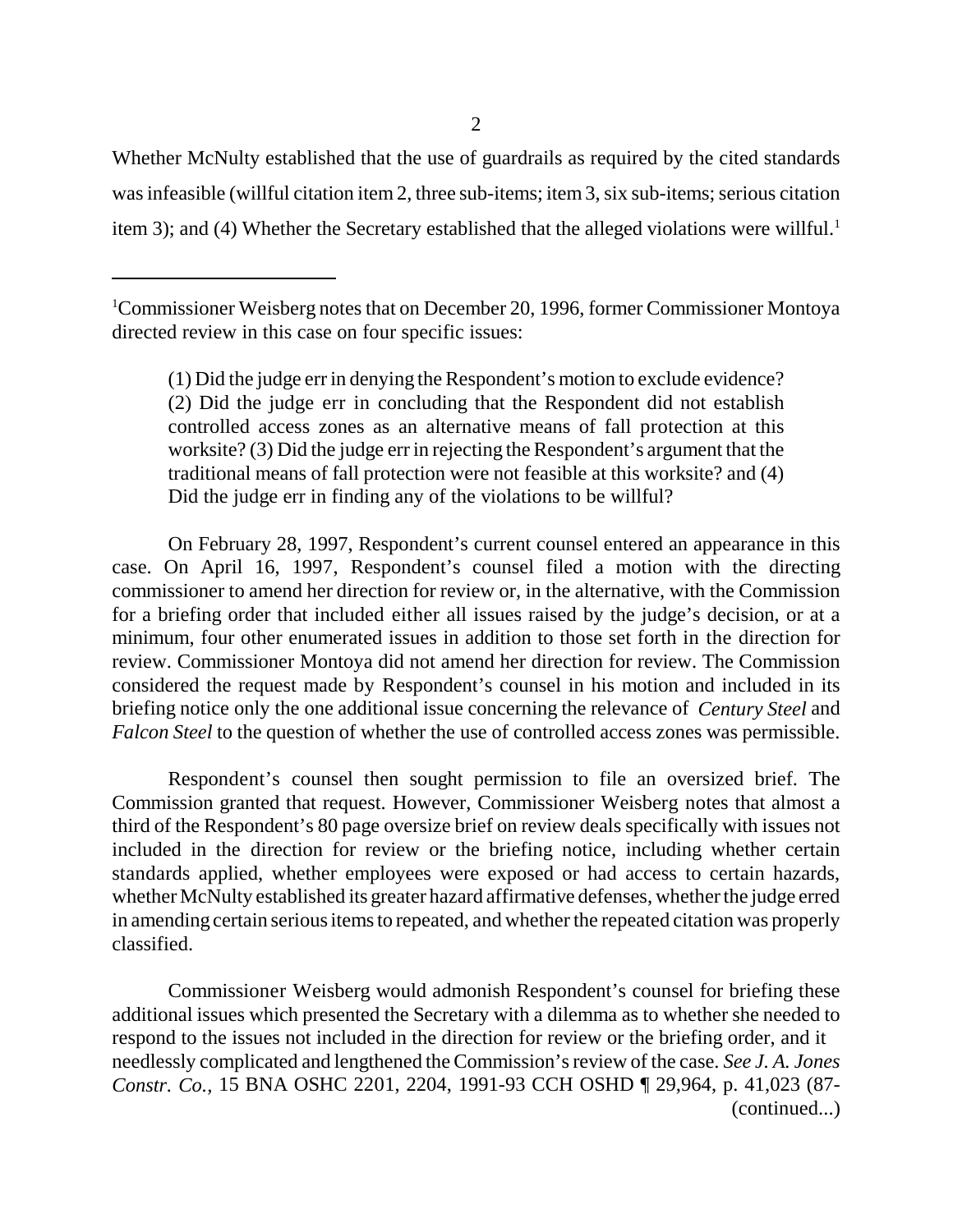# *I. The Employer's Right to Accompany the Compliance Officer in the Inspection*

Section 8(e) of the Act, 29 U.S.C. § 657(e), provides that "a representative of the employer . . . shall be given an opportunity to accompany the Secretary['s] . . . representative during the physical inspection." McNulty argues that on three of the five days of the inspection, the compliance officer failed to give McNulty's on-site representatives the opportunity to accompany him in its work areas. McNulty filed a motion with the judge to exclude the Secretary's evidence relating to those days.

Judge Sommer denied McNulty's motion. He found that the compliance officer, William Donovan, did inform McNulty of its accompaniment right on the first day of the inspection and did give McNulty adequate opportunity to accompany him on all subsequent days. Judge Sommer also found that Donovan's conduct during the inspection did not prejudice McNulty. We affirm Judge Sommer's decision for the following reasons.2

Compliance officer Donovan held an opening conference for all contractors and subcontractors on the first day of the inspection, November 19, 1993. McNulty's personnel were too busy to attend, but within two hours, Donovan encountered Jack Doyle, a McNulty foreman, and Aiden Lynch, McNulty's project manager, and informed them that they or

 $\frac{1}{2}$ (...continued)

<sup>2059, 1993).</sup> In general, the Commission only addresses issues included in the briefing notice. *Tampa Shipyards, Inc.,* 15 BNA OSHC 1533, 1535 n.4, 1991-93 CCH OSHD ¶ 29,617, p. 40,097 n.4 (No. 86-469, 1992). Commissioner Weisberg sees no reason to depart from that policy here, and notes that the Commission has limited its review to the issues identified in the briefing order.

<sup>&</sup>lt;sup>2</sup>McNulty also argues for the first time in its brief on review that Donovan did not comply with the requirements of  $\S$  8(a), 29 U.S.C.  $\S$  657(a), because he did not present his credentials before inspecting the work areas pertaining to citation 2, sub-items 1E and 2C. Donovan presented his credentials to a McNulty foreman early on the first day of the inspection and informed him that the inspection would take several days. McNulty did not raise the credentials issue in its trial motion to exclude evidence or in its petition for review. Accordingly, that issue was not directed for review and we will not address it. *See Tampa,* 15 BNA OSHC at 1535 n.4, 1991-93 CCH OSHD at p. 40,097 n.4 (in general, Commission only addresses issues in briefing notice).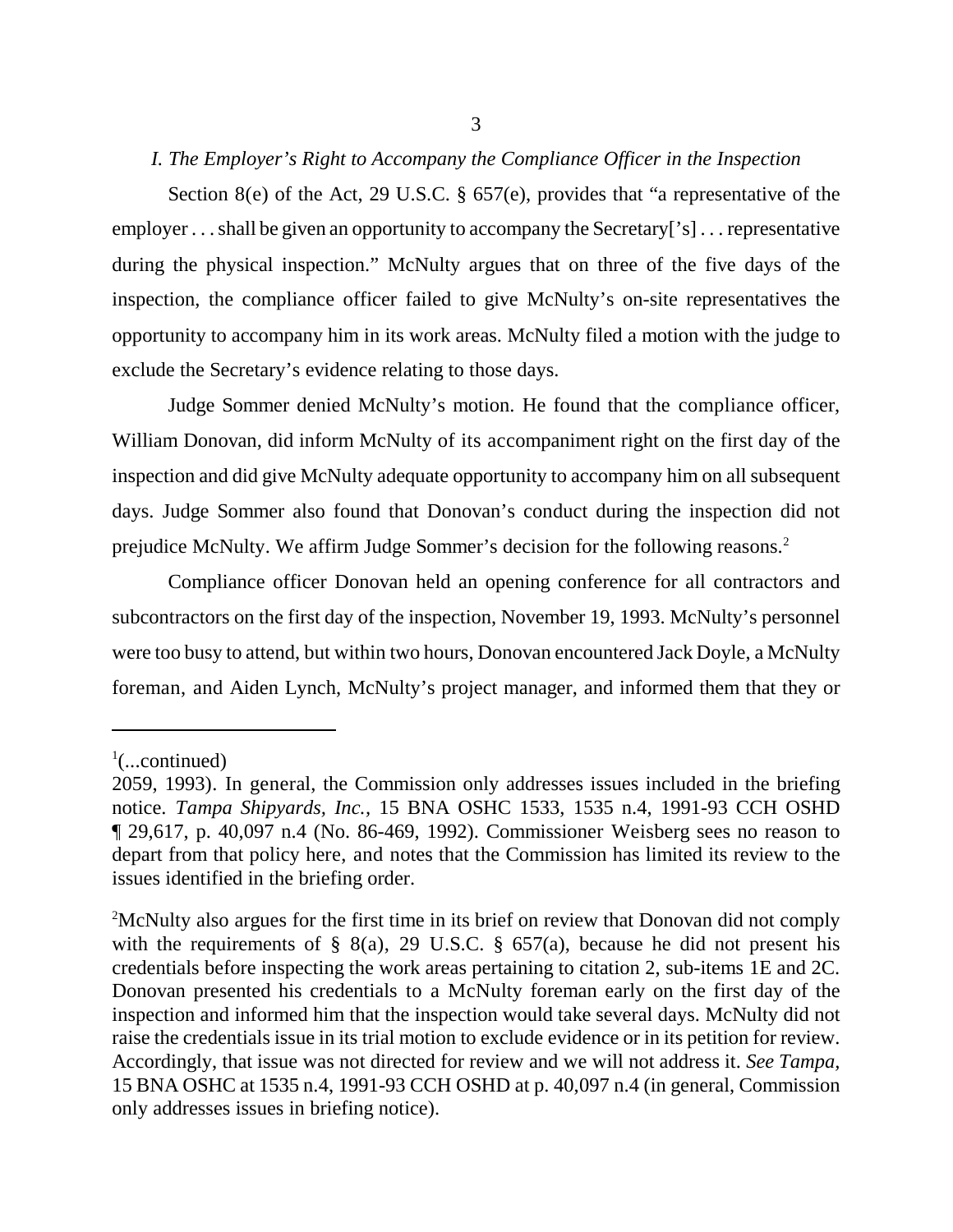other McNulty representatives could accompany him when he inspected McNulty's work areas. McNulty's chief executive officer Lawrence Weiss subsequently sent a letter to Donovan asking for advance notice of future site visits, but such advance notice is generally prohibited under the Act. *See* 29 U.S.C. § 666(f); 29 C.F.R. § 1903.6. However, each day Donovan was on the project, he promptly located a McNulty representative after he observed a hazard in a McNulty work area.

McNulty argues that § 8(e) requires a compliance officer to do much more than this during an inspection of this kind. McNulty argues that the compliance officer should alert each contractor each day and each time a portion of its work will be inspected. Commission and court precedent on § 8(e) does not mandate such a strict protocol. A compliance officer need not alert an employer prior to inspecting its work area if he informs the employer of the accompaniment right at the outset of the inspection and makes an effort within a reasonable time to report any violations to the employer. *See Marshall v. Western Waterproofing. Co.,* 560 F.2d 947, 952 (8th Cir. 1977); *Chicago Bridge & Iron Co v. OSHRC,* 535 F.2d 371, 376-77 (7th Cir. 1976); *Environmental Util. Corp.,* 5 BNA OSHC 1195, 1198, 1977-78 CCH OSHD ¶ 21,709, p. 26,074 (No. 5324, 1977). Moreover, a compliance officer's failure to do one or both of these things to achieve substantial compliance with § 8(e) does not warrant vacating a citation item unless the employer makes a specific showing that the misbehavior prejudiced it in preparing or presenting its defense. *Chicago Bridge,* 535 F.2d at 77; *GEM Indus., Inc.,* 17 BNA OSHC 1184, 1187-88, 1993-95 CCH OSHD ¶ 30,762, p. 42,747-78 (No. 93-1122, 1995), *aff'd without published opinion,* 149 F.3d 1183 (6th Cir. 1998) (table); *Environmental Util.,* 5 BNA OSHC at 1197, 1977-78 CCH OSHD at p. 26,074-75.

We turn now to the particular incidents McNulty raises. On November 30, the second day of the inspection, CO Donovan came upon a number of cited hazards while McNulty representatives were not present, but he located a McNulty representative within approximately one to fifteen minutes in each instance and reported each hazard to either Lynch, Doyle or Paul Brady, another McNulty foreman. This type of notification so soon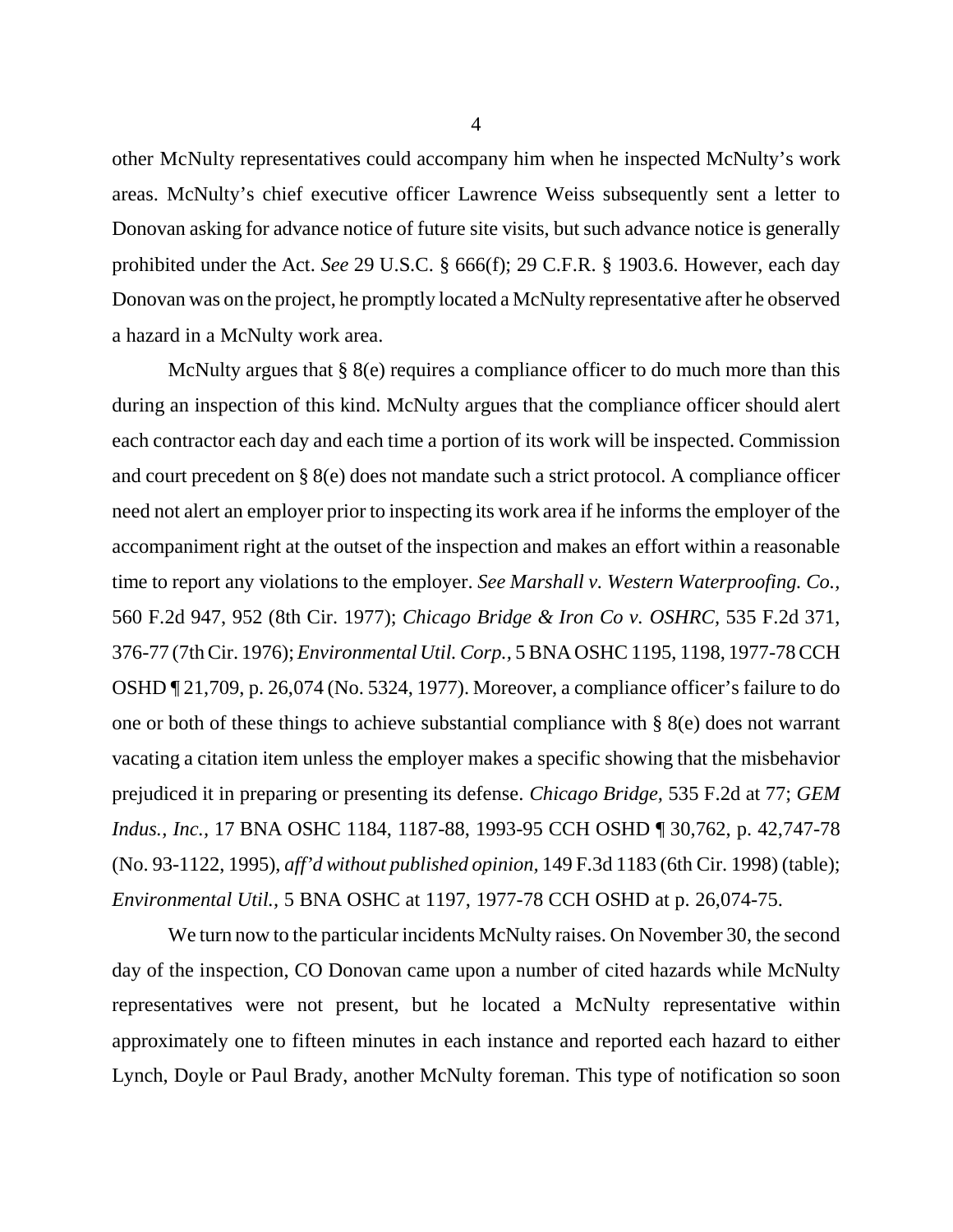after the hazard was detected gave the McNulty representatives an opportunity to ask Donovan what he had observed, including which employees were exposed to the hazard when it was detected. $3$  On these facts, we find that Donovan substantially complied with § 8(e). A compliance officer need not alert an employer before observing possible violations. We also find that McNulty was not prejudiced since its representatives learned of possible violations almost immediately after he observed them.4

Donovan met with Lynch and Weiss on December 1 to notify them that he would be videotaping from the roof of the mall across from the garage and to ask them if they had any objections or wanted to accompany him. They had no objections and indicated that they were too busy to accompany him. The next day, Whiting-Turner Contracting Company, the project manager, notified Lynch and Robert Weiss, McNulty's project coordinator, that Scott Schrilla, a compliance officer assisting in the inspection, wanted to videotape from an adjacent roof while McNulty's employees performed erection work. Lynch and Weiss again declined to accompany Schrilla. Instead, Weiss videotaped Schrilla from the garage deck where the erection work Schrilla was videotaping was taking place. Lynch was also present on the garage deck. Because these McNulty representatives were in the erection area that OSHA was videotaping and were offered the opportunity to accompany the OSHA compliance officer to observe the erection work from his vantage point, we find that the Secretary substantially complied with § 8(e) and that McNulty was not prejudiced.

On that same day, Donovan also saw improperly stored gas cylinders near McNulty's trailer. He immediately went inside the trailer and discussed them with Doyle, who abated

<sup>&</sup>lt;sup>3</sup>McNulty argues that we should not "assume[] that Mr. Brady knew the importance of immediately obtaining and preserving" evidence on "the employees' distances from the edge." However, there is no evidence that Brady did not know this. Moreover, instructing its personnel on how to respond to OSHA inspections is McNulty's responsibility.

<sup>4</sup> McNulty argues that Lynch could not find any employee exposed to a stairway that lacked guardrails. However, McNulty did not show that Lynch asked Donovan to identify any employee that he observed.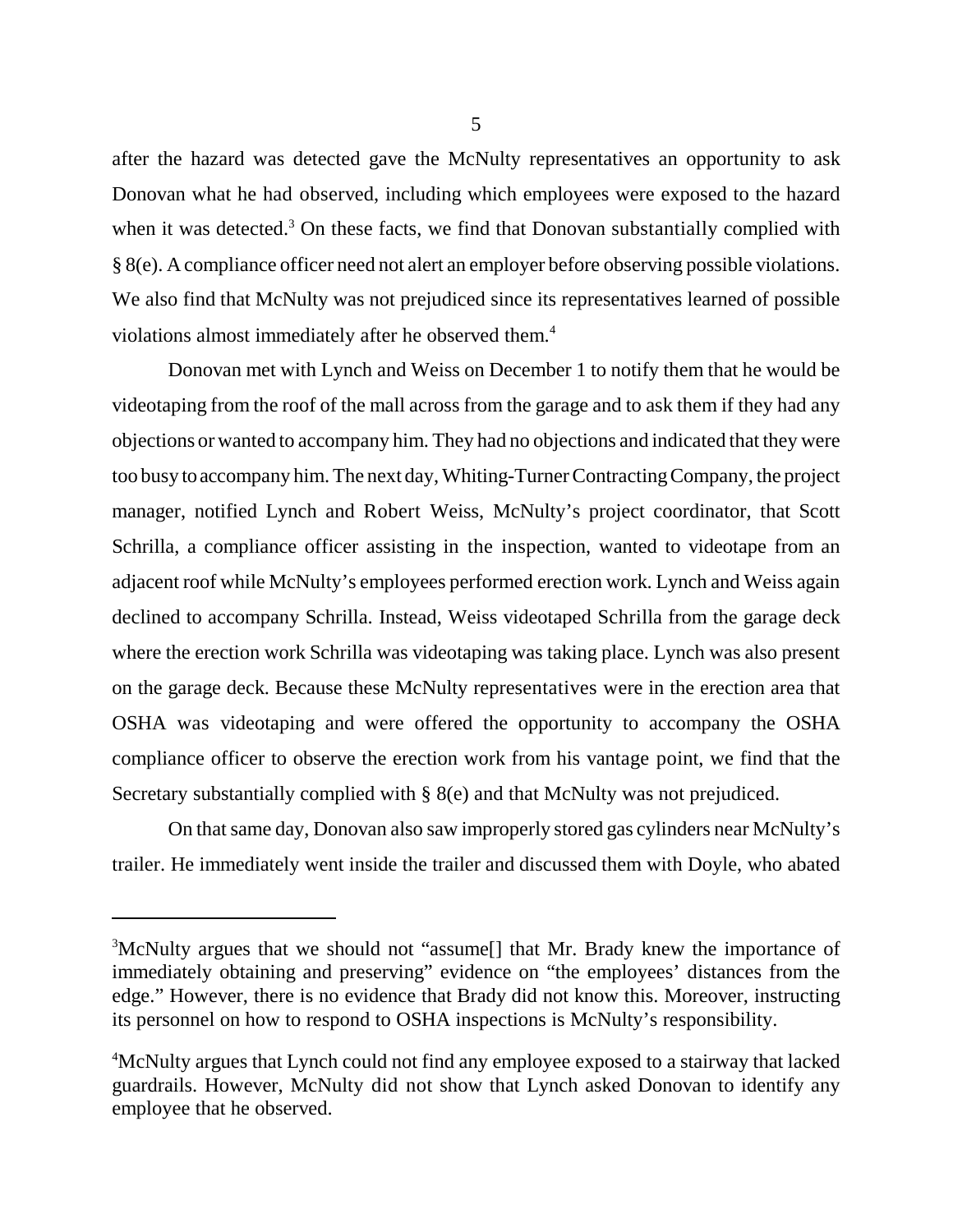the hazards. This evidence establishes that Donovan substantially complied with § 8(e) and that McNulty was not prejudiced.

On December 8, the last day of the inspection, Donovan photographed two hazards, a floor opening and an open-sided floor, from an adjacent building. He asked the Whiting-Turner representative accompanying him to radio its representative in the garage and inform McNulty. McNulty contends that, because it "had no chance to be present, it could not introduce first-hand testimony" and could not determine whether it had a safety monitor in the area. However, Lynch calculated from McNulty's project drawings that the employee was 6 feet away from the floor opening, and McNulty relied on Donovan's photograph to support this calculation. McNulty also used the photograph to argue that the crouched position of the employee depicted there minimized his risk of falling. Lynch also testified that its "pusher" or foreman "running the raising gang was the safety monitor." McNulty does not claim that it lacked records identifying its foremen or that its blueprint and daily field report were insufficient to indicate whether a foreman was acting as a safety monitor on level P-5. McNulty only makes a vague and unsupported claim that the area was "a transient situation" that could not be "precisely reconstructed." Under the circumstances, we find that McNulty did not show that it was prejudiced.<sup>5</sup> We also find that OSHA compliance officer Donovan substantially complied with the Act when he relied on Whiting-Turner to inform McNulty of the potentially violative conditions since it was a reasonable way to give McNulty the opportunity to accompany him during his inspection. We therefore uphold

<sup>5</sup> McNulty relies on *Pittsburgh Forgings Co.,* 10 BNA OSHC 1512, 1514, 1982 CCH OSHD ¶ 25,974, pp. 32,568-69 (No. 78-1361, 1982), for the proposition that, "where a condition has been abated, it is proper to vacate citation items without a showing of prejudice." However, *Pittsburgh Forgings* dealt with a contumacious breach of discovery by the Secretary that the judge sanctioned by vacating some abated citation items. The Commission, under an abuse of discretion standard, upheld the decision because it did not "frustrate[] the remedial purposes of the Act." Here, however, the remedial purposes of the Act would be frustrated inasmuch as there is no evidence the Secretary violated § 8(e).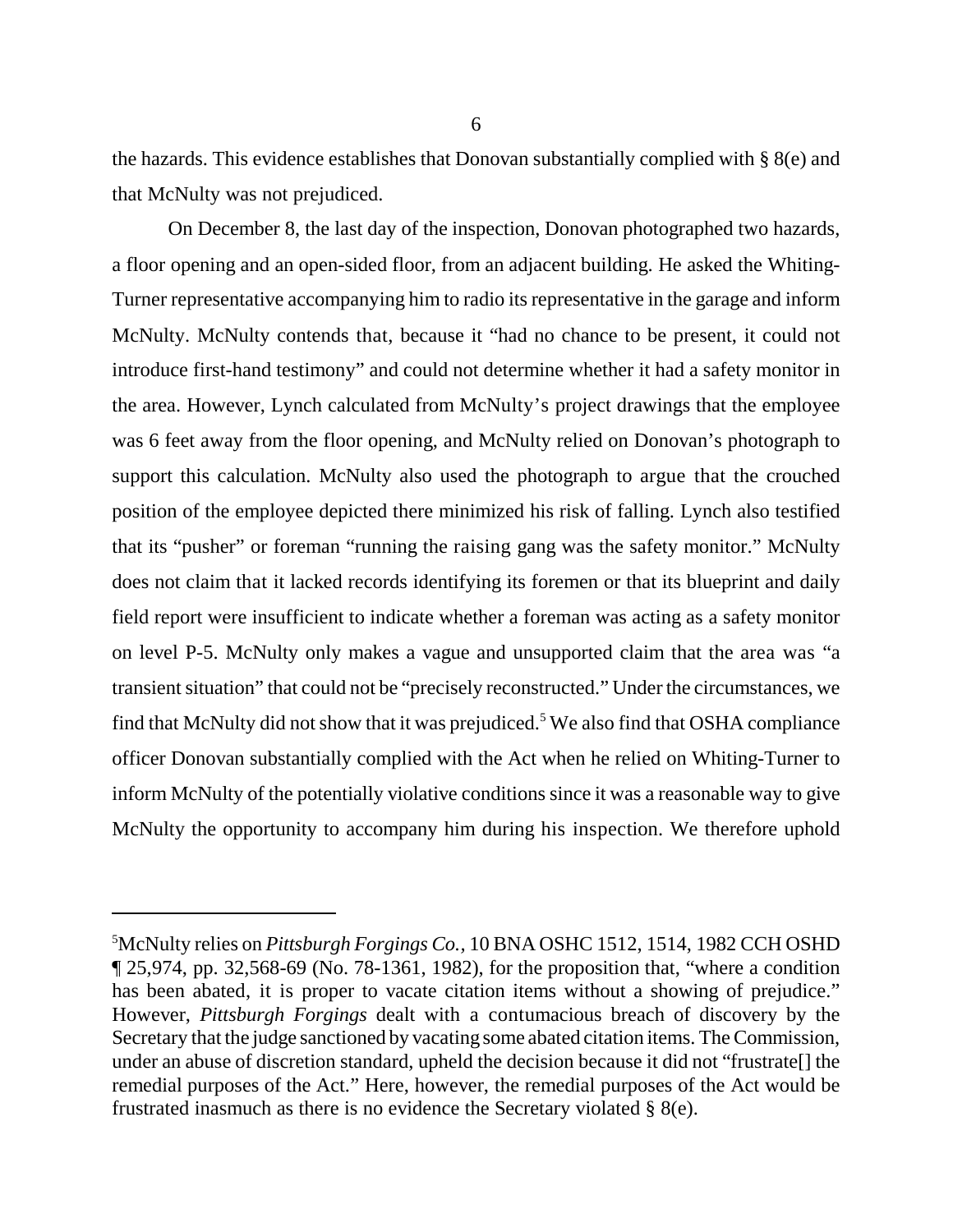Judge Sommer's decision dismissing McNulty's motion to exclude the Secretary's evidence relating to the second, fourth, and last days of the inspection.

# *II. Practicality (Item 1 of Willful Citation No. 2)*

The Secretary alleges that McNulty failed to use safety belts and, in one location, a ladder, in violation of 29 C.F.R. § 1926.105(a).<sup>6</sup> When the Secretary alleges that an employer has failed to comply with § 1926.105(a) by failing to require the use of a fall protection device other than a safety net, she has the burden of (1) proving where and how the device could have been used and (2) overcoming the employer's evidence that use of the devices was impractical, including evidence of industry custom and practice. *Falcon Steel Co.,* 16 BNA OSHC 1179, 1189-90, 1993-95 CCH OSHD ¶ 30,059, pp. 41,338-39 (No. 89-2883, 1993); *see also Century Steel Erectors, Inc., v. Secretary,* 888 F.2d 1399 (D.C. Cir. 1989). McNulty challenges the Secretary's proof of practicality in three instances, *i.e.,* sub-items 1A, 1C and 1D.<sup>7</sup> For the following reasons, we affirm sub-items 1A and 1C, but we vacate sub-item 1D.

# *A. Sub-item 1A*

McNulty permitted an employee to walk across the top of a precast concrete wall piece without fall protection. The wall piece was being stabilized in its final position, and the employee seen walking across its top was engaged in checking whether it was level and plumb and in releasing it from the crane hook. Compliance officer Donovan testified that this work could have been done from a "sufficient length" ladder "leaning up against the [wall] piece itself." McNulty argues that the Secretary failed to establish practicality because (1)

<sup>&</sup>lt;sup>6</sup>The standard states: "Safety nets shall be provided when workplaces are more than 25 feet above the ground or water surface, or other surfaces where the use of ladders, scaffolds, catch platforms, temporary floors, safety lines, or safety belts is impractical."

 $\sqrt{7}$ McNulty did not present a practicality challenge to sub-items 1B and 1E despite the fact that the Commission put the practicality issue on review at McNulty's request. We therefore will not address practicality for these sub-items. McNulty argues that the Secretary failed to establish other elements of the underlying violations, but these issues are not on review.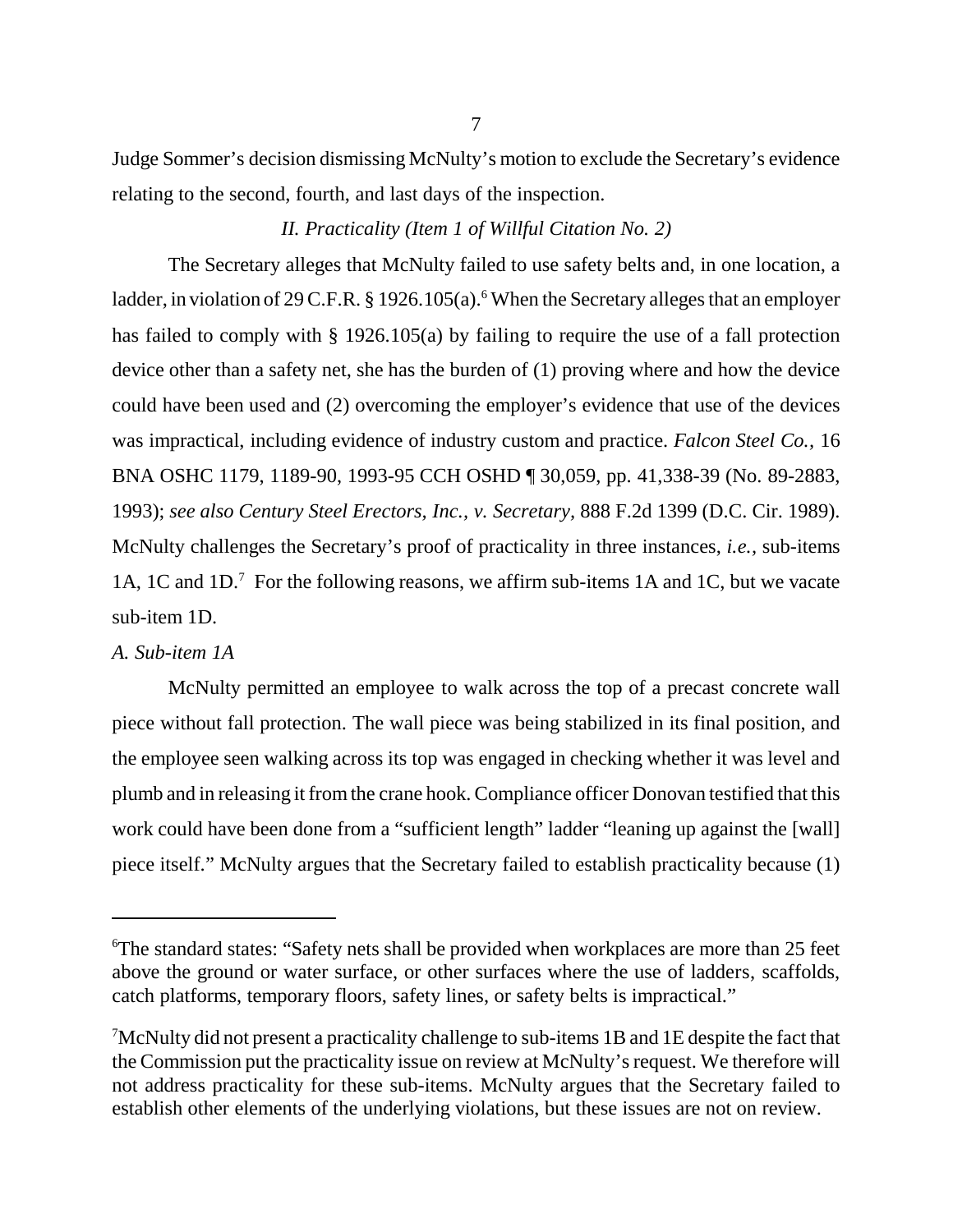she failed to prove that the work could have been done from a ladder; (2) the floor for a ladder was incomplete and only extended to the wall's midpoint, or slightly beyond; and (3) the wall was too unstable to support a ladder.

We find that a ladder was practical for work on almost two-thirds of the wall, *i.e.,* where the floor existed. There is no dispute that the employee could have released the crane hook while standing on the ladder. Edward Cush, a recently retired Business Manager for the Ironworkers Union, testified as a witness for McNulty that "cutting it loose" (i.e., releasing the crane hook from the precast concrete piece) "could be done from a ladder." McNulty's project manager Lynch testified that an employee used a ladder for this work at another location on this project. Michael Willis, a compliance officer with extensive experience inspecting construction work, including precast erection, testified that he had observed employees releasing crane hooks while standing on ladders.

The preponderance of the evidence also establishes that a ladder could have been used to check whether the wall was level and plumb. Cush testified that the procedure involves one employee holding a ruler against the wall while another employee uses a transit that is set up on the floor. The employee at the wall could have held the ruler while standing on a ladder. That this procedure was practical was confirmed by the Secretary's expert witness, Steven Miller, an independent consultant in construction safety. Miller testified that the helper-employee who must "get to the top of the [wall] panel to hold the tape measure" would "be able to put a ladder up and remain on the ladder." McNulty did not establish that the employee had to stand on top of the wall to hold the tape measure or ruler.<sup>8</sup> We therefore find that the employee doing the work involved here could have used a ladder.

<sup>&</sup>lt;sup>8</sup>Cush testified that "[s]ometimes he might have to," but Cush's explanation only indicates that the employee who releases the crane hook has to, an opinion that is not supported by the record as a whole. Cush's explanation is as follows: "The connectors have to when they cut the piece [loose] and the surveyor could be considered part of the connecting crew because he is necessary to make it plumb before you do cut it loose."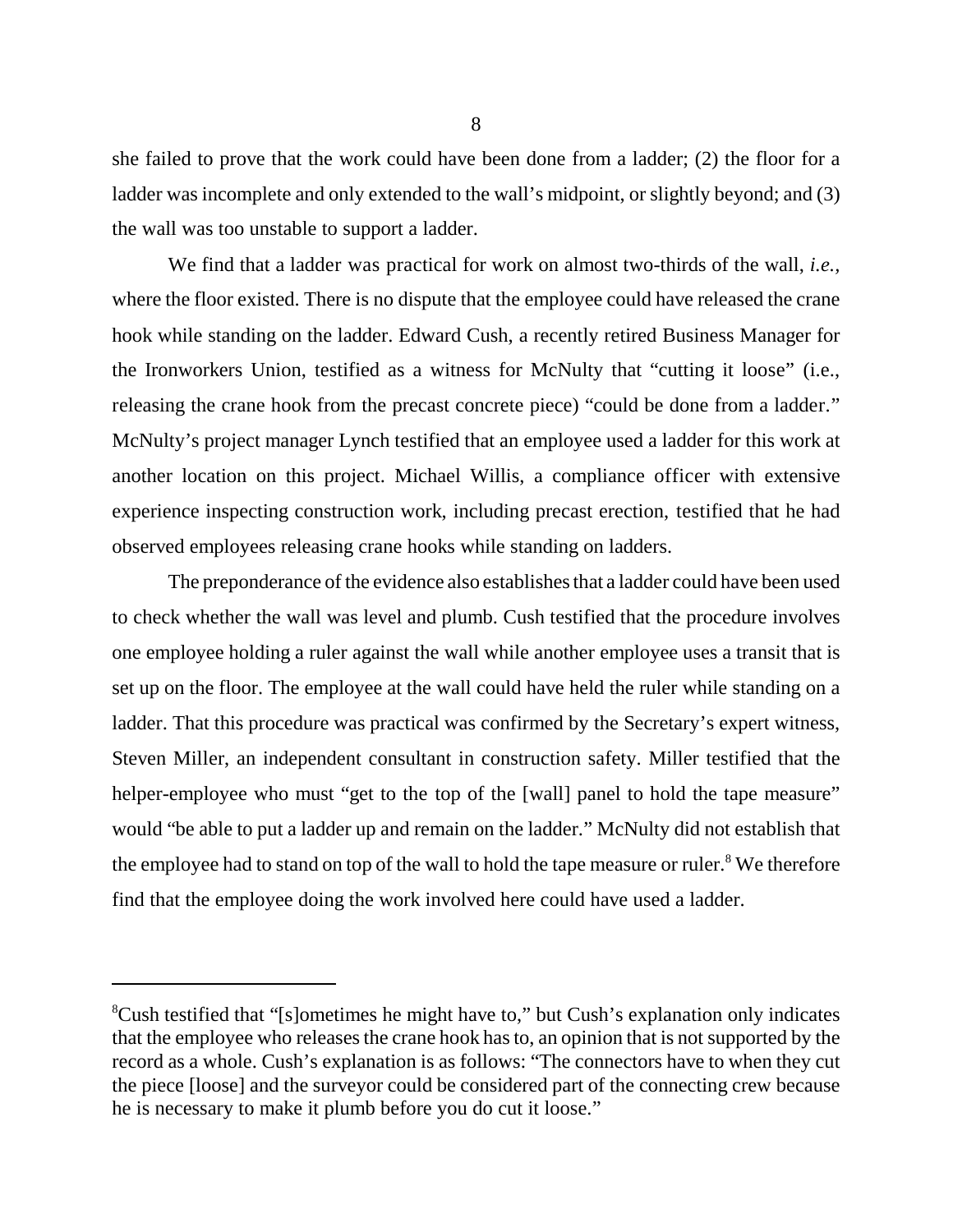The fact that the floor beside the wall was incomplete did not relieve McNulty of its duty to comply. The floor extended approximately two-thirds of the wall's length, i.e., well beyond the wall's midpoint. Although the record seems to indicate that the work involved here had to be done on both ends of the wall, it is clear that a ladder could have been used for the end where the floor existed. McNulty points to Cush's testimony that the surveyor's helper would "walk the top edge of the wall," but Cush also testified that the helper has to "hold a ruler against the wall on the inside of the wall." Cush did not say that the helper has to stand on top of the wall to do this or hold the ruler at so many places on the wall that it would have been impractical to use a ladder. An employer must comply to the extent that it can. *See Walker Towing Corp.,*14 BNA OSHC 2072, 2075, 1991-93 CCH OSHD ¶ 29,239, p. 39,159 (No. 87-1359, 1991).

McNulty's third argument, that the wall piece was too unstable to support a ladder, also lacks merit. Project manager Lynch testified that the piece, which weighed 25 tons and was 12 feet high, was "very precarious" when the crane landed it because it rested on supports ten feet off the floor. McNulty had to "hold it in the [crane] hook" while braces were attached, and the piece was not stable until braces at both ends were attached. McNulty used a ladder to attach one of the braces. Other temporary connections, such as temporary welds, were done during the time that braces were attached. The surveyors did not check whether the piece was level and plumb until the braces were attached and temporary connections were made. Also, the crane hook remained attached to the piece, and a possibility of a collapse only existed if the crane engineer should "hit[] the wrong lever and lose[] tension in the cable." When the wall piece here was level and plumb, the braces were fixed in place. Compliance officer Donovan testified that the "piece would have to be stable before you release the crane [hook]." Lynch gave similar testimony: "When you erect these precast walls, you've got to hold them in the hook of the crane" and "attach the braces before you can release the crane." In sum, the record establishes that the surveying work was done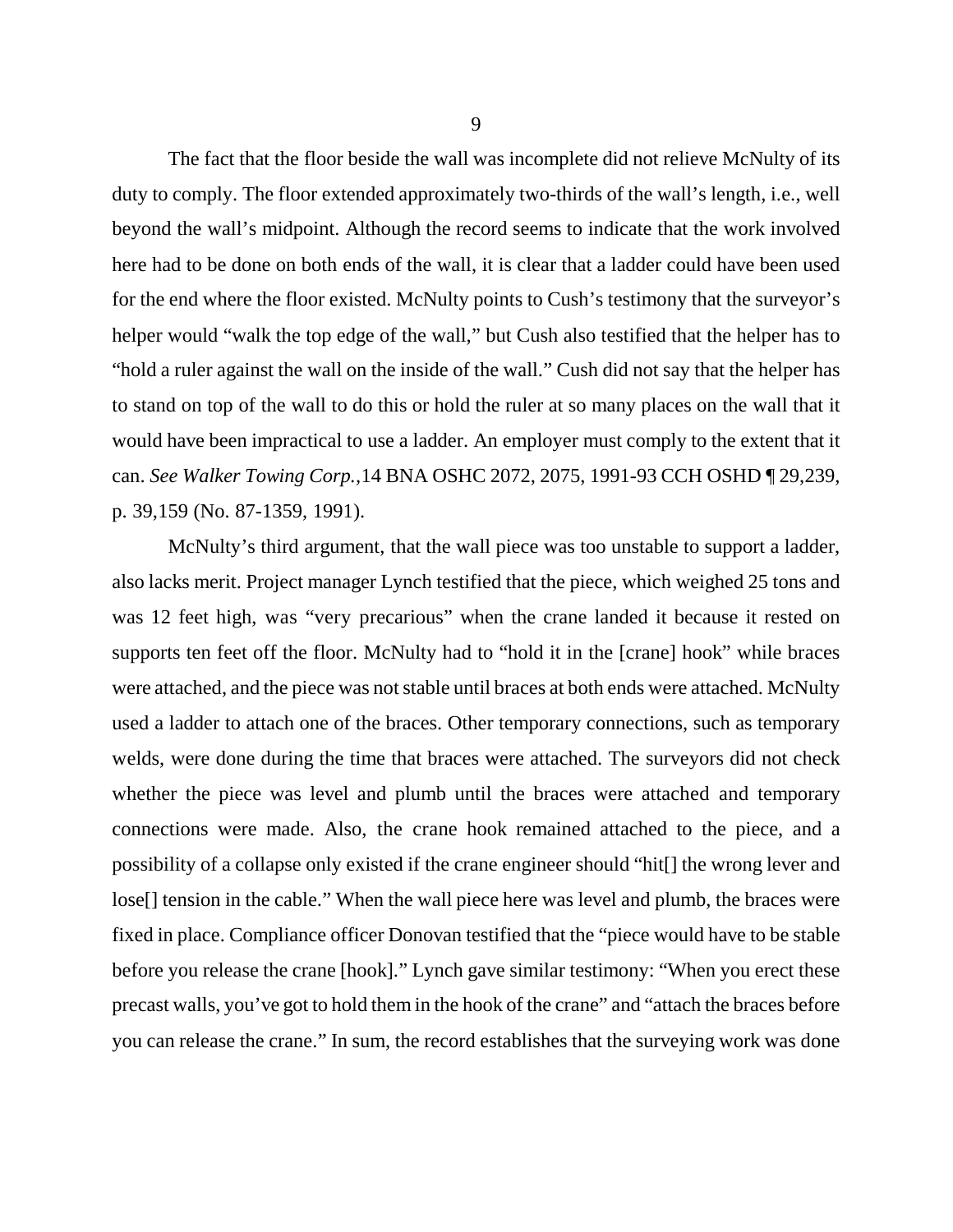while the piece was held upright by the crane hook, braces and temporary connections, and that the crane hook would not be released until the piece was permanently connected.

McNulty makes an overall argument that the industry does not use fall protection where erection is "still ongoing." McNulty claims that the employees working as erectors and surveyors are generally more concerned about crushing hazards than about falling hazards. McNulty did not present any evidence, however, that the industry customarily declines to use ladders where erection is ongoing or that ladders are viewed as problematic because they keep employees from fleeing a crushing hazard. None of McNulty's witnesses who described McNulty's pre-erection planning sessions testified that McNulty planned to exclude ladders from zones where erection was ongoing. We therefore find that the Secretary has established that ladders were practical even though erection was ongoing, and we affirm sub-item 1A of item 1 of willful citation No.  $2.9<sup>9</sup>$ 

## *B. Sub-item 1C*

The Secretary also alleges that McNulty violated the standard because employees were installing guardrail stanchions along an open edge of deck level 10 of the parking garage at the same time that a McNulty erection crew was connecting precast concrete pieces at the open edge. All these employees were doing welding, bolting and drilling work without tied-off safety belts. The Secretary's witnesses<sup>10</sup> testified that McNulty could have installed lifelines ("static lines" and "retractable lifelines") to which these employees could have tied off. The Secretary's witnesses also testified that these employees could have been tied off to the "lifting loops"11 located at floor level and at the top of certain chest-level columns near the open edge.

<sup>&</sup>lt;sup>9</sup>We decline to rely on the new fall protection standards that specifically address precast erection because they were issued by OSHA after the inspection in this case.

<sup>&</sup>lt;sup>10</sup>Specifically, these witnesses were compliance officer Donovan, expert compliance officer Willis, and expert witness Miller, the independent consultant in precast safety.

<sup>&</sup>lt;sup>11</sup>Loops manufactured into the precast concrete pieces for attaching the crane hook.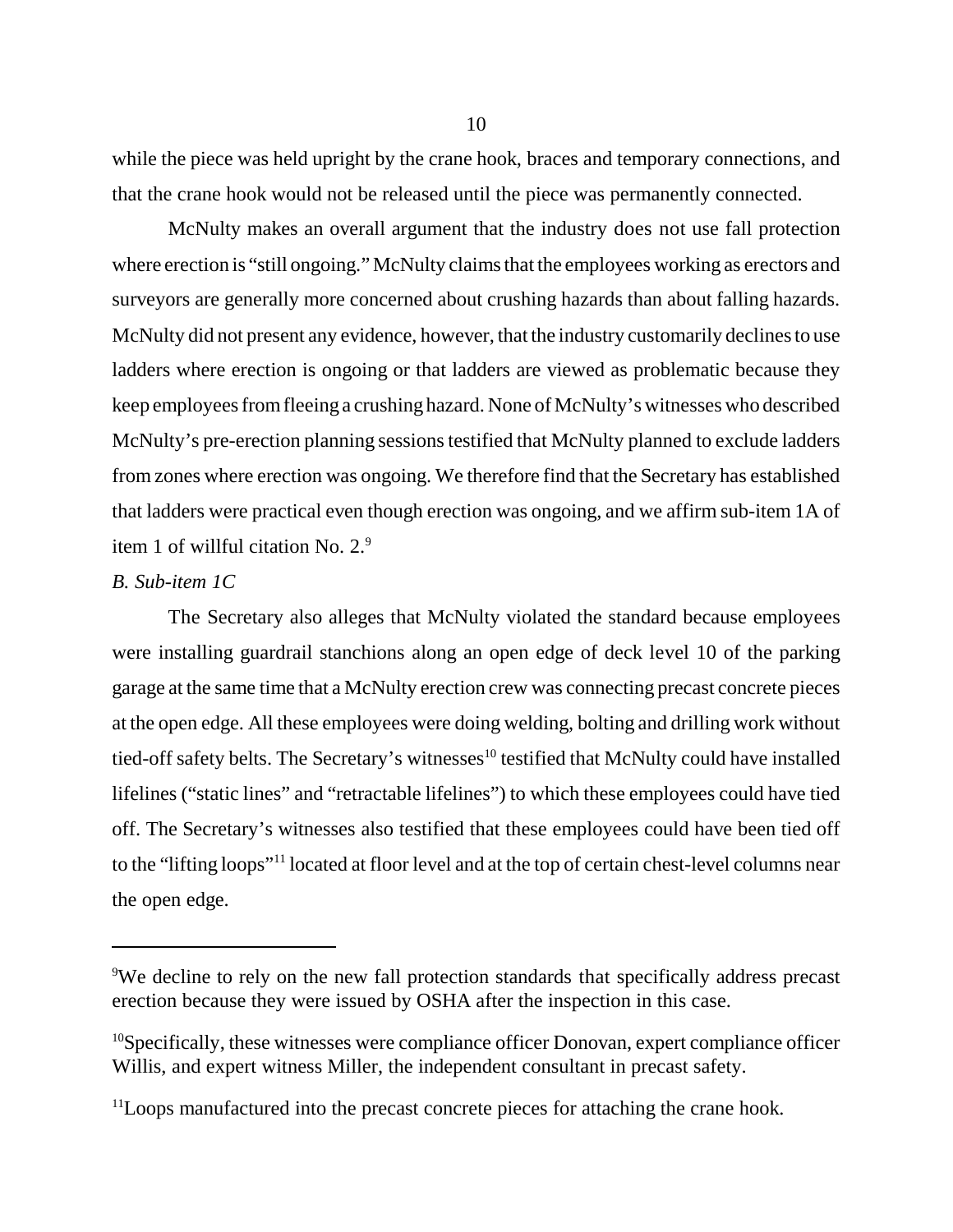McNulty claims that the precast concrete erection industry regarded safety belts as impractical for erectors and connectors because they need mobility to avoid being crushed by unstable concrete pieces.12 According to McNulty, industry custom and practice was to create controlled-access zones ("CAZs") around erection in progress<sup>13</sup> in which the erectors and connectors would not use safety belts but, rather, would be warned by a safety monitor if they came too close to an open edge.

McNulty's evidence on industry custom and practice, however, establishes that guardrail crews are not part of erection crews, are not allowed inside CAZs while concrete pieces are being landed and stabilized, and are only given access after erection work is finished, *i.e.,* when the zone is no longer designated as a CAZ. Accordingly, McNulty did not follow industry practice when it allowed its guardrail crew to install stanchions inside the CAZ while the erection crew was still working. After completion of the erection work, the guardrail employees could have used tied-off safety belts. In sum, contrary to McNulty's arguments on review, the record here establishes the practicality of excluding the guardrail crew from the CAZ until erection was complete and requiring tied-off safety belts for guardrail work at that time. On this basis, we affirm sub-item 1C.

*C. Sub-item 1D*

<sup>&</sup>lt;sup>12</sup>Numerous witnesses testified that they knew of occasions when concrete pieces fell and employees had to flee to escape being crushed. For example, Randall Davis, vice president of Midlantic Erectors, testified that concrete pieces have dropped from crane booms during lifts and can "land on someone" or "land on some other piece that is not fully connected and knock it over." Charles Hardesty, the Secretary's construction safety specialist, knew of employees being crushed when pieces "pancaked, one right on top of the other."

 $13A$  photograph in evidence shows that one floor piece was swung over the open edge where the employees were working. The evidence is conflicting regarding whether McNulty created CAZs where erection was taking place, but Judge Sommer found that "McNulty did agree to use" CAZs and "evidently did cordon off work areas where erection was taking place." In light of this finding, we disregard his statement that the record was "inconclusive" as to whether McNulty implemented CAZs.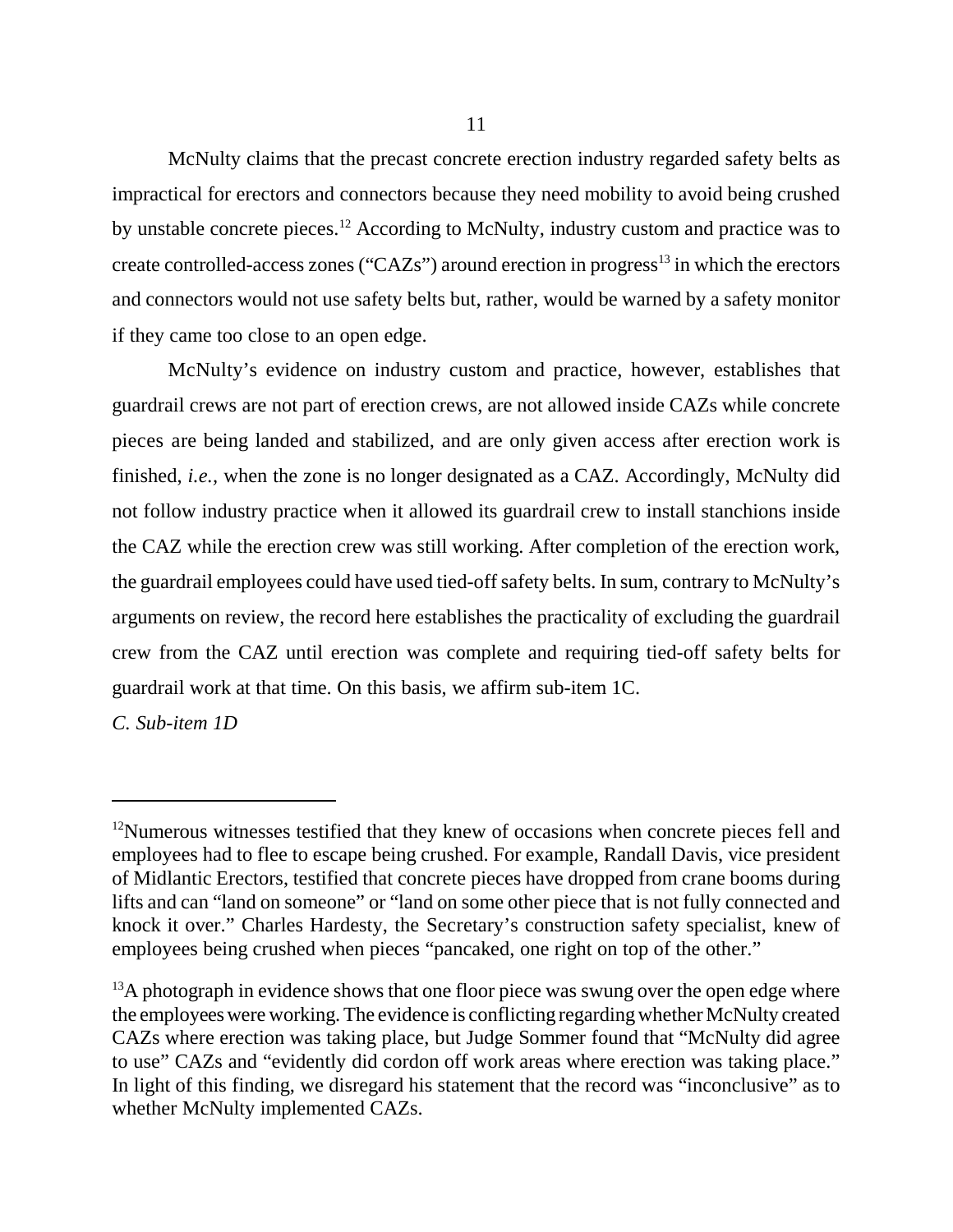Sub-item 1D concerns an erection crew employee who did not tie-off when he went to a floor edge to drop a bucket.<sup>14</sup> Expert compliance officer Willis testified that McNulty could have installed lifelines ("static lines" and "retractable lifelines") for this employee to tie off to. However, McNulty established that this employee was part of the erection crew and was working in a CAZ adjacent to a wall piece that was being stabilized. McNulty presented extensive and substantial industry custom and practice evidence that CAZs are preferred over traditional fall protection where erection is taking place because of the crushing hazards that the work involves. The evidence on industry custom and practice is as follows.

#### *1. McNulty's Evidence*

#### *a. McNulty's Project Planning Sessions and On-the-Job Consultations*

CEO Weiss testified that he consulted with "leading experts" in the precast erection industry regarding fall protection. Participating extensively in the project planning sessions were Spancrete Northeast, Inc., an experienced precast erector, and Eastern Prestress, a major fabricator and erector of garages in the Philadelphia area. These erectors also consulted with McNulty as the project progressed. Eastern Prestress sent Barry Aronowitz, its head superintendent with 20 years of experience in precast erection, to "live this job" with McNulty. Safety belts with retractable lifelines or static lines were considered. The "common feeling" at the planning sessions was that these devices would not offer "any practical and safe means of protection," and as the project progressed, Aronowitz "concurred entirely"

<sup>&</sup>lt;sup>14</sup>McNulty argues on review that the employee worked for another employer. This issue is not on review. We also note that, although Lynch testified that he could not positively identify the employee because of the distance from which he was videotaped or photographed, Lynch also testified that the area where he was working was a CAZ, that the employees in the area were erection crew employees, and that non-erection employees were excluded from CAZs. Lynch testified that he was not denying that any employees videotaped or photographed there were McNulty's. Accordingly, we will treat the employee as McNulty's as we turn to the question of whether the Secretary established the practicality of a safety belt for him.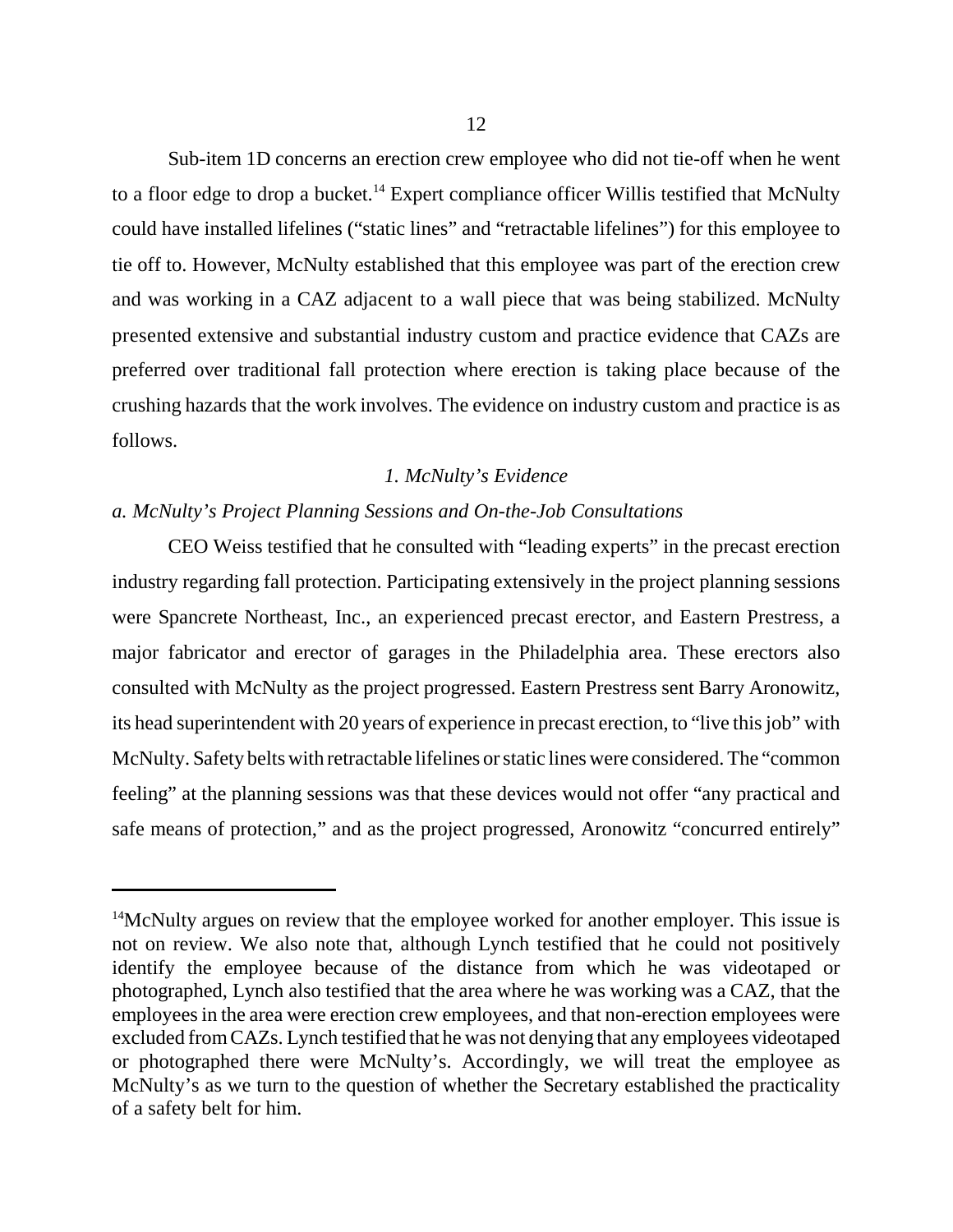with McNulty in not using them where erection was taking place. As CEO Weiss testified, "[W]e went through discussions of the equipment with him[,] and he felt that they were all productive of more dangerous risks to the men than not to utilize this equipment."

Weiss detailed the reasons why everyone decided not to use safety belts with static lines or retractable lifelines where erection was taking place. It was decided that employees could not anchor these devices to lifting loops in floor pieces without creating tripping hazards and "forcing tie-off below the point of operation" which is "generally condemned by safety experts and manufacturers of safety equipment" because it "creates the possibility of a pendulating fall" and "severe injury." Retractable lifelines have the additional problem that they "grab" employees when they make sudden moves to avoid concrete pieces coming at them. Safety belts generally have six-foot lanyards that leave "practically no room for movement" around the pieces "that can spin out of control." Weiss "didn't want to contribute to the lack of safety."

David Melick, senior loss prevention consultant from Liberty Mutual Group, made fall protection recommendations that McNulty considered at a planning session. According to Lynch, there was a "long detailed discussion on each device and we went through the pros and cons of the use of each device." Lynch pointed out the "inherent dangers" of tying off while erecting 25 ton structural floor pieces 60 feet long, 10 feet wide, 2 feet, 6 inches deep. He and Ivan Millett, Spancrete's field manager, expressed concerned that erection crew employees "tethered to a static line at their feet with a six foot lanyard" would be "totally immobile and in great danger of being seriously injured." Melick "acquiesced" with Lynch and Millett that fall protection could not be used and agreed to "leave the issue of tie-off of the men to the lifting loops . . . to [our] professional judgment . . . ." Mellick agreed that static lines and retractable lifelines for safety belts with lanyards "were inappropriate and caused a greater hazard and didn't really do what they were supposed to." Lynch explained that the precast erection industry preferred to use CAZs "to insure that no other workers that were not involved in the erection process strayed into our work area."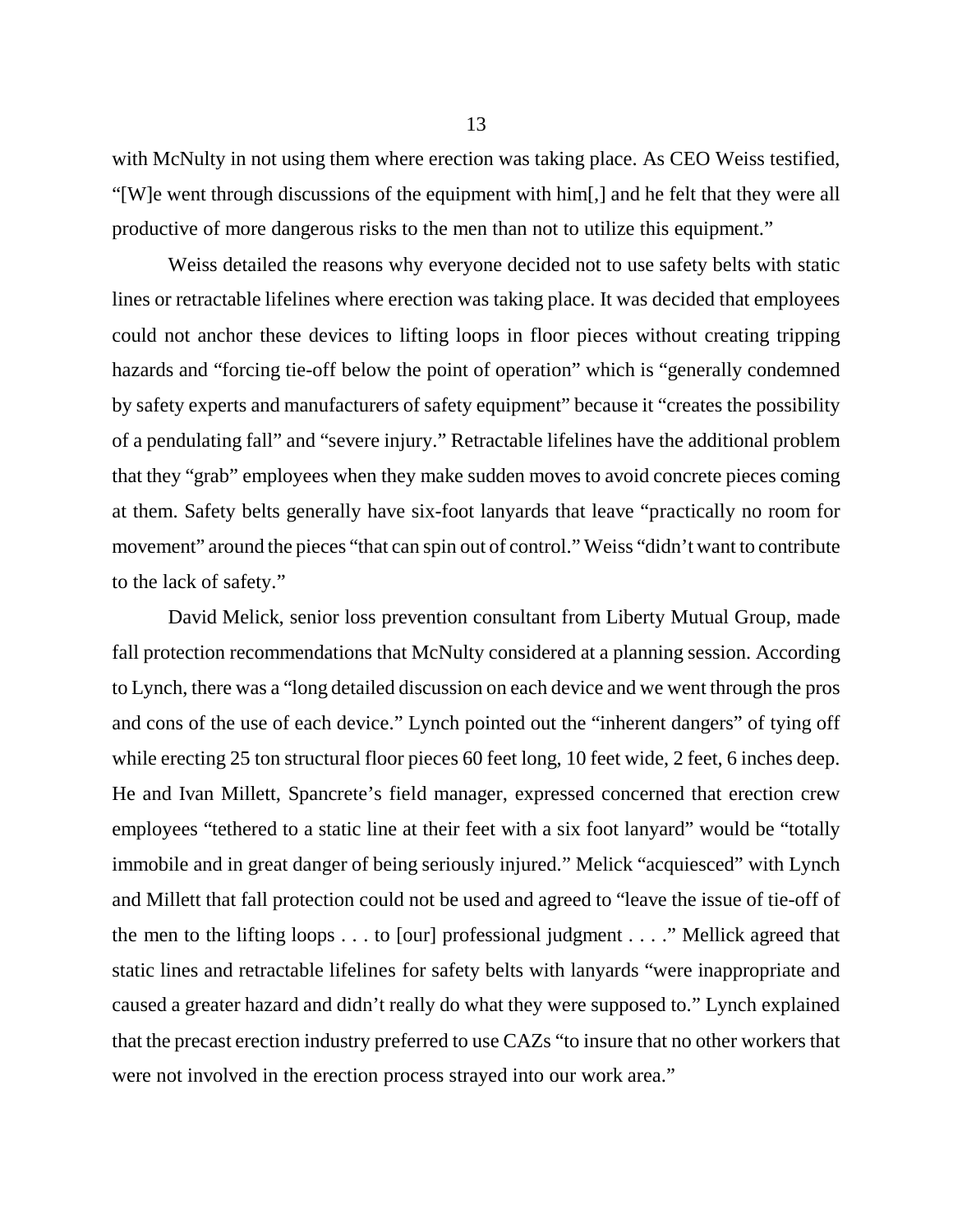Millett corroborated this testimony. He testified that the participants in McNulty's planning sessions agreed that retractable lifelines and static lines would "encumber" the erection crew employees such that "they couldn't get away from [the concrete pieces], or they would be hurt, squished, knocked off or anything." Millett also testified that employees doing the connecting work in an erection crew, *i.e.,* welding, bolting and drilling, could not tie off in a CAZ because they "couldn't get away from the product and needed to get around and not have cables get tied up in the product."

## *b. Additional Testimony on Industry Custom and Practice*

Thomas Humphrey, a business agent for the stone, derrickmen and riggers union, which had union members doing architectural precast work on McNulty's project, testified that "[w]e have never tied off" for the connecting work, *i.e.,* welding, bolting and drilling, at the open edges involved in architectural precast work because "you need mobility when you are connecting panels." "You have to be able to go from one end to the other, you have to be able to move quickly." Humphrey explained, "Now, if something goes wrong, that thing can come right in on you." Humphrey regarded crushing hazards as more of a threat than fall hazards: "I don't know anyone that fell in my 31 years doing a precast job although I can recall about three people who got crushed from something happening like that, not being able to move fast enough."

Randall Davis, vice president of another precast erector, Midlantic Erector, testified that the industry disapproves of tying off in erection zones "because it is more hazardous in our view for the employees to be restrained from moving about in the area where they are working." Floor pieces weigh anywhere from 20,000 to 40,000 plus pounds. "[I]magine a fully loaded bus hanging on a wide rope above your head[;] you wouldn't want to be tied down and not able to get out of the way should something happen." Lifting loops have failed during lifts, in Davis' experience.

James Hinson, a consultant safety engineer and risk analyst, agreed with McNulty's other witnesses and planning session participants that tying off lanyards to floor-level lifting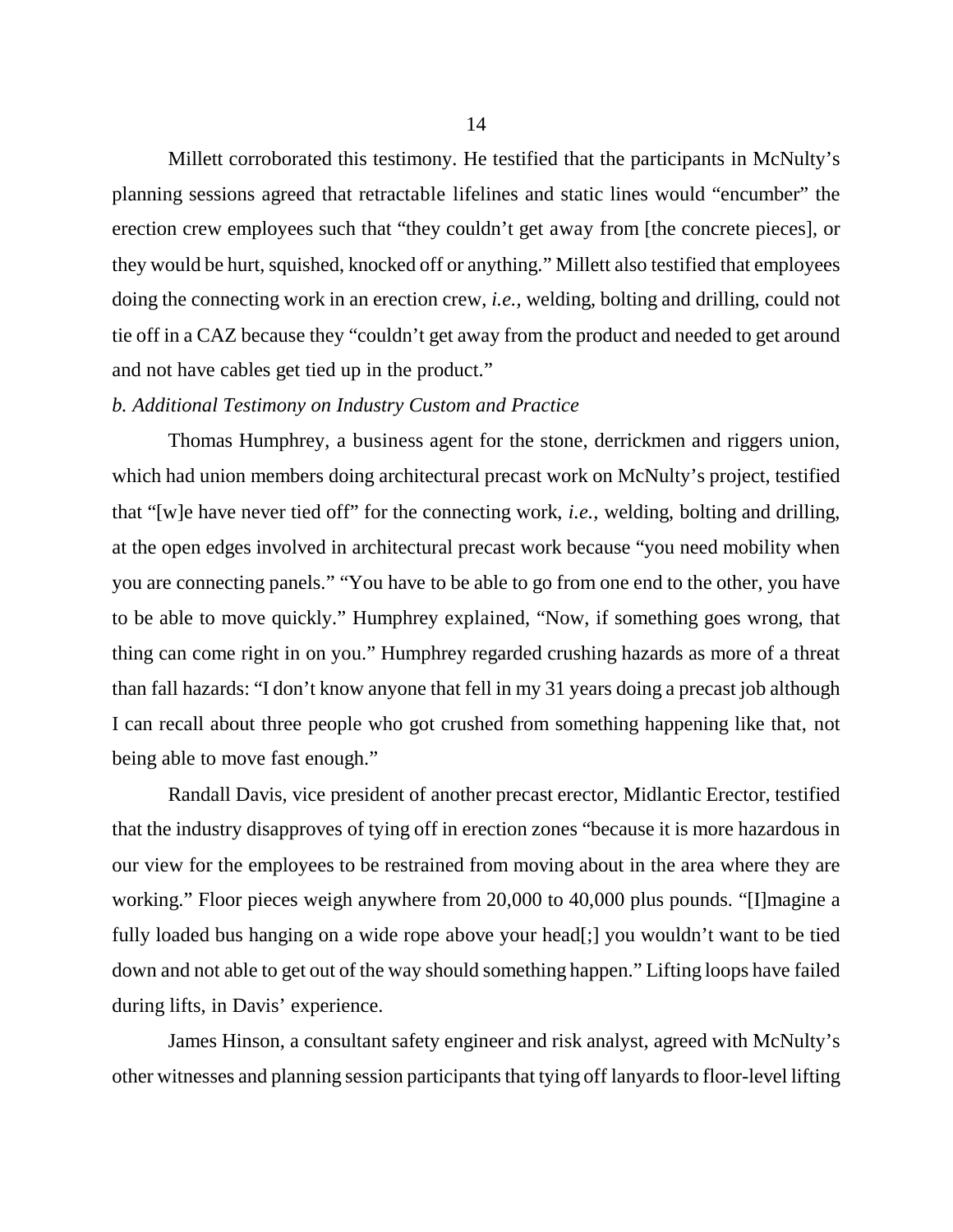loops would be hazardous and contrary to manufacturers' recommendations. He agreed that "[y]ou wouldn't want anybody falling off the edge" and that adjusting the length of a lanyard could minimize the risks of a "free-fall too far if your anchorage is not in the right location."<sup>15</sup> However, Hinson believed that tying off at floor-level creates tripping hazards and increases the risk of falling off the floor edge, which poses extreme risks of internal injuries or suffocation. He also believed that erection crew members, connectors as well as erectors, should not be tied off because the "stability of the structure" is a central problem and the "greatest number of fatalities . . . result [from the] collapse of components within the structure." In sum, Hinson believed that McNulty acted in accordance with industry custom and practice by permitting erection crew members to work without tied-off safety belts within a CAZ.

## *2. The Secretary's Evidence*

The Secretary called her expert witness Miller to rebut McNulty's evidence. Miller had developed and used safety belts with lifelines on "several" precast erection projects as a safety director for a precast erector and as an independent consultant. He had also worked on an experimental or pilot-project CAZ with the Precast Concrete Institute ("PCI") and OSHA in 1992. OSHA wanted to see whether a CAZ would be a "practical and safe" alternative to conventional fall protection. Miller testified that OSHA concluded that in "certain situations" including leading edges where erection was underway, conventional fall protection could not be used effectively or might be inadvisable "at times" and "should be left up to the contractor." However, according to Miller, OSHA also concluded that

<sup>&</sup>lt;sup>15</sup>Hinson also agreed that falling 80 feet presents a greater risk of death than falling 6 feet. Judge Sommer relied on this testimony to reject McNulty's argument that tying-off to the lifting loops would have been impractical. However, the judge incorrectly analyzed this evidence in the context of an affirmative defense of infeasibility and greater hazard instead of as part of the Secretary's burden to establish practicality. Accordingly, we decline to rely on his finding.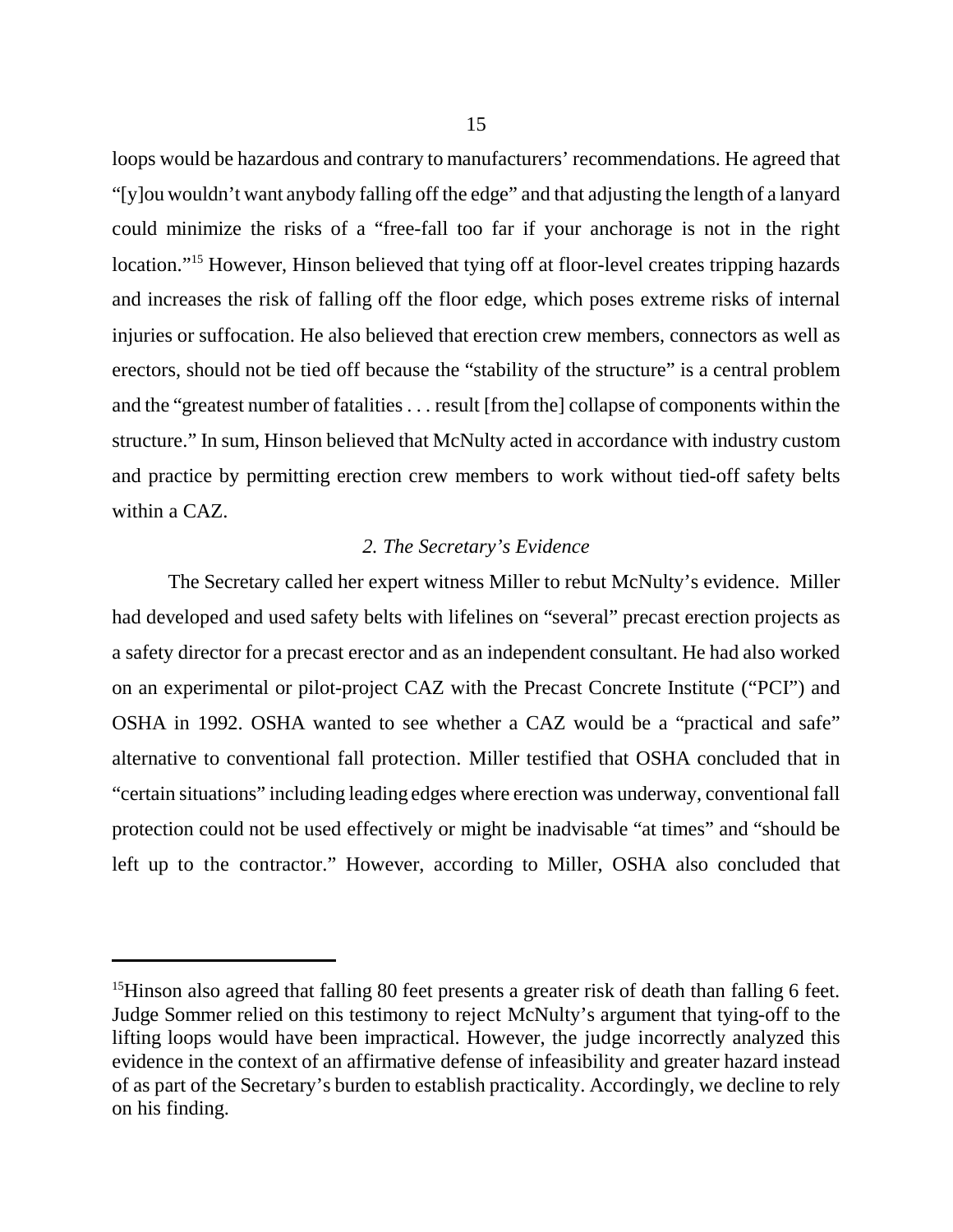conventional fall protection "could be used at most times" and should be enforced whenever "feasible" or "practical" or "possible."

Miller testified that lifting loops in floor pieces are "readily available" anchorages for retractable lifelines or static lines and that "it is pretty basic and pretty simple" to install them in a way that "allow[s] freedom of movement." Miller testified that "a progressive static line" can be anchored on a line of lifting loops to allow an employee to "move along with the leading edge" in a way "similar to a dog run." If the employee had to "move quickly, he could just run the whole length of this static line, [which] could be 60 or 80 or 90 feet." The static line "would in no way hamper or hinder his movement or freedom of movement."

The employee could also use a retractable lifeline attached to the static line. This would allow him to remain tied off all along the leading edge, and "if something did go wrong and he had to retreat or escape, he would always be running back towards the retractable [device on the lifeline] and he would not have to worry about the retractable prematurely setting up or grabbing him or tripping him up." That is, where a retractable lifeline is anchored behind the point of operation, *i.e.,* the leading edge, the employee always runs towards the anchorage point when escaping a concrete piece, and the retractable device sucks the line in or retracts it as he runs towards it. "There would be nothing to trip on."

Miller testified that the necessity to escape a falling piece could be minimized for the connectors because they should leave the CAZ when a piece is being landed. "[I]n the part of the country that I've worked in . . . the same two workers that land the piece initially also do the welds and — at least to secure the piece."16 Miller further testified that erectors can tie off to static lines or retractable lifelines without risk of being crushed by the piece being

<sup>&</sup>lt;sup>16</sup>McNulty's witnesses testified that industry practice in New York was for connectors to do the welding and bolting necessary to stabilize the piece before it was released from the crane. Miller testified, however, that where he worked, the erectors do "the connecting job that an iron worker would do." That is, "they set a plate down on either end of the [floor piece], and they put a sufficient amount of weld on it to keep it in place, until they can cut it loose and send the crane to get another piece."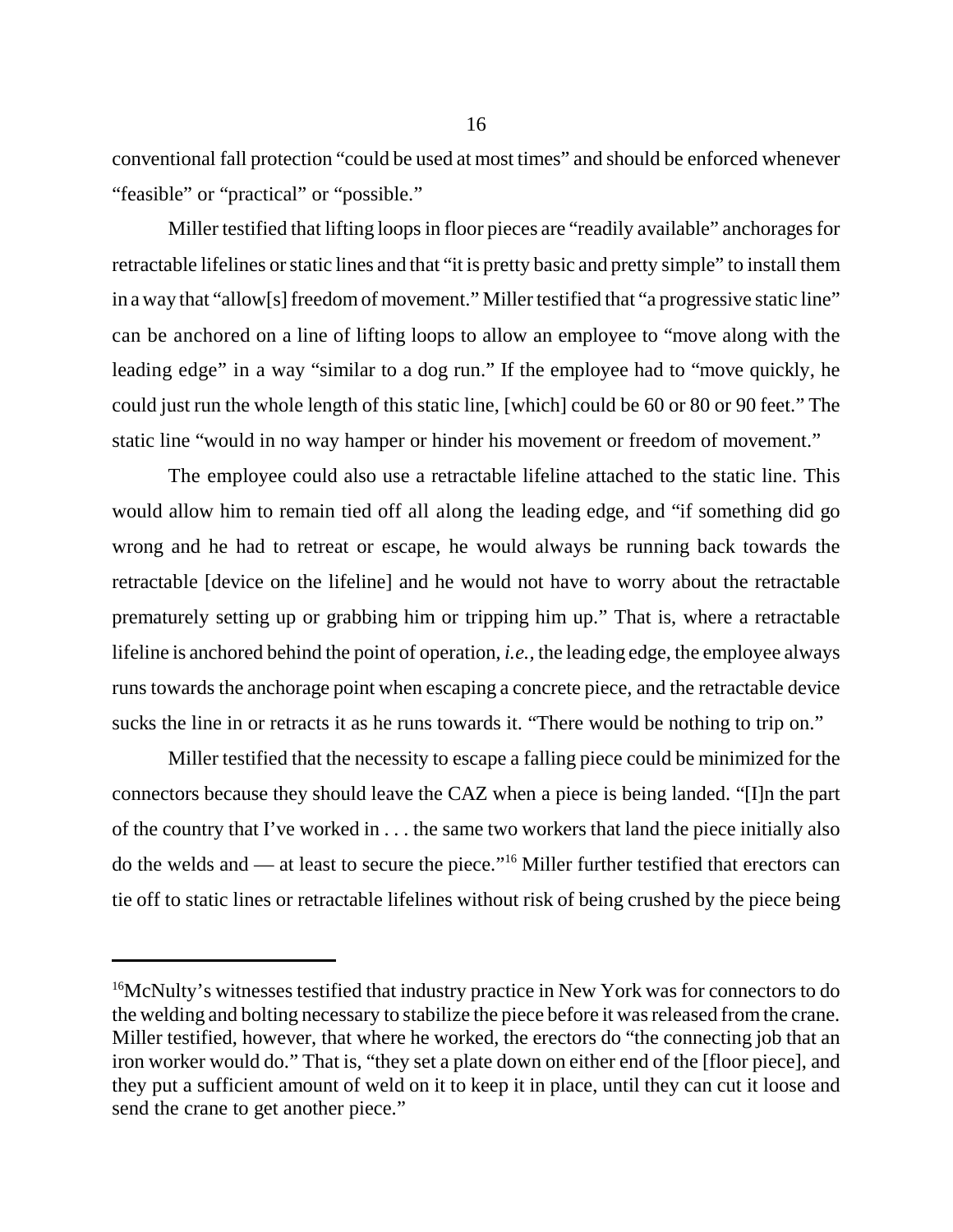landed because "common sense would tell you that you don't get underneath any incoming loads." In his view, erectors could certainly tie off once a piece is below head height. Miller had seen erectors working tied off "many times" who were "comfortable with the situation."

Miller testified on cross-examination that his belief in the practicality of conventional fall protection would not change even if crane failures and lift failures do occasionally occur and other instability problems do exist. He had never seen a lifting loop fail or a column break. He had never heard of braces failing, causing a piece to fall after it had been released from the crane hook. He had never known of an operational error by a crane operator, although he agreed it would be possible because crane operators must rely on radio signals when they cannot see the area where the piece is moving. Miller realized that a piece can swing out of control if a lifting loop breaks, but he adhered to his opinion that conventional fall protection could be used.

Miller agreed on cross-examination that a falling concrete piece "would not only destroy humans beneath them[,] but the structure as well." The "general area" would be "destroyed," not just the area immediately under the concrete piece. However, Miller posited that any employee who got stopped by his retractable lifeline would be "an inexperienced worker putting himself in a crushing position, who shouldn't have been there in the first place." Miller believed that retractable lifelines only prevent escape if they have not been positioned properly. However, Miller agreed that a retractable lifeline "may" grab an employee who needs to run beyond its anchorage point. Miller also agreed that a retractable lifeline attached to a static line only gives an employee the ability to "run the length of the floor, north and south." If he needs to go east, he cannot run because the retractable will stop him; he will have a 60-foot range to the east at a slower pace.

#### *3. Discussion*

As we have indicated, when the Secretary cites § 1926.105(a) to require safety belts, she has the burden of (1) proving where and how the device could have been used and (2) overcoming the employer's evidence that use of the devices was impractical, including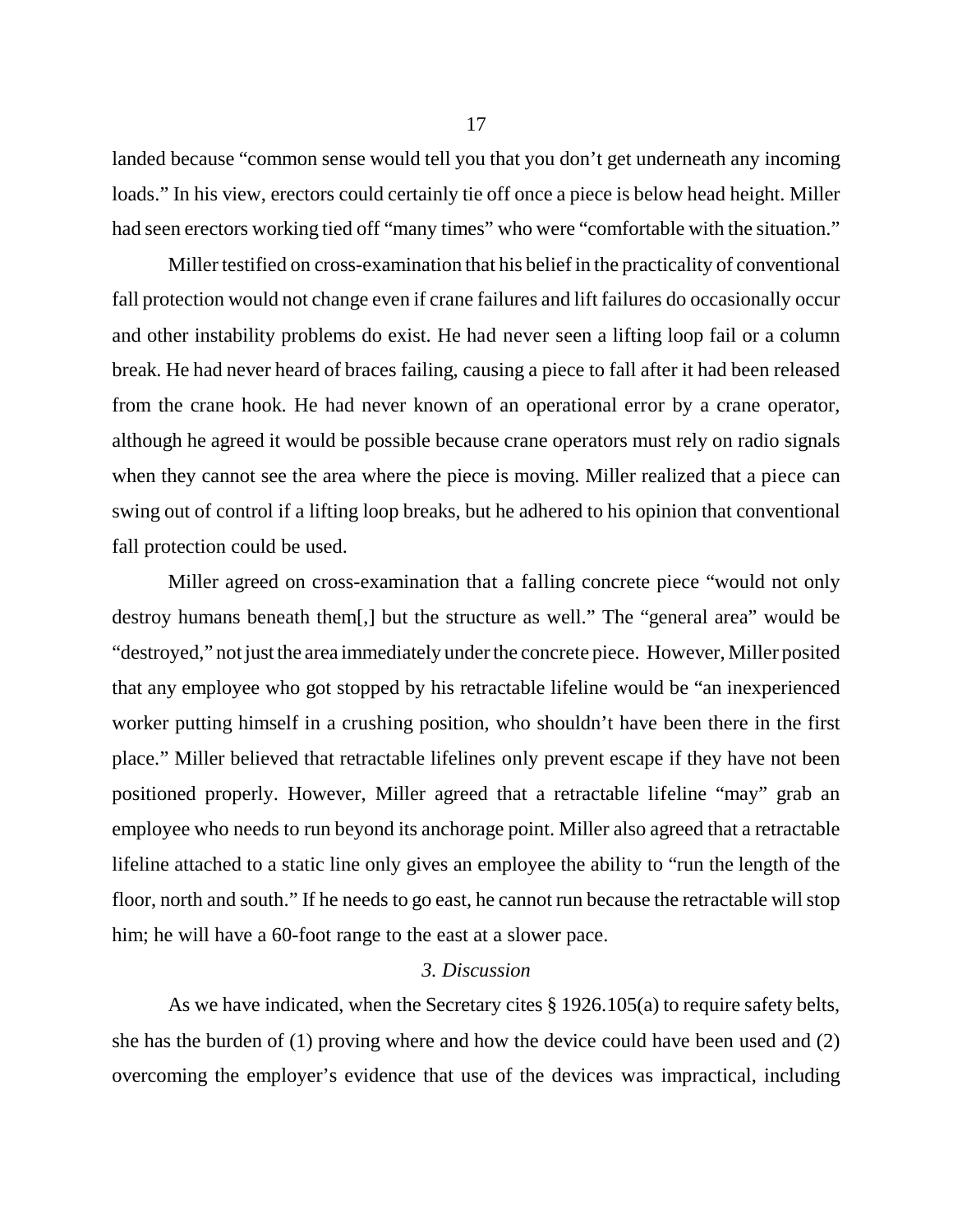evidence of industry custom and practice. *Falcon Steel Co.,* 16 BNA OSHC at 1189-90, 1993-95 CCH OSHD at pp. 41,338-39. We find on the basis of the evidentiary record that the Secretary failed to meet her practicality burden by a preponderance of the evidence. Although the Secretary introduced some evidence as to how safety belts could have been used by erection crew members working adjacent to unstable walls, we find that it was insufficient to overcome McNulty's evidence that industry custom and practice is to use a CAZ because safety belts present a significant risk of employees' being immobilized and crushed by the enormous, unstable precast concrete pieces. We therefore vacate sub-item 1D of item 1 of willful citation No. 2.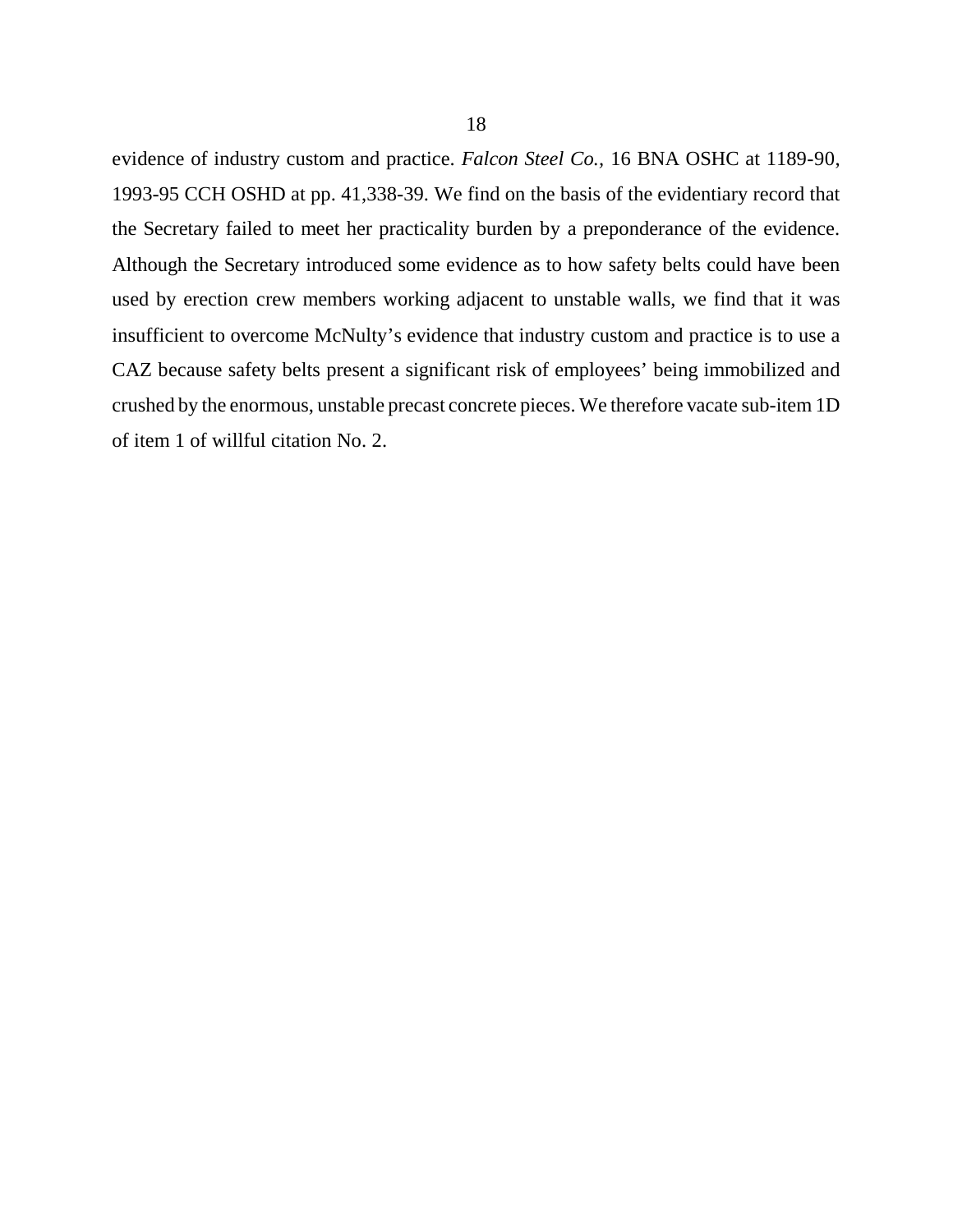#### *III. McNulty's Infeasibility Defenses to Item 2 of the Willful Citation*

The standard the Secretary cited in item 2 of the willful citation is 29 C.F.R.  $§$  1926.500(b)(1), which requires guardrails for floor openings.<sup>17</sup> McNulty raised infeasibility as an affirmative defense to each of the three sub-items involved in item 2. To establish an infeasibility affirmative defense, an employer must prove that (1) the means of compliance prescribed by the applicable standard would have been infeasible under the circumstances in that (a) its implementation would have been technologically or economically infeasible, or (b) necessary work operations would be technologically or economically infeasible after its implementation, and (2) either (a) an alternative method of protection was used, or (b) there was no feasible alternative means of protection. *E.g., Armstrong Steel Erec., Inc.,* 17 BNA OSHC 1385, 1387, 1995-97 CCH OSHD ¶ 30,909, p. 43,030 (No. 92-262, 1995). Judge Sommer rejected McNulty's infeasibility defenses. On review, McNulty continues to argue that guardrails would have been infeasible around the particular floor openings at issue here. For the following reasons, we affirm sub-items 2A and 2C, but we vacate sub-item 2B. *A. Sub-item 2A*

At issue here is the unfinished floor encountered in sub-item 1A. One 65-foot by 10 foot floor piece did not arrive on schedule for installation. This left an unfinished floor edge where the opening was. Lynch testified that the "only piece I could move the men onto" was the overhead wall panel even though "there was a hole in the middle of our erection area." Lynch testified that he didn't put guardrails there because Spancrete had promised to deliver the missing floor piece later that day. "I would have been exposing the men to double jeopardy, sending them out to the edge to cable it and an hour later taking the cable down."18

 $17\text{As}$  we have indicated, subpart M has been changed, but as of the inspection here, the cited standard stated, in pertinent part that "[f]loor openings shall be guarded by a standard railing and toeboards or cover . . . ."

 $18$ The record shows that the floor opening actually existed for substantially more than an (continued...)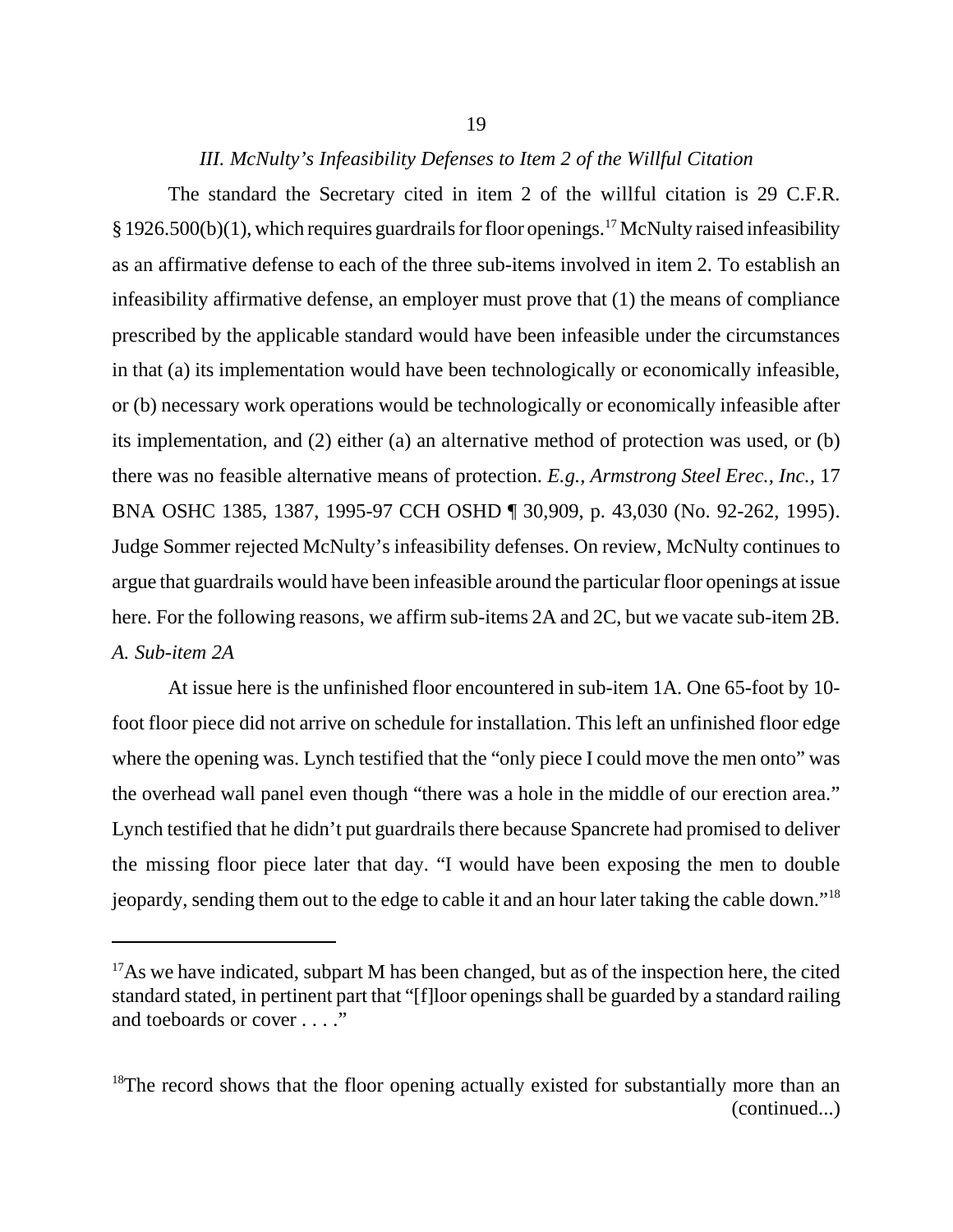McNulty argues that the unfinished edge constituted a leading edge because, although the floor piece was not actually being installed there while the employees worked on the wall piece nearby, they would install the floor piece immediately thereafter.

However, the weight of the industry custom and practice evidence presented in this case indicates that a leading edge only exists where a piece is actually being installed. McNulty's foreman Doyle testified that a leading edge exists where a floor piece, wall section, or column is being positioned. "As you set one piece, you have a leading edge, you set another piece, you have a leading edge." Melick, the senior loss prevention consultant for Liberty Mutual that McNulty consulted regarding fall protection for this project, testified that the term "leading edge" refers to the "point of active erection, where a concrete member is waiting for another one to be placed." Spancrete's field manager Millett took a far more expansive view, that all edges of all pieces anywhere within an erection area constitute leading edges, regardless of whether anything is being added, because "[t]hose pieces aren't totally installed yet and still may need to be moved, and the incoming pieces are over and around that area, still coming in over that area." However, Millett's assertion that the industry does not consider installing guardrails anywhere in an erection area is contradicted by Melick's testimony. He testified that the industry is divided over whether and how to protect leading edges, and he recommends protection if they are open overnight. We also note that, although Lynch and CEO Weiss testified that they found in their planning sessions for this project that the industry prefers CAZs to safety belts and lifelines, these witnesses did not testify that the industry declines to use guardrails on temporarily stationary edges in CAZs.

The record also shows that the industry was aware of a form of guardrail-type protection for temporarily non-leading edges such as the one involved here. Approximately

 $18$ (...continued)

hour. According to McNulty's daily field report, the floor piece was not installed on November 19 because rain ended work that day at 1:00 p.m. McNulty's "gang #1" installed the wall piece on November 19 and returned on November 20 to install the floor piece.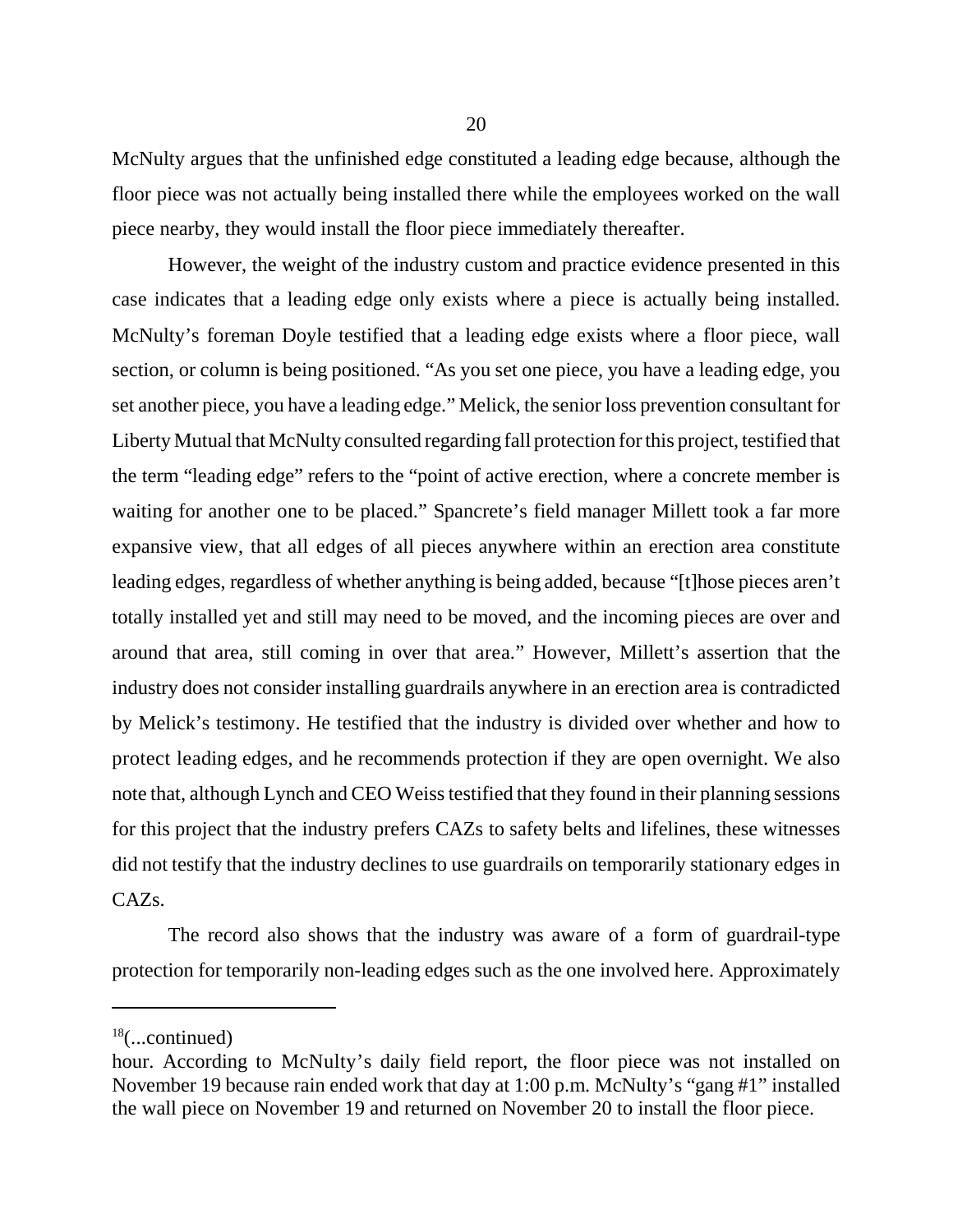three months prior to the inspection here, Liberty Mutual sent a letter to Spancrete recommending that McNulty use an "easily moveable and cost effective" form of edge protection known as a "Motion Stopping System." Liberty Mutual characterized it as an "awareness barrier" to "help identify the leading edge" even though a "leading edge continually moves . . . ." Spancrete and McNulty also received warnings from Roger Cross, a Whiting-Turner superintendent, that leading edges of decks on this project needed to be protected.19 In sum, these warnings and Liberty Mutual's recommendation for an awareness barrier indicated a need for protection where a piece is installed out of sequence exposing employees to an edge that would remain stationary for an extended period of time.

 McNulty argues that it would have been infeasible to put guardrails on the edge because they would have had to be removed while the floor piece was being installed. However, compliance officer Donovan testified that McNulty could have put free-weighted or free-standing guardrails back from the edge where they would not have interfered with installing the floor piece. McNulty did not rebut this evidence. Lynch only testified about "stanchions bolted . . . or clamped to the edge." He claimed that "there is a high probability that the incoming member is going to knock those stanchions off and hit somebody underneath on the lower level." Lynch did not testify that the incoming member would knock down free-standing guardrails positioned back from the edge. He also did not testify that free-standing guardrails could not have been moved before installation if they would interfere with the installation. Judge Sommer found that McNulty could have used this kind of

<sup>&</sup>lt;sup>19</sup>Some of these warnings are evidenced by diary notations. Whiting-Turner superintendent Cross testified that he made them on a daily basis. The written warnings were sent to Spancrete rather than McNulty, but Judge Sommer found that McNulty received them, and the record supports his finding. Donovan testified that McNulty supplied them from its own files. CEO Weiss testified that Whiting-Turner customarily or pursuant to contract sent written communications to Spancrete for McNulty, *i.e.,* communicated in writing with McNulty through Spancrete. Gary Johnson, Whiting-Turner's superintendent, also testified that he orally warned a McNulty supervisor prior to writing up a warning.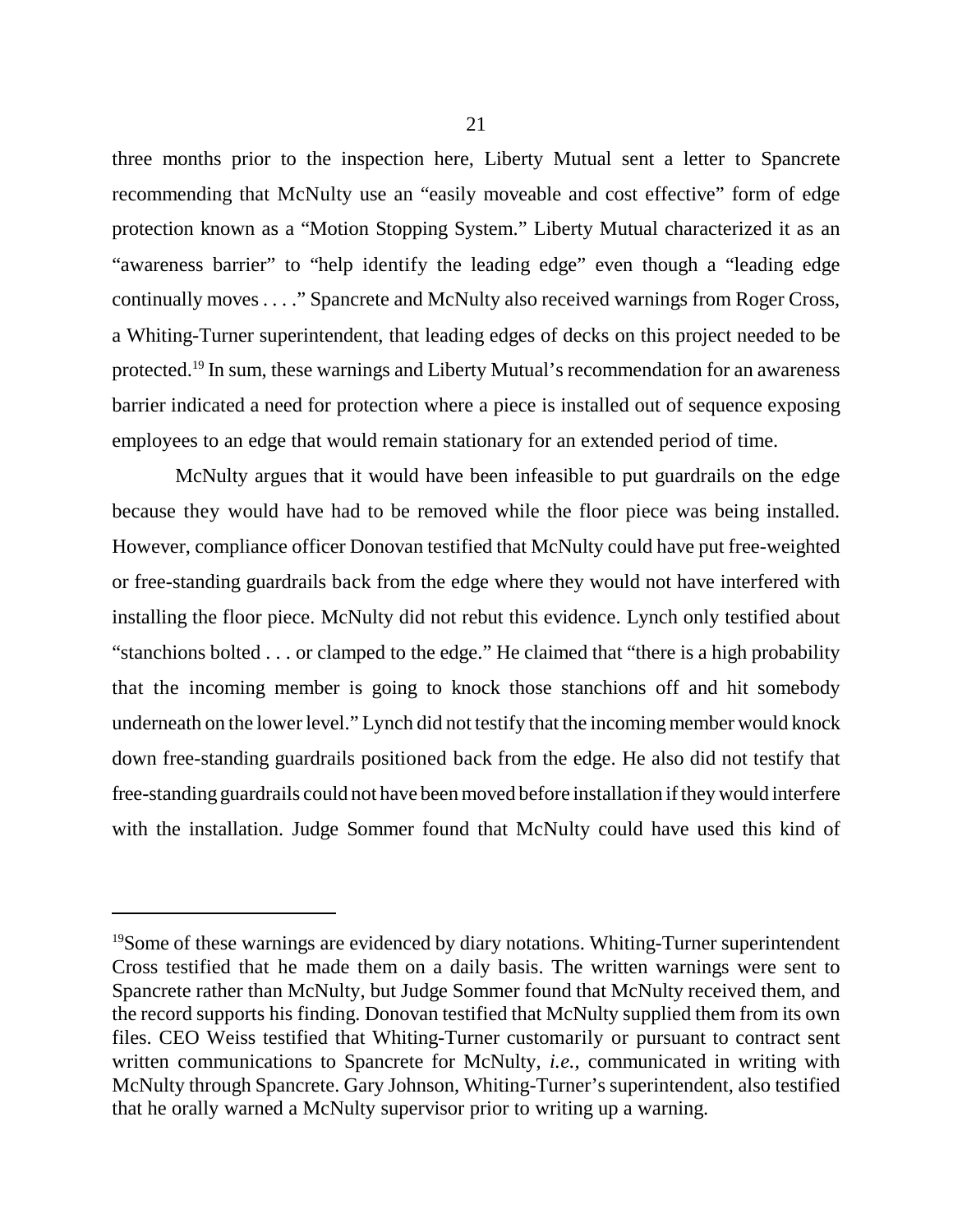guardrail protection while the employees worked on the wall piece. We adopt his finding.<sup>20</sup> Because McNulty failed to establish that it could not have used free-standing guardrails to mark off the floor opening to which the employees were exposed in erecting the wall piece, we reject McNulty's infeasibility defense and affirm sub-item 2A of item 2 of willful citation No.  $2^{21}$ 

#### *B. Sub-item 2B*

Donovan described McNulty employees standing at and looking into an unguarded 10-foot-deep shaft opening that he testified should have been protected from falls by guardrails. McNulty claims that guardrails would have interfered with a "material-handling operation" that was about to take place. Lynch's uncontradicted testimony supports this claim. He testified that a load of steel beams was "being raised." He also testified that the "next task is to install that steel" and that guardrails would have interfered with the beam installation work. Judge Sommer affirmed the sub-item because "Lynch did not testify that

 $20$ McNulty makes two inapplicability arguments that it claims prove infeasibility. The first one is that the cited standard does not apply where the opening is too large for a cover. However, § 1926.502(b)'s definition of "[f]loor opening" does not set an upper limit on size, only a lower limit ("12 inches or more in its least dimension"). Also, employers may comply with the cited standard by installing guardrails around openings too large for a cover. McNulty also argues that the cited guardrail standard is inapplicable to an incomplete floor. McNulty relies on *Pima Constr. Co.,* 4 BNA OSHC 1620, 1622, 1976-77 CCH OSHD ¶ 20,998, p. 25,229 (No. 5221, 1976), where the Commission did not apply § 1926.500(d)(1) to an incomplete floor because a particular steel erection standard applied. As no steel erection standard applies here, *Pima* is not pertinent. To the extent that McNulty also relies on unreviewed judges' decisions, we note that they do not constitute Commission precedent. *See e.g., Pressure Concrete Constr Co.,* 15 BNA OSHC 2011, 2016 n.5, 1991-93 CCH OSHD ¶ 29,902, p. 40,811 n.5 (No. 90-2668, 1992). No Commission case holds that the guardrail standards do not apply to precast erection.

 $^{21}$ Because we find that guardrails, the cited standard's required means of protection, were not infeasible, we need not address whether McNulty could have used safety belts as an alternative means of protection or whether its CAZ constituted an alternative means of protection. Where a required means of protection is feasible and safe, employers cannot substitute an alternative means. *R & R Builders, Inc.,* 15 BNA OSHC 1383, 1390-91, 1991- 93 CCH OSHD ¶ 29,531, pp. 39,863-64 (No. 88-282, 1991).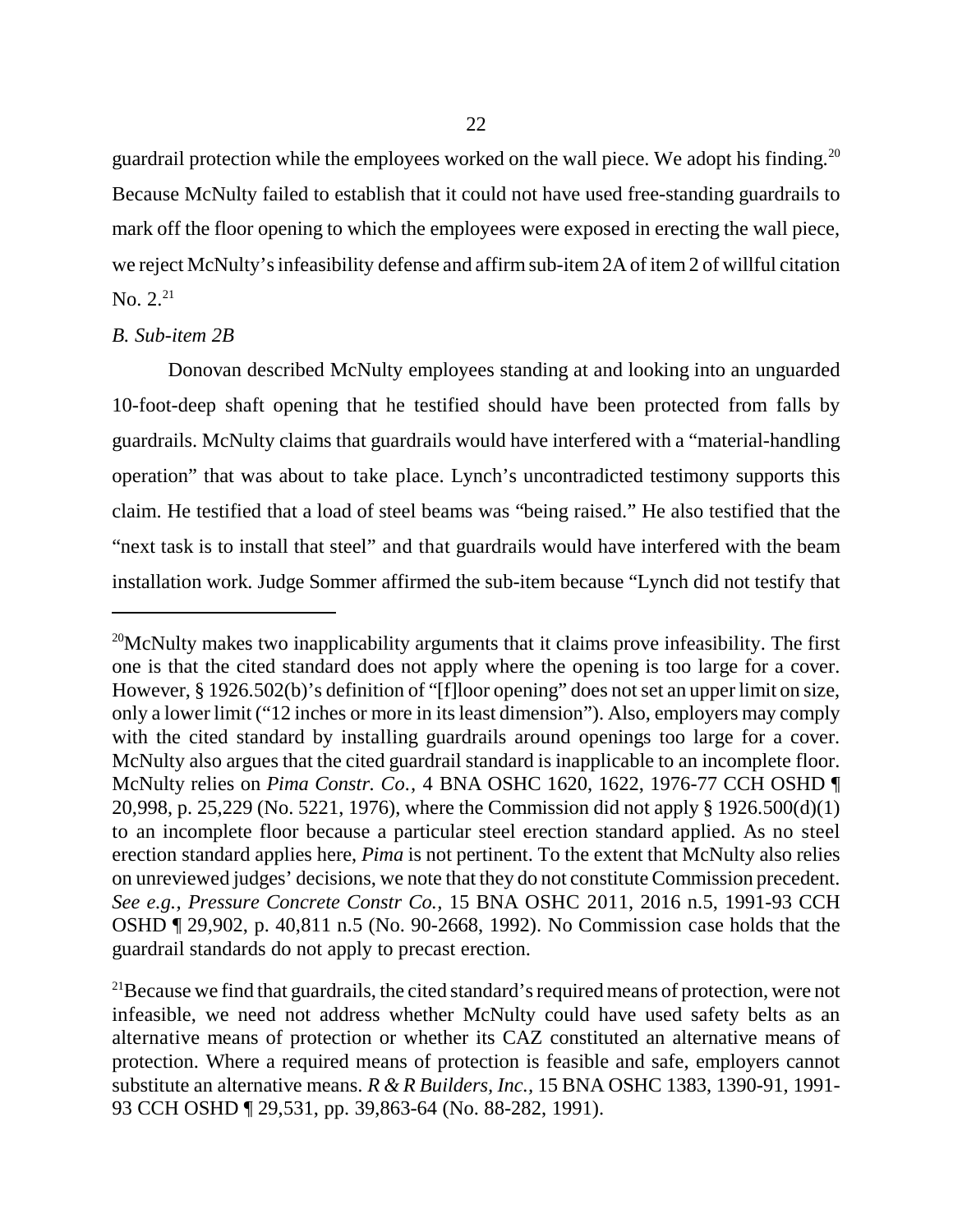guardrails could not have been used before the beam installation work." However, before the beam installation work, the steel was being raised. Donovan's testimony in support of installing guardrails was that they should be installed *except* "[w]hen the load passes through." Because the Secretary's own compliance officer agreed that guardrails would not be required during the process that was about to take place when he saw the employee exposure, we reverse the judge and find that guardrails were infeasible here.

Ordinarily, to establish an infeasibility defense, an employer must also establish that it either used an alternative means of protection or that there was no feasible alternative means. *E.g., Armstrong Steel,* 17 BNA OSHC at 1387, 1995-97 CCH OSHD at p. 43,030. The Secretary claims that McNulty failed to establish its infeasibility defense because it failed to show the infeasibility of safety belts as an alternative means.<sup>22</sup> However, in light of *Spancrete Northeast, Inc. v. OSHRC,* 905 F.2d 589 (2d Cir. 1990), such a showing is not required in this case. There, the Second Circuit essentially held that an employer cannot be required to defend a failure to use safety belts unless the Secretary has cited a standard requiring them. The Secretary has not done so here. We therefore follow *Spancrete* as the law of the circuit and do not require McNulty to establish the infeasibility of safety belts. *See*, *e.g., Farrens Tree Surgeons, Inc.,* 15 BNA OSHC 1793, 1794-95, 1991-93 CCH OSHD ¶ 29,770, p. 40,489 (No. 90-998, 1992). Accordingly, we sustain McNulty's infeasibility defense and vacate sub-item 2B.

## *C. Sub-item 2C*

Compliance officer Donovan saw an unguarded floor opening in an area that McNulty claims was "under construction." McNulty claims that guardrails would have interfered with "wall members" that "were to be set into place."<sup>23</sup> For the following reasons, we find that

 $22$ McNulty does not argue that a CAZ was an alternative means for this sub-item.

 $^{23}$ McNulty also argues that the Secretary failed to establish employee exposure because the employee was 6-7 feet away from the opening. Employee exposure is not on review and is (continued...)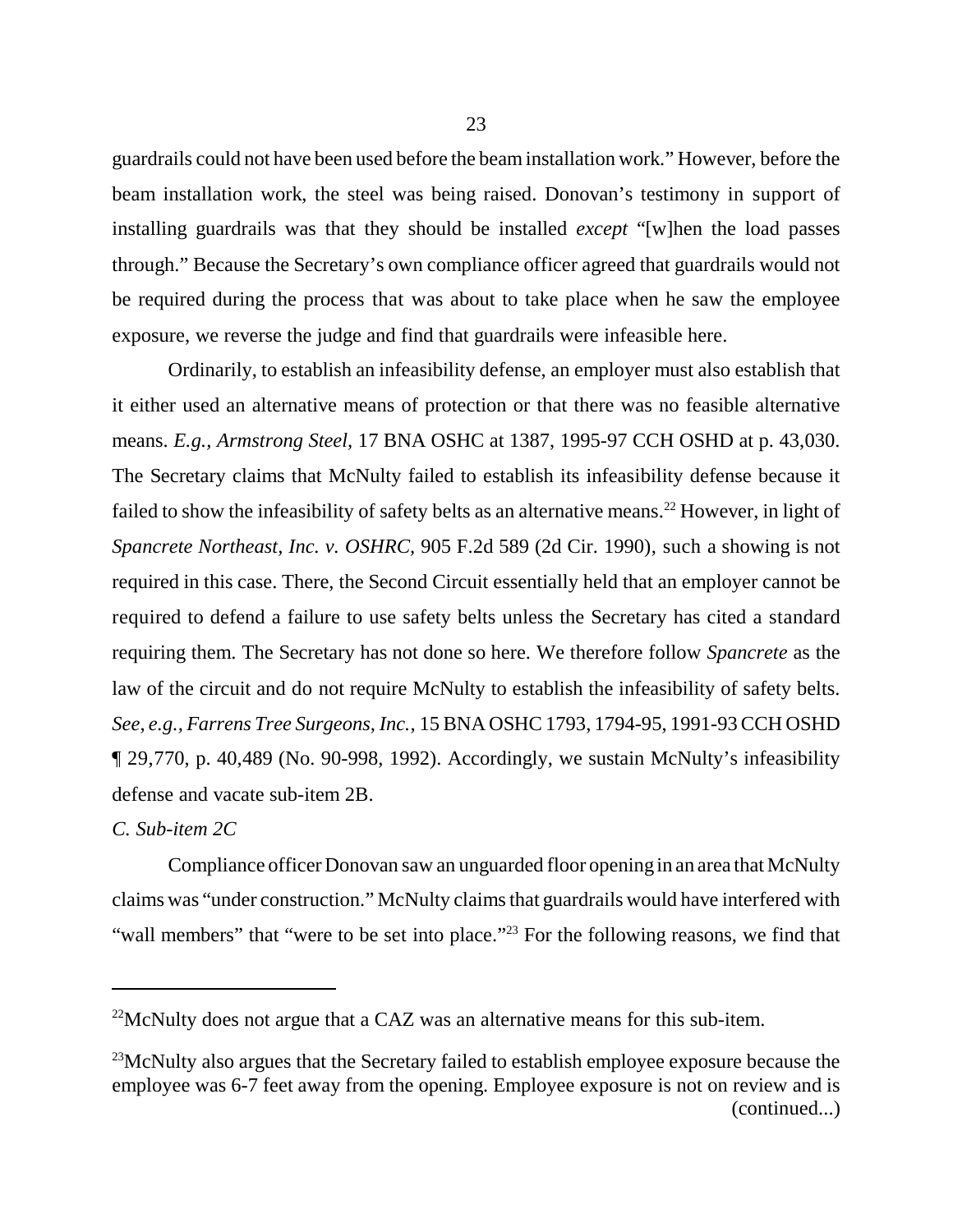erection was taking place, but that McNulty failed to establish that guardrails would have interfered with it.

A blueprint in evidence shows that the floor opening was for floor piece "T-23." McNulty's field report for the day shows that this piece was installed in the late afternoon following the installation of five wall pieces. Inasmuch as Donovan testified he did not contact McNulty during the morning, it appears likely that he saw the employee exposure in the afternoon when the area was under erection as McNulty claims.

To establish infeasibility, however, McNulty must prove that all forms of guardrails would make work operations technologically or economically infeasible. The Secretary presented evidence that free-standing guardrails could have been used here. Because freestanding guardrails could have been repositioned or removed as necessary to permit the concrete pieces to be landed, McNulty needed to present evidence that it considered using free-standing guardrails and that it decided that they could not be maneuvered as necessary for the erection work that was involved here. For example, McNulty could have shown that the wall pieces were swung so low across the floor opening that free-standing guardrails could not be installed there. However, McNulty failed to introduce any evidence that freestanding guardrails could not be used. Accordingly, we find that McNulty failed to establish its infeasibility defense, and we affirm sub-item 2C of item 2 of citation No. 2.

 $23$ (...continued)

not relevant to the infeasibility defense raised here.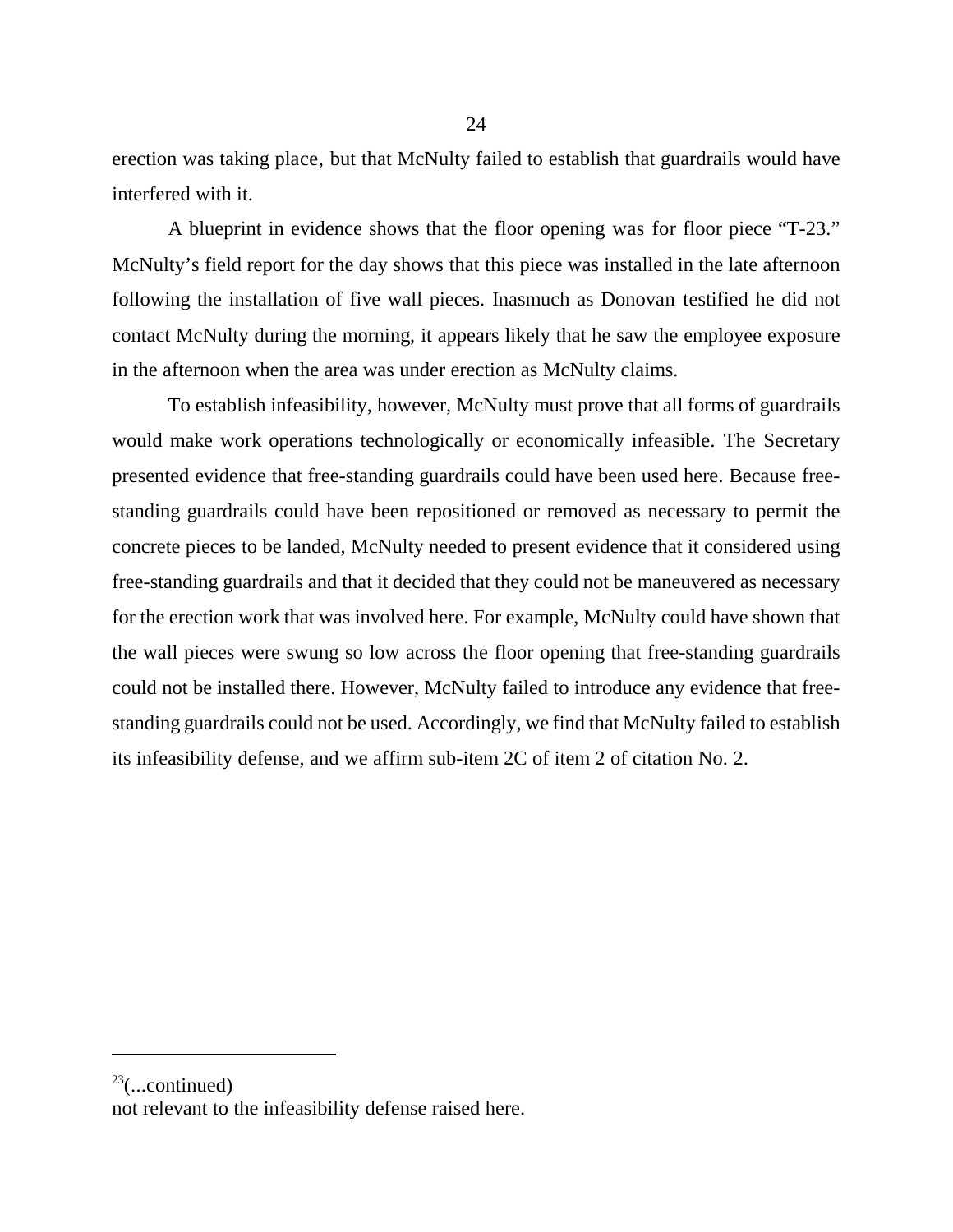## IV. *McNulty's Infeasibility Defenses to Item 3 of the Willful Citation*

The standard cited in item 3 of the willful citation is 29 C.F.R. § 1926.500(d)(1).<sup>24</sup> The six sub-items of item 3 allege that McNulty failed to install guardrails on certain floor perimeters and platform edges. At issue is McNulty's infeasibility defense. For the reasons that follow, we affirm all six sub-items.

## *A.Sub-item 3A*

This sub-item concerns two unguarded floor perimeters near the elevated wall piece that we referred to in sub-items 1A and 2A. The wall piece was on the east side of the floor. One of the open perimeters at issue now was on the north side of the floor. The other open perimeter was under the wall piece on the east side.

## *1. The North Perimeter*

McNulty claims that, although the perimeter guarding was not in place when compliance officer Donovan inspected the area, the perimeter cabling crew was working "as expeditiously as feasible" and that the Act "does not require instant compliance." The guardrail crew started work at 7:00 a.m. The crew tightened existing cables in the garage from 7:00 a.m. to 8:00 a.m. Rain stopped the crew from working between 8:00 a.m. and 9:00 a.m. The erection gang's work on the wall piece began at approximately 9:00 a.m. The cabling crew installed cables on the north perimeter at approximately 11:00 a.m.

As Judge Sommer found and McNulty does not dispute, the north perimeter was completed the day before the erection gang's work began. Therefore, Judge Sommer found that a cable could have been installed before that work began. For the following reasons, we affirm this finding.

McNulty argues that a cable installed before 11:00 a.m. would have interfered with the erection gang's work. McNulty cites a portion of Lynch's testimony: "I directed [the

<sup>&</sup>lt;sup>24</sup>At the time of the inspection here, this standard stated that " $[e]$ very open-sided floor or platform 6 feet or more above adjacent floor or ground level shall be guarded by a standard railing, or the equivalent . . . ."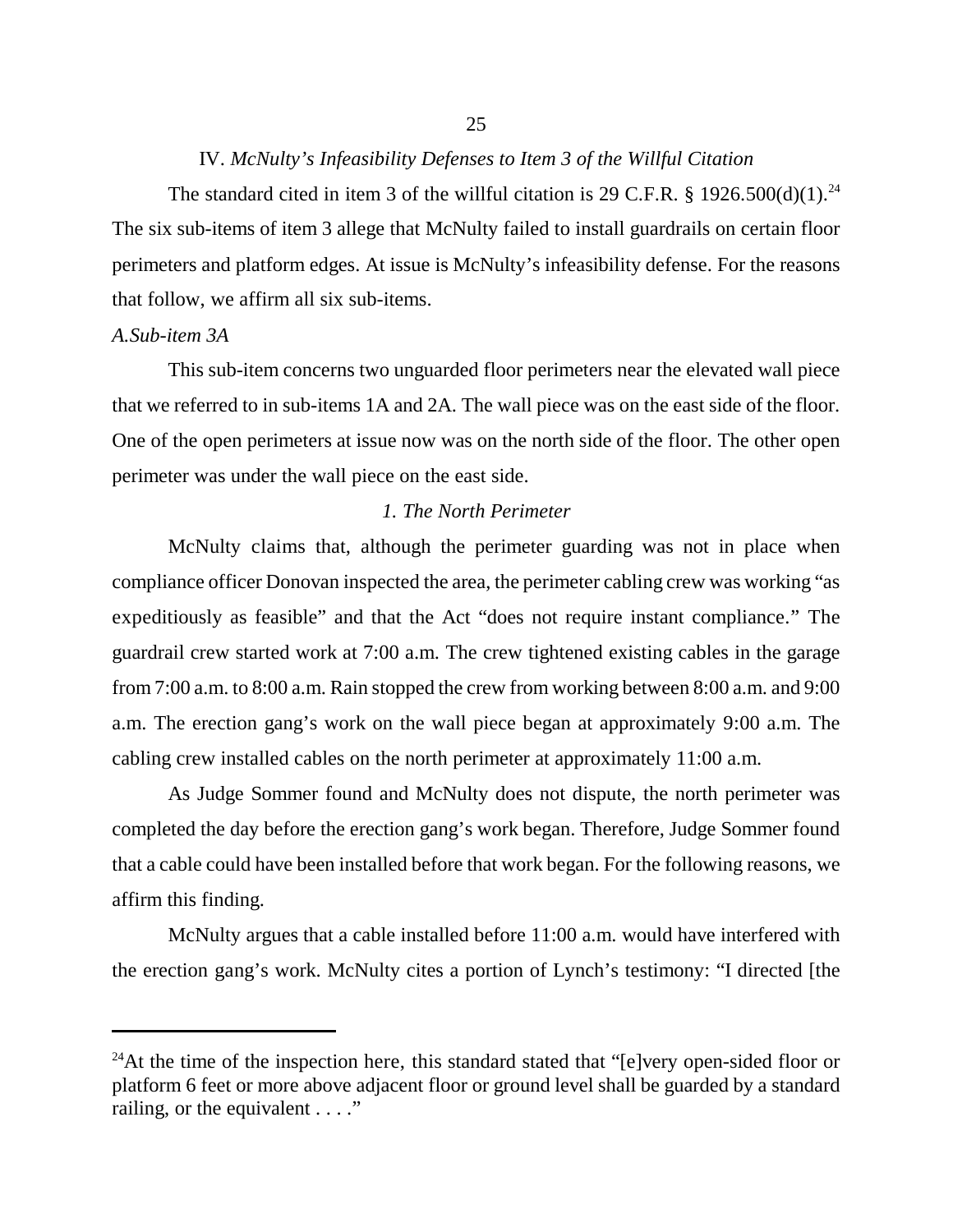cabling crew] to put the cable up on the north face *and also* as the brace shortly afterwards had been lifted into its final position, they were in a position to cable off that shaft" (emphasis added). The words we have emphasized indicate that Lynch *also* wanted the cabling crew to cable off a second area, a shaft. Lynch's testimony as a whole reveals that he needed the cabling crew to delay putting the cable on the shaft until the floor-to-wall brace McNulty relies on had been rotated a certain way. However, we find no testimony by Lynch or anyone else that the cabling crew could not have cabled off the north perimeter because of the floor-to-wall brace. In fact, the record establishes that this brace was installed 20 feet away from the north perimeter, i.e., two 10-foot floor pieces away. We therefore find that McNulty failed to prove it could not have installed a cable on the north perimeter before the erection gang began work on the wall piece 20 feet away.<sup>25</sup>

## *2. The East Perimeter*

The east perimeter, under the elevated wall piece the erection gang was bracing, also lacked perimeter protection. McNulty claims that the elevated wall piece might have fallen down and crushed anyone who tried to install a cable under it. However, the record indicates that McNulty could have installed perimeter protection before bringing the elevated wall piece up to the floor for installation. The wall piece, which was located 10 feet off the floor and resting on columns or wall ends, formed "an entrance into the new Fashion Mall that they have [planned to] construct[] [when] [w]e finished the garage . . . ." This indicates that the east perimeter was not a leading edge on the day involved here, and McNulty's witnesses who planned the work on the suspended wall piece did not explain why they failed to give priority to installing temporary guardrails (free-standing or clamp-on) on the east perimeter

 $25$ Compliance officer Donovan testified that McNulty could have used temporary guardrails (free-standing or clamp-on) instead of a cable. Thus, if McNulty did not want to require its cabling crew to install the cable on the north perimeter first thing in the morning, McNulty could have used temporary free-standing or clamp-on guardrails at the north perimeter. McNulty argues that it used safety monitors, but an employer cannot substitute alternative protection for feasible required protection. *R & R Builders,* 15 BNA OSHC at 1390-91, 1991-93 CCH OSHD at pp. 39,863-64.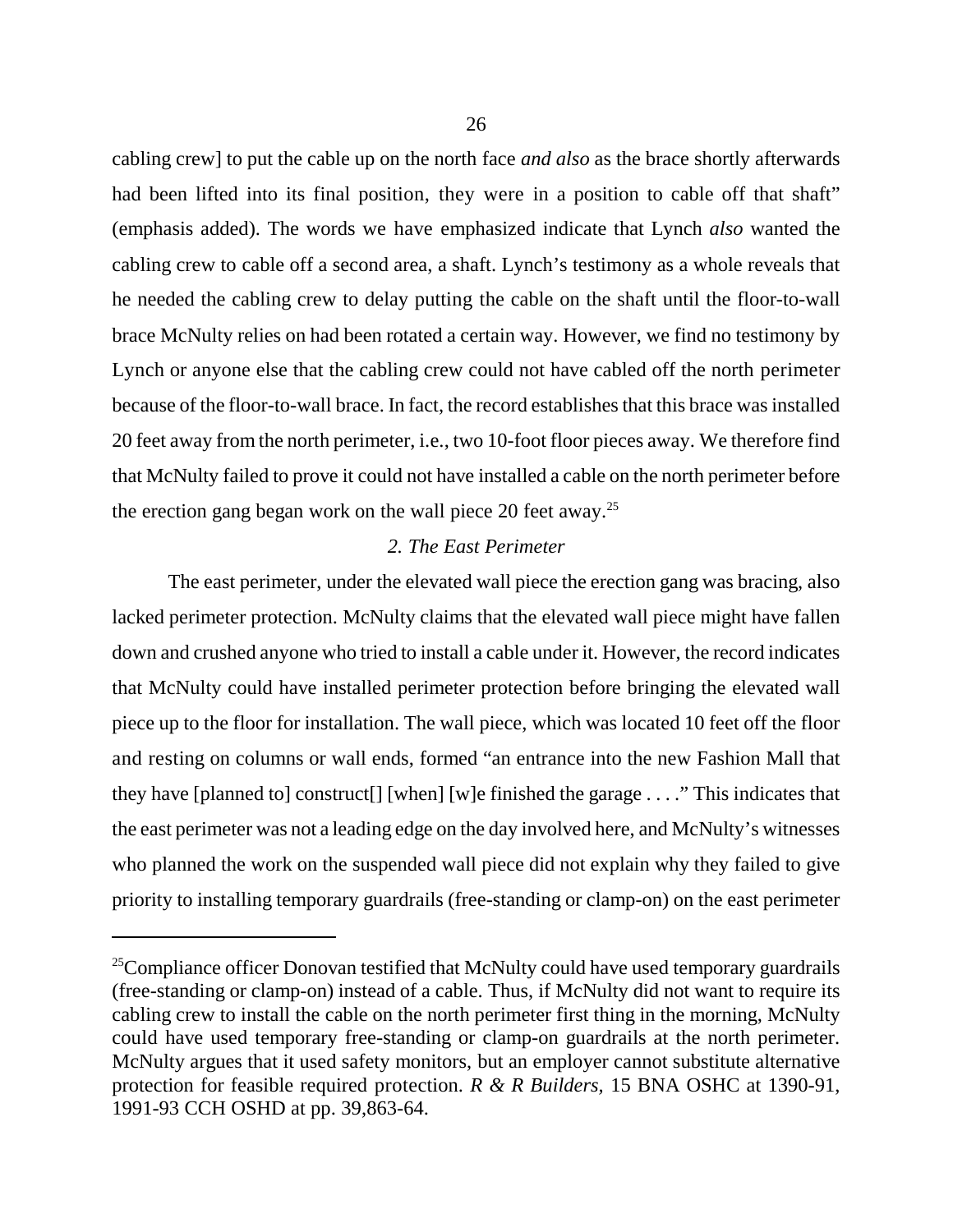between the support pieces for the wall piece before they set it on the support pieces. Lynch only testified that McNulty decided to install the wall piece out of sequence because a floor piece was not delivered on schedule. We therefore reject McNulty's infeasibility defense for the east perimeter<sup>26</sup> and affirm sub-item  $3A$  of item  $3$  of citation No. 2.

# *B. Sub-item 3B*

This item concerns a platform without guardrails that was located beside the wall piece under erection. McNulty bases its claim that guardrails were infeasible on certain testimony that Judge Sommer discounted as follows: "[W]hile Lynch testified that guardrails would have prevented the worker on the platform from pulling the brace into position and holding it there, I fail to see, based on the photos, why this is so." McNulty objects that Lynch's testimony was unrebutted, but Donovan testified that guardrails on this platform would not have interfered with the installation of this brace. McNulty also objects that "still photographs" cannot "prove anything about the movements of employees while bracing." Nevertheless, we find that McNulty did not establish by a preponderance of the evidence that the brace would have bumped a guardrail or that employees could not have reached around a guardrail while installing the brace. This evidentiary deficiency is fatal to the infeasibility claim.

McNulty also argues that the cited standard applies only to permanent platforms and is therefore inapplicable to the temporary platform here. McNulty cites certain Commission cases holding that under the general industry scaffold standards, the scaffold standards apply to temporary surfaces while the platform standards apply only to permanent structures. However, the standard at issue here is a construction standard that necessarily applies to temporary conditions.27 Commission and court precedent indicates that the guardrail

<sup>&</sup>lt;sup>26</sup>Because we find that McNulty could have erected guardrails, we need not reach McNulty's argument that it could not use safety belts. *See id.* at 1390-91, 1991-93 CCH OSHD at pp. 39,863-64.

<sup>&</sup>lt;sup>27</sup>For example, § 1926.500(a) specifies that "[t]his subpart shall apply to temporary or (continued...)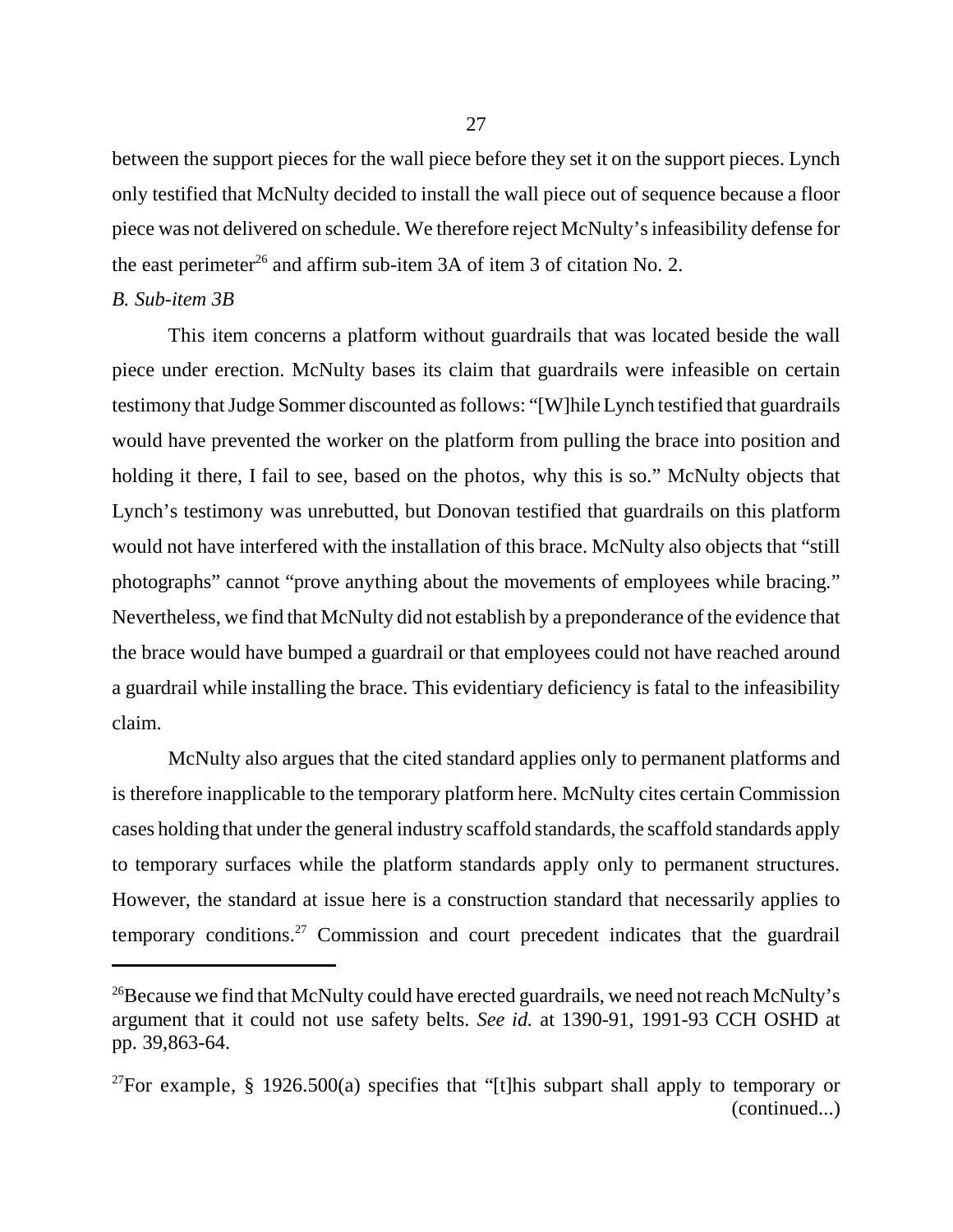standards for construction apply to temporary surfaces. *See e.g., Armstrong Steel,* 17 BNA OSHC at 1386-87, 1995-97 CCH OSHD at p. 43,029-30 (temporary plank-passageway constitutes runway requiring guardrails). The District of Columbia Circuit has held that guardrails are required for temporary platforms where a "construction-related task" is being performed "for some time." *Donovan v. Williams Enterp., Inc.,* 744 F.2d 170, 176 (D.C. Cir. 1984). We therefore reject McNulty's argument.

McNulty argues that, even if the standard in applicable, this two-foot-wide platform was too narrow for guardrails. However, the photographs in evidence show that the platform was resting on wide concrete beams and none of McNulty's witnesses testified that a wider platform could not have been substituted for the narrow one being used. An employer claiming that a platform was too narrow for guardrails must establish that it could not have substituted a wider one. *See Armstrong Steel,* 17 BNA OSHC at 1388,1995-97 CCH OSHD at p. 43,030-32 (infeasibility defense cannot be sustained if chosen equipment was "inadequate to comply with the standards"). We also reject McNulty's further argument that guardrails would have made the platform top-heavy. Hinson, McNulty's consultant safety engineer, testified that if a load struck the guardrail, it could tip the platform over because there was "no way to secure" it to the structure. However, there is no evidence that a load came through the area while the elevated wall piece was being worked on. Moreover, we note that McNulty's employees drilled holes in the structure for braces and guardrail stanchions, and McNulty did not show why the platform could not have been attached in a similar manner. Miller, the Secretary's expert, testified that employees on other projects drilled into the structure to anchor safety belts and lanyards. The record here establishes that this platform was resting on a part of the structure that McNulty knew it could attach equipment to, for Lynch testified that a brace was being attached to it. We thus reject

 $27$ (...continued)

emergency conditions where there is danger of employees or materials falling through floor, roof, or wall openings, or from stairways or runways."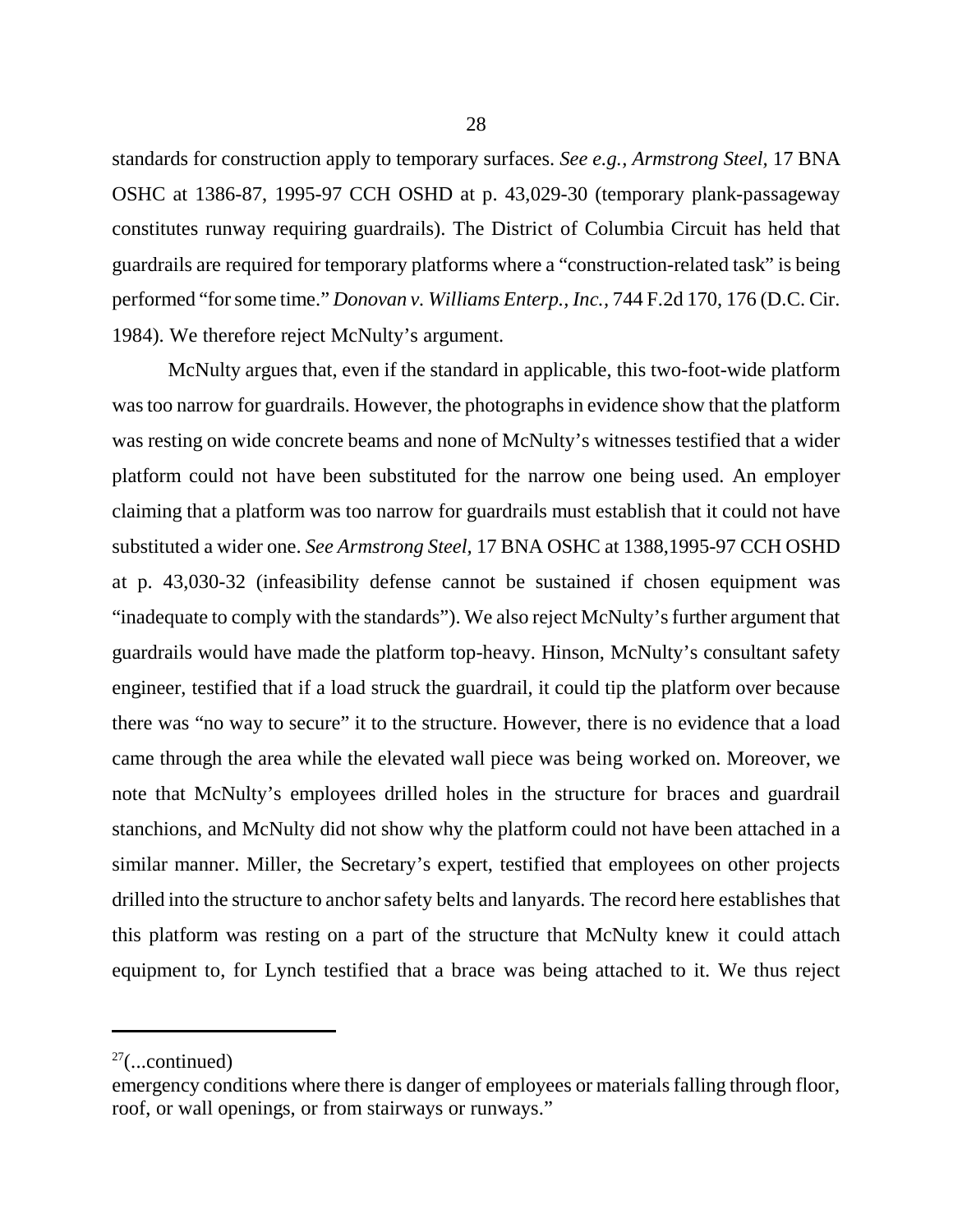McNulty's technological infeasibility claims and we affirm sub-item 3B of item 3 of citation No. 2.

*C. Sub-item 3C*

There was an unguarded platform for a ladder on the exterior side of the elevated wall piece. Lynch testified that the platform was needed for releasing the crane hook on the end of the elevated wall piece where the floor was incomplete and a brace could not have been installed if guardrail-type protection had been in place.<sup>28</sup> Lynch testified that a guardrail on the platform "would have intersected the air space" for a brace that "had to be rotated from the vertical position through a 45 degree angle and be attached to the top of the wall at the stair shaft." However, Lynch did not testify that guardrails could not have been used and then removed to install the brace, then reinstalled for at least some of the surveying work and for releasing the crane hook at this end of the elevated wall piece. As we found in our discussion of sub-item 1A, releasing the crane hook is done after all the bracing is done, and at least some of the surveying work is done after the bracing. Therefore, we reject McNulty's infeasibility defense, $^{29}$  and affirm sub-item 3C of item 3 of citation No. 2.

## *D. Sub-item 3D*

A photograph in evidence shows that item 3D concerns a platform consisting of two planks. McNulty argues that this platform was too narrow for guardrails. However, McNulty did not present any evidence that a wider platform could not have been used instead of the two planks, and the photograph suggests that there was enough space for a platform with guardrails. The burden is on the employer to establish that it could not have substituted a

<sup>&</sup>lt;sup>28</sup>The record establishes that this crane hook could not be reached except from the unguarded platform involved here. We therefore reject Judge Sommer's finding that the platform was unnecessary.

<sup>&</sup>lt;sup>29</sup>We have already rejected McNulty's argument that the cited standard does not apply to temporary platforms. McNulty argues that this platform was too narrow for guardrails, but photographs in evidence indicate that it did not have to be so narrow, and McNulty did not present any evidence that it did.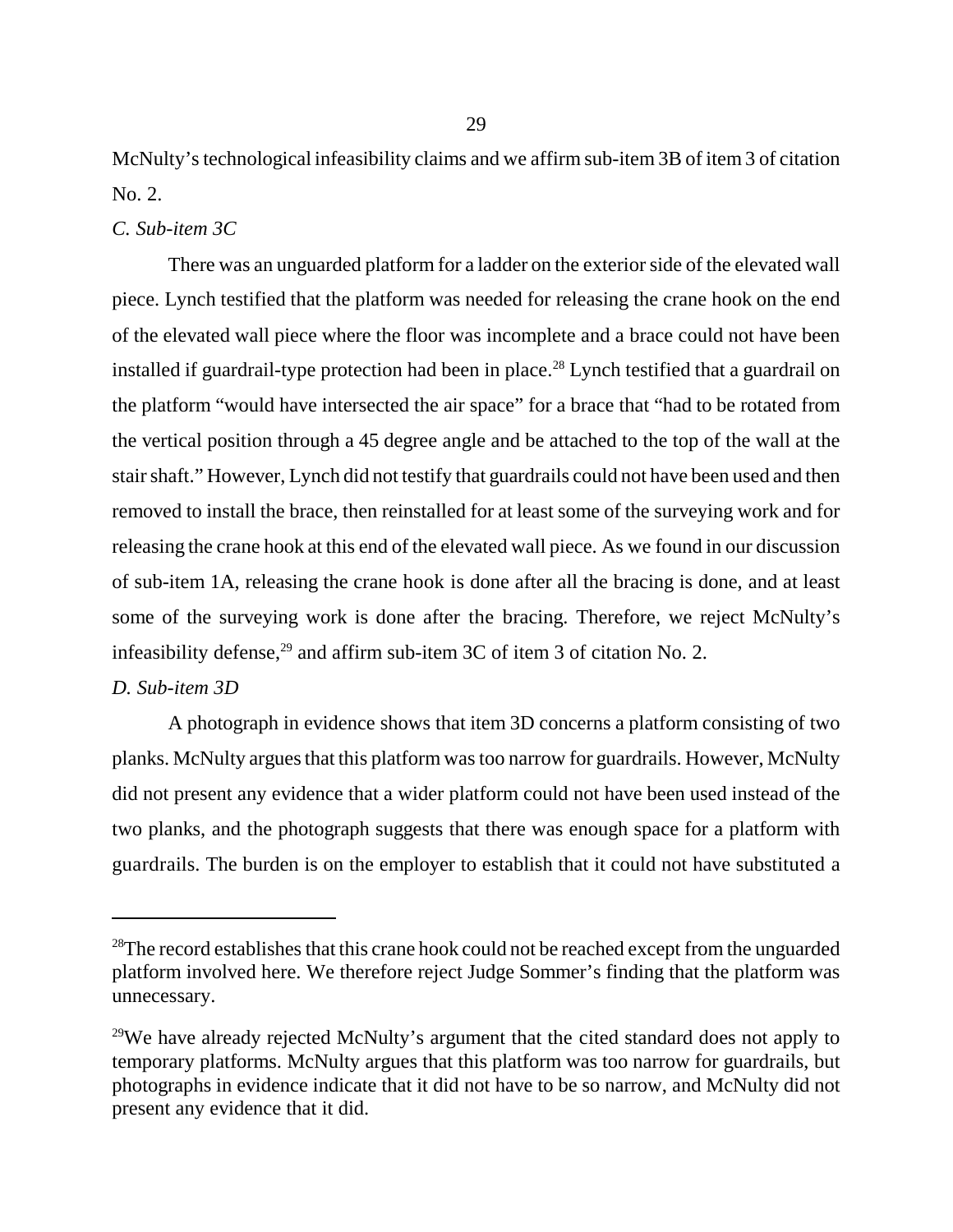wider one. *See Armstrong Steel,* 17 BNA OSHC at 1388,1995-97 CCH OSHD at p. 43,030- 32. McNulty also argues that the cited standard does not apply to a temporary platform. However, because the standard is a construction standard, it necessarily applies to temporary conditions. *Williams Enterp.,* 744 F.2d at 176; *Armstrong Steel,* 17 BNA OSHC at 1386-87, 1995-97 CCH OSHD at p. 43,029-30. We therefore reject McNulty's infeasibility defense and affirm sub-item 3D of item 3 of citation No. 2.

#### *E. Sub-item 3E*

Item 3E involves an open-sided floor in the area that item 2B involved. However, McNulty does not argue an infeasibility defense as to the open-sided floor. McNulty argues that the Secretary failed to prove employee exposure, but the elements of the Secretary's case in chief are not on review. We therefore affirm sub-item 3E.

## *F. Sub-item 3F*

This sub-item involves an unguarded floor perimeter in the area that we found was under erection in sub-item 2C. McNulty argues that guardrails on the floor perimeter would have interfered with the erection work. However, for essentially the same reasons we gave regarding sub-item 2C, we find that McNulty failed to prove the infeasibility of a temporary form of guardrails such as free-standing guardrails.<sup>30</sup> McNulty needed to prove that all forms of guardrails would make work operations technologically or economically infeasible because the Secretary presented evidence that free-standing guardrails could have been used. Because this fall protection device could have been repositioned or removed as necessary to permit the concrete pieces to be landed, McNulty needed to present evidence that freestanding guardrails could not have been maneuvered as necessary for the work. However, McNulty did not make this showing. We therefore reject its infeasibility defense and affirm sub-item 3F of item 3 of citation No. 2.

 $30$ Therefore, we need not reach the argument that safety monitors were used as an alternative means of protection. *See R&R*, 15 BNA OSHC at 1390-91, 1991-93 CCH OSHD at pp. 39,863-64.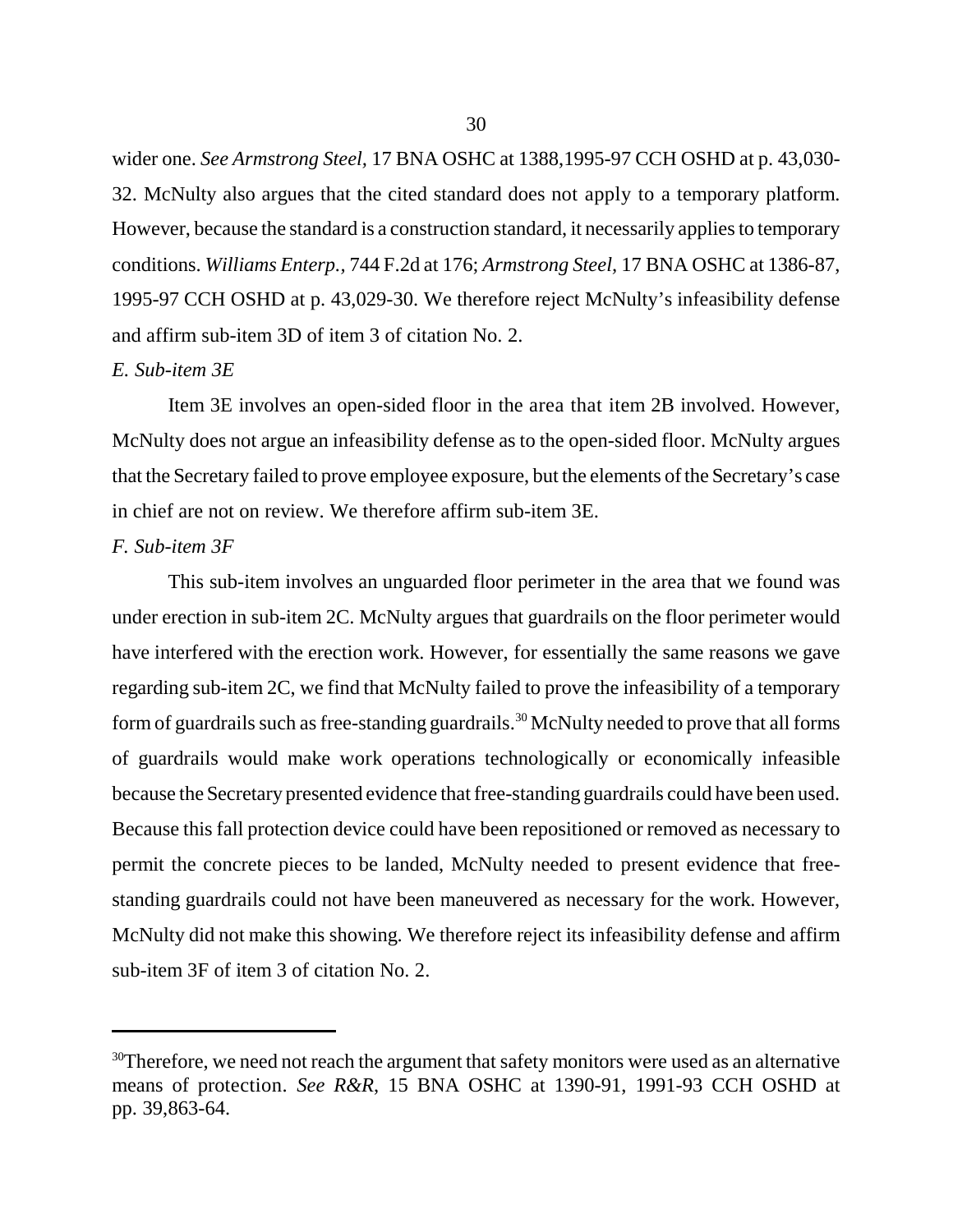#### *V. The Willful Classification of the Sub-items in Citation No. 2*

Whether a willful violation exists depends upon the employer's state of mind with respect to the requirements imposed by the applicable standard. *Brock v. Morello Bros. Constr.,* 809 F.2d 161, 164 (1st Cir. 1987). The Secretary must show that the employer had a "heightened awareness" of the illegality of its conduct. *E.g., Access Equip. Sys., Inc.,* 18 BNA OSHC 1718, 1727, 1999 CCH OSHD ¶ 31,821, p. 46,783 (No. 95-1449, 1999) (citing *Williams Enterp., Inc*., 13 BNA OSHC 1249, 1256-57, 1986-87 CCH OSHD ¶ 27,893, p. 36,589 (No. 85-355, 1987)); *Pentecost Contrac. Corp.,* 17 BNA OSHC 1953, 1955, 1995- 97 CCH OSHD ¶ 31,289, p. 43,965 (No. 92-3788, 1997). An employer who has notice of a standard and is aware of a condition which violates that standard but fails to correct or eliminate the employee exposure to the violation demonstrates knowing disregard for purposes of establishing willfulness. *Sal Masonry Contrac., Inc.,* 15 BNA OSHC 1609, 1613, 1991-93 CCH OSHD ¶ 29,673, p. 40,210 (No. 87-2007, 1992); *accord A. Schonbek Co.*, 9 BNA OSHC 1189, 1191, 1981 CCH OSHD ¶ 25,081, p. 30,984 (No. 76-3980, 1980), *aff'd,* 646 F.2d 799, 800 (2d Cir. 1981); *Tampa Shipyards,* 15 BNA OSHC at 1541, 1991-93 CCH OSHD at pp. 40,103-04. The Commission has found knowing disregard where an employer has been previously cited for violations of the standards in question, is aware of their requirements, and is on notice that violative conditions exist. *Propellex Corp.,* 18 BNA OSHC 1677, 1684, 1999 CCH OSHD ¶ 31,792, p. 46,592 (No. 96-265, 1999) (quoting *J.A. Jones Constr.,* 15 BNA OSHC 2201, 2209, 1991-93 CCH OSHD ¶ 29,964, p. 41,029 (No. 87-2059, 1993)). A willful charge is not justified, however, if the employer made a good faith effort to comply with the standard or to eliminate the hazard even though the employer's efforts are not entirely effective or complete. *E.g. Keco Indus.,* 13 BNA OSHC 1161, 1169, 1986-87 CCH OSHD ¶ 27,860, p. 36,478 (No. 81-263, 1987).

Here, Judge Sommer found all sub-items willful because McNulty did not comply with known fall protection standards and did not monitor and protect the employees in its CAZs as strictly as industry custom and practice required. The judge did not look at each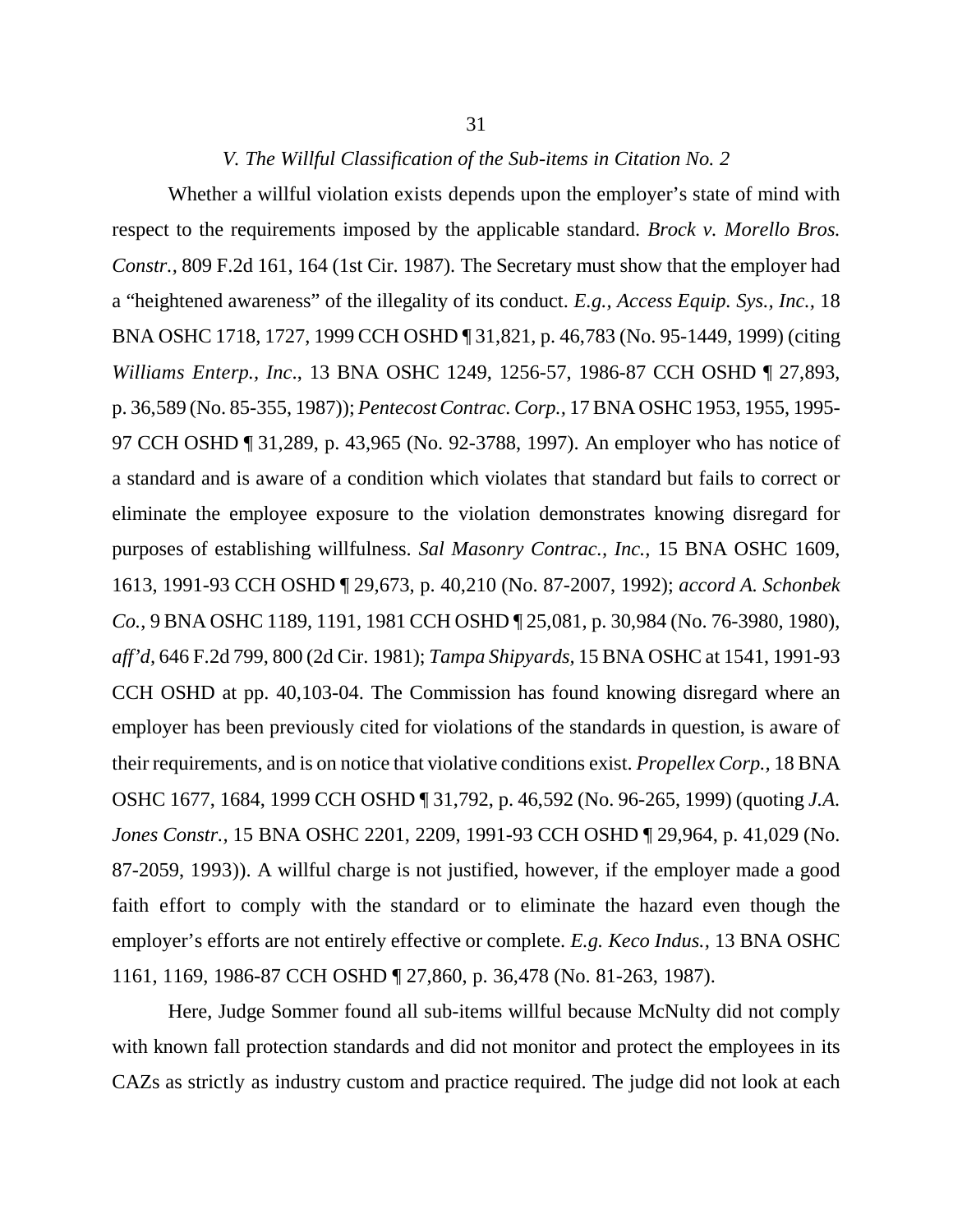sub-item individually, and for the most part, the parties on review have not done so either. The parties focused their arguments on whether McNulty established a good faith defense, *i.e.*, whether it adopted CAZs in good faith. The parties take this approach because McNulty admits on review that it "was aware that OSHA has fall protection standards" and "knew that it had not provided safety belts and guardrails." McNulty asserts that it believed in good faith that traditional fall protection would be "so dangerous and infeasible" in erection areas that CAZs should be adopted instead. The Secretary counters that CAZs cannot be a substitute for traditional fall protection.

We have examined each of the twelve individual sub-items that we affirm as violations to determine whether the Secretary established heightened awareness as well as whether McNulty established a good faith defense. We agree with the judge that for those items we affirm, McNulty committed willful violations of the cited guardrail standards, § 1926.500(b)(1) and  $\S$  1926.500(d)(1). However, we affirm the four violations of § 1926.105(a) as serious.

McNulty's undisputed awareness of § 1926.105(a) plus the fact that its contract for the project required it to comply with OSHA requirements in general is not enough to prove heightened awareness in the specific instances involved here.<sup>31</sup> The Secretary also placed in evidence some prior citations that cited fall protection standards, but as the citations do not involve violative conditions similar to those involved here, they would not have given McNulty a heightened awareness that what it was doing here contravened §1926.105(a). Even the fact that Liberty Mutual sent a letter prior to the inspection to Spancrete and McNulty that referred to §1926.105(a) does not establish heightened awareness because

 $31$ Commissioner Weisberg agrees to affirm sub-items 1A and 1C as serious for the purposes of reaching agreement in this case. As to these items, however, he would have found them willful based on McNulty's heightened awareness that it was not providing traditional fall protection and its failure to establish a "good faith" defense. Accordingly, he does not concur with the analysis of these two sub-items and notes that the discussion concerning sub-items 1A and 1C set forth in the body of the opinion do not represent the views of the Commission but simply those of Chairman Rogers.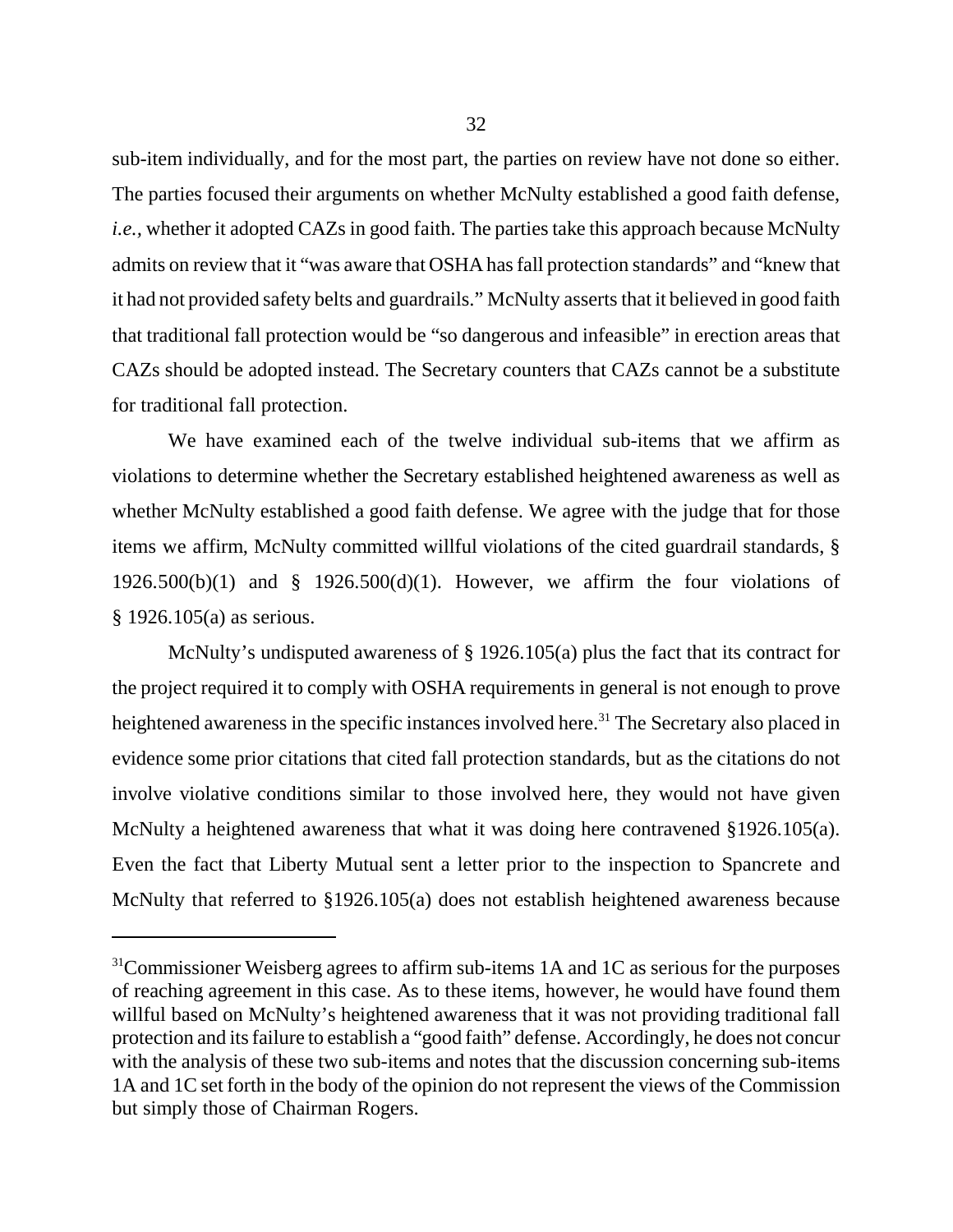Liberty Mutual did not apply §1926.105(a) to any of the specific conditions involved here. We turn now to those specific conditions.

#### *A. Sub-item 1A:*

This is the sub-item concerning failure to use a ladder for surveying work and for releasing a crane hook. The prior citations the Secretary put into evidence and the Secretary's testimonial and written evidence of warnings from Whiting-Turner do not establish that McNulty was notified of a requirement to use ladders for surveying work, releasing crane hooks, or any similar activity. The only ladder problem that Whiting-Turner had warned McNulty about was that ladders must be tied-off. McNulty's safety program addressed certain aspects of ladder use, such as the necessity to rest a ladder at the proper angle. However, the safety program did not specify any particular tasks where a ladder must be used. McNulty instructed its employees at tool box meetings about some aspects of ladder use, *i.e.,* do not alter or damage a ladder, do report any damage, do not move any ladder without ensuring that no one else is using it. However, none of the tool box meeting minutes show that McNulty instructed its employees to use ladders for surveying work or for releasing crane hooks.

The only evidence in the record that McNulty was aware that it could or should use a ladder for the task involved here is project manager Lynch's testimony that a videotape shows an employee using a ladder to release a crane hook. However, the Secretary did not elicit any testimony from Lynch that he recognized this practice as one required by § 1926.105(a). Lynch's testimony as a whole indicates that he viewed walking on top of precast pieces as acceptable practice. Therefore, the particular testimony from Lynch about the videotape is not enough to satisfy the Secretary's burden on heightened awareness. Lynch's testimony as a whole was consistent with Midlantic Erector's vice president, Davis, who testified that a surveyor might use a ladder if possible, but might walk on top of an open wall if there was no other way to get where he needed to go.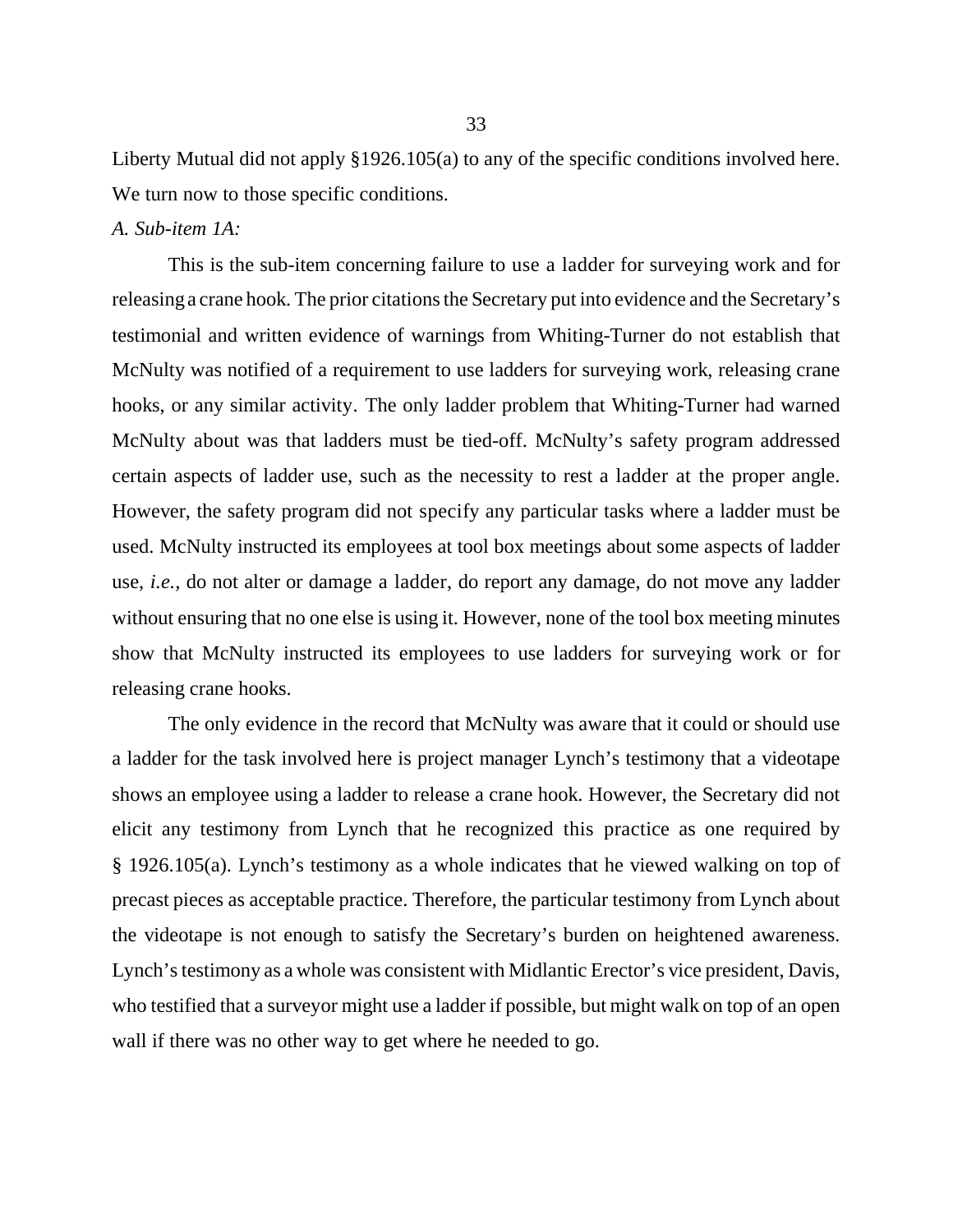In sum, the Secretary only established that McNulty knew of the cited standard, not that McNulty had a heightened awareness of the illegality of its conduct in violation of the standard here. Sub-item 1A is affirmed as a serious violation.

#### B. *Sub-Items 1B and 1E*:

These two sub-items concern two separate days when employees using a suspended basket failed to tie off to an independent lifeline. The Secretary did not present any citation, warning, safety program requirement or tool box meeting instruction that would establish that McNulty had a heightened awareness of the need for an independent tie off prior to the first day involved here, November 30. We therefore affirm a serious violation for sub-item 1B, which pertains to the November 30 exposure.

The incident involved in sub-item 1E is a much closer case because, after the first incident, compliance officer Donovan explained the independent tie-off requirement to McNulty's CEO, Lawrence Weiss. Two days later, Schrilla, the compliance officer who was assisting Donovan in the inspection, observed an employee using the suspended basket again without an independent tie off. According to Donovan, McNulty's project coordinator Robert Weiss was videotaping the inspection at the time, and the suspended basket was in his direct view. At compliance officer Schrilla's request, the Whiting-Turner representative accompanying him "yelled over" to Weiss, asking "that the man be tied off independent." Weiss replied that "[h]e is tied off." Schrilla testified that he "yelled back and said he's got to be tied off independent, independently of the basket," and Weiss then stated that he would "take care of it." Schrilla also testified that after this discussion the employee exited the basket and the basket was removed.

In our view, this testimony establishes only that project coordinator Weiss became aware of the violative condition *after* it was brought to his attention by the Whiting-Turner representative. Although the compliance officer testified that the violative condition was in Weiss' view as he was videotaping, Weiss' contemporaneous reply to the Whiting-Turner representative indicates that he thought the employee was already properly tied-off.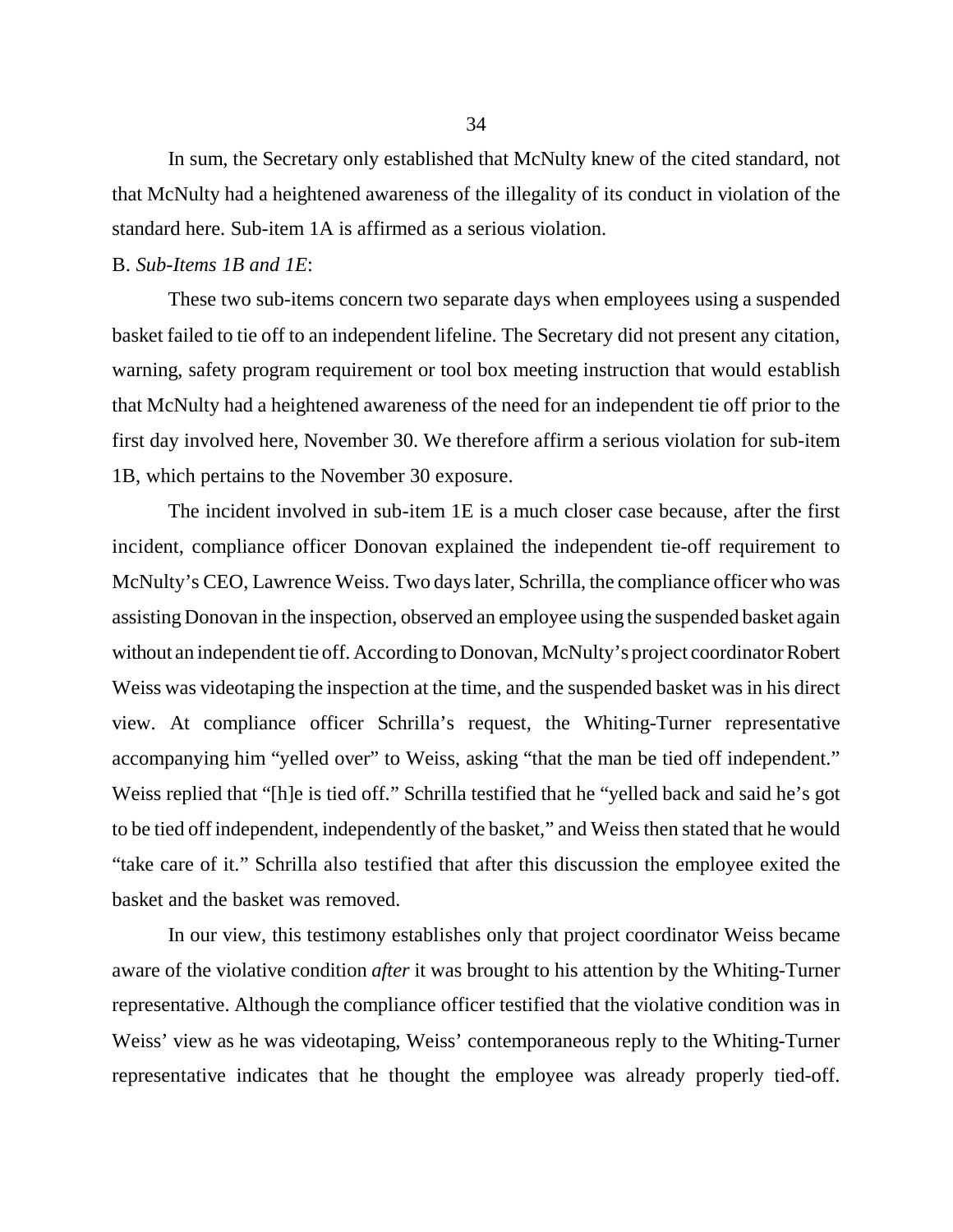Moreover, the Secretary has introduced no evidence that Weiss noticed the violative condition through the video camera, or that it would have been impossible for him not to have noticed it. In these circumstances, we conclude that the Secretary did not establish that McNulty had a sufficient awareness of the violative condition to establish willfulness. *E.g., Valdak Corp*., 17 BNA OSHC 1135, 1136, 1993-95 CCH OSHD ¶ 30,759, p. 42,740 (No. 93-239, 1995), *aff'd*, 73 F.3d 1466 (8th Cir. 1996). Accordingly, we affirm sub-item 1E as serious.

## C. *Sub-Item 1C*:

We affirmed this sub-item on the basis that McNulty had guardrail-crew employees without safety belts at an open perimeter inside a CAZ even though industry custom and practice was to deny entry to anyone not assigned to the erection-crew. The record clearly establishes McNulty's awareness of the particular industry custom and practice; in fact, McNulty's policy tracked industry custom and practice.<sup>32</sup> However, the focal point of a willful classification is "heightened awareness" of the illegality of the conduct. *E.g., Pentecost Contrac.,* 17 BNA OSHC at 1955, 1995-97 CCH OSHD at p. 43,965; *Williams Enterp.,* 13 BNA OSHC at 1256-57, 1986-87 CCH OSHD at p. 36,589. Therefore, at issue is whether McNulty knew that a legal duty required it to conform to industry custom and practice.33 *Compare Sal Masonry Contrac.,* 15 BNA OSHC 1609, 1613, 1991-93 CCH OSHD ¶ 29,673, p. 40,210 (No. 87-2007, 1992) (failure to act on known duty demonstrates knowing disregard); *accord A. Schonbek,* 9 BNA OSHC at 1191, 1980 CCH OSHD at p.

<sup>&</sup>lt;sup>32</sup>Lynch testified that he instructed the "pushers" or foremen to "restrict all other personnel except for the raising gang from access" to CAZs and that "[o]ur general policy was as soon as the area is erect and safe, the erection is complete, pieces are in, the cabling crew[] moves into the area and puts up a perimeter cable and then the raising gang moves on to the next area." Lynch also testified: "The position PCI takes is that anybody that's in an erection zone that's involved in erection of the product[] does not tie off[] because it causes a greater hazard."

<sup>&</sup>lt;sup>33</sup>As noted above, Commissioner Weisberg agrees to affirm this item as serious, but does not concur in the analysis set forth herein.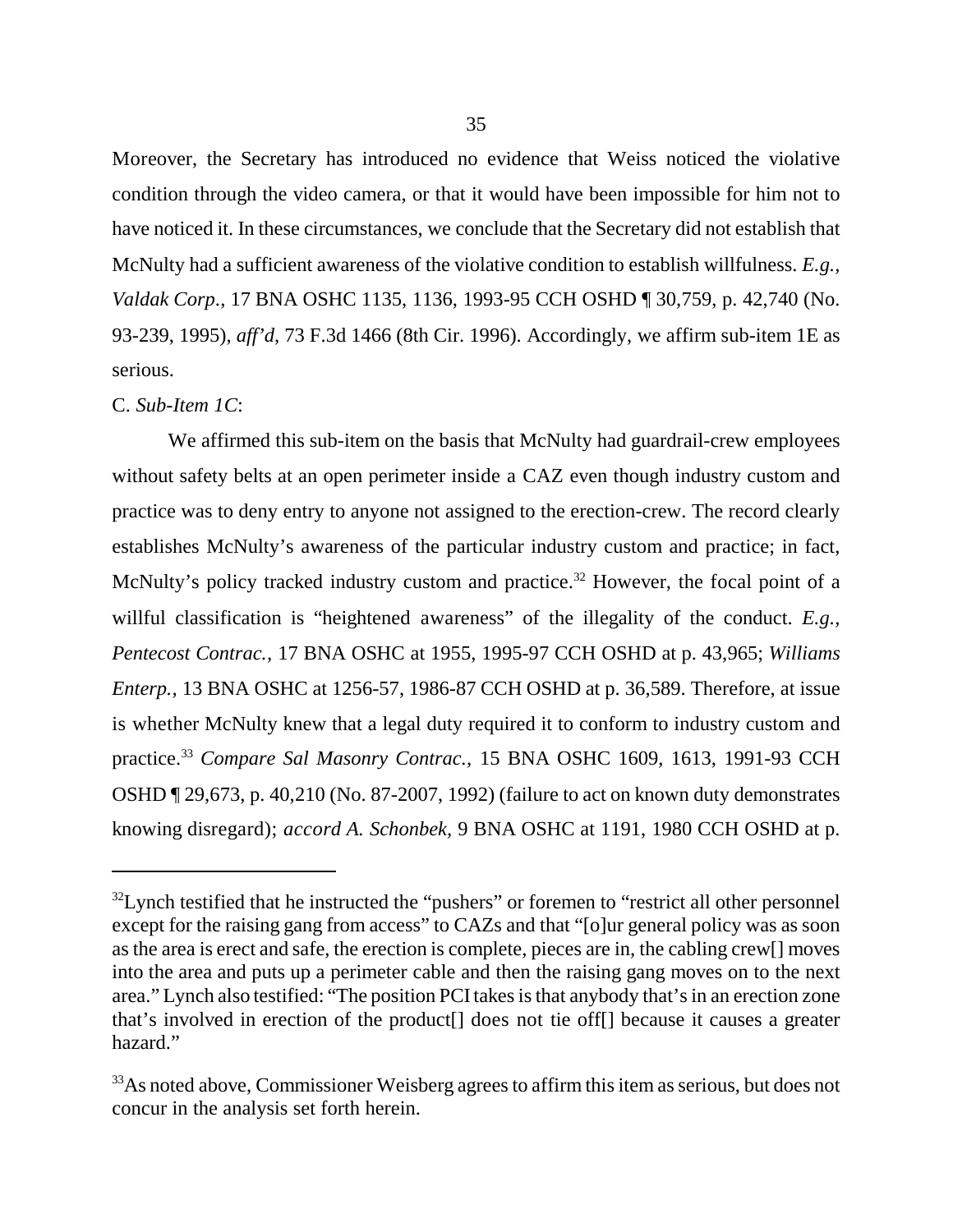30,984. Alternatively, the issue is whether McNulty had a state of mind such that, if informed of the duty, it would not have cared about complying. *Morello,* 809 F.2d at 164 (not caring about complying demonstrates plain indifference).

There is no basis for finding that, if McNulty was informed of the duty, it would not have cared. McNulty had a policy to comply and was generally following it. The Secretary presented some general and conclusory evidence that McNulty had a bad attitude towards safety. However, there is also evidence that McNulty corrected hazardous situations when informed of them, and there is no specific evidence that McNulty ever refused to exclude non-erection employees from a CAZ when informed of a duty to do so.<sup>34</sup>

Whether McNulty disregarded a known duty here and therefore acted willfully is more problematic. McNulty admits in its review brief that it knew of § 1926.105(a), and as we have already noted, the record establishes that McNulty knew of the industry custom and practice to require guardrail-crew employees to use safety belts after erection was completed. However, these two facts do not necessarily equate with heightened awareness when the practicality issue that § 1926.105(a) presents is considered. This standard does not straightforwardly require that safety belts must always be used in particular circumstances. Instead, it states that safety nets are required where other devices including safety belts are impractical. *See, e.g., Falcon Steel,* 16 BNA OSHC at 1188, 1993-95 CCH OSHD at p. 41,337. Because the Secretary did not allege and has not attempted to establish that safety nets were required here, she is proceeding on the assumption that safety belts were practical and that, accordingly, McNulty should have analyzed their practicality and implemented

<sup>&</sup>lt;sup>34</sup>Robert Fadrowski, project manager Whiting-Turner's safety coordinator for the project, testified that he believed McNulty was generally indifferent to safety because McNulty did not install proper guardrails on "leading edges," did not always respond to his warnings that some McNulty employees lacked safety belts, and did not keep employees out of "areas where their safety would be in jeopardy." However, Fadrowski did not specify whether the employees involved in these warnings were guardrail-crew employees or erection crew employees. They may have been erection crew employees because he erroneously believed that they must always wear safety belts inside a CAZ.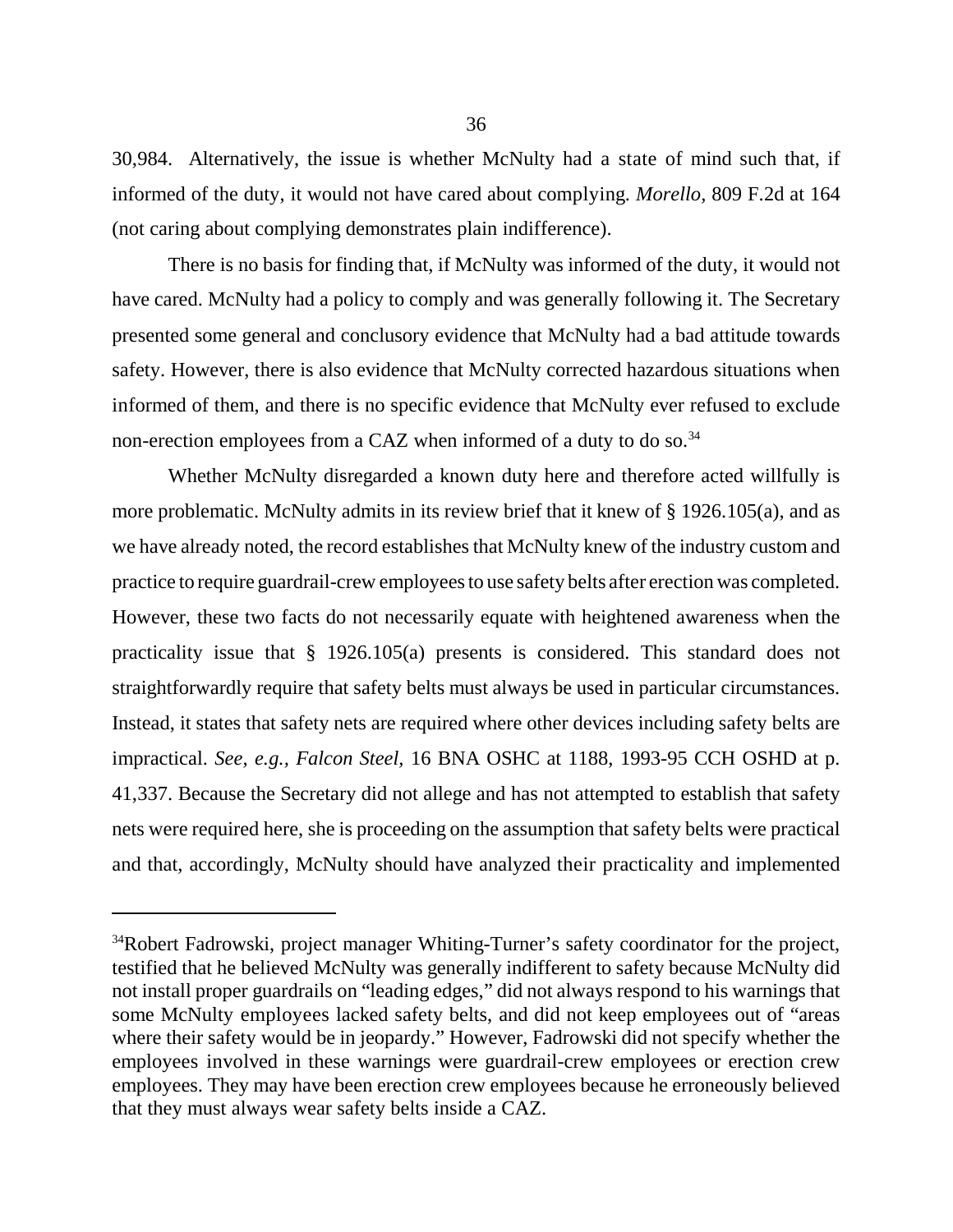them to the extent practical. *See Falcon Steel,* 16 BNA OSHC at 1189-90, 1993-95 CCH OSHD at pp. 41,338-39. As a result, under these particular circumstances, the Secretary must establish a heightened awareness of the practicality of safety belts. This evidence is missing here.

The prior citations the Secretary presented shed no light on heightened awareness in these circumstances. The two more recent citations (April 1986 and April 1989), which cited § 1926.105(a), involved failure to tie off while working on monorail systems. Nothing in the record indicates that open floors inside CAZs were involved. In fact, the 1986 citation states that the failure to tie off involved an employee sitting on a beam. The only prior citation that involved failure to tie off while working at an open floor perimeter goes back to 1976. *A.J. McNulty & Company,* 4 BNA OSHC 1097, 1975-76 CCH OSHD ¶ 20,600 (No. 2295, 1976). There, however, McNulty was constructing a multi-floor steel frame structure, not a precast concrete structure, and there is no indication that a CAZ was involved.

Of course, as the record in the present case indicates, industry custom and practice regarding precast concrete erection have been in considerable flux since 1976, and CAZs appear to be a more recent development. The Secretary argues in support of the judge's decision that McNulty was simply required to comply with the OSHA fall protection standards that were as applicable during McNulty's 1993 inspection as they were in McNulty's 1976 case. However, it is difficult to premise a willful classification on that view because the Secretary herself has raised uncertainty about proper practice. The Secretary announced a complete review of the old Subpart M in 1977, proposed in 1986 to revise almost all the fall protection standards and consolidate them in Subpart M, and reopened the record on this process in 1992 to allow the precast concrete industry to present new information regarding fall protection for the precast erection industry. 59 Fed.Reg. 40672 at pp. 40672-73 (1994). As of 1994, with the issuance of new Subpart M, certain designated employees may be permitted to perform erection work without tied-off safety belts inside a CAZ. Therefore, in the particular circumstances involved here, the 1976 Commission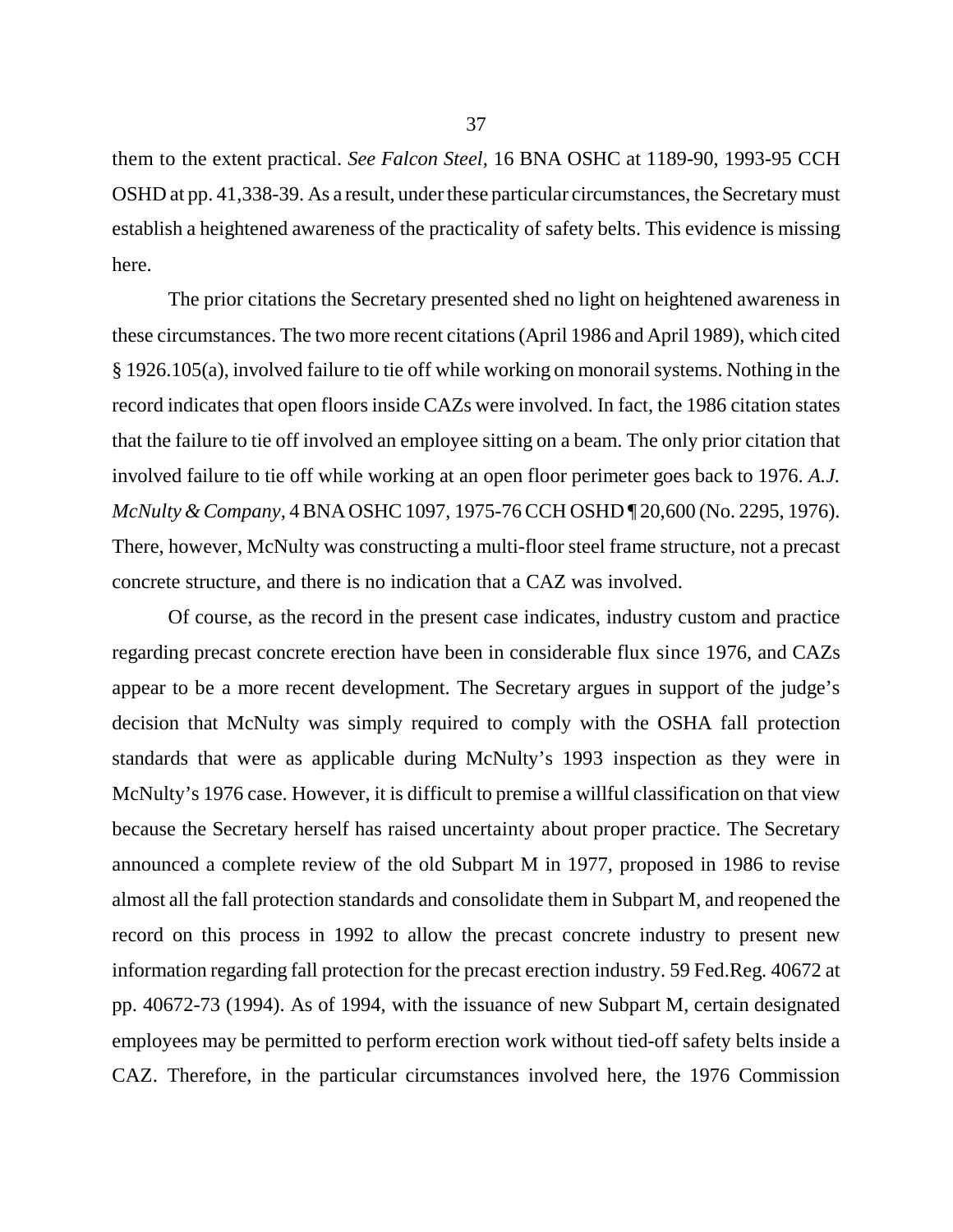decision regarding steel erection cannot be relied on for a finding of heightened awareness in 1993 in precast erection.

Whiting-Turner's general warnings about a need for safety belts are also not relied on because Whiting-Turner does not seem to have distinguished between erection-crew employees and guardrail-crew employees. Whiting-Turner erroneously believed both that McNulty had not establish any CAZs and that everyone was required to use safety belts regardless of on-going erection. This suggests that Whiting-Turner may have issued warnings regarding situations where safety belts could have endangered the employees. McNulty would have been justified in not following these warnings. Because the record is not detailed enough about the warnings for us to isolate any that specifically concerned guardrail-crew employees in a CAZ, it is difficult to find that Whiting-Turner's warnings provided heightened awareness.

Also, McNulty's safety rules do not serve as a basis for a willful finding. The relevant rules are as follows: "When work in a leading edge area is completed[,] all open sides should be promptly protected by proper OSHA approved guards cables [sic]." "Safety belts and life lines will be used, when necessary and feasible, in areas where guardrails, nets, or scaffolding cannot be used." It is difficult to find heightened awareness in a case that involves § 1926.105(a) because of the standard's practicality condition. McNulty's rule requiring safety belts states essentially the same condition ("when necessary and feasible"), and therefore cannot be said to show a heightened awareness in any particular factual circumstance. McNulty's rule on guardrails appears primarily geared to ensuring prompt installation, which was essentially taking place here in a safe manner for the location. The rule does indicate that the guardrails should be installed after the erection is completed, but this by itself is not enough to establish heightened awareness for purposes of § 1926.105(a).

Industry custom and practice recognized the impracticality of safety belts for employees working in a CAZ. The guardrail-crew employees at issue here were working in a CAZ. They should not have been there, but to have required them to wear tied-off safety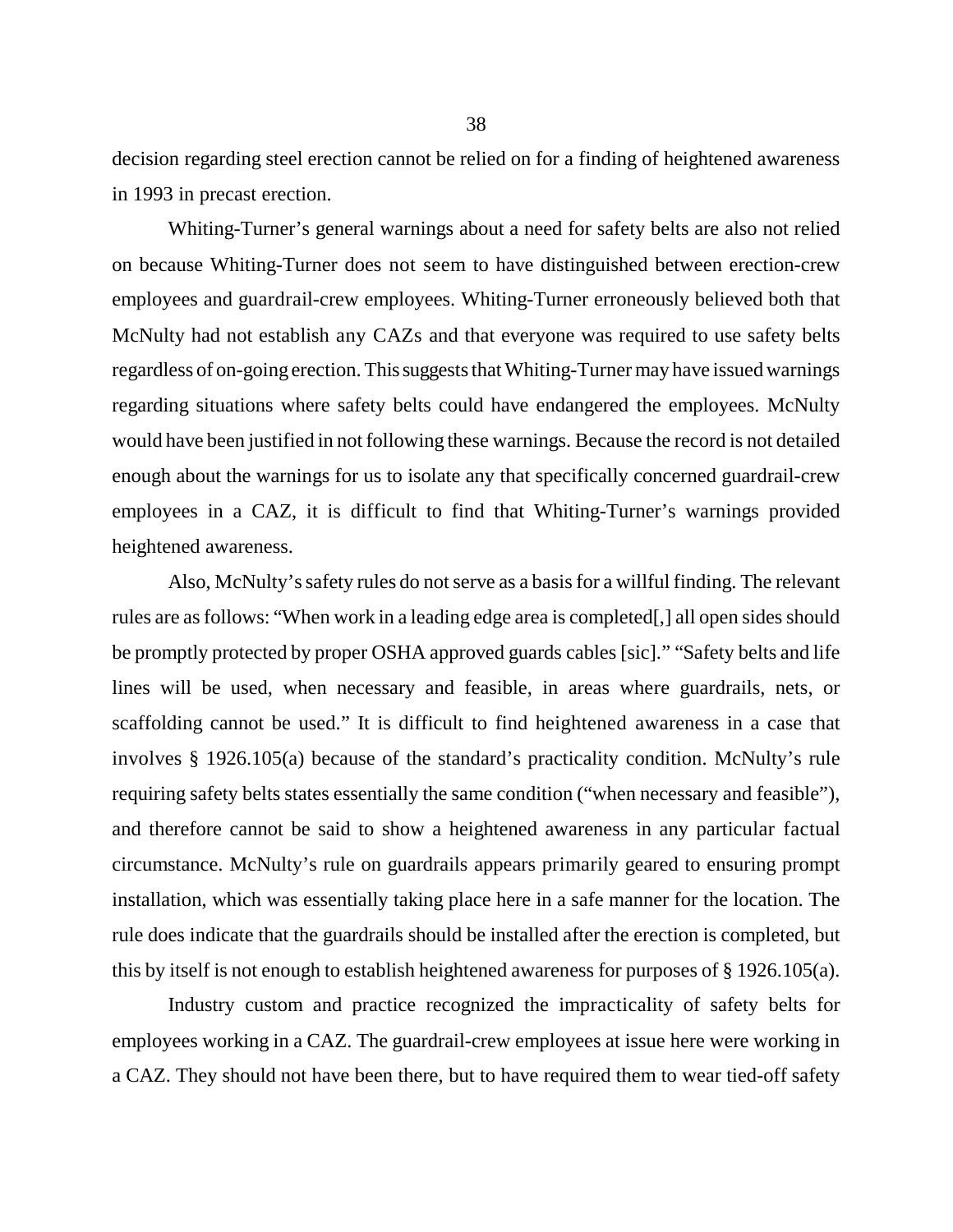belts could have endangered them, and they were doing precisely the same kind of work, *i.e.,* welding, bolting, drilling, that the erection-crew employees working alongside them were doing without tied-off safety belts. Therefore, the Secretary has not met her burden of proof on willfulness. Sub-item 1C is affirmed as a serious violation.

#### D. *Sub-items 2A and 2C*

We now turn to the willfulness of McNulty's violations of the OSHA standards requiring guardrails. Sub-items 2A and 2C involve floor openings. Sub-item 2A involves the floor opening that lacked guardrails while employees performed out-of-sequence work nearby, *i.e.,* installing a wall piece while waiting for the floor piece to be delivered. Sub-item 2C involves the erection area where McNulty installed five wall pieces before installing the floor piece that eliminated the floor opening at issue. The standard cited in both sub-items, § 1926.500(b)(1), specifies that floor openings "shall be guarded by a standard railing and toeboards or cover." McNulty essentially concedes on review that it knew of the cited standard, and the Secretary introduced into evidence at least two prior settlements affirming citations alleging violations of § 1926.500(b)(1). McNulty gave the following instruction to its employees at a tool box meeting: "If you are working near openings in floors . . . which are unguarded, your foreman must ensure that they are protected . . . ." Whiting-Turner issued to McNulty as many as eleven warnings about deficient perimeter protection on this project prior to the inspection involved here. Three of the warnings indicated that all openings must be protected. Another two warnings stated that perimeter protection must be provided on leading edges. The floor opening edges involved here were not immediately leading edges until the particular floor pieces were actually installed. Liberty Mutual had recommended that McNulty use motion stopping systems or awareness barriers on edges that were not immediately leading. Although McNulty did not agree with Liberty Mutual's recommendation, we find that McNulty had a heightened awareness of the need for guardrails on edges such as the ones here that were not immediately leading.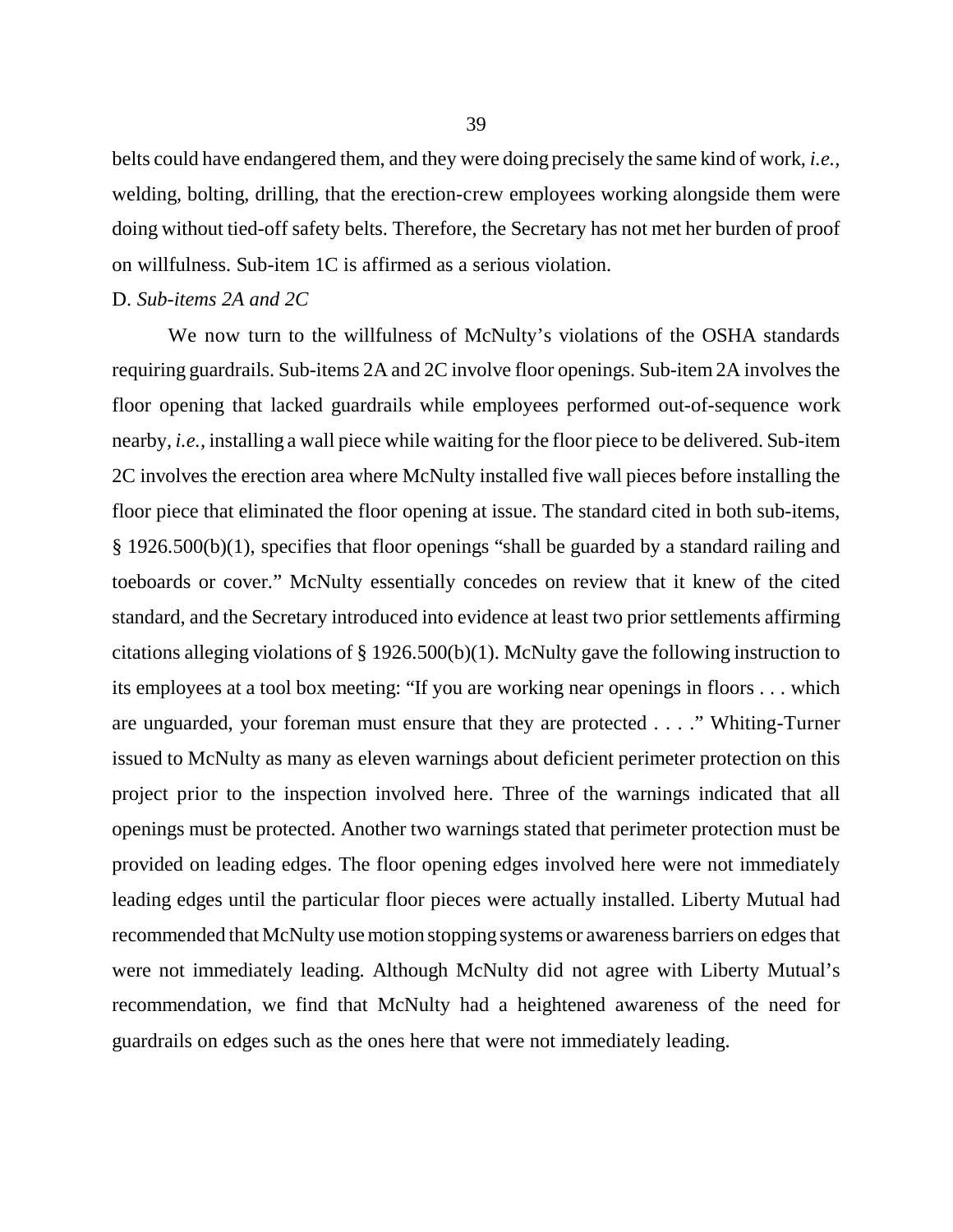We also find that McNulty did not have an objectively reasonable good faith belief that it did not need guardrail protection at these floor openings. McNulty argues that it believed in good faith that guardrail protection would be infeasible and hazardous in areas where erection was still taking place. As we already found, however, McNulty failed to establish that the ongoing erection made guardrails infeasible and hazardous. McNulty also failed to establish that it had considered and specifically rejected the use of temporary protection, such as free-standing guardrails or an awareness barrier. In fact, the testimony about McNulty's planning sessions for this project makes no mention of guardrails as a feasibility problem or a hazard.

We also find that the placement of these floor openings inside a CAZ does not obviate willfulness here. The evidence shows that industry practice regarding the use of guardrails on stationary edges in a CAZ was not consistent. Moreover, McNulty's safety rule that required guardrails on all platforms being used as scaffolds made no exception for scaffolds located inside a CAZ. In our view, this shows that McNulty recognized the utility of guardrails inside a CAZ. Accordingly, we affirm sub-item 2A and sub-item 2C of citation No. 2 as willful violations.

### *E. Sub-item 3A*

The remaining six sub-items the Secretary contends were willful violations involve § 1926.500(d)(1)'s requirement of guardrails on open-sided floors or platforms six feet or more above the adjacent level. McNulty essentially concedes on review that it was aware of the cited standard, and the Secretary introduced into evidence at least two prior settlements affirming citations that alleged violations of  $\S$  1926.500(d)(1). The record also shows that, prior to the inspection of the project here, Whiting-Turner had issued to McNulty as many as eleven warnings about deficient perimeter protection. The warnings essentially informed McNulty that protection was required on all open edges, leading edges as well as completed edges. Also prior to the inspection, Liberty Mutual had recommended that McNulty use motion stopping systems or awareness barriers on edges that were not immediately leading.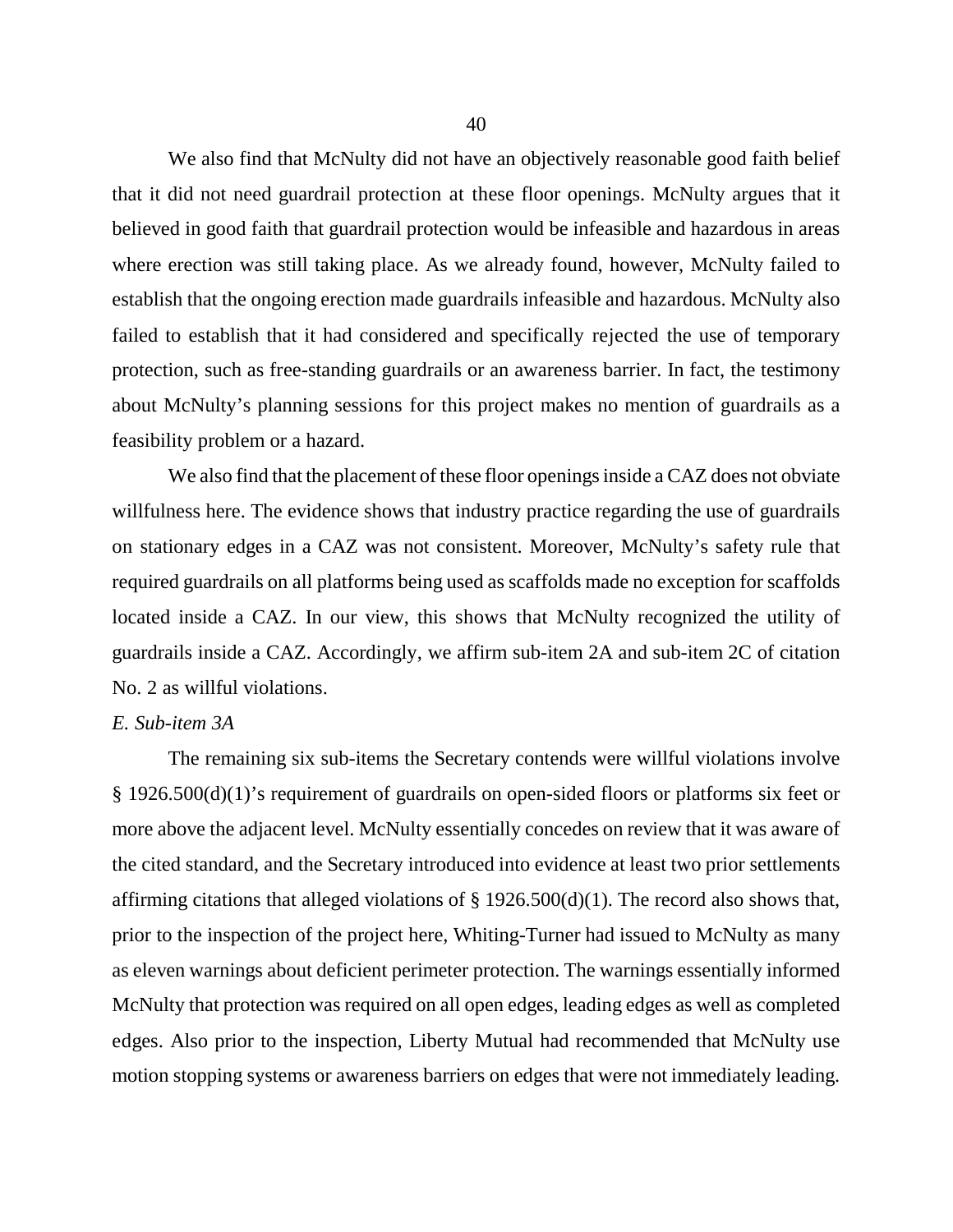Although McNulty did not agree with this recommendation, it is further evidence that McNulty had been alerted to the need for and availability of appropriate guardrail protection.

## *1. The North Perimeter*

This part of sub-item 3A involves a completed perimeter. One of McNulty's safety rules required cables on all completed perimeters. It stated: "When work in a leading edge area is completed[,] all open sides should be promptly protected by proper OSHA approved guards cables [sic]." The record establishes that Lynch was aware of the rule's applicability to this particular condition. He testified that he expected the cabling crew to install cables because this perimeter had been completed. We therefore find that the Secretary established heightened awareness and made a prima facie case of willfulness.

McNulty claims that it made objectively reasonable, good faith efforts to comply with the requirement for perimeter protection. However, the judge found that McNulty did not try to install guardrails as soon as possible and did not monitor the employees for fall hazards. Regarding the monitoring aspect of this finding, compliance officer Donovan gave unrebutted testimony that he observed foreman Doyle exposed to an approximately 19-foot fall as he stood at the open edge to catch a roll of yellow caution tape that was being tossed up to him. McNulty claims that its foremen were acting as monitors for fall hazards. However, this exposure by Doyle suggests otherwise. Where a supervisor engages in misconduct, that is strong evidence of lax enforcement of the employer's safety program. *Pride Oil Well Serv*., 15 BNA OSHC 1809,1815, 1991-93 CCH OSHD ¶ 29,807, p. 40,585 (No. 87-692, 1992). As for the perimeter protection itself, McNulty did not establish that it arranged to have it installed before the erection crew started work, and McNulty did not establish that it had an objectively reasonable explanation for failing to do so. We therefore find that McNulty did not make a good faith effort to comply with the standard or to eliminate the hazard. We affirm the judge's classification of this part of sub-item 3A as willful.

### *2. The East Perimeter*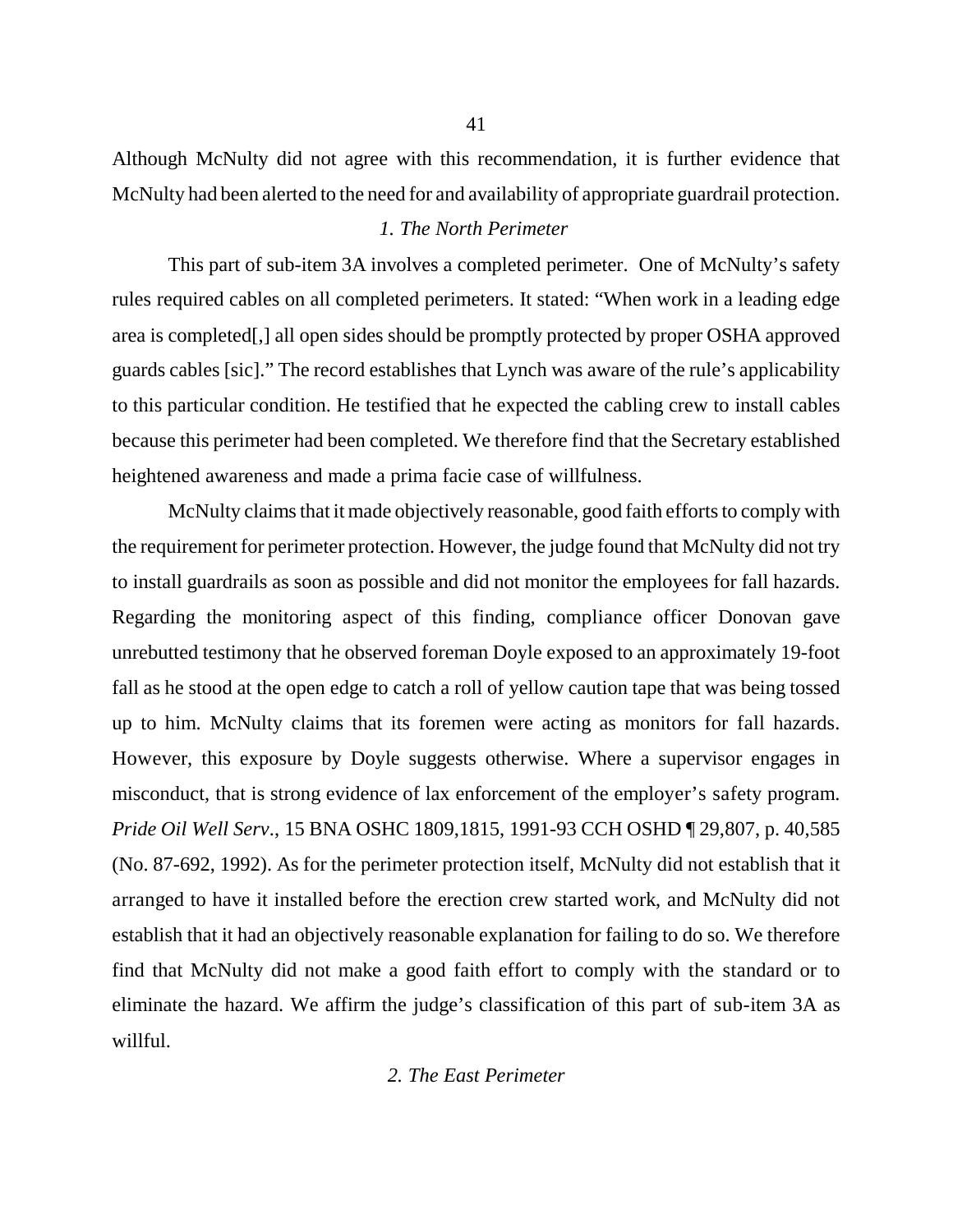The other part of sub-item 3A concerns the open perimeter under the suspended wall piece. As we have mentioned, Whiting-Turner issued numerous warnings about perimeter protection, and McNulty's safety program called for cables on completed edges. The area where this edge was located was an erection area at the time, and the edge itself was not yet technically complete, but there is no evidence that it was an immediately leading edge, and the record indicates that it was going to be stationary for some time. Lynch testified that it would eventually be made into an entrance to the new Fashion Mall when McNulty "finished the garage." McNulty's witnesses who planned the work on the suspended wall piece did not explain why they failed to give priority to installing temporary guardrails there before they allowed the erection crew to set the suspended wall piece. We therefore find that the Secretary established heightened awareness and that McNulty did not establish a good faith defense. We classify this part of sub-item 3A as willful and we affirm sub-item 3A as a willful violation.

### F. *Sub-items 3B, 3C and 3D*

These sub-items involve the unguarded platforms that we affirmed as violations of § 1926.500(d)(1). McNulty's safety program included a rule that evidences heightened awareness of a need for guardrails on all platforms being used as scaffolds: "Guardrails and toeboards shall be installed on all scaffolds in accordance with OSHA requirements." The rule makes no exception for scaffolds in erection areas. It apparently contemplates that guardrail protection can and should be installed on platforms located there. Therefore, the rule gave McNulty a heightened awareness of the need to comply with § 1926.500(d)(1).

There is scant evidence of good faith. Regarding the platform involved in sub-item 3B, McNulty argues that erection work would have made guardrails infeasible and a greater hazard because any precast piece being swung into the area could strike the guardrails and topple the platform. However, we have not found any evidence that any precast piece was scheduled to be swung into the area, and there is no evidence that McNulty studied the situation in advance and determined that guardrails would be a problem. McNulty's other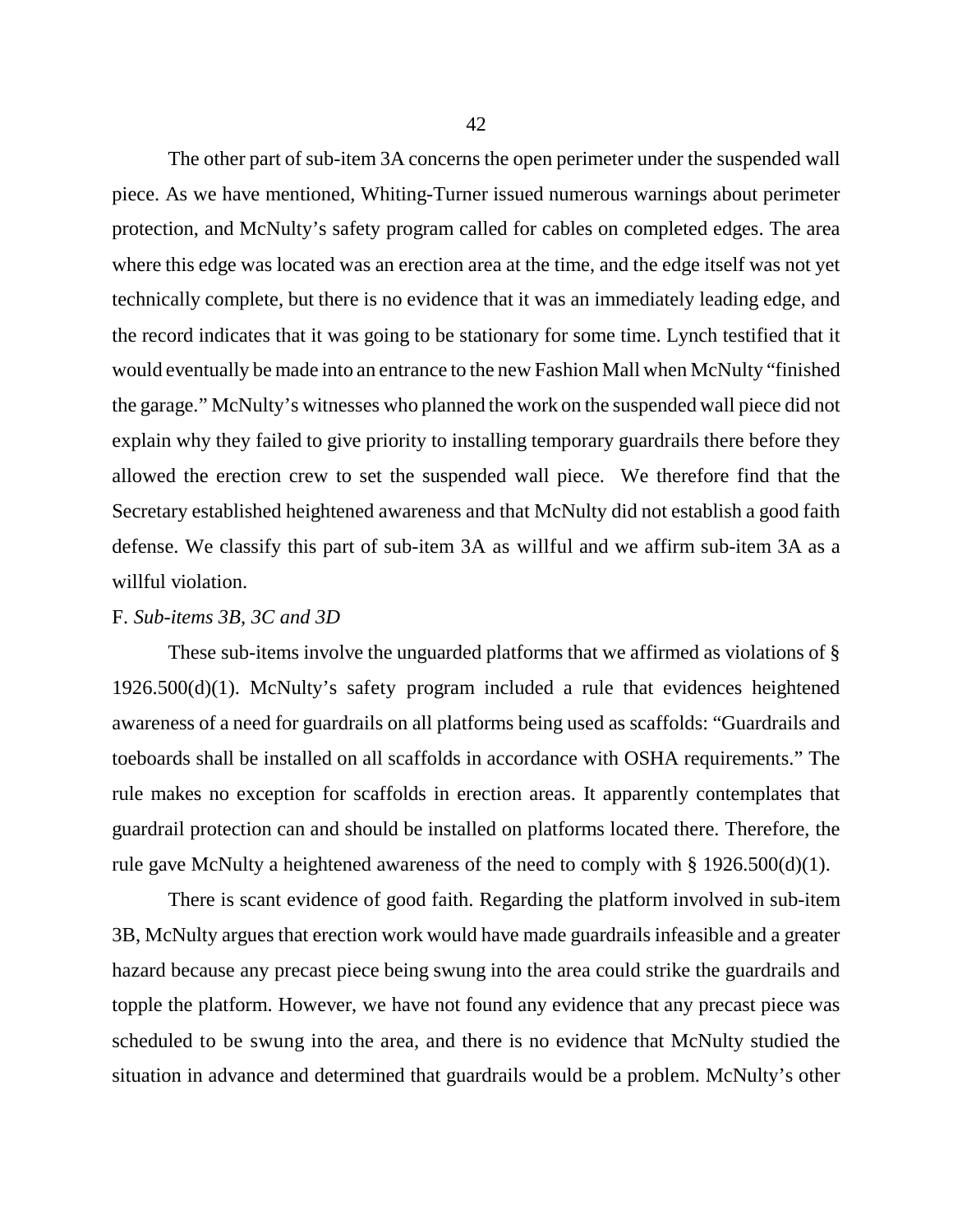arguments have the same flaw. McNulty argues that this platform and the one involved in sub-item 3D were too narrow for guardrails, but McNulty did not present any evidence that it made a good faith evaluation of the facts and actually found that the platforms could not be wider. McNulty claims that the platforms involved in sub-items 3B and 3C could not have had guardrails because they would have interfered with the installation of certain braces. This claim is inconsistent with McNulty's rule requiring guardrails on scaffolds in erection areas where braces are being installed, and McNulty did not present any evidence that it made a good faith evaluation of the facts and actually found that guardrails could not be installed on these platforms because they would have interfered with the installation of braces. We therefore find that McNulty failed to establish any of its good faith defenses, and we affirm the judge's finding that the violations involved in sub-items 3B, 3C and 3D were willful as alleged.

#### G. *Sub-items 3E and 3F*

Sub-item 3E involves the willfulness of a failure to guard the edge of an open-sided floor that we have not previously described because McNulty did not raise an infeasibility defense to it. It was located behind the employees at the shaft opening discussed in sub-item 2B. Sub-item 3F involves the open-sided floor in the erection area where McNulty installed five wall pieces and a floor piece in a floor opening (sub-item 2C). We find that the Secretary has made out a prima facie case of willfulness for these two violations because McNulty had a heightened awareness of the guardrail requirements of § 1926.500(d)(1) from the prior citations involving the standard and from Whiting-Turner's numerous warnings to install perimeter guarding.

We also find that McNulty has not established a good faith defense. McNulty argues that the industry does not use guardrails where erection is taking place because they interfere with the placement of precast pieces. This does not establish good faith here because McNulty failed to show that guardrails on the particular open-sided floors at issue would have interfered with particular precast pieces being erected. Compliance officer Donovan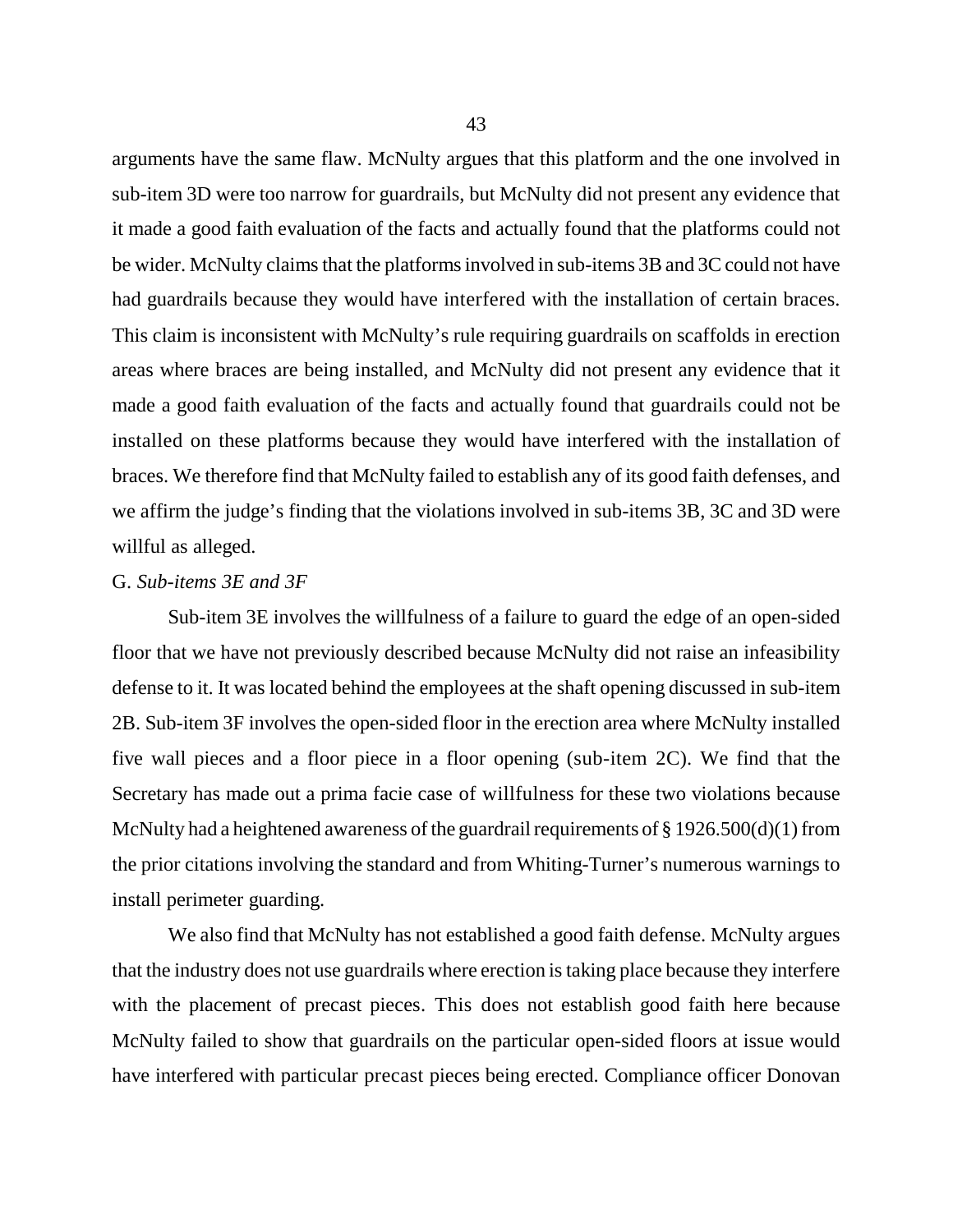testified that both open-sided floors could have been protected with free-weighted or freestanding guardrails, and McNulty failed to rebut this testimony with any showing that erection was taking place at or near the open-sided floors in question. In fact, as we have indicated, McNulty did not raise an infeasibility defense regarding the open-sided floor in sub-item 3E, and did not argue that the area was a CAZ. As for the area involved in sub-item 3F, we have earlier rejected McNulty's claim that the fact that it was "under construction" made guardrails infeasible everywhere. McNulty did not present any evidence of a good faith effort to use guardrails at the cited locations involved here, despite Liberty Mutual's specific recommendation that McNulty use awareness barriers for edges that are not immediately leading. Therefore, we uphold the Secretary's willful classification for sub-items 3E and 3F of citation No. 2.

#### VI. *Penalties for Willful Citation No. 2*

The OSH Act mandates that the Commission give "due consideration . . . to the appropriateness of the penalty with respect to the size of the business of the employer being charged, the gravity of the violation, the good faith of the employer, and the history of previous violations." 29 U.S.C. § 666(j). The judge affirmed all of the items as willful and assessed the Secretary's proposed penalties as follows: \$29,400 for item 1 (five sub-items), \$21,000 for item 2 (three sub-items), and \$29,400 for item 3 (six sub-items). The judge credited compliance officer Donovan's testimony that the gravity of the violations was high in view of the fall distances involved, that McNulty is small in size, that McNulty failed to demonstrate good faith, and that McNulty has a history of serious OSHA violations. McNulty opposes the judge's assessments on two grounds, that the gravity was not high for every instance of noncompliance and that its adoption of CAZs demonstrates good faith.

We affirm sub-items 1A, 1B, 1C and 1E, as serious violations. Each involve fall distances of more than 40 feet and therefore involve a substantial probability of death or serious physical harm. At least one employee was exposed to the fall distance in sub-items 1A, 1B, and 1E, and more than one employee was exposed in sub-item 1C. Therefore, the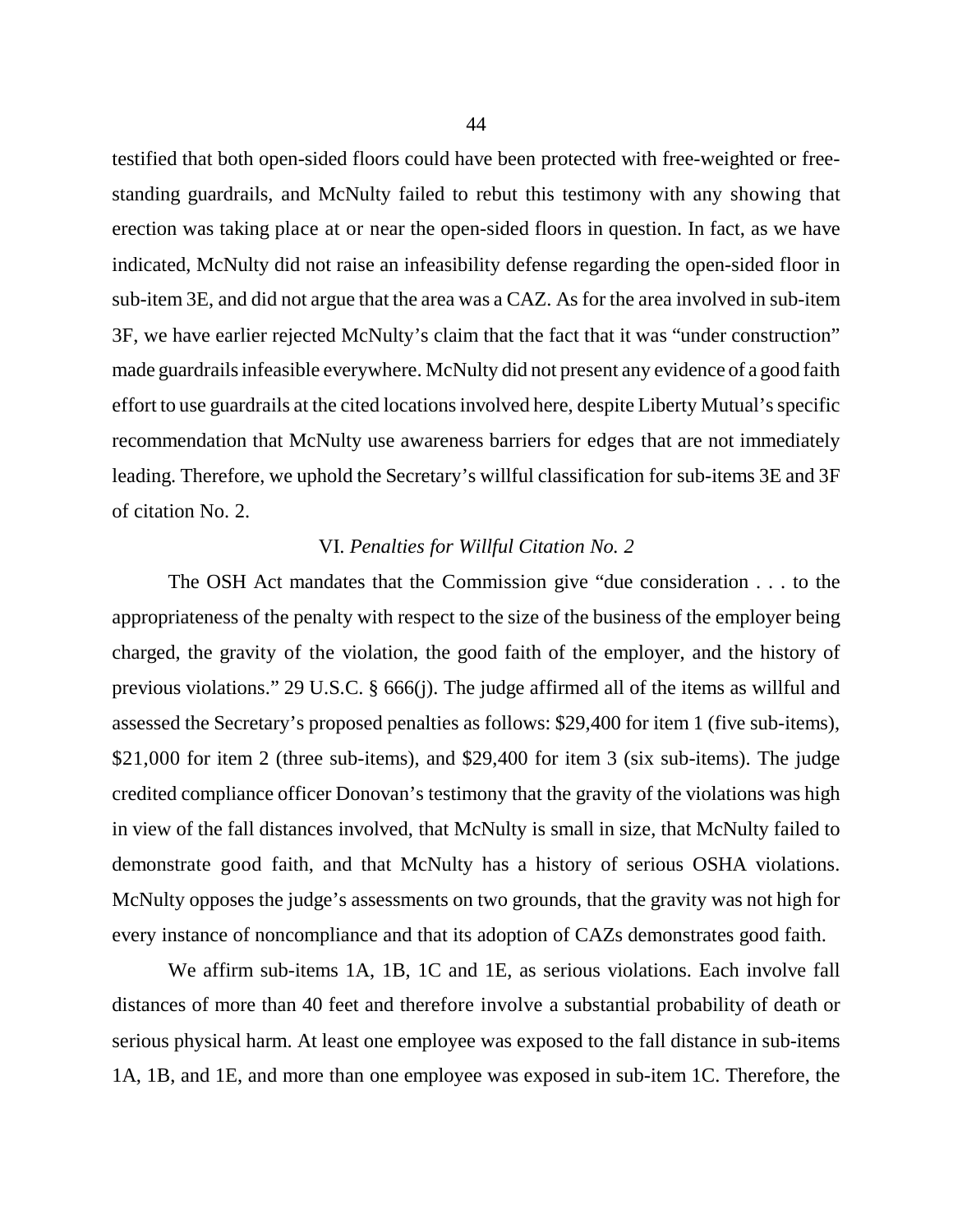gravity of all of these violations was moderate to high. Although McNulty is small in size, McNulty has a history of serious violations including fall protection violations. McNulty's good faith is questionable because, although McNulty implemented a CAZ policy for erection employees, McNulty did not present any evidence that CAZs made ladders infeasible or hazardous to use (sub-item 1A), that CAZ employees customarily worked without independently tied off safety belts in suspended baskets (sub-items 1B and 1E), or that guardrail crew employees were permitted to work without safety belts inside a CAZ (sub-item 1C). We therefore believe that credit for good faith is not warranted for these four serious sub-items, 1A, 1B, 1C and 1E. We assess \$3,000 for each of them.

Sub-items 2A and 2C, which we affirm as willful violations, involve fall distances of 19 and 10 feet. Although these distances are far less than those involved in item 1, they still present significant fall hazards. *See, e.g., Monitor Constr. Co.,* 16 BNA OSHC 1589, 1596, 1993-95 CCH OSHD ¶ 30,338, p. 41,828 (No. 91-1807, 1994). Moreover, a larger number of employees was potentially exposed, for McNulty had an erection gang working in the area of each unguarded floor opening involved here. Therefore, the gravity of these violations was moderate to high. As noted above, although McNulty is small in size, McNulty has a history of serious violations. McNulty argues that it should be given credit for good faith because industry custom and practice favored CAZs over traditional fall protection such as guardrails, but we have found that some persons familiar with the industry advocated using temporary guardrail-type protection at non-leading edges in erection areas. We therefore do not believe that credit for good faith is warranted. On balance, we believe that an assessment of \$7,000 each is warranted for willful sub-items 2A and 2C.

Sub-items 3A, 3B, 3C, 3D, 3E, and 3F, which we affirm as willful violations, involve fall distances greater than 15 feet and therefore present significant fall hazards. *See, e.g. Monitor Constr*., 16 BNA OSHC at 1596, 1993-95 CCH OSHD at p. 41,828. The number of employees exposed ranged from one employee to whole erection gangs. Therefore, the gravity was moderate to high. Although McNulty was small in size, McNulty also had a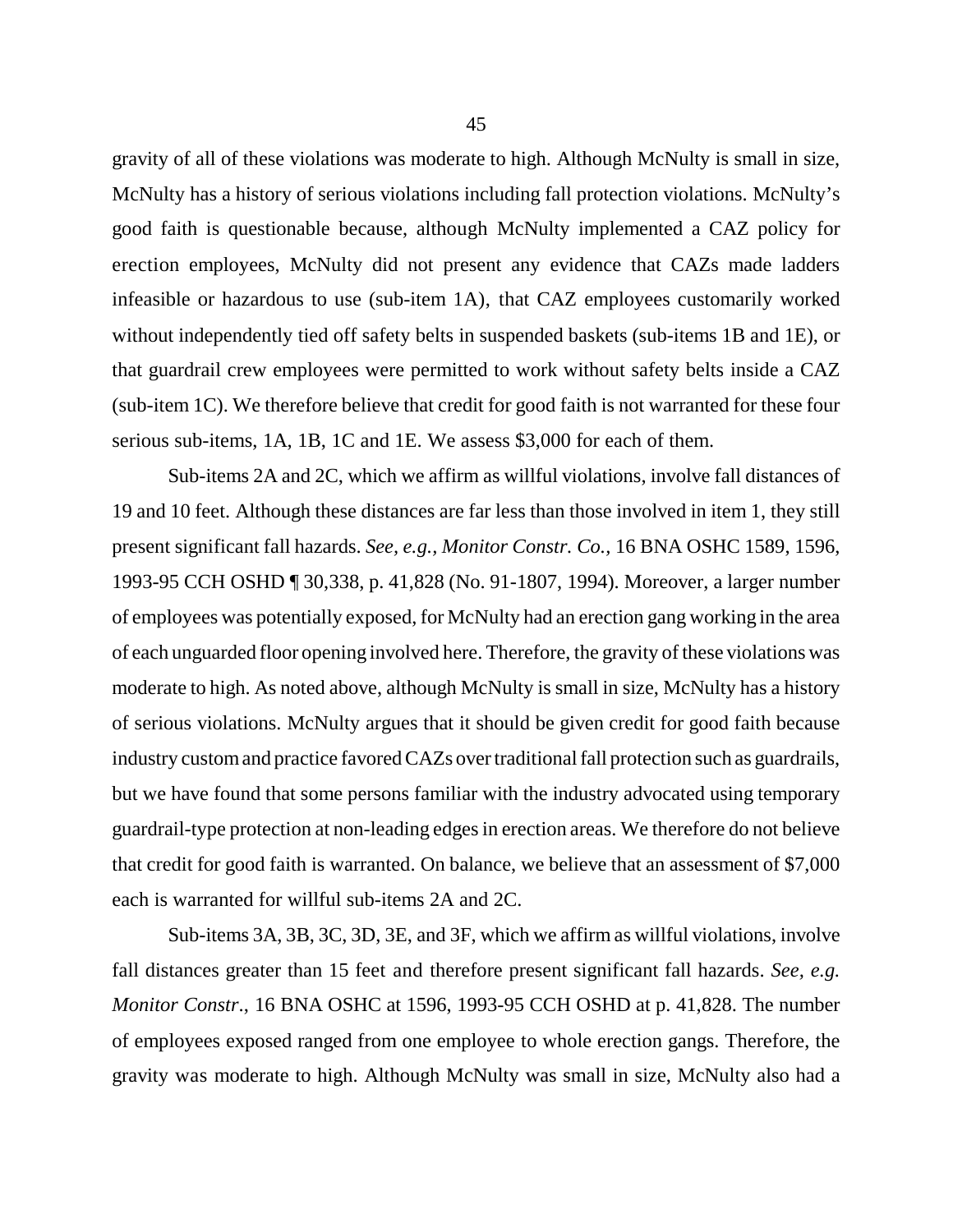history of serious violations. As for good faith, although McNulty generally argues that its CAZ policy excuses its failure to use guardrails, we disagree because McNulty was aware of Liberty Mutual's recommendation for temporary guardrail-type protection on edges that were not immediately leading and because McNulty's own safety program required guardrails on completed edges and scaffold platforms. Taking into consideration McNulty's small size and history, we assess the proposed total of \$29,400 for these willful sub-items.

*VII. McNulty's Infeasibility Defense to Item 3 of Serious Citation No. 1*

The Secretary alleged that McNulty violated 29 C.F.R. § 1926.500(c)(1)<sup>35</sup> by failing to install guardrails on the shaft opening at one side of the suspended wall piece that we have encountered throughout this case. McNulty argues that guardrails were infeasible because they would have interfered with the installation of a brace on the wall that McNulty was erecting. Lynch testified that "the brace has got to be rotated through the air space that the cable would have gone in" and that "the brace . . . hanging . . . straight down" from the wall under erection "has now got to be rotated" or "raised into a horizontal position" by "about 45 degrees" to attach it to the shaft wall. Judge Sommer rejected McNulty's infeasibility defense on the basis that "the positions of the brace in the photos" establish that guardrails would not have interfered with it. We reverse his decision and uphold McNulty's infeasibility defense. McNulty presented specific evidence explaining how guardrails would have been infeasible. The Secretary introduced no testimony to rebut McNulty's explanation, and we find that the photographs alone are insufficient to do so. Accordingly, we vacate item 3 of the serious citation.

#### *ORDER*

 $35$ At the time of the inspection here, the standard stated that "[w]all openings, from which there is a drop of more than 4 feet,  $\dots$  shall be guarded as follows: (I) [w]hen the height and placement of the opening in relation to the working surface is such that either a standard or intermediate rail will effectively reduce the danger of falling, one or both shall be provided . . . ."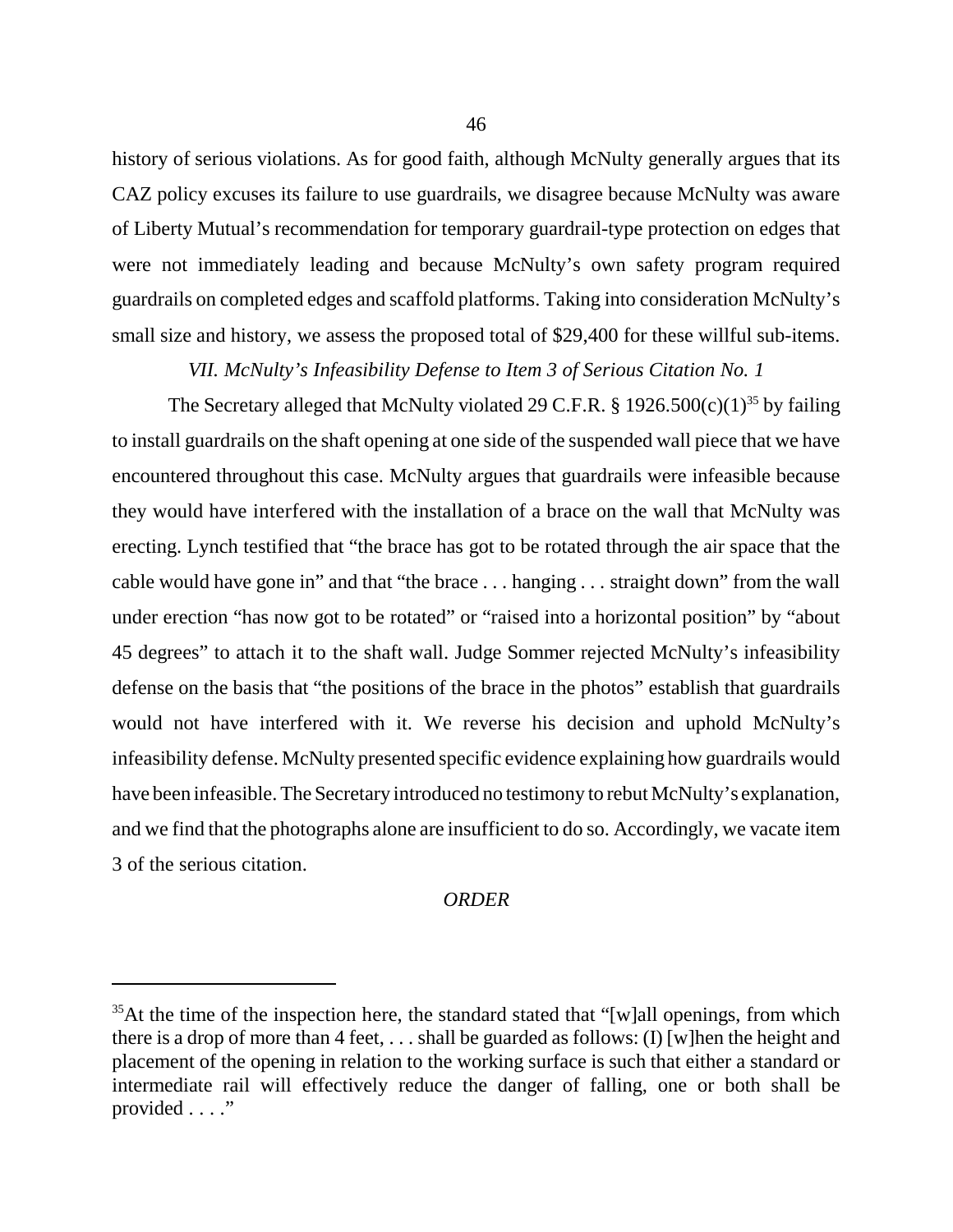We affirm sub-items 2A and 2C of item 2 of citation No. 2 as willful violations and assess two \$7,000 penalties. We affirm sub-items 3A, 3B, 3C, 3D, 3E, and 3F of item 3 of citation No. 2 as willful violations and assess a total penalty of \$29,400. We affirm sub-items 1A, 1B, 1C, and 1E of item 1 of citation No. 2 as serious violations and assess four \$3,000 penalties. We vacate sub-items 1D and 2B of citation No. 2. We also vacate item 3 of Citation No. 1.

 $\sqrt{s}$ /s/

Thomasina V. Rogers Chairman

 $\sqrt{s}$ /

Dated: October 5, 2000 Commissioner

Stuart E. Weisberg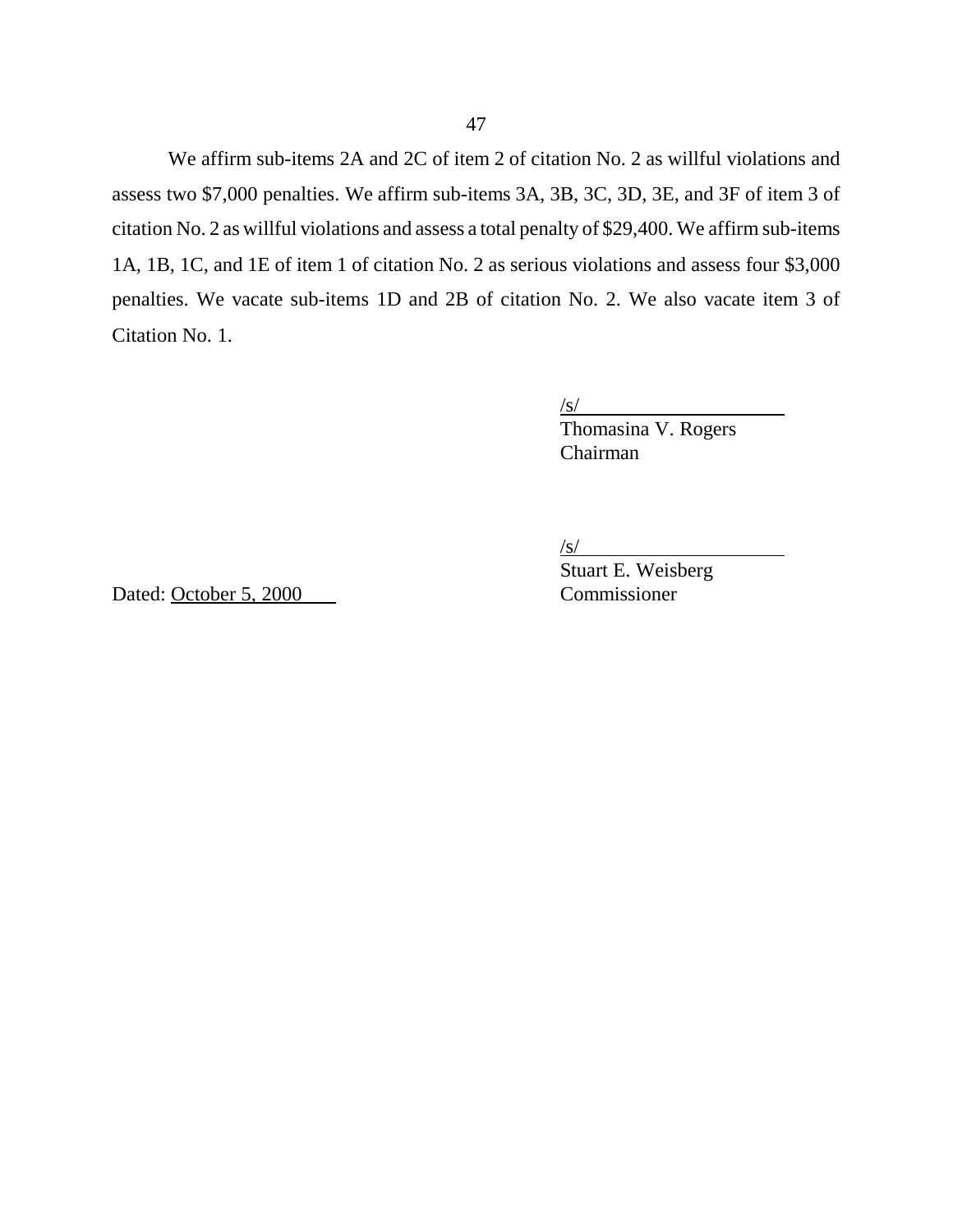VISSCHER, Commissioner, concurring in part, dissenting in part:

I concur in denying McNulty's motion to exclude the Secretary's evidence. I also concur in affirming the violations alleged in items 1B, 2A and 2C and 3A through 3F, and in vacating the violations alleged in item 1D and 2B. I further agree that the violations alleged in items 1B, 1C and 1E were not willful. I dissent, however, with regard to item 1A. I also dissent with regard to the majority's finding that the violations affirmed in citations 2 and 3 were willful.

# *McNulty's Motion to Exclude Evidence*

While I concur in denying McNulty's motion to exclude evidence, I do so on the basis that McNulty failed to establish that the Secretary violated section 8(e). I therefore would not reach the question of whether McNulty has shown that it was prejudiced, and will leave for another case the question of whether an employer must show that it was prejudiced to establish a remedy under section 8(e). *See, e.g., L.R. Willson and Sons, Inc*., 17 BNA OSHC 2059, 1995-1997 CCH OSHD ¶ 31,262 (No. 94-2179)(Montoya, Commissioner, dissenting), *rev'd on other grounds*, 134 F. 3d 1235, 18 BNA OSHC 1129 (4th Cir.), *cert. denied*, 525 U.S. 962 (1998).

Section 8(e) of the Occupational Safety and Health Act of 1970, 29 U.S.C. §§ 657 (e) provides that "a representative of the employer . . . shall be given an opportunity to accompany the Secretary or his authorized representative during the physical inspection of any workplace . . . for the purpose of aiding such inspection." As the Commission has said, "the courts emphasize that the Secretary is obligated under the act to afford an *opportunity* for accompaniment." *Concrete Constr. Co.*, 15 BNA OSHC 1614, 1618, 1991-1993 CCH OSHD ¶ 29,681, p. 40,241 (No. 89-2019, 1992)(emphasis in original)

As the Commission has also said, "[t]he extent of the efforts required on the part of the inspector to satisfy section 8(e) will depend upon the circumstances of the particular case." *Id.* at 1618, 1991-1993 CCH OSHD p. 40,241. In my view, the Secretary satisfied these obligations to McNulty during this inspection. Compliance officer Donovan began the inspection on November 19, 1993 with an opening conference for all contractors and subcontractors on the site. Though no one from McNulty was present at the conference, Donovan came upon two of McNulty's supervisors a short time later and informed them that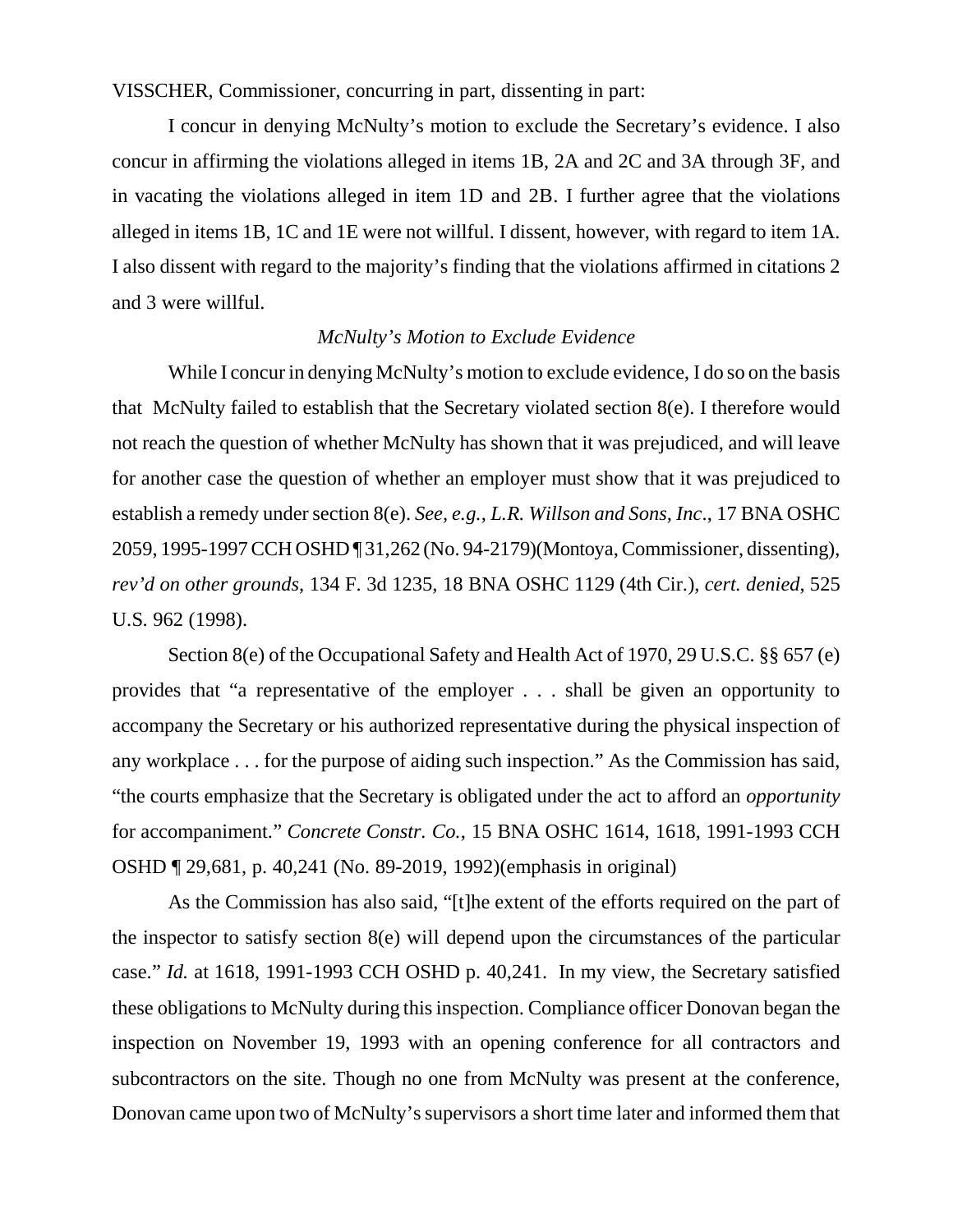McNulty representatives could accompany him when he inspected McNulty's work areas. Despite this direct offer, McNulty's supervisors indicated no interest in accompanying OSHA personnel during the inspection. While it does appear that McNulty was not always aware that an OSHA compliance officer had begun inspecting its work areas, the company showed no interest in accompanying the compliance officer once it was informed. For example, compliance officer Donovan invited McNulty representatives to accompany him during the videotaping of McNulty's worksite on both the third and fourth days of the inspection. Both times the offer was declined.

After the inspection began, McNulty's president, Lawrence Weiss, did send a letter to compliance officer Donovan asking him to "please notify me in advance" of future site visits "so that I can arrange to be present for any jobsite inspections or conferences." While this letter may indicate some intention to accompany the compliance officers, the more specific request was for advance notice of inspection visits, which is generally disallowed under the OSH Act. Indeed, section 17(f) of the Act, 29 U.S.C. 666(f), provides criminal penalties for giving advance notice of inspections, and the Secretary's regulations forbid most forms of advance notice. 29 C.F.R. § 1903.6. And, even if the letter does express Mr. Weiss' intention to accompany the compliance officers during the remainder of the inspection, this intention was contradicted by McNulty's supervisors the very next day. As mentioned above, Mr. Donovan invited these supervisors to accompany him during the videotaping. At the same time, Mr. Donovan also suggested that they call Mr. Weiss. In declining his offer, the supervisors said that both they and Mr. Weiss were too busy.

#### *Violations alleged in Item 1 of Willful Citation 2*

Item 1 of willful citation 2 alleges five violations of the fall protection standard at 29 C.F.R. § 1926.105(a). As the main opinion notes, the only issue directed for review as to the validity of the violations in item 1 - "practicality" - was not argued with regard to subitems B and E. As a result, the Commission has considered those violations only with regard to whether they were willful. As mentioned above, I concur with the majority that these violations were not willful. With regard to the three remaining subitems, I concur in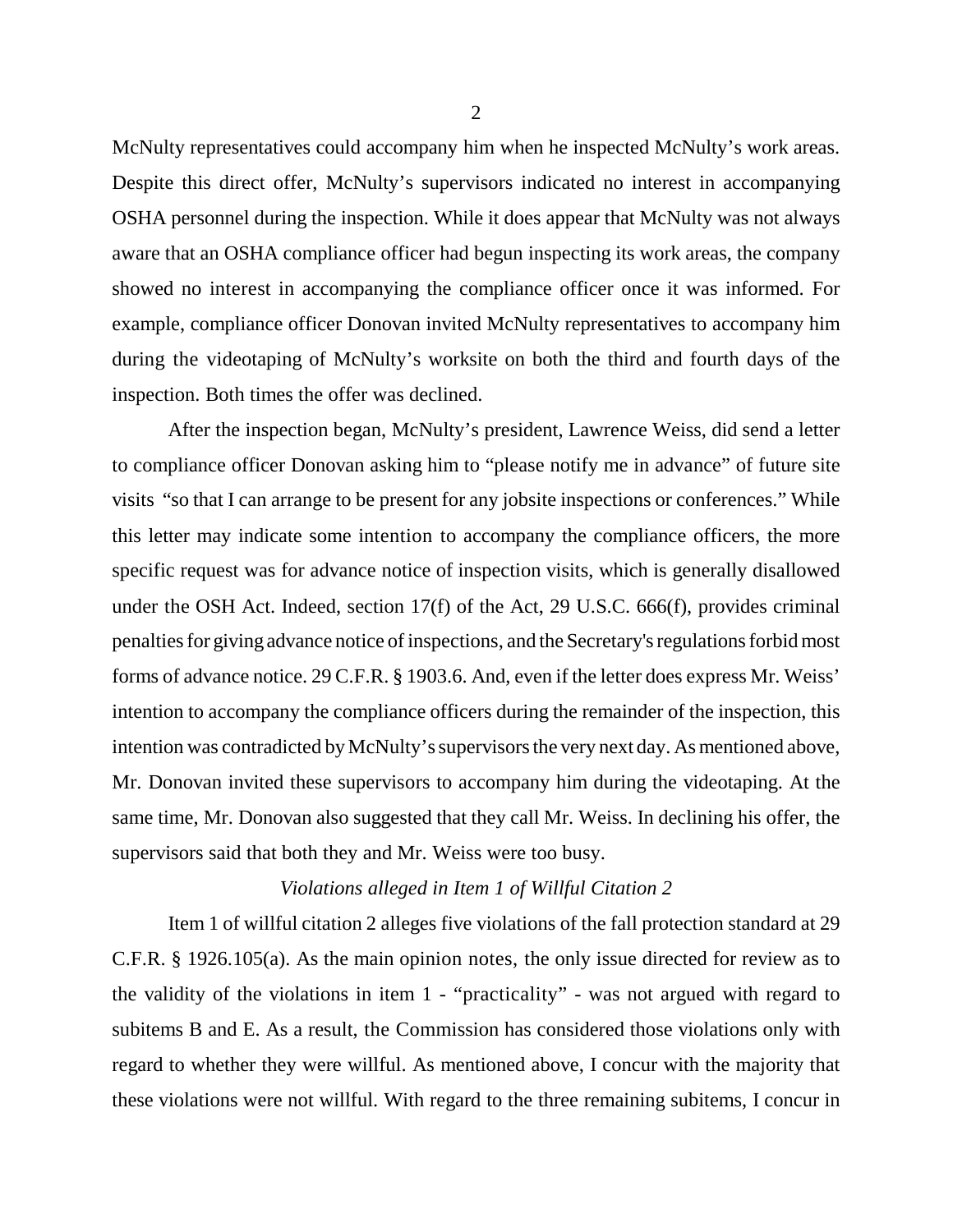affirming the violation alleged in subitem C as serious only, and in vacating the violation alleged in subitem D. My dissent regards the violation alleged in subitem 1A, which I would vacate.

Subitem 1A alleges that McNulty violated the fall protection standard when it allowed an employee to walk across the top of a section of precast concrete wall without fall protection. The section in question was being set into position, and the employee was checking to determine if the section was level and plumb as it was being braced and connected. He also walked across the top of the section in order to release the crane hooks once it had been secured. At the time the employee was observed walking on top of this wall section, there was no interior floor for much of its length.

The Secretary alleges that plumbing and leveling the wall section and releasing the crane hooks could all have been done from a ladder. The majority acknowledges, however, that since the floor adjacent to the wall piece was not complete, some of the work involved could not be done from a ladder as there was no floor on which a ladder could be set. The majority nonetheless affirms the violation on the basis that McNulty's employee could have done *some* of the work from a ladder, citing *Walker Towing Corp.*, 14 BNA OSHC 2072, 2075, 1991-93 CCH OSHD ¶ 29,239, p. 39,159 (No. 87-1359, 1991).

At issue in *Walker Towing* was an alleged violation of a shipyard standard, 29 C.F.R. § 1915.73(d), which requires guardrails around the edges of decks, platforms, and similar flat surfaces more than 5 feet above a solid surface "unless the nature of the work in progress or the physical conditions prohibit the use or installation of such guardrails." The Commission found that even though the employer could not "fully comply with the literal terms of" the standard, the employer was nonetheless required to install guardrails around the edges of its work platform except to the extent that the employer proved that compliance was infeasible. *Id.* at 2075, 1991-93 CCH OSHD p. 39,159.

In contrast, the standard cited here, 1926.105(a), requires the Secretary to prove that the means of fall protection urged by the Secretary - using a ladder - was "practical." *Century*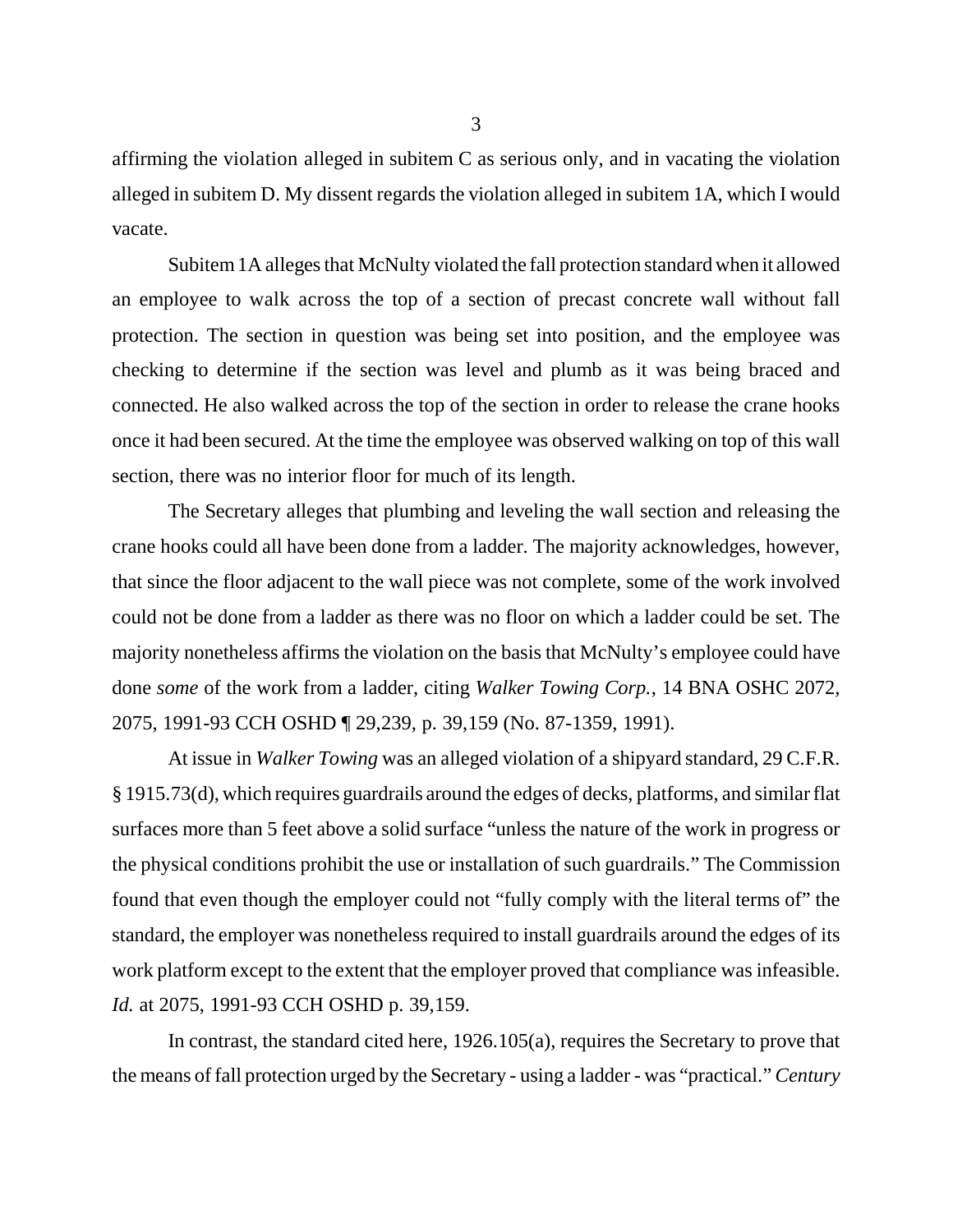*Steel Erectors v. Dole*, 888 F.2d 1399 (D.C. Cir. 1989); *Falcon Steel Co*., 16 BNA OSHC 1179, 1993-95 CCH OSHD ¶ 30,059 (No. 89-2883, 1993). In *Century Steel*, the Court of Appeals for the District of Columbia emphasized that "practical" is not a synonym for "feasible," the standard applied by the Commission in *Walker Towing.* Quoting from Webster's Ninth New Collegiate Dictionary, the court defined "practical" as "relating to, or manifested in practice or action: not theoretical or ideal . . . [practical] applies to things and to persons and implies proven success in meeting the demands made by actual living or use." *Id.* at 1405. The Secretary's evidence here focused on whether it was generally practical to do the work involved here from a ladder. But Secretary has not established that a ladder could have provided a means for "meeting the demands" of the employee's work in the circumstances here, where a portion of the wall could not be reached from a ladder. Furthermore, *Walker Towing* involved the installation of guardrails at the edge of a barge, a situation in which partial compliance was relatively easy. In contrast, the employee involved in leveling and plumbing the wall section could not do his job without crossing the section from the top.

I would therefore find that the Secretary has failed to carry her burden of proving that the ladder was a practical means of fall protection, and vacate the violation alleged in subitem 1A.

#### *Violations alleged in items 2 and 3 of Willful Citation 2*

Items 2 and 3 of willful citation 2 allege violations of guardrail standards,  $1926.500(b)(1)$  and  $1926.500(d)(1)$ , respectively. The only issue directed for review that goes to the validity of these subitems, other than for subitem 2B, is McNulty's defense of infeasibility. The main opinion discusses the Commission's precedent regarding the defense of infeasibility, and the proof in this case with regard to each of the subitems. As stated above, I concur in finding that McNulty has not met its burden of proving infeasibility with regard to subitems 2A and 2C and subitems 3A through 3F. I also concur in vacating subitem 2B on the basis of the Second Circuit Court of Appeals decision in *Spancrete Northeast, Inc.*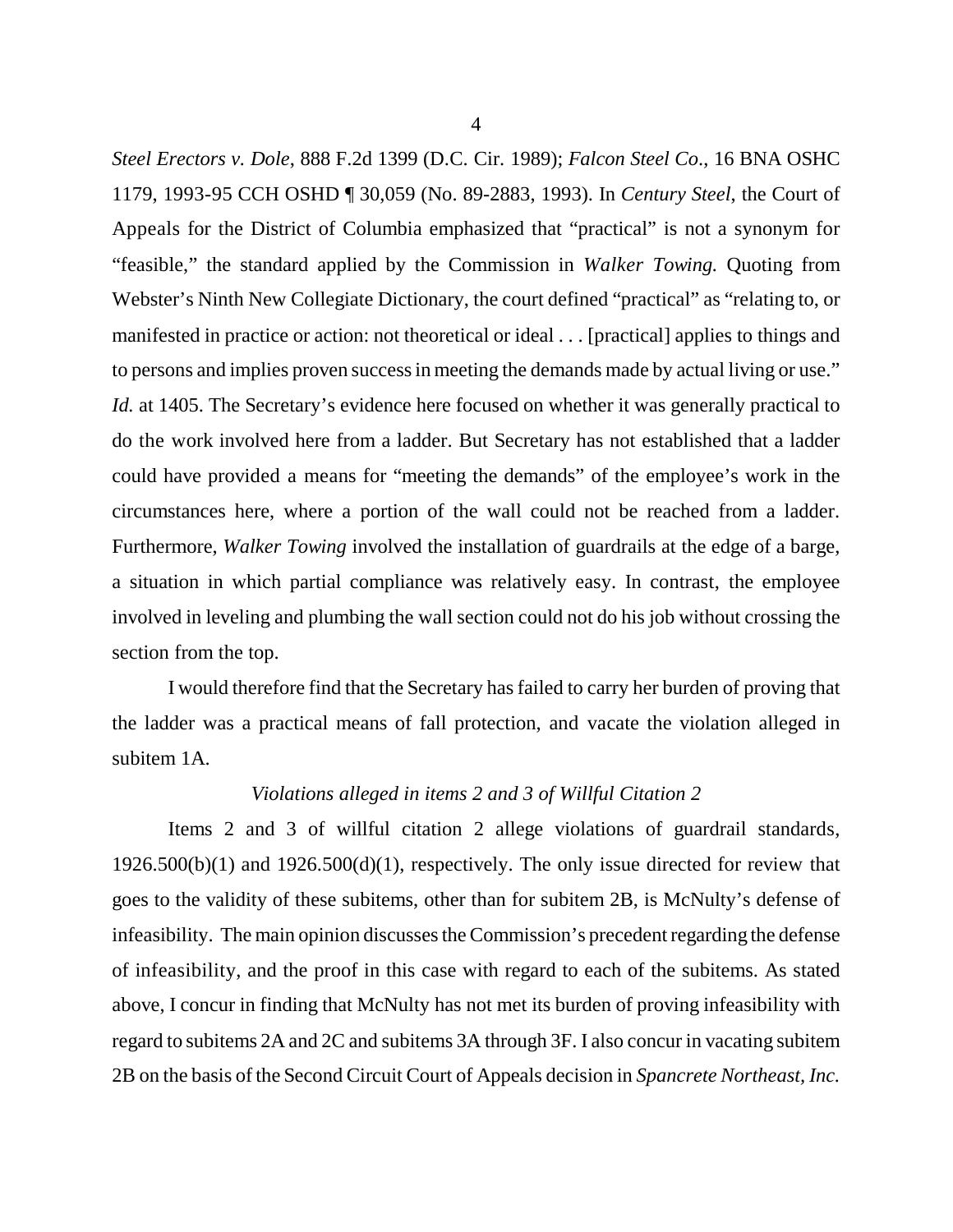*v. OSHRC*, 905 F.2d 589 (2d Cir. 1990). I disagree, however, with the majority's finding that the violations affirmed in items 2 and 3 were willful.

The violations in items 2 and 3 involve the lack of guardrails around floor openings (items 2A and 2C), at open floor edges (items 3A, 3E, 3F) and on work platforms (3B, 3C, 3D). All of these floor openings, floor edges, and work platforms were in areas in which precast concrete erection work was taking place.

"In order to conclude that a respondent's violation of an OSHA regulation was willful, the Commission must find that its conduct was in intentional disregard of the law, or reflected plain indifference to the law." *S. Zara & Sons Contracting Co. v. OSHRC*, 697 F.2d 297 (2nd Cir. 1982).

McNulty has acknowledged that it was aware of the OSHA standards that required guardrails around all floor openings and on open sided floors and platforms. To this the majority adds McNulty's own work rule requiring guardrails around floor openings and warnings from Whiting-Turner regarding the need for perimeter protection on the project to support its conclusion that McNulty "intentionally disregarded" the guardrail requirements of the standards.

While this evidence certainly shows that McNulty knew of the general obligation to use guardrails around floor openings, edges, and platforms, there is no evidence that McNulty knew that guardrails were required *in the areas where precast concrete erection work was taking place.* Indeed, the record establishes a number of sound reasons for McNulty to have believed that it was *not required* to erect guardrails until the erection of an area or floor was completed.

The cited standards, 1926.500(b) and 1926.500(d), did not on their face include any exceptions, but both the Commission and the Secretary had recognized an exception to the requirement for guardrails when work is taking place at a "leading edge." *See Monitor Constr. Co.*, 16 BNA OSHC 1589, 1595-96, 1994 CCH OSHD ¶ 30,338, p. (No. 91-1807, 1994). *See also Dun-Par Engd. Form Co*., 12 BNA OSHC 1949, 1959, 1986 CCH OSHD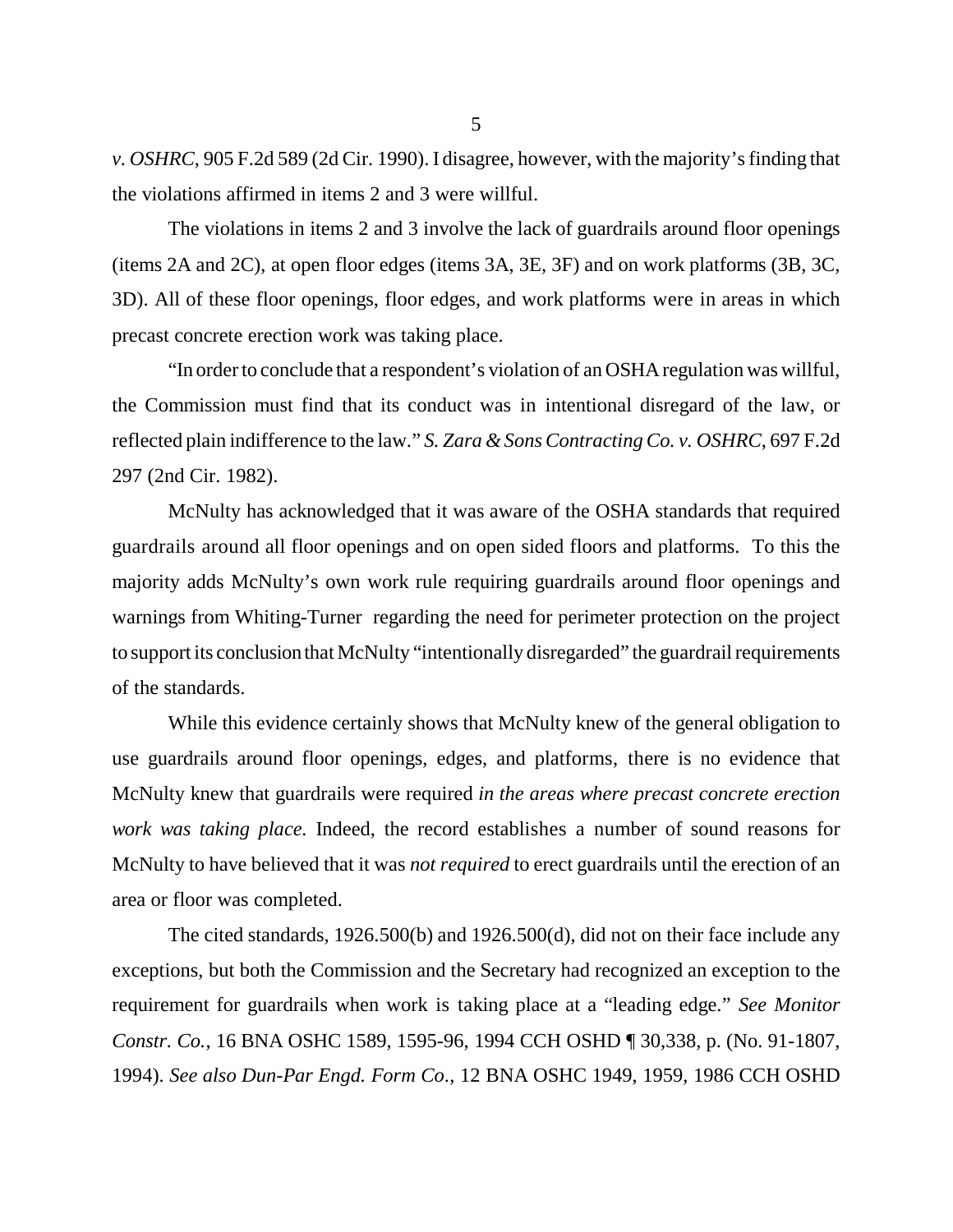27,650, p. 36,027 ("*Dun-Par I-A*"), *rev'd on other grounds*, 843 F.2d 1135 (8th Cir. 1988);*Williams Enterp.*, 11 BNA OSHC 1410, 1417, 1983-84 CCH OSHD ¶ 26,542, p. 33,878 (No. 79-843, 1983)*.*

What constitutes a "leading edge" in precast concrete construction? Prior to this inspection in 1993, three Commission judges had held that the considerations which had led the Commission to say that guardrails were not required at the "leading edge" applied to the entire erection area in precast concrete construction. *See Spancrete Northeast, Inc.*, 1991 CCH OSHD ¶ 29,520, 1991 WL 232788 (No. 90-1726, 1991)(judge noted Secretary's admission that none of the alternate methods of fall protection listed in section 1926.105(a) were practical for precast concrete construction), *rev'd on other grounds*, 16 BNA OSHC 1616, 1993-95 CCH OSHD ¶ 30,366 (Feb. 16, 1994), *aff'd without published opinion*, 40 F.3d 1237 (2nd Cir.1994); *Spancrete Northeast, Inc.*, 9 BNA OSHC 1406, 1407 , 1981 CCH OSHD ¶ 25,213 (No. 79-3431 & 4223, 1981)("perimeter protection would interfere with the guiding and control of heavy, large, precast members"); *American Crane Co.*, 5 BNA OSHC 1749, 1750, 1976-77 CCH OSHD ¶ 21,434 (No. 15,114, 1977)("guardrail would be dangerous because of the possibility that it could be knocked off which would be extremely dangerous to anyone below"). While these judge's decisions do not establish Commission precedent, in the absence of a contrary interpretation they certainly support McNulty's claim that it was not intentionally disregarding the guardrail standards when it did not employ guardrails in erection areas.

Moreover, in the revised fall protection standards issued shortly after this inspection, the Secretary agreed that the "leading edge" in precast concrete construction is the entire erection area. Under certain circumstances the revised fall protection standard allows employers to use alternative fall protection plans for "leading edge" work, 29 C.F.R. 1926.501(b)(2). In the case of precast concrete construction, the standard allows an employer to use that alternative fall protection plan for "[e]ach employee engaged in the erection of precast concrete members (including, but not limited to the erection of wall panels, columns,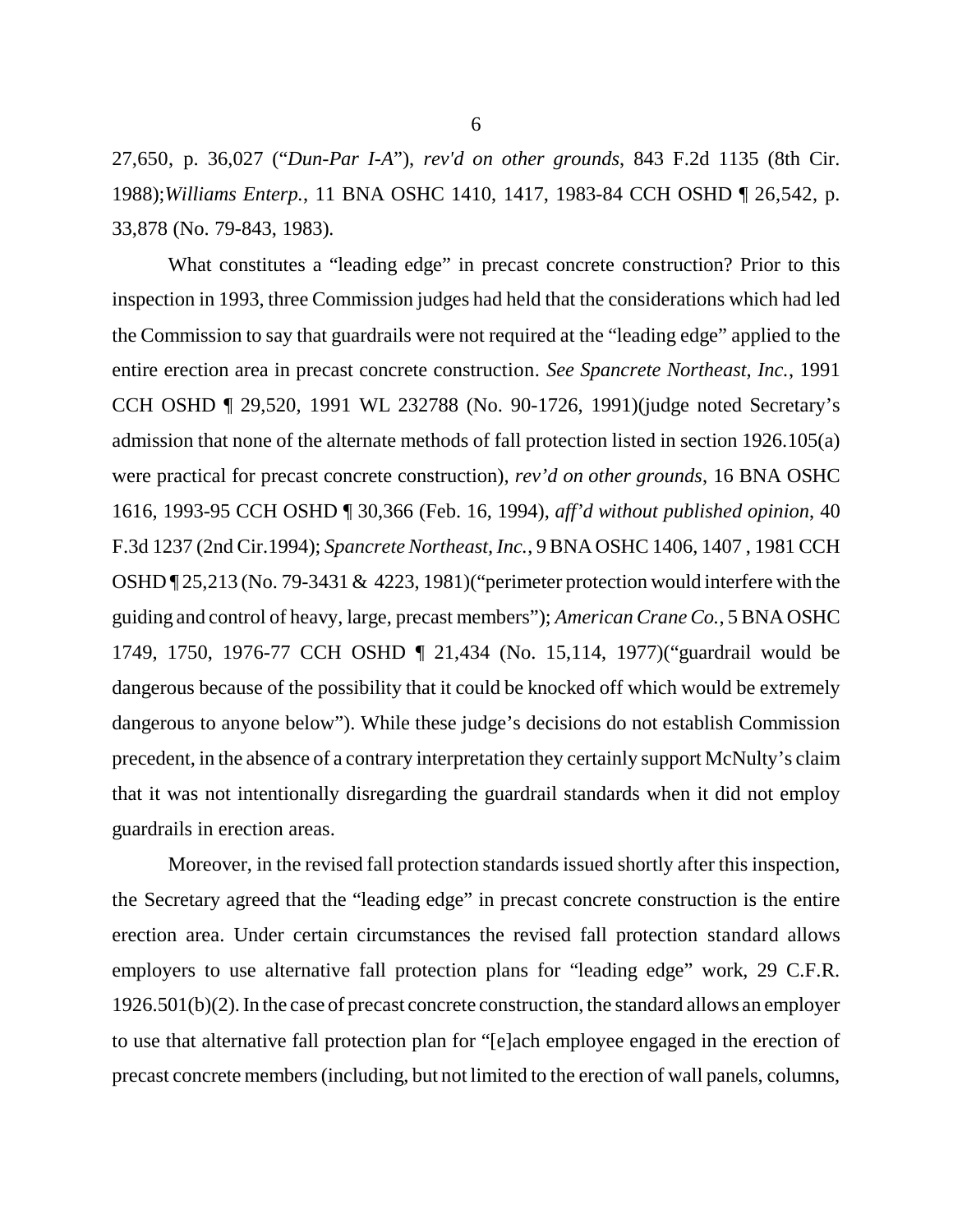beams, and floor and roof 'tees') and related operations such as grouting." 29 C.F.R.  $1926.501(b)(12).<sup>1</sup>$ 

The majority relies on the fact that during the safety planning meetings prior to construction, one of the individuals with whom McNulty consulted recommended that McNulty use a "motion stopping system" or "awareness barrier" around open edges in erection areas, and that McNulty disagreed with that advice and did not use such devices. Though the majority claims that this advice resulted in McNulty's "heightened awareness" of the need for guardrails, it is better viewed as further evidence that neither McNulty nor other safety experts familiar with precast concrete construction believed that guardrails were required in erection areas. While McNulty must show why those or other alternative protective measures were not used in order for it to meet the elements of the burden of proof which the Commission has established for the defense of infeasibility, failure to use these alternatives in erection areas, where the Commission agrees guardrails were infeasible, does not mean that McNulty intentionally disregarded the guardrail standards.

 $\sqrt{s}$ /

Gary L. Visscher Commissioner

Date: October 5, 2000

 $1$ Both 1926.501(b)(2) and 1926.501(b)(12) state that the alternative fall protection plan may only be used where conventional fall protection (guardrail systems, safety net systems, or personal fall arrest systems) are infeasible or create a greater hazard. A subsequent enforcement policy issued in July 1995 indicated that the Secretary would accept the reasons stated by the employer in the fall protection plan as meeting these requirements.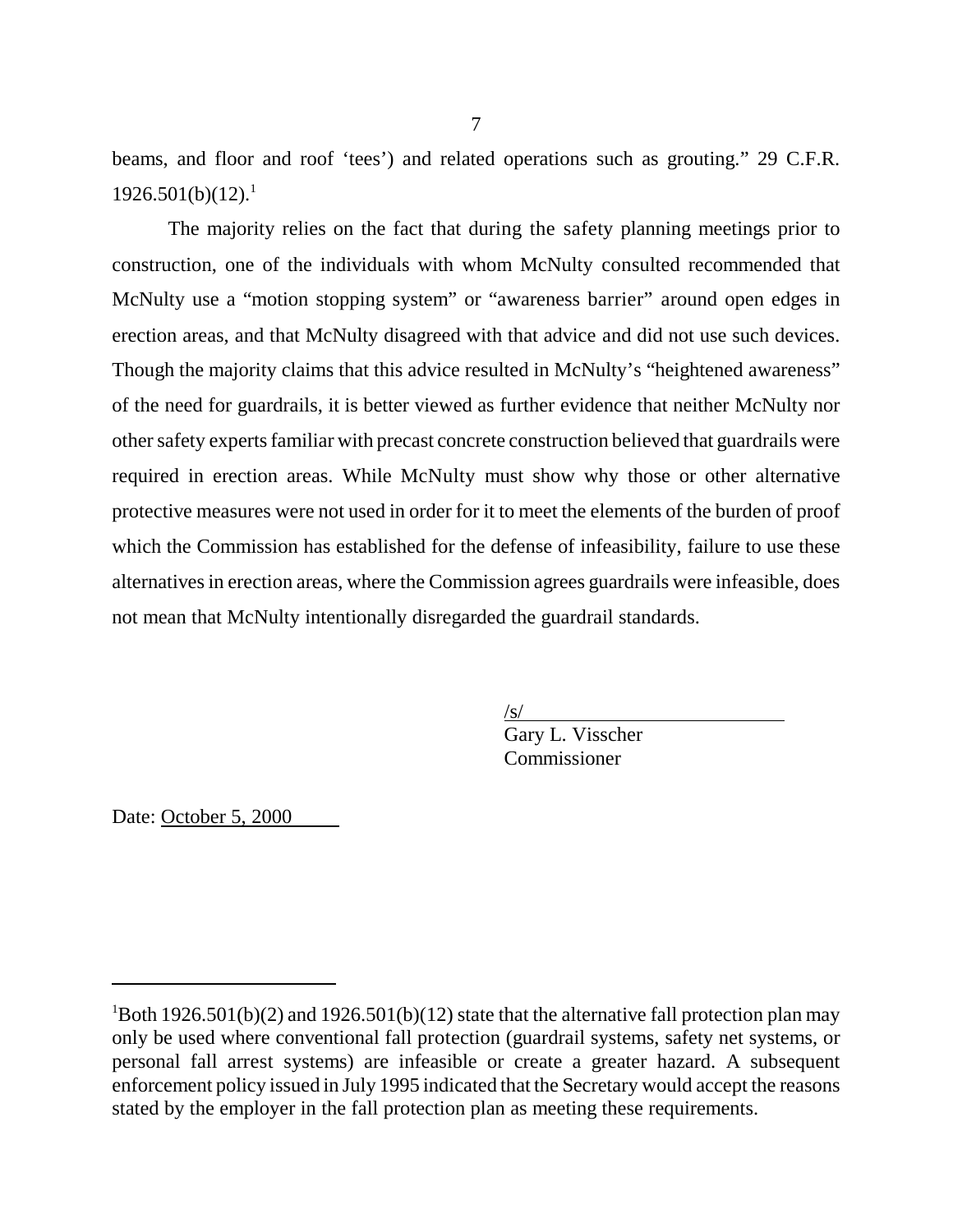# United States of America **OCCUPATIONAL SAFETY AND HEALTH REVIEW COMMISSION** 1120 20th Street, N.W., Ninth Floor

Washington, DC 20036-3419

# SECRETARY OF LABOR,

Complainant,

# v. CONFINENT OSHRC DOCKET NO. 94-1758

A.J. MCNULTY & COMPANY, INC.,

Respondent.

## THE STEEL INSTITUTE OF NEW YORK,

Intervenor.

# APPEARANCES:

Barnett Silverstein, Esquire Nancee Adams-Taylor, Esquire New York, New York For the Secretary.

Michael D. Tryon, Esquire Garden City, New York For the Respondent and the Intervenor.

Before: Chief Judge Irving Sommer

# DECISION AND ORDER

This is a proceeding before the Occupational Safety and Health Review Commission ("the Commission") pursuant to section 10 of the Occupational Safety and Health Act of 1970, 29 U.S.C. § 651 *et seq.* ("the Act"). In November and December of 1993, the Occupational Safety and Health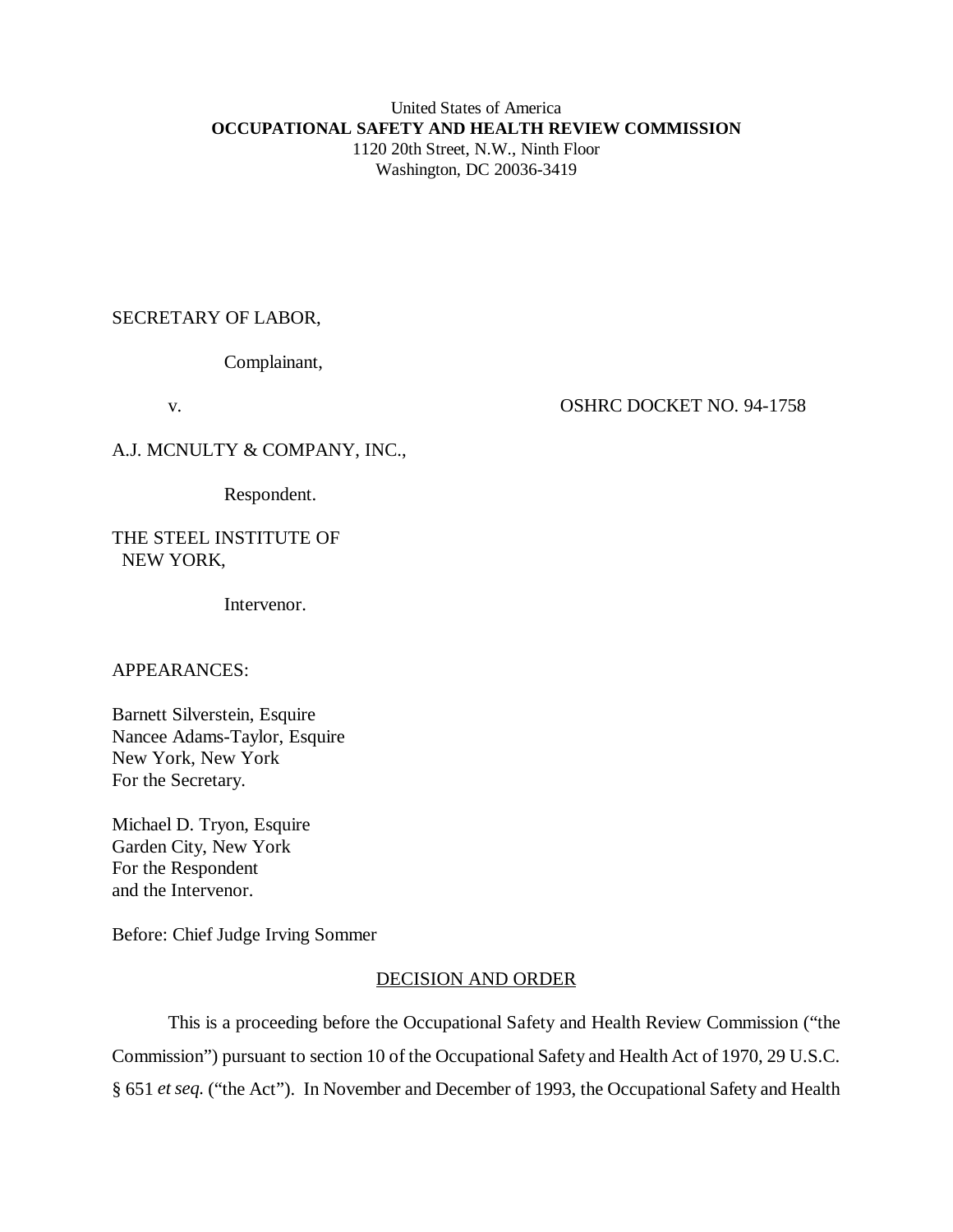Administration ("OSHA") conducted an inspection of a ten-deck parking garage being erected by Respondent A.J. McNulty ("McNulty") in White Plains, New York. As a result, McNulty was issued one serious, one willful and one repeat citation alleging a number of violations of the Act; the majority of the items alleged conditions exposing employees to fall hazards. McNulty contested the citations, and a thirteen-day hearing took place from February 16, 1995, to June 9, 1995.

#### Background

The subject parking garage was part of a large shopping mall construction project. Whiting-Turner Contracting Company ("Whiting-Turner"), the agent for the owner and the construction manager for the entire project, contracted with various companies to perform the work necessary to build the parking garage. Whiting-Turner contracted with Spancrete Northeast ("Spancrete") to furnish and erect the precast concrete needed for the garage; the contract also provided for pouring concrete where needed and waterproofing the concrete. Spancrete subcontracted all of this work to other companies, except for some of the fabrication, and had only a field manager and a materials coordinator on the job. McNulty was awarded the erection job. The job entailed lifting the precast members by crane up to the designated location and then, with employees guiding them by tag lines, setting or landing the pieces in place; the precast members included columns, walls and "double tees," the horizontal pieces that rested on the other members and formed the garage floors. The job also entailed temporarily bracing some members and connecting the pieces to the rest of the structure, requiring tasks such as drilling, grouting, surveying and welding. McNulty had thirty to forty employees on the job, which began in late summer 1993 and was completed by the end of the year; the job was about 70 percent finished when the inspection began. OSHA initiated its inspection of the site on November 16, 1993, due to a structural steel collapse in a particular area, but expanded the inspection to the entire mall project after arrival at the site. The inspection of McNulty's areas took place on November 19 and 30 and December 1, 2 and 8, 1993. OSHA held an on-site meeting with McNulty on December 22, 1993, a closing conference on May 12, 1994, and the citations were issued May 18, 1994; OSHA MsNulty's McMultiplature after is suing the citations.

As a preliminary matter, McNulty asserts it was not provided the opportunity to accompany OSHA during the inspection in violation of section  $8(e)$  of the Act.<sup>2</sup> McNulty contends its

<sup>&</sup>lt;sup>2</sup>McNulty also asserts that the Secretary withheld requested information and documents in (continued...)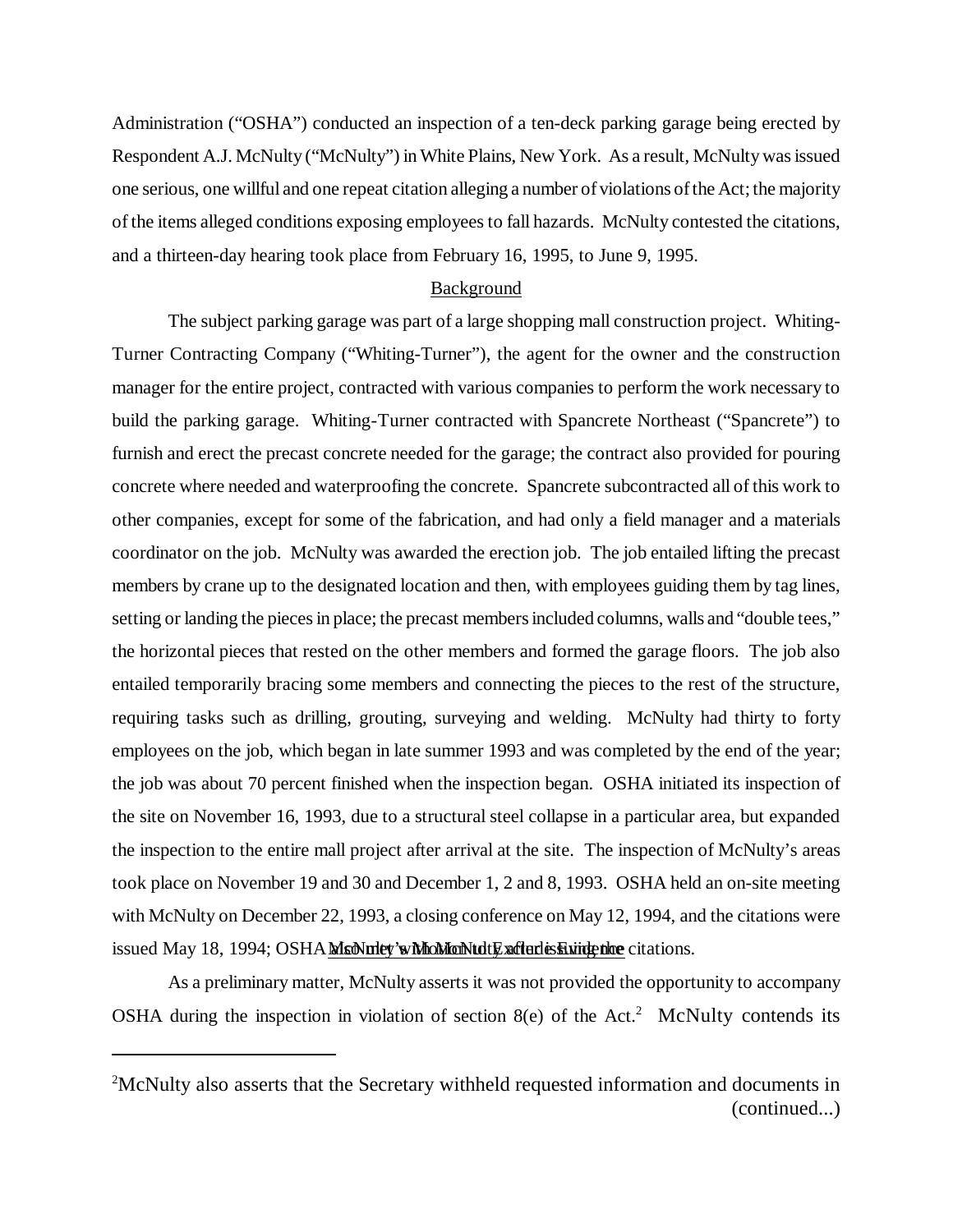inability to accompany OSHA has seriously prejudiced its defense in this case and that the evidence obtained during the inspection should be excluded. The issue of whether an employer had an adequate opportunity to accompany OSHA depends on the facts of the particular case. However, even where there has been a violation of section 8(e), vacation of the citations is inappropriate unless the employer's defense was prejudiced. *Concrete Constr. Co.*, 15 BNA OSHC 1614, 1618-19, 1991-93 CCH OSHD ¶ 29,681, pp. 40,241-42 (No. 89-2019, 1992).

William Donovan, the OSHA compliance officer ("CO") who conducted the inspection, testified that he held an opening conference with the trades involved with the garage on November 19 after asking Robert Fadrowski, Whiting-Turner's safety coordinator, to advise them of it; Ivan Millett, Spancrete's field manager, was at the meeting but no one from McNulty appeared. Shortly thereafter, the CO came upon Jack Doyle, McNulty's general foreman at the site; he had an opening conference with Doyle and told him he would be inspecting his work areas later and that Doyle could accompany him then. About an hour later the CO saw McNulty employees exposed to what he considered serious fall hazards. Doyle, Aiden Lynch and then Robert Weiss, McNulty's project manager and project coordinator, respectively, arrived and the CO held opening conferences with Lynch and Weiss, who allowed him to speak to the employees privately; one of these was Paul Brady, another McNulty foreman. The CO discussed his concerns with Lynch and Weiss and they disagreed with him. The CO then left to call his office and when he returned he again saw what he considered serious fall hazards and brought them to Lynch's attention; the CO discussed the fall protection required at the site with Lynch and Weiss, and while they again disagreed employees began putting up perimeter cabling in the area. (Tr. 13-18; 137-51; 356-69; 407-13; 418-23).

 $2$ (...continued)

this case and failed to identify an expert witness, called as a rebuttal witness, until three weeks before he testified, and that these actions also prejudiced its defense. These assertions were considered and dismissed at hearing and will not be addressed again here.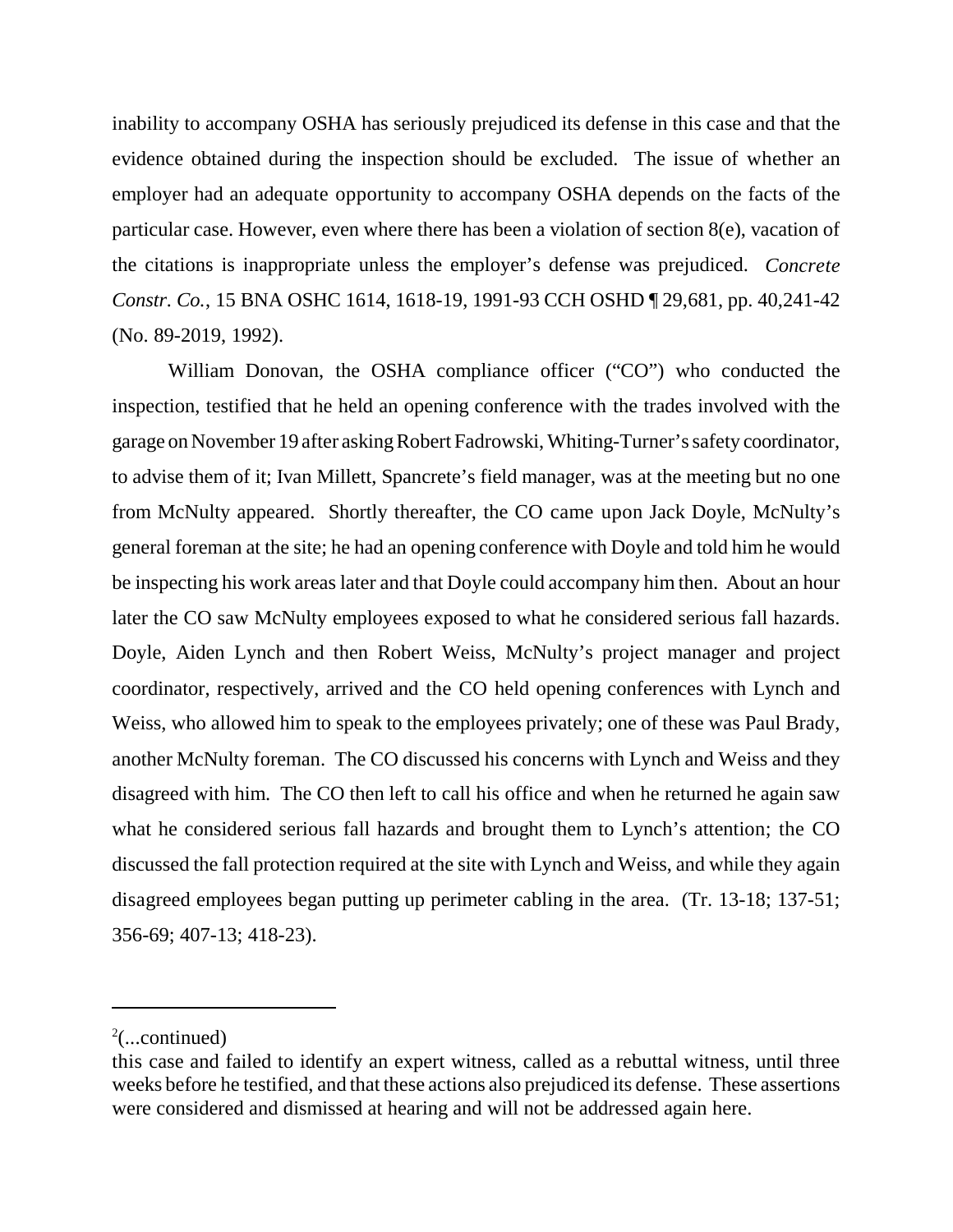The CO continued his inspection on November 30. He saw several conditions he considered violations which he discussed with Brady, and, later that morning, Lynch. That afternoon the CO saw workers at the edge of a floor opening and he advised Doyle of the condition. Later that day the CO learned of a "man basket" McNulty was using which he concluded was a serious hazard. He discussed the basket with Lynch, who defended it, and then discussed with Fadrowski his desire to video McNulty's work the next day. Late that afternoon Donovan received a letter from Lawrence Weiss, McNulty's president, in which Weiss requested notice in advance of any further inspections at the site so he could be present; Donovan told Weiss it was against OSHA policy to give advance notice but that he would advise McNulty management upon arrival at the site for any further inspections so they could contact him. (Tr. 151-66; 492-502; 563-64; 569-73; 642-50; R-141).

Donovan met with Robert Weiss and Aiden Lynch the next morning to tell them he would be videotaping from the roof of the mall across from the garage and asked if they had any objections or wanted to accompany him; they had no objections and indicated they were too busy to go. He asked them to call Lawrence Weiss, noting his conversation of the day before, and Robert Weiss replied his father did not have time to come to the site and they did not have to call him. Donovan and Fadrowski went to the roof of the mall with Scott Schrilla, the other CO at the site, and Schrilla videoed McNulty's work, which in Donovan's opinion exposed several employees to serious fall hazards; Doyle and Weiss were also involved in these operations, and Weiss videoed some of the work as well as Schrilla's filming from the opposite roof. (Tr. 66-67; 162-66; 170; 580-605).

CO Schrilla went back to the roof of the mall with another Whiting-Turner representative on December 2 to video the use of the man basket, and Robert Weiss, who was also in the area, videoed some of the operation and Schrilla's filming. Donovan also continued his inspection that morning accompanied by Fadrowski. He saw acetylene and oxygen canisters which in his opinion were a serious hazard and brought them to Doyle's attention; he then met with Robert Weiss to review McNulty's safety programs. On December 8, CO Donovan, who was at that time assisting CO Schrilla in his inspection of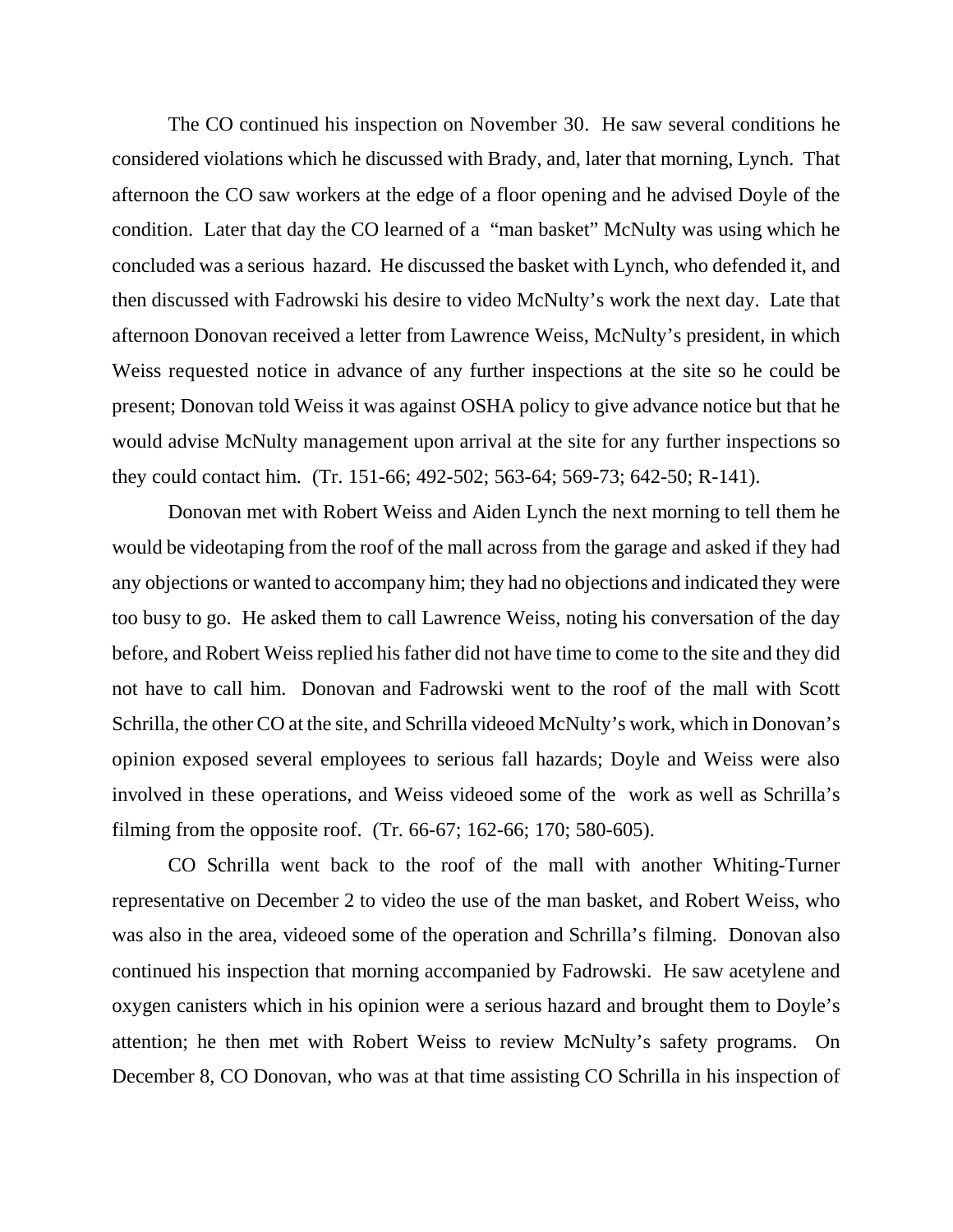the mall, saw workers exposed to fall hazards on the fifth level of the garage. CO Donovan asked Fadrowski to radio a Whiting-Turner supervisor to inform McNulty of the condition, and it was his understanding this was done. (Tr. 103-05; 166-71; 346; 618-20).

Based on the foregoing, McNulty had an adequate opportunity to accompany OSHA during the inspection. While McNulty disputes some of the CO's testimony, it is supported by other witnesses. The testimony of Robert Fadrowski, for example, with respect to the initial contacts with Doyle, Lynch and Weiss, was substantially the same as that of the CO, and Fadrowski specifically testified that the CO advised Lynch and/or Weiss they could accompany him and that Weiss said he was too busy. (Tr. 811-19; 895-900). Moreover, Ivan Millett testified that he discussed the initial opening conference with Lynch before and after it occurred and that he also advised Lynch of the CO's statement that company representatives could go with him. (Tr. 1492-1506).

Respondent's primary complaints seem to be that the CO carried out the inspection so as to prevent McNulty management from accompanying him and that he told Whiting-Turner but not McNulty of his intent to continue the inspection on December 1. The CO explained why he did not give McNulty advance notice of the December 1 inspection, and advising Whiting-Turner, which had overall responsibility for the entire project, does not seem unreasonable, particularly since there is no evidence the CO inspected any of its work areas that day. In addition, the record shows the CO attempted to involve McNulty in the inspection and that it did not take advantage of his offers. On November 19, the CO told Doyle he could go with him when he was in McNulty's work areas. On November 19 and December 1, the CO invited Robert Weiss and/or Aiden Lynch to go with him and was told they were too busy, and on December 1 he was told Lawrence Weiss did not have to be contacted. I have considered the testimony of Lawrence Weiss and Aiden Lynch on this issue and find their testimony indicating the CO did not give McNulty representatives an adequate opportunity to accompany him unsupported by the record as a whole. (Tr. 1053- 54; 1058-64; 1072-74; 1157-66; 1189-92; 1248-51; 1289-90; 1317-18; 1347). I have also considered McNulty's claim it was prejudiced in its defense and find it was not. The cited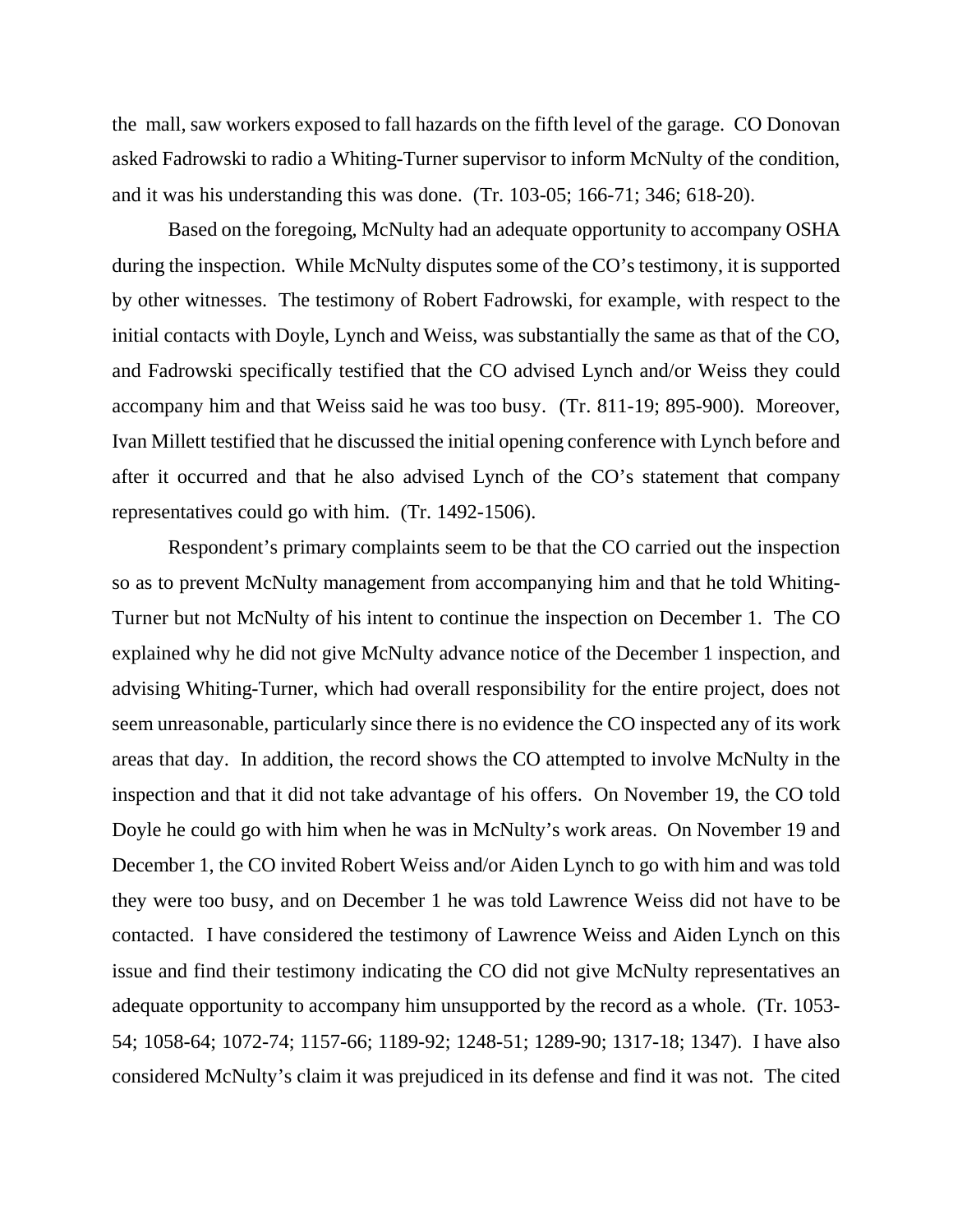conditions indicated above took place in view of and/or were brought to the attention of management and on two days some of the conditions were filmed by Robert Weiss. (Tr. 1291-1305; R-30). Respondent's motion to exclude is denied.

### The Secretary's Motion to Amend

As a further preliminary matter, the Secretary moved at the hearing to conform certain items to the evidence, that is, to amend items 2, 7 and 8 of serious citation 1 to allege repeat violations and item 2 of willful citation 2 to allege a repeat violation in the alternative. The basis of the motion was C-1 and C-15, final orders relating to previous citations issued to McNulty. McNulty objected to the motion, and a ruling was held in abeyance. (Tr. 347-50). The Secretary renews this motion in his post-hearing brief but in so doing includes five additional items which were not part of his original motion. McNulty objects to the amendment of any items, claiming undue prejudice, but especially objects to the five additional items. It is my conclusion that the amendment of the five additional items at this stage of the proceeding would be inappropriate. The motion as to these items is denied. With respect to the first four items, I note that the original motion was made about halfway through the third day of trial at the conclusion of the Secretary's direct examination of the CO who inspected the site. In view of the timing of the motion, it is clear McNulty had adequate opportunity to defend against the items as amended. The motion as to these items is granted.

### The Parties' Positions as to the Fall Protection Required at the Site

As noted above, most of the citation items in this case allege conditions exposing employees to fall hazards. McNulty's position as to various items is that it is infeasible and a greater hazard to use standard fall protection in erection areas on precast concrete erection sites. It asserts erection includes landing the structural members and other activities and that using guardrails or safety belts and lanyards in erection areas is infeasible as it interferes with the erection work. It also asserts that structural members can fall as they are lifted or landed or until they are permanently secured and that use of guardrails or tying off would immobilize workers and subject them to the greater hazard of being struck by the members.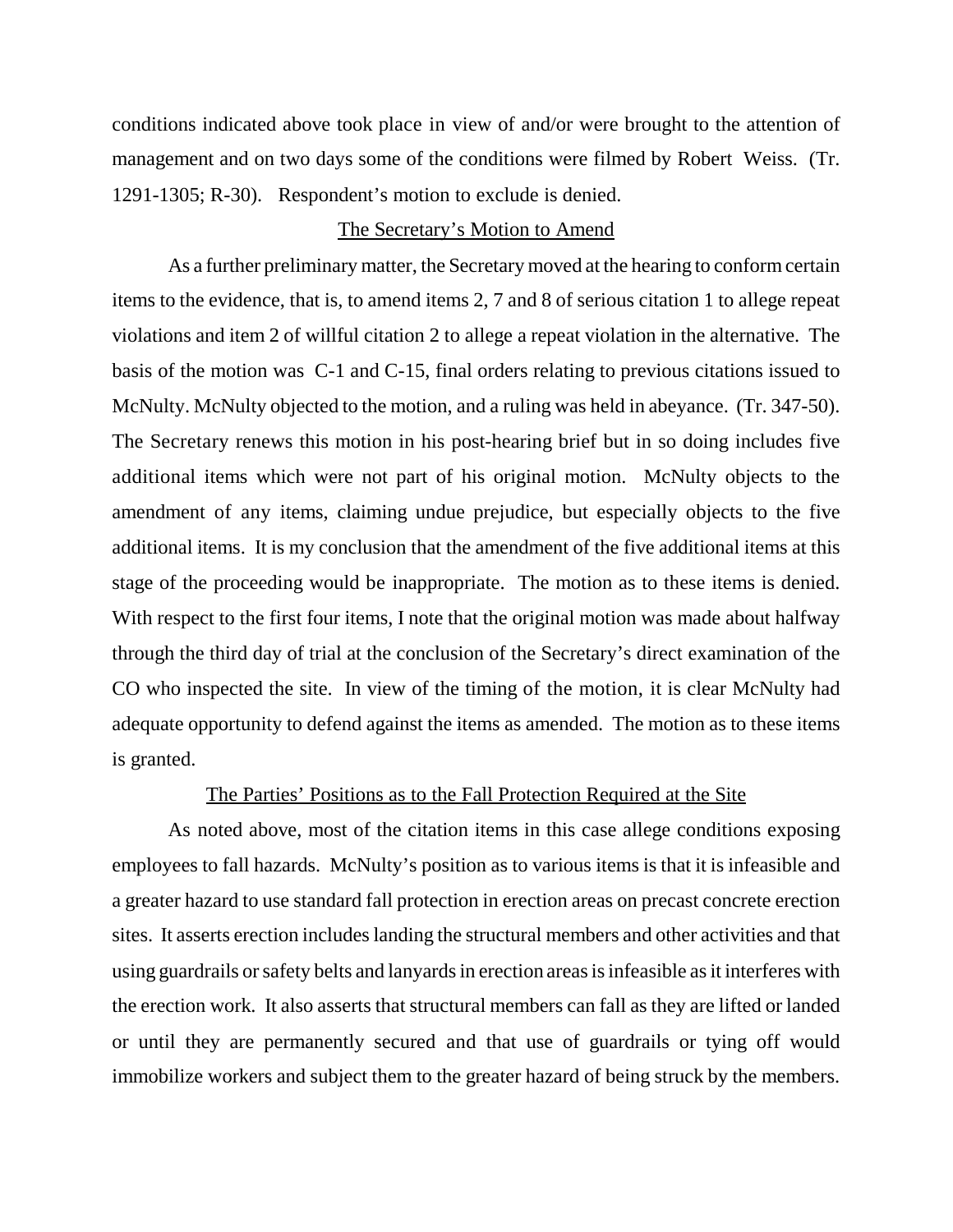McNulty contends the use of controlled access zones ("CAZ's") was the "state of the art" in fall protection on precast erection sites at the time of the inspection and that it used CAZ's at the site to limit exposure to fall hazards to only those needed in the erection area. McNulty further contends its workers used fall protection where necessary and feasible outside the CAZ's, which were defined by cabling, and that cabling was also put up on open sides as soon as erection in an area was complete. The Secretary has conceded nets were not practical for McNulty's work at the site. *See* R-66, response 3. Further, the Secretary does not dispute that alternatives to standard fall protection can be used as long as the employer can show that standard fall protection was infeasible or a greater hazard. The Secretary does dispute that McNulty used CAZ's at the site. He also disputes that the cited activities constituted erection, noting that none of them had to do with employees performing "leading edge" or landing work. The Secretary contends that the citation items describe activities other than actual erection and that the employees were exposed to fall hazards requiring fall protection such as guardrails or safety belts and lanyards.

## The CAZ Provisions

The final rule containing the new Subpart M fall protection standards, which incorporate the CAZ provisions, was issued August 9, 1994, with an effective date of February 6, 1995. 59 Fed. Reg.  $40,672$  (1994).<sup>3</sup> The rule was under consideration from 1977 until May 1993, during which time various industry groups submitted comments and recommendations. One of these was the Prestressed/Precast Concrete Institute ("PCI"). As a result of the involvement of PCI and other groups, the CAZ provisions became part of the final rule. *Id*. at 40,672-73 and 40,692. However, they apply only to leading edge, precast concrete erection and residential construction work where the employer can show standard fall protection would be infeasible or a greater hazard.  $29$  C.F.R.  $1926.501(b)(2)$ ,  $(12)$  and (13). In such cases, the employer is required to have a written fall protection plan stating why standard protection is infeasible or a greater hazard and any alternative measures that

<sup>&</sup>lt;sup>3</sup>The rule was received in evidence as R-161.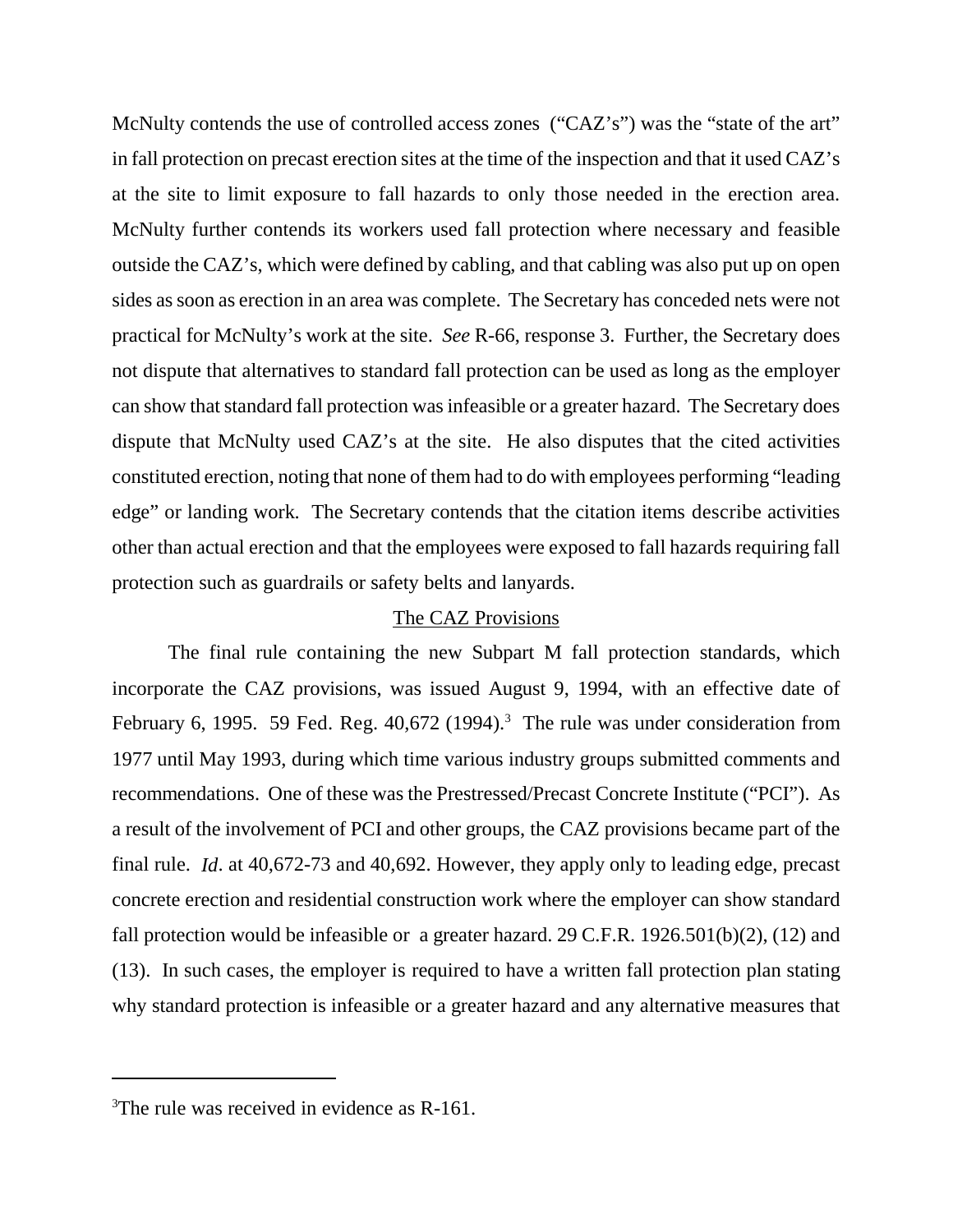can be used. The plan must identify all areas where conventional protection cannot be used, which are classified as CAZ's, and areas where no alternative measures are in place must have a safety monitoring system ("SMS"). The plan must also identify the employees who may work in the CAZ's and restrict the access of all others to those areas, and CAZ's must be defined by control lines or other means. Control lines must be flagged and extend along the entire unprotected edge, and, in precast erection, be no less than 6 feet nor more than 60 feet or half the length of the member being erected, whichever is less, from the edge. An SMS requires designating a competent person to warn employees when it appears they are unaware of fall hazards or working unsafely, and employers are required to train employees in the fall protection to be used. 29 C.F.R. 1926.502 $(g)$ , (h) and (k) and 1926.503. A nonmandatory sample fall protection plan based on the submissions of PCI and other groups appears in Appendix E to the standard. 59 Fed. Reg. 40,692 (1994).

# McNulty's Affirmative Defenses and the Use of CAZ's at the Site

It is clear the current Subpart M was not in effect in 1993 and McNulty cannot be held to its requirements in this case. However, McNulty is asserting it used CAZ's as an alternative to standard fall protection in conjunction with its affirmative defenses. Accordingly, a preliminary question is whether McNulty's practices met the above provisions. I note first that McNulty had no written fall protection plan for the project and that other than ladder, scaffold and open hole safety, none of McNulty's site safety meetings addressed fall hazards. *See* R-149. On the other hand, McNulty's written safety program for the site does reference fall protection, stating that safety belts and lines will be used when necessary and feasible where other protection cannot be used; it also states access to leading edge work will be restricted to erection personnel and that when work in these areas is completed open sides will be promptly protected by guard cables. *See* R-152, pp. 13, 16.

McNulty witnesses Lawrence Weiss, Aiden Lynch, Jack Doyle, Ivan Millett and Anthony Mazzeo all testified about the use of  $CAZ$ 's at the site.<sup>4</sup> In essence, they testified

<sup>4</sup> Ivan Millett, as noted above, was Spancrete's field manager at the site, while Anthony (continued...)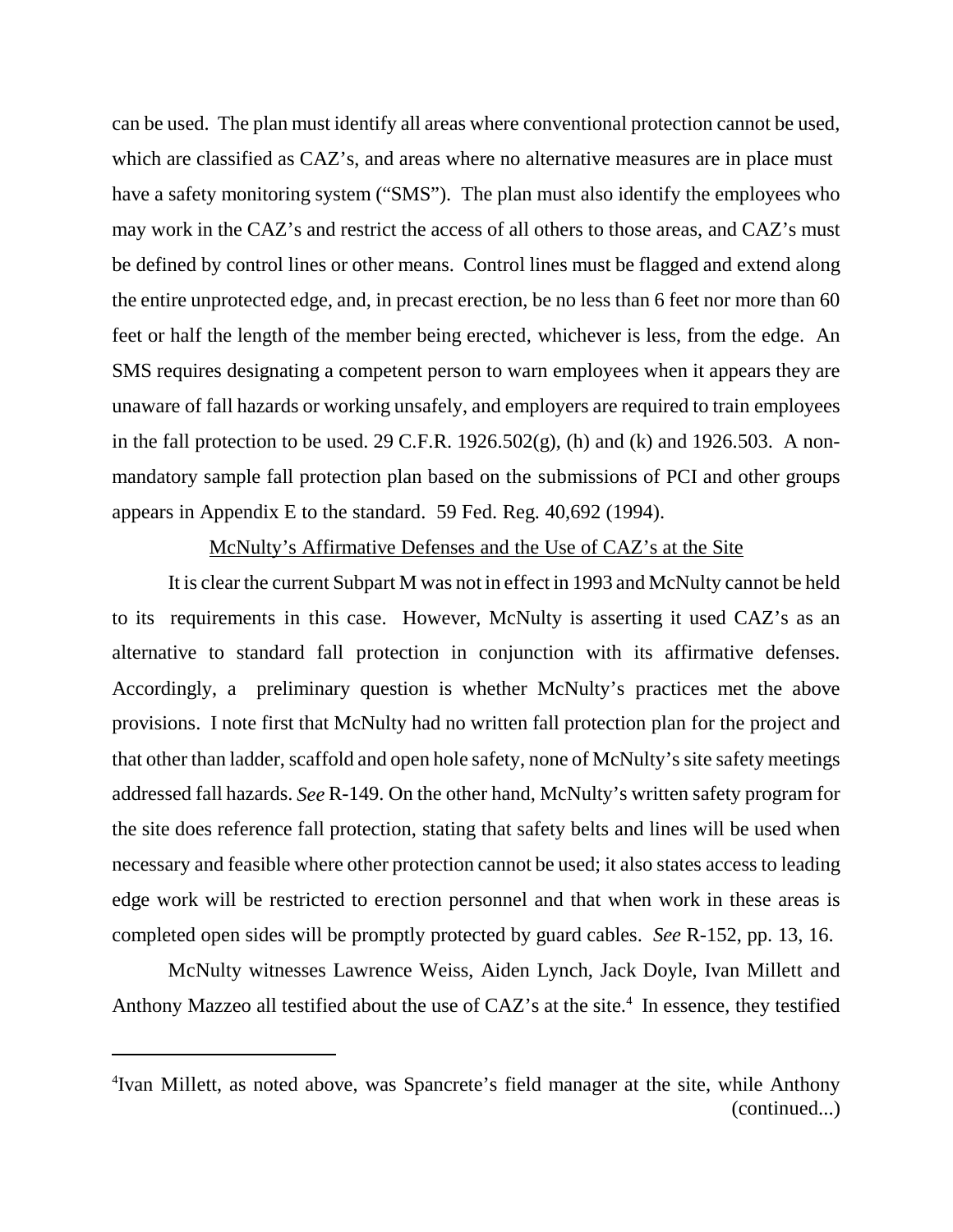it was decided in meetings held before the job began that standard fall protection could not be used in erection areas due to the nature of the work and the hazard of precast pieces falling or swinging out of control and that McNulty began using CAZ's after a September 17 meeting addressing fall hazards attended by Lynch and representatives of Spancrete and Liberty Mutual, the insurer of Spancrete and Whiting-Turner; they also testified that CAZ's in 1993 meant restricting the erection area by cabling or other means to the erection crew and requiring the foreman to warn any crew members exposed to hazards and to keep everyone else out of the area and that this was done at the site. (Tr. 1010-15; 1022-29; 1049-53; 1118- 22; 1455-61; 1466-71; 1559-73; 1579-81; 1602-09; 2086-87; 2126; 2134-44; C-21).

CO Donovan testified he obtained PCI's CAZ provisions during the inspection and that they were essentially the same as the present OSHA standard. He further testified that while some work areas were cordoned off there were no CAZ's at the site and that although he saw McNulty employees exposed to fall hazards each day of his inspection and advised company management of the hazards no one mentioned CAZ's to him until the December 22 meeting after the inspection.<sup>5</sup> (Tr. 178-200; 378-86; 423-28; 442-47; 460-63; 627-29; 639-41; 1949-53). Gary Johnson, the top Whiting-Turner superintendent at the site, also testified he did not see CAZ's as he understood them utilized at the site. (Tr. 707-25; 743- 44; 750-61). James Hinson and Steven Miller, the expert witnesses of McNulty and the Secretary, respectively, had contrary views based on the evidence of record; Miller opined there were no CAZ's at the site as there was neither effective monitoring of employees nor the physical components of CAZ's, while Hinson opined there were CAZ's, that the employees were working safely, and that McNulty's use of CAZ's was in accordance with the Subpart M requirements. (Tr. 1726-40; 1748-57; 1770-73; 1787; 1984-99; 2010-13).

<sup>4</sup> (...continued)

Mazzeo is Spancrete's general manager. (Tr. 1449-50; 1598).

<sup>&</sup>lt;sup>5</sup>Aiden Lynch testified he told CO Donovan they were using CAZ's on the first day of the inspection. (Tr. 1184-85).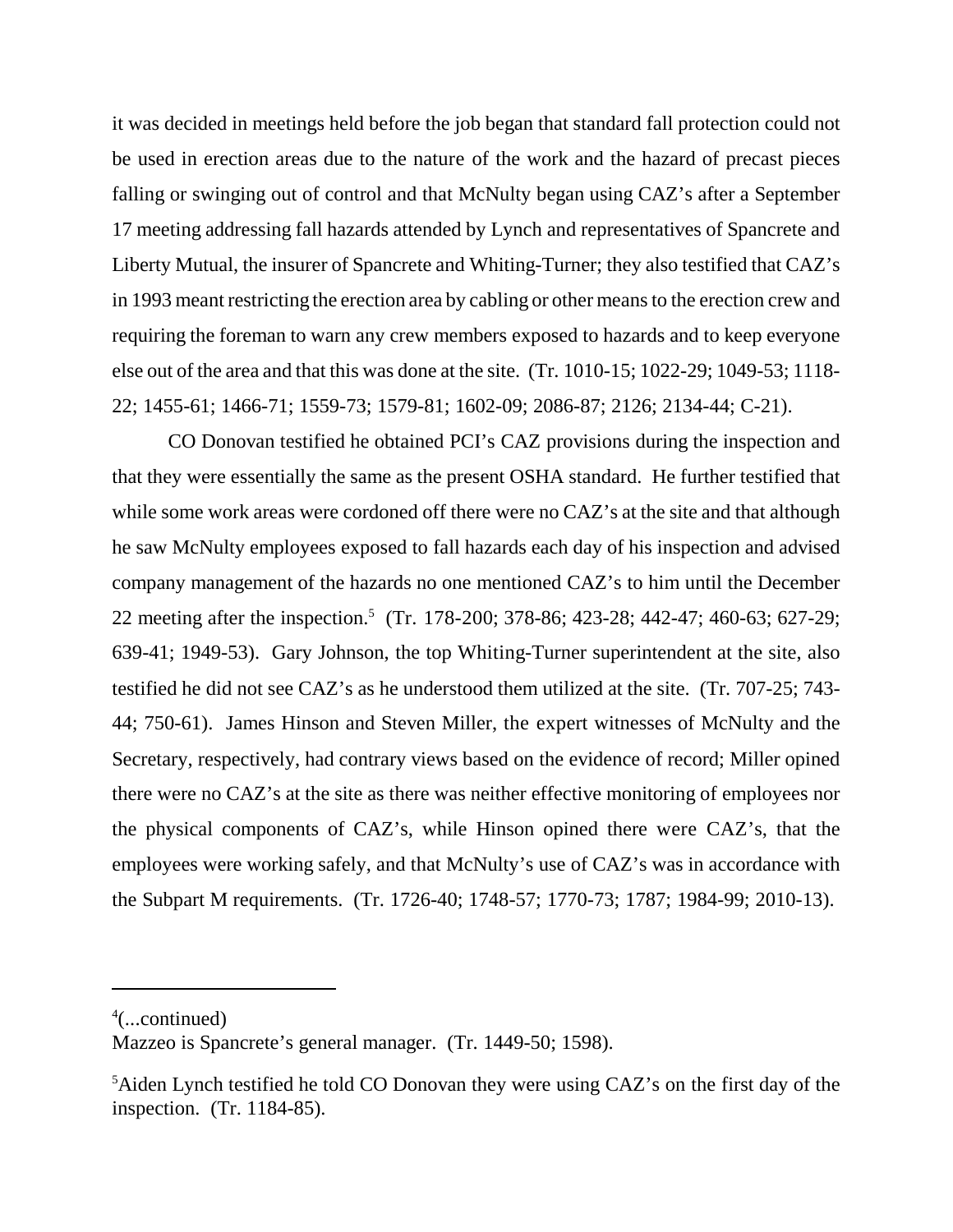The foregoing is inconclusive as to McNulty's use of CAZ's at the site. However, the more significant question is whether McNulty protected employees to the extent possible under the circumstances, which is clearly the purpose and the intent of the fall protection standards. Accordingly, regardless of whether an area may have been designated as a CAZ, where employees were exposed to fall hazards and McNulty asserts that compliance was infeasible or a greater hazard, the extent to which employees were or could have been protected under the circumstances will be a key consideration. The affirmative defense of infeasibility requires showing that literal compliance with the standard was infeasible under the circumstances and that either an alternative means of protection was used or no alternative means was feasible, while the affirmative defense of greater hazard requires showing that the hazards of compliance were greater than the hazards of noncompliance, that alternate protection was used or unavailable, and that application for a variance from the standard was inappropriate. *State Sheet Metal Co.*, 16 BNA OSHC 1155, 1159-60, 1994-95 CCH OSHD ¶ 30,042, pp. 41,225-26 (Nos. 90-1620 & 90-2894, 1993).

## Willful Citation 2 - Item 1

This item alleges various instances of employees exposed to falls of over 25 feet without the use of safety nets or other fall protection in violation of 29 C.F.R. 1926.95(a) and/or 1926.105(a); 1926.95(a) requires the use of protective equipment wherever necessary to protect against hazards capable of causing bodily injury or impairment, while 1926.105(a) requires the use of safety nets when workplaces are more than 25 feet above the ground or other surfaces where use of ladders, scaffolds, catch platforms, temporary floors, safety lines or safety belts is impractical.

Item 1A alleges employees working atop a precast wall above the second level of the garage on November 19 had no fall protection and were exposed to falls of up to 43 feet. CO Donovan testified the employees walking on the wall were exposed to interior falls of about 24 feet and exterior falls of about 43 feet; he also testified that photos C-3(a-c) and C-4(a-b) depict the condition and that he advised Aiden Lynch of it. (Tr. 19-20; 43-45; 82-88; 123; 149). McNulty contends the wall had just been erected, that the employees got up on it to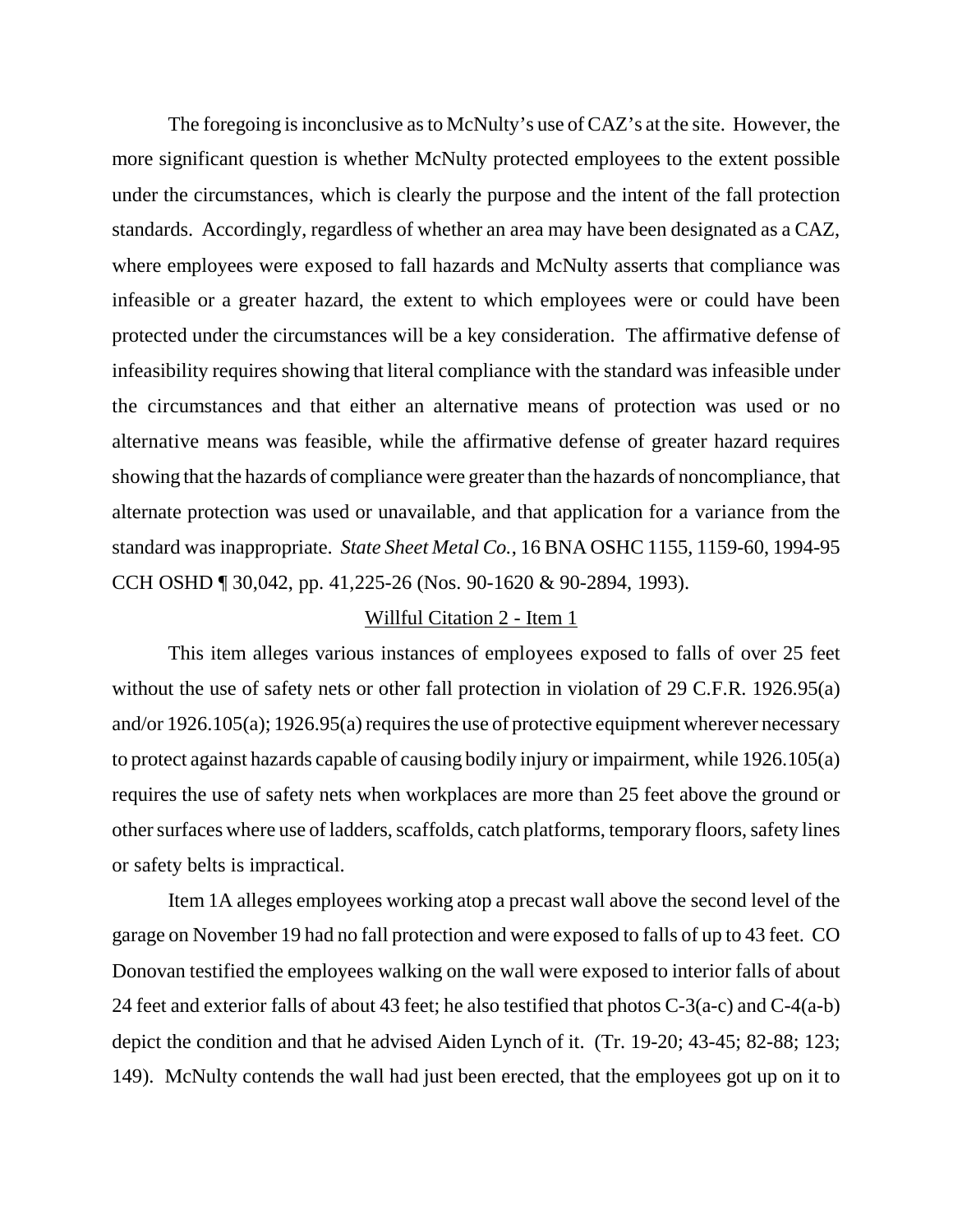release it from the crane and ensure it was level, and that the work could not have been done any other way. The testimony of Aiden Lynch and the CO indicates the wall was in fact erected and braced that morning and that the employees accessed the wall to release it from the crane and to survey it to make sure it was level. (Tr. 88; 149; 392-407; 429-39; 1132-57; 1171-72). The CO testified this work could have been done on the interior side from a ladder of sufficient length or on the exterior side from a lift. (Tr. 88). Lynch testified the work could not have been done from a ladder as there was no floor under the wall and that the terrain on the exterior was too uneven for a lift to operate. (Tr. 1229-31). However, C-4(a) shows a ladder on the interior side leaning up against the wall, and, as the CO said, a longer ladder could have been used. Steven Miller also testified the surveying work could have been done from a ladder, and James Hinson testified only that two workers were required, one down below and one above. (Tr. 1786-87; 2025; 2058-60). Finally, the testimony of McNulty witnesses Randall Davis, the vice-president of an erection company, and Edward Cush, a retired union business manager with erection experience, indicated the crane could have been released from a ladder and the surveying could have been done with one worker on the deck using a transit and another on a ladder using a ruler or other measuring device. (Tr. 1668; 1684-86; 1703-07). This subitem is affirmed.

Items 1B and 1E allege that employees using a man basket suspended from the garage walls on November 30 and December 2 were exposed to fall hazards; the basket was about 70 and 80 feet from the ground on those dates, respectively. CO Schrilla testified he saw an employee in the basket from about 40 feet away on November 30; the employee was tightening a bolt on a wall panel and had on a safety belt but no lanyard and Schrilla watched as the employee left the basket. Schrilla tried to photograph the incident, but his camera batteries had died. Schrilla told CO Donovan about the basket, and they saw it on the ground later that day and photographed it; Aiden Lynch then arrived, Donovan discussed the basket with him, and Lynch defended the use of the basket. CO Schrilla also testified that Robert Fadrowski advised him on December 2 that McNulty might use the basket again that day; he talked to Donovan and they decided Schrilla would video the operation from the roof of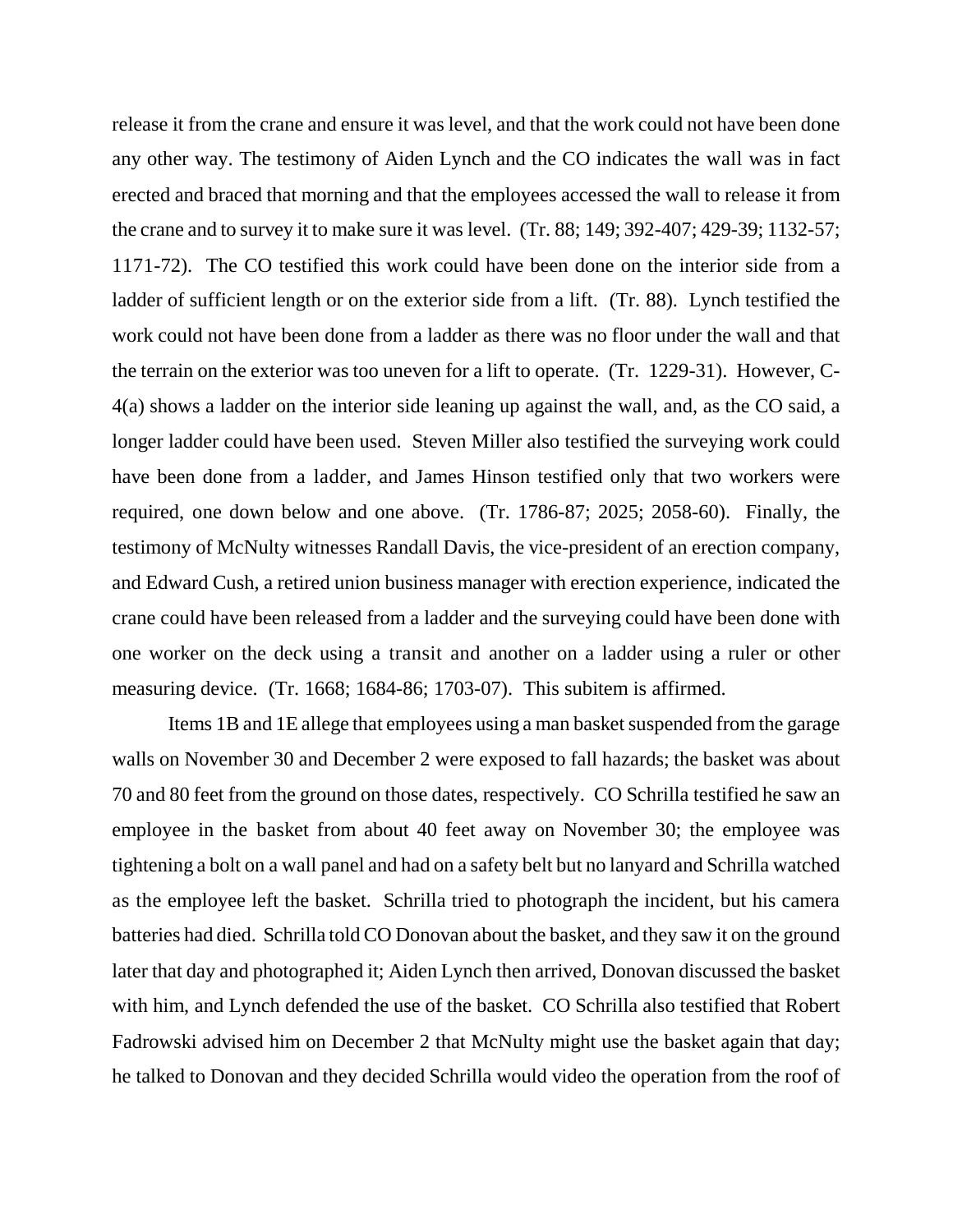the mall. Schrilla said the employee climbed over the wall and into the basket without tying off and that once in it he tied off only to the basket; he and Jack Centofani, the Whiting-Turner representative with him, shouted to Robert Weiss that the employee had to tie off independently, and Weiss responded they would take care of it. Weiss, who was on the tenth level from which the basket was suspended, also filmed part of the operation and Schrilla's videotaping. (Tr. 661-67; 674-86; 691-701; C-2; C-5; C-8; R-30).

CO Donovan testified his concern was how the basket was used, based on what CO Schrilla told him and C-2, its construction of welded rebar, which he said was inadequate, and his belief it was held in place only by its "arms" going over the top of the wall. (Tr. 91- 93; 283-84; 549-54; 611-14; 642-46). Lawrence Weiss, Aiden Lynch and Leonard Messer, a licensed professional engineer engaged by McNulty, also testified about the basket. The essence of their testimony was that the basket had been used for many years without problems, that when utilized it was tied off to a lifting loop in addition to its arms being clamped to the interior side of the wall, and that it was made primarily of round bar, which is stronger than rebar, and was capable of supporting at least 400 pounds. They also testified about how the basket was tested in February 1995 by weighting it with 1100 pounds and suspending it for twenty-four hours, after which it exhibited no signs of deformation or stress. (Tr. 1066-72; 1307-17; 1335-37; 1374-76; 1587-97).

Based on the above, the basket's construction in my view has not been proven inadequate. CO Schrilla also testified the employees were not tied off when entering and/or exiting the basket. Lynch testified that the employee on December 2 tied off with one lanyard to a lifting loop on the structure before climbing into the basket and then tied off with a second lanyard to the basket itself. (Tr. 1320-34; 1371-74). However, Schrilla was emphatic that the employee did not tie off before getting into the basket, that he tied off only to the basket, and that there was no second lanyard attached to his waist. (Tr. 675-80). Moreover, although both witnesses testified with the aid of C-2 many of the details of their testimony cannot be discerned from the video, and Schrilla was actually viewing the operation with his video equipment, which had close-up ability, while Lynch was not even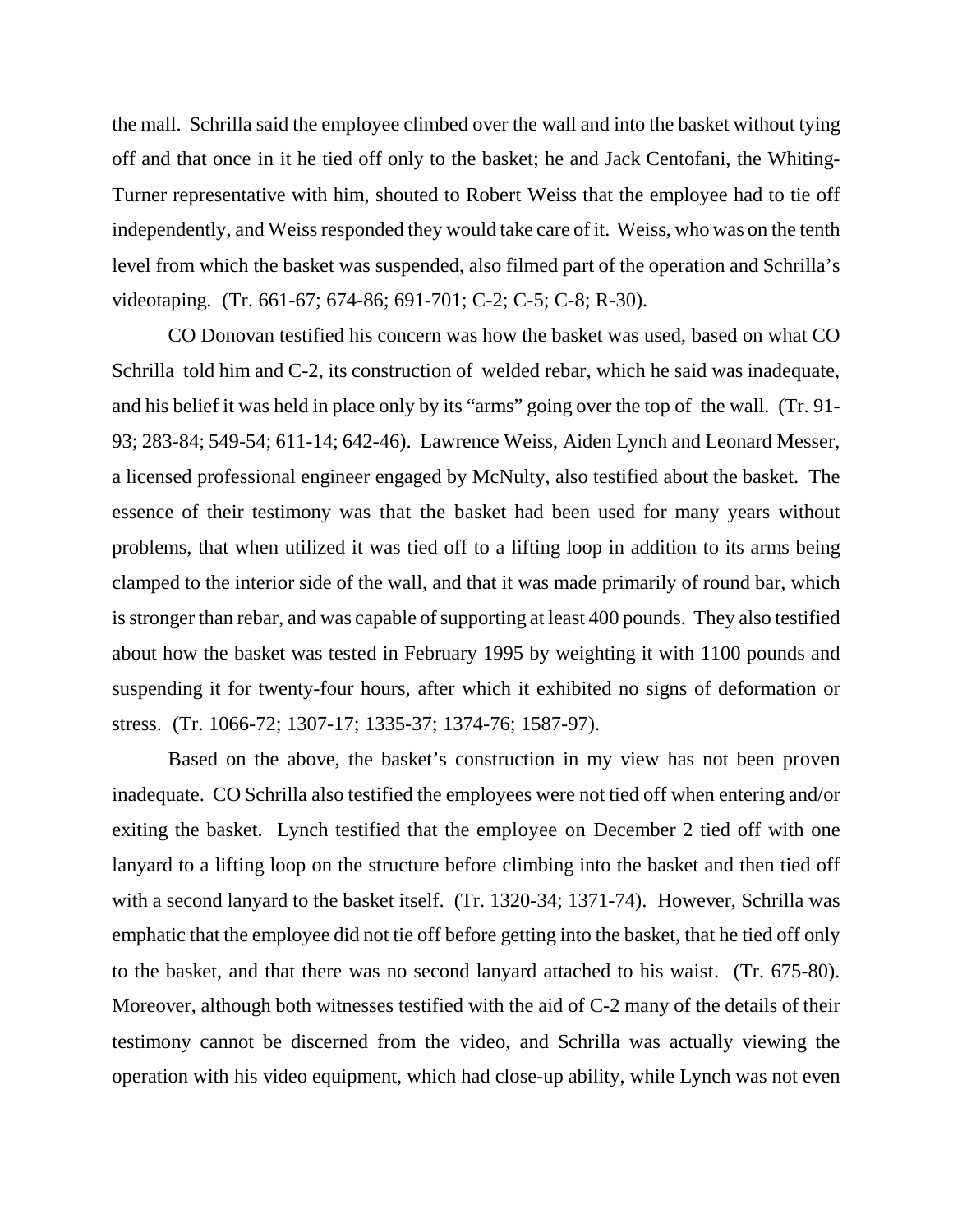present. (Tr. 1326-27). Finally, Schrilla's testimony about the response of Robert Weiss, who did not testify, also indicates the employee on December 2 was tied off only to the basket, and McNulty offered nothing to rebut the testimony of Schrilla about the November 30 instance other than the fact he was 40 feet away. These two subitems are affirmed.

Item 1C alleges employees on December 1 were working around the edge of the tenth level of the garage about 80 feet from the ground without protection. CO Donovan testified that C-2, the video taken by CO Schrilla from the roof of the mall, and photos C-3(e-k) and C-6(1-6) show these conditions, which depict employees engaged in various activities around the edge. The CO said the employees in the red jackets in C-6(4) and (6) were Jack Doyle and Robert Weiss, respectively; he noted both were at the very edge and that Weiss, who also was videoing, walked right up to the edge while filming. The CO also said workers could have tied off to the lifting loops on the columns and double tees shown in the photos or that free-standing weighted guardrails or other means could have been used to prevent exposure to the edge. (Tr. 20-25; 32-33; 46-49; 55-56; 95-101; 589-95).

McNulty contends, based on the testimony of Aiden Lynch, that the video and photos do not accurately show how far employees were from the edge as the roof of the mall was lower than the tenth-level deck. (Tr. 1270-71; 1276-77). I would agree it is difficult to discern how far from the edge the employees in C-3(e-h) were and for that reason the conditions in those photos will not be considered. However, the other photos appear to show employees sufficiently close to the edge such that they were exposed to fall hazards, and some, like C-6(3-6), appear to show employees right next to the edge. Further, CO Donovan testified there was a clear and accurate view of the work on the garage from the mall roof, CO Schrilla verified some of the cited conditions, and Lynch himself indicated that employees working on the perimeter cabling stanchions were about 3 feet from the edge. (Tr. 23-24; 586-88; 669; 1274-75; 1278). McNulty's contention is rejected.

McNulty also contends the deck was an erection area designated as a CAZ, that the workers were members of either the erection crew or the perimeter cabling crew, and that tying off or other fall protection on the deck was infeasible and/or a greater hazard and in any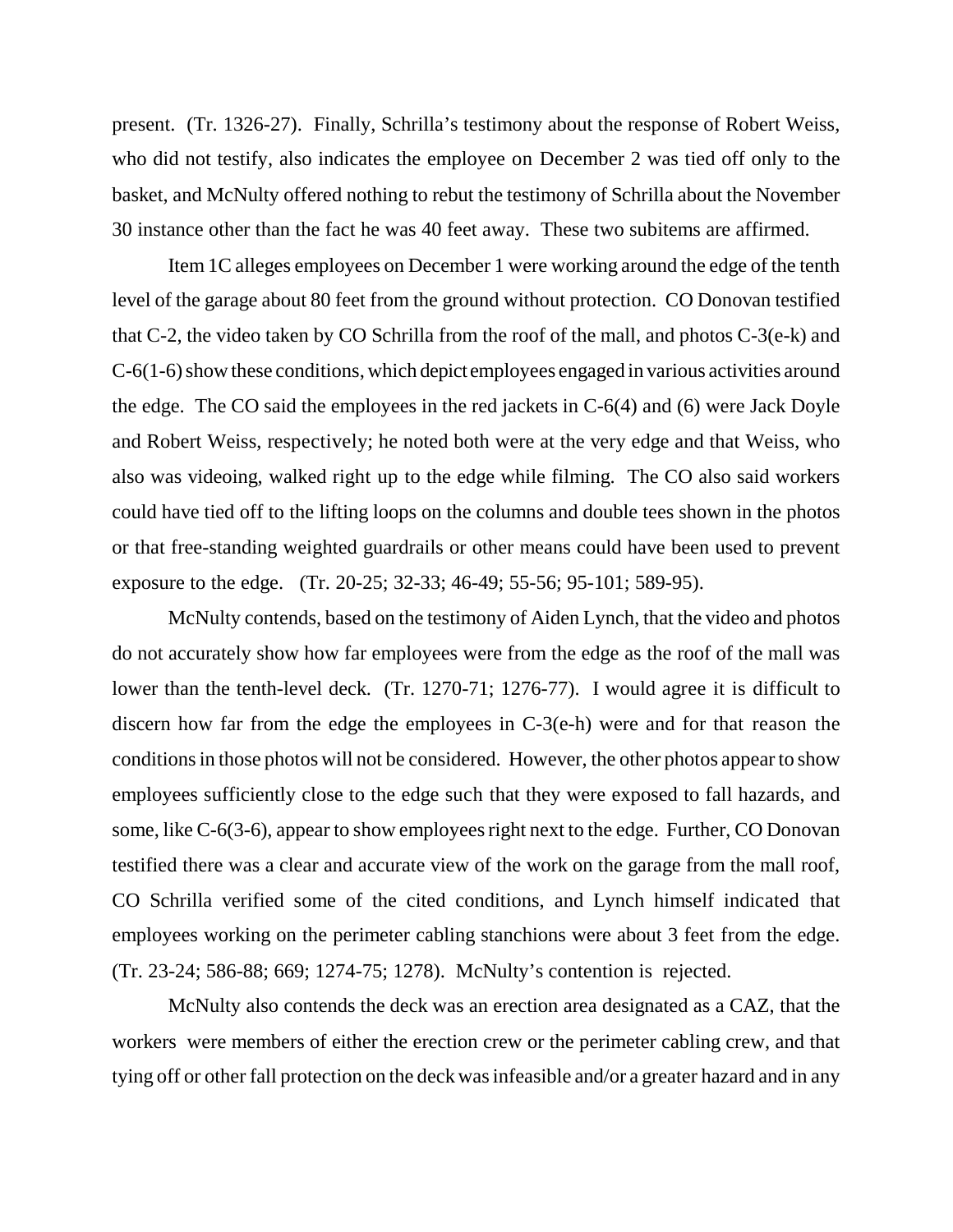case not required as the area was CAZ. I note first, based on the CO's testimony above, that none of the cited conditions involve employees who were guiding and landing the double tees, as shown in C-3(g-h); rather, they involve employees installing or working on stanchions at the perimeter, as in  $C-3(i-j)$  and  $C-6(1-2)$ , employees working at columns near the perimeter, as in  $C-3(k)$  and  $C-6(3)$  and (5), and employees standing near the edge, as in  $C-6(4)$  and (6). I note also that the only photos showing overhead erection are  $C-3(g-h)$ , which, as indicated above, will not be considered, and C-6(1-2), which shows an employee working near the perimeter with a double tee overhead. Although it would seem this employee was under the load and should not have been there, McNulty was not cited for this condition; therefore, for purposes of this subitem it will be assumed the employee was not under the load and the only condition that will be considered is his location near the perimeter.

McNulty presented a number of witnesses, including James Hinson, Lawrence Weiss, Aiden Lynch, and union and industry representatives, who testified about why standard fall protection cannot be used during erection; in sum, their testimony was that using guardrails and safety belts and lanyards during erection is infeasible as they interfere with guiding and landing concrete members and a greater hazard as they immobilize employees and prevent them from escaping in the event a piece falls while being lifted and moved into position or collapses before it is stabilized. However, as noted above, the conditions being considered in this subitem do not involve any employees performing actual erection but rather those who were working or standing near the edge of the already erected deck. Further, as previously indicated, that the area may have been designated a CAZ does not preclude a finding that fall protection was required; rather, McNulty's defenses will be considered in light of the extent to which employees were or could have been protected.

CO Donovan testified McNulty should have required employees working near the edge to tie off to the lifting loops on the double tees and columns or used free-standing weighted guardrails or otherwise prevented exposure to falls. The lifting loops, which are used to lift the pieces and are later removed, are depicted in the photos showing the cited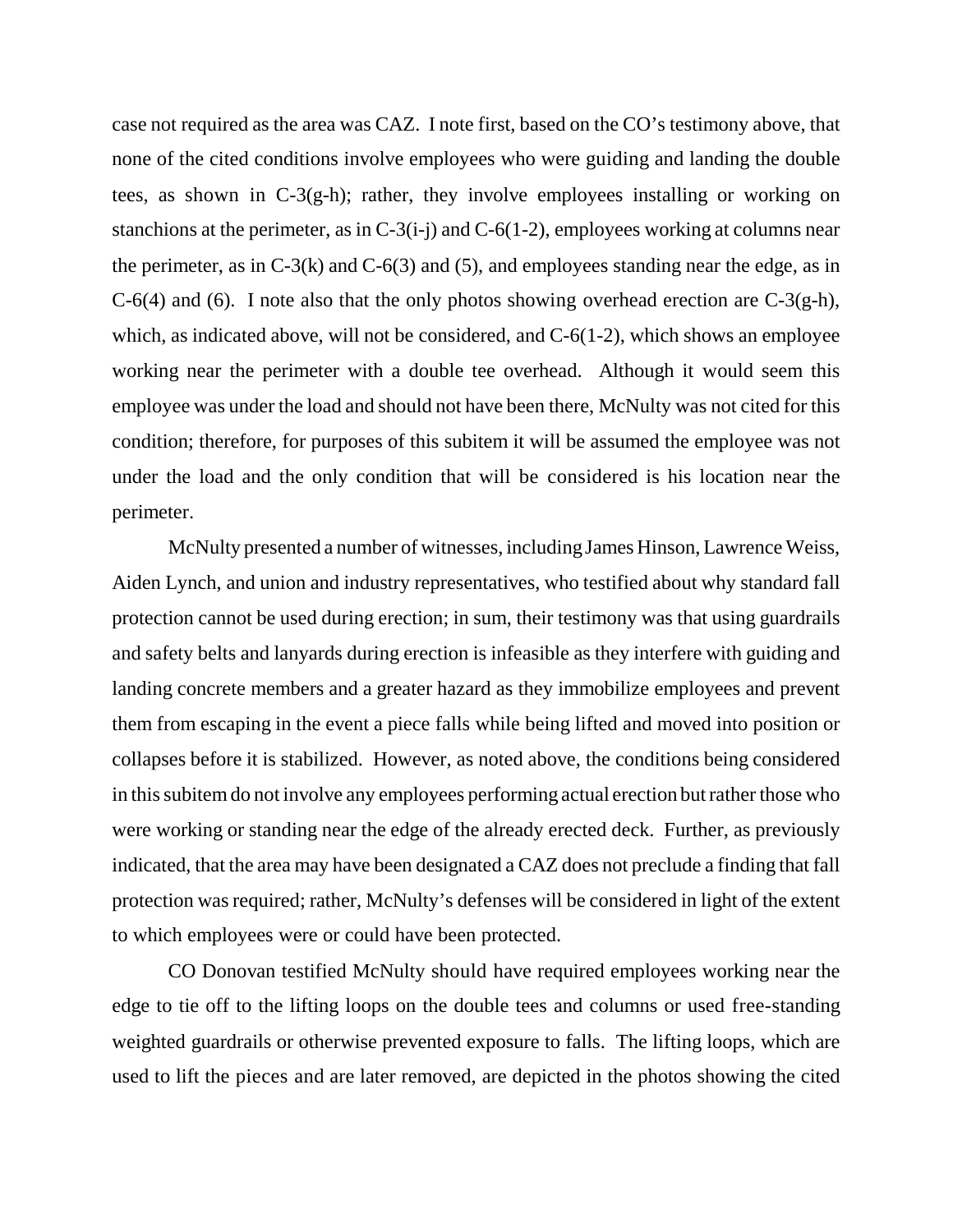conditions and it is clear from the record the employees working at the columns and on the stanchions could have tied off to them. McNulty asserts doing so is a greater hazard and offered the testimony of James Hinson, its expert, in support of its position. Hinson testified tying off gives a false sense of security and is more hazardous as it leads workers to take more risks and creates greater exposure to falls. He said a worker can be injured when his lanyard stops his fall and can suffocate if not rescued quickly. He also said tying off should be done above the anchorage point and that tying off to the loops on the tees at foot level creates a tripping hazard and results in a longer fall and greater potential for injury. Hinson opined it is better to reduce exposure to falls by going into a kneeling position 6 feet from the edge and to kneel or sit facing the edge when it is necessary to work there. (Tr. 1757-64; 1770-92).

Steven Miller, the Secretary's expert, testified there should be 100 percent tie-off whenever possible on precast erection sites, that he had seen this done many times, and that it is far better to fall and be caught by an arrest system than to fall 80 feet. Miller said harnesses instead of belts can prevent the injuries Hinson mentioned and described other protection that could have been used, such as retractable lanyards and static lines. (Tr. 2000- 13). However, it is not necessary to detail this testimony. First, Hinson agreed the greater risk of injury is falling 80 feet. (Tr. 1762-63). Second, Hinson testified that the main hazard of installing perimeter guarding is falling from the building, and while he first said he would not expect those employees to tie off he then said it would depend on whether they could tie off to a point above them rather than at their feet; he also said the hazard of tying off at one's feet could be mitigated by shortening the lanyard and indicated that other fall protection might have been possible. (Tr. 1775-82). I conclude the employees working at the columns and on the stanchions could have been protected by tying off to the loops and that McNulty has not shown it would have been more hazardous to do so. I also conclude that the employees standing right next to the edge, like Doyle and Weiss, simply should not have done so; Hinson himself indicated employees should not be within 6 feet of the perimeter without protection unless they go into a kneeling position, and, as the CO testified, if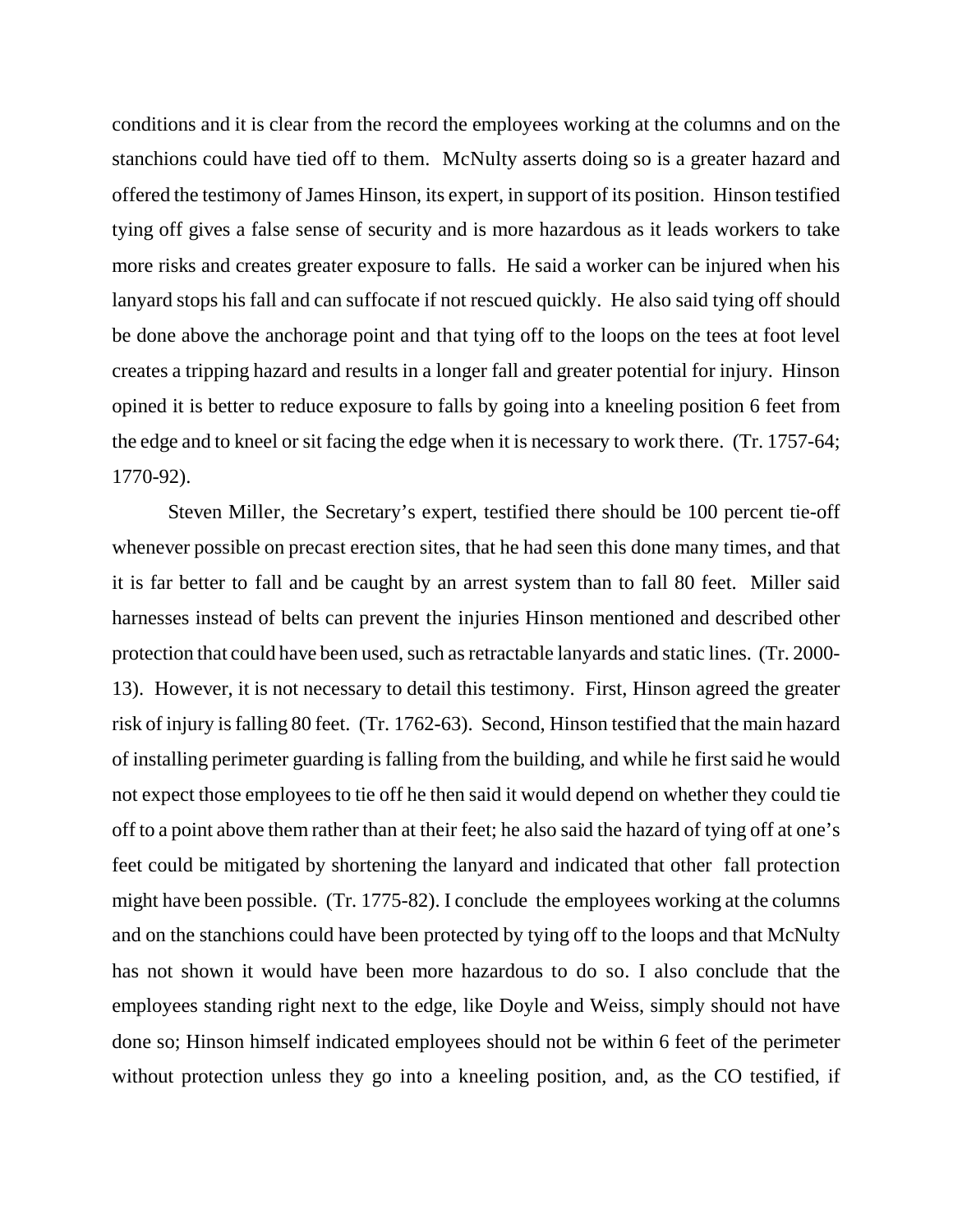employees had to be near the edge they could have tied off or used free-standing weighted guardrails. It is clear employees were not protected to the extent possible. It is also clear employees were not monitored as required by the CAZ provisions and that McNulty has not proved its affirmative defenses. This subitem is affirmed.

Item 1D alleges that an employee on December 1 stood on a wall on the eighth level of the garage about 76 feet from the ground without fall protection and dropped a bucket off the wall. CO Donovan testified that he, CO Schrilla and Robert Fadrowski observed this event from the roof of the mall as Schrilla was videoing McNulty's operations that day; the employee walked over to the wall by means of the scaffolding set up in the air shaft adjacent to the wall and then stepped up on the wall to drop the bucket. Donovan noted these events were shown in C-2, the OSHA video, and in photos C-3(l-n) and C-7, and took place in the presence of Robert Weiss, the person in the striped shirt and red jacket in C-3(l-n). (Tr. 20- 21; 48; 56-57; 60-67; 101-02; 166; 170; 460-65; 595-601).

McNulty's contention would appear to be that the Secretary failed to prove that the person who dropped the bucket from the wall was one of its workers and that it lacked knowledge of the event. Aiden Lynch testified the occurrence was an unauthorized act and that he could not identify the individual as a company worker or see any management employees in C-2 at the time of the event. (Tr. 1284-86; 1290-91). However, he later testified that he was not denying that the employees in C-2 were those of McNulty. (Tr. 1372-73). In addition, it is clear the CO had a number of contacts with Robert Weiss during the inspection. The CO also identified Robert Weiss at the hearing and was adamant Weiss was present at the scene and that the employee dropped the bucket off the wall right in front of Weiss. (Tr. 48; 56-57; 60-65; 460-62). On the basis of the record, the Secretary has established the alleged violation. This subitem is affirmed.

All of the instances in this item have been affirmed. As noted above, this item alleges violations of  $1926.95(a)$  and/or  $1926.105(a)$ . McNulty contends that  $1926.95(a)$  is inapplicable in this case because its focus is to protect against environmental, chemical and like hazards. However, as the Secretary points out, the Commission has held 1910.132(a),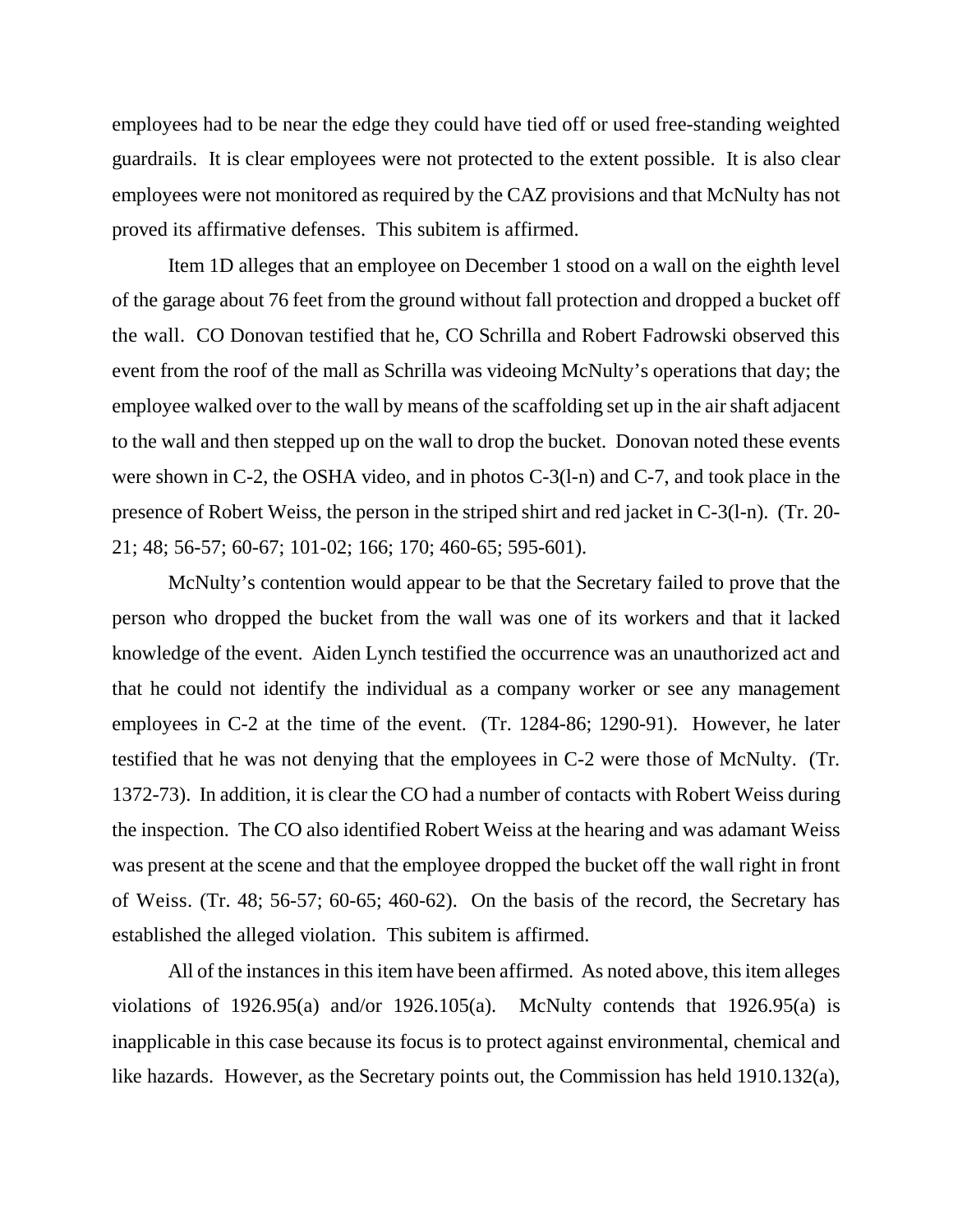the general industry counterpart to 1926.95(a), to encompass fall hazards. *Bethlehem Steel Corp.*, 10 BNA OSHC 1470, 1982 CCH OSHD ¶ 25,982 (No. 79-310, 1982). The instances in this item are therefore affirmed as violations of 1926.95(a) and 1926.105(a). The discussion regarding the characterization of the violations is set out following the two remaining willful items.

### Willful Citation 2 - Item 2

This item alleges three instances of unguarded floor openings in violation of 29 C.F.R. 1926.500(b)(1). Item 2A alleges there was an unguarded opening approximately 65 feet long by 10 feet wide on the second level of the garage on November 19 which exposed employees to falls of up to 19 feet. CO Donovan testified this opening was depicted on the far right side of R-34, a photo made from a slide he took showing a portion of the second-level deck.<sup>6</sup> The CO also testified he saw employees working within a foot of the opening and that they could have tied off to lifting loops or been protected by cabling or free-standing guardrails. (Tr. 34-35; 106; 128-29; 509-10; 515-20). R-34 shows no employees near the opening but does show equipment and equipment lines nearby, indicating employees were working in the area, and McNulty apparently does not dispute this was the case. It contends, rather, that the deck was a CAZ and that it was infeasible to put up cabling along the opening and a greater hazard for the employees to tie off. Aiden Lynch testified that the opening was due to a missing double tee which was put in the next day and that perimeter cabling could not be put up until the tee was in place. He further testified that the wall in R-34, which had just been erected and was in the process of being braced, was very unstable and that employees tying off in the area would be subjected to the greater hazard of being crushed if the wall collapsed. (Tr. 1132-57). However, the CO also testified that the employees working near the opening could have been protected by free-standing guardrails. It is McNulty's burden to prove that compliance was infeasible or a greater hazard and that there were no feasible alternatives, and the company presented no evidence to show free-standing guardrails could not have been used. This subitem is affirmed.

<sup>6</sup> R-45 includes an enlarged copy of R-34.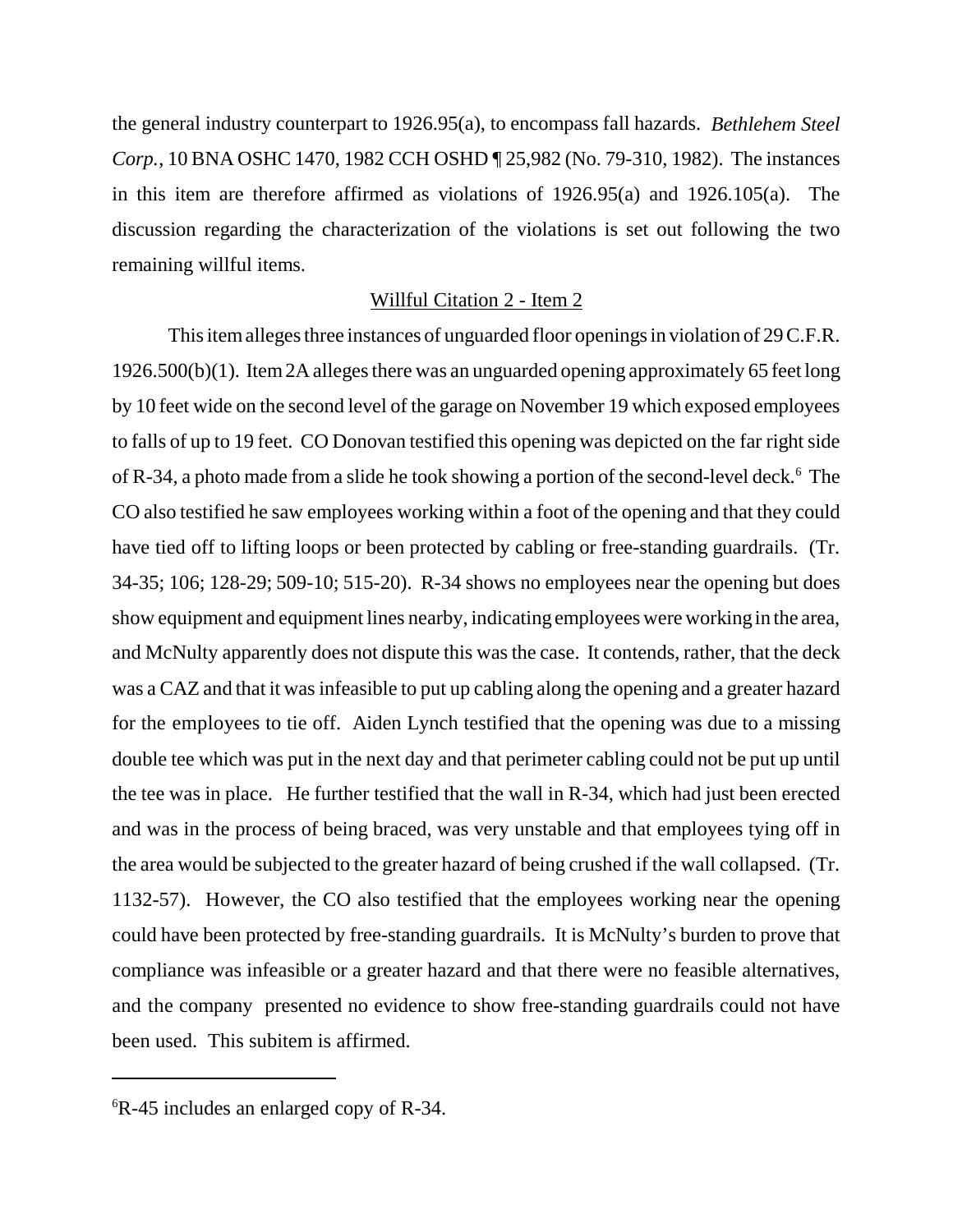Item 2B alleges that there was an unguarded shaft opening approximately 9 feet wide by 23 feet long on the fourth level of the garage on November 30, exposing employees to falls of up to 40 feet. The record establishes two employees were standing at the edge of the shaft and then guiding a load through it, as shown in photos C-9, and CO Donovan's opinion was the opening should have been protected by placing free-standing weighted guardrails around it. (Tr. 36;107-10; 124-25; 129; 554-58; 651; 1214-22). Aiden Lynch testified the workers' job was to connect the steel beams in the shaft that were coming up from below and that guardrails would have prevented them from doing this work; he also said that each level of the shaft was planked after the beams were installed, reducing any fall hazard to only 10 feet. (Tr. 1214-22). However, Lynch did not testify that guardrails could not have been used before the beam installation work. Moreover, it is clear the installation work would also have required the employees to work at the edge of the opening, exposing them, based on Lynch's testimony, to falls of 10 feet. Guarding the shaft may not have been feasible for this work, as Lynch stated. Regardless, Michael Willis, an OSHA CO with many years of steel and precast erection experience, testified the employees at the edge of the shaft could have been protected by tying off. (Tr. 1817-18). McNulty has the burden of proving compliance with the standard was infeasible and that there were no feasible alternatives. The company presented no evidence to show the employees could not have tied off. This subitem is therefore affirmed.

Item 2C alleges there was an unguarded floor opening about 20 feet wide by 44 feet long on the fifth level of the garage on December 8, exposing employees to falls of up to 10 feet. CO Donovan testified an employee was grouting at the base of a column on the fifth level of the garage with his back to the opening, that he observed this condition from the mall across from the garage, and that photos  $C-10(1-2)$  and  $C-24$  show the condition;  $C-10(1)$ shows the employee grouting in a crouching position, C-24 shows him standing up by the column, and C-10(2) shows him walking away. The CO also testified that the cited condition was the employee's location as he was grouting, which he said was at the edge of the opening, and that he could have been protected by putting a lanyard around the column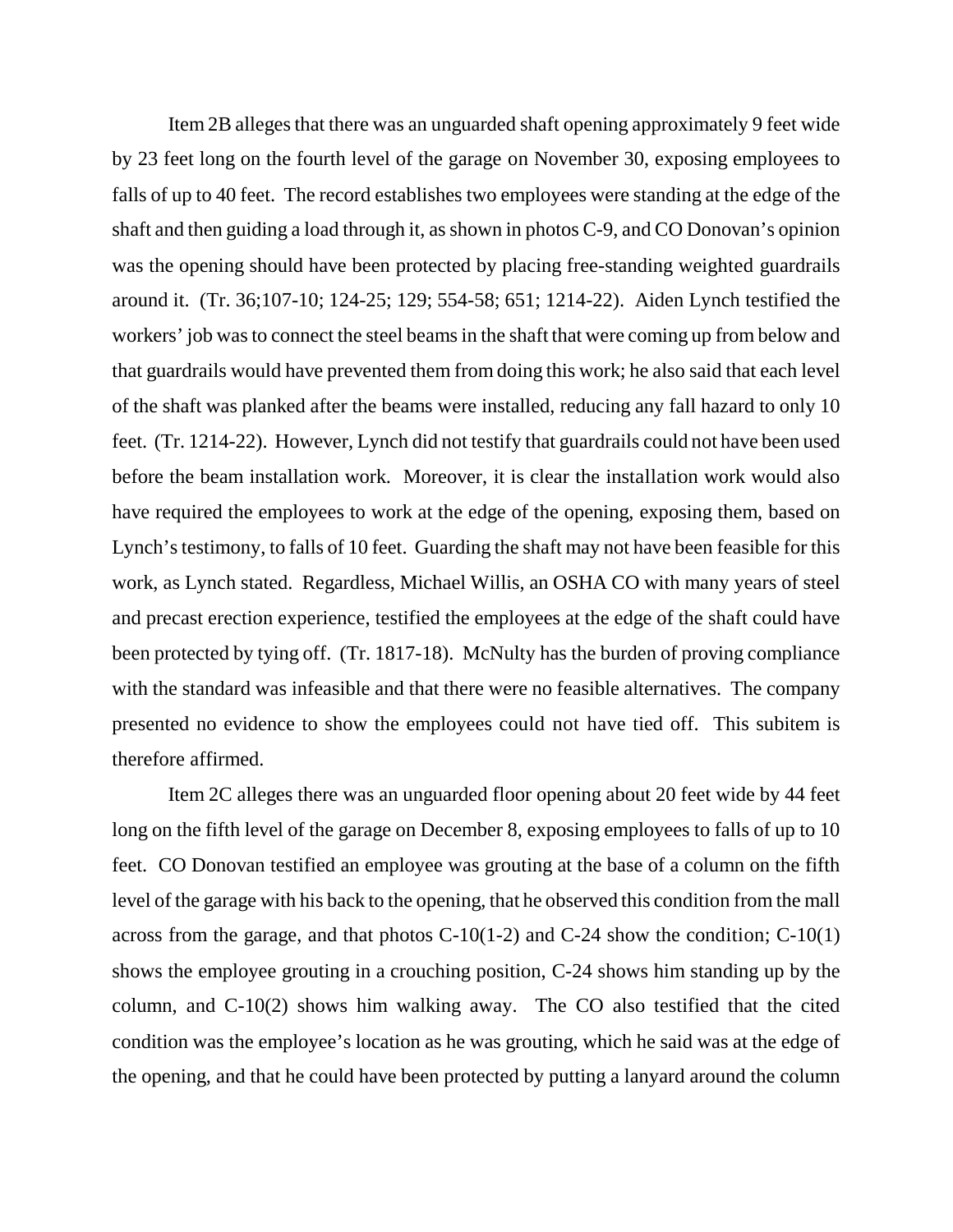and tying off or by placing guardrails around the opening. (Tr. 36-38; 110-12; 129-36; 619- 27; 1943-45). McNulty's contention, based on the testimony of Aiden Lynch, is that the photos were taken from too far away to tell how far the employee was from the opening and that he was actually 6 feet from it.<sup>7</sup> (Tr. 1348-61). However, the CO was adamant the employee was at the edge of the opening, and the photos of the scene, particularly C-24, an enlargement of the area, further convince me the employee was exposed to the cited hazard. This subitem is affirmed. Willful Citation 2 - Item 3

This item alleges six instances of unguarded open-sided floors or platforms 6 feet or more above the adjacent floor or ground level in violation of 29 C.F.R. 1926.500(d)(1). Item 3A alleges that on November 19 there were unguarded open sides on the second level of the garage that exposed employees to falls of up to 19 feet. CO Donovan testified these conditions were depicted in photos  $C-3(d)$ ,  $C-11$  and  $R-45$ ; specifically,  $C-11(1)$  shows an employee standing about a foot from an open floor, C-11(2) shows two workers on the deck with an open floor behind them, C-3(d) shows the same floor in C-11(2) from the exterior, and R-45 shows Jack Doyle and Aiden Lynch walking away from the same edge depicted in C-11(1). The CO said he saw Doyle at the edge catching the yellow tape he had in his hand that someone below threw to him and that this occurred right before he took R-45 and his first meeting with Lynch; he also said the open-sided floors exposed employees to falls, that the hazard could have been abated by free-standing guardrails or perimeter cabling, and that Lynch agreed after they discussed it to put up perimeter cabling and had employees begin doing so. (Tr. 39; 45-46; 112-16; 480-91; 509-20; 1942; 1945-46; 1970-72). Aiden Lynch testified that the area was a CAZ because of the wall in C-11(2) being braced and the missing double tee on the south side which was put in the next day, that perimeter cabling would have interfered with this work, and that the cabling occurring after the CO spoke to him was pursuant to their normal procedure after erection in an area was complete. Lynch said that cabling was put on the north side shown behind Doyle and himself in R-45 and in

<sup>&</sup>lt;sup>7</sup>Lynch testified he could not identify the employee in  $C-10(2)$  but then conceded that only McNulty workers should have been in that area at that time. (Tr. 1356-57).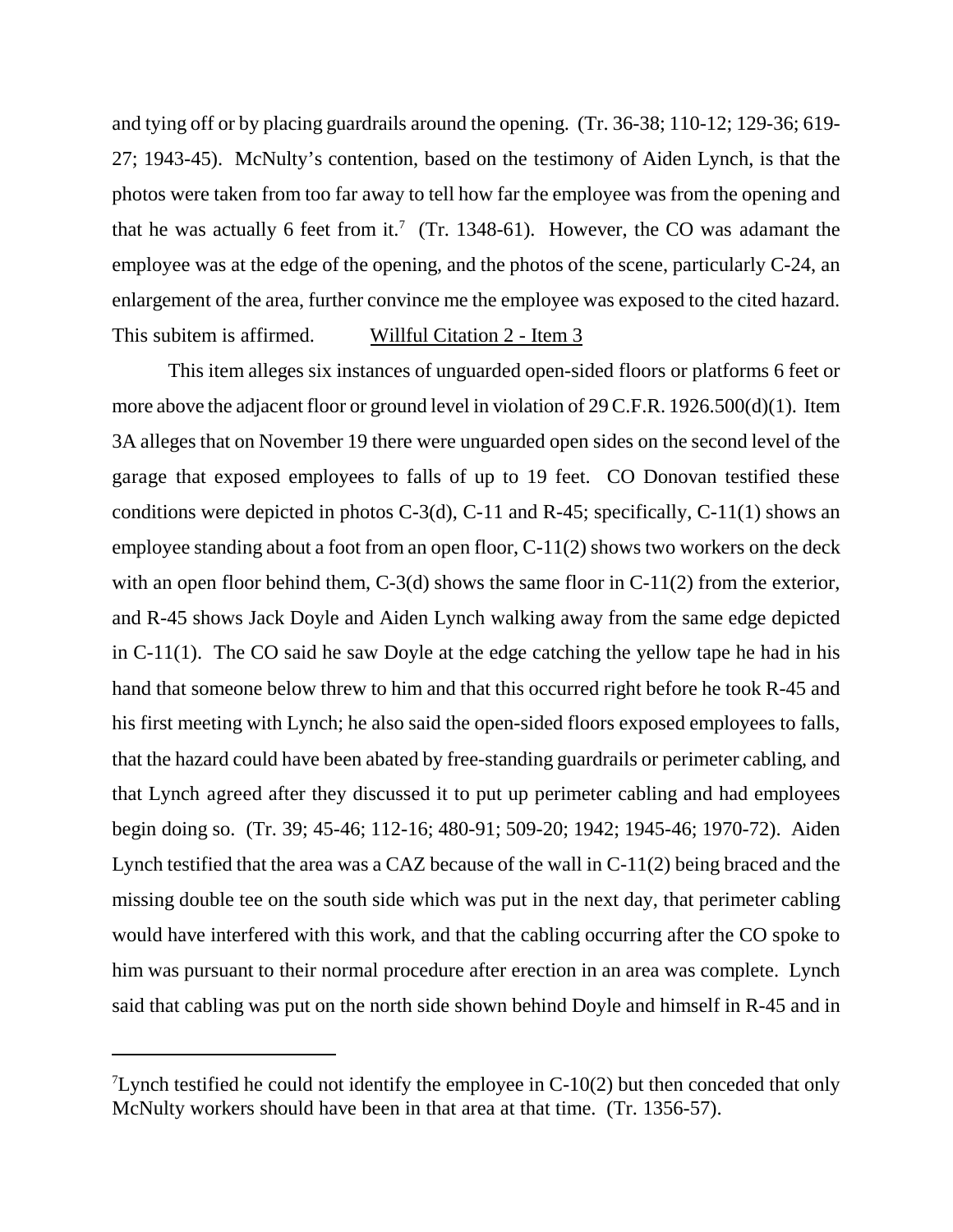the area under the wall brace shown in  $C<sub>4</sub>(a)$  but not on the east side because of the missing tee.<sup>8</sup> He also said that he was 6 to 7 feet from the edge in R-45 and did not know if Doyle had been at the edge. (Tr. 1132-57; 1166-71; 1376-77; 2075-77; 2081-82 ).

 It is concluded from the foregoing that employees, including Doyle and Lynch, were exposed to the open-sided floors and that McNulty could have prevented exposure to this hazard. Although Lynch testified about why perimeter cabling could not be put on the east side, the CO's testimony, which was not rebutted, was that free-standing guardrails could have been used on both of the open sides where the employees were located. In addition, it is apparent from Lynch's testimony that the only missing tee in the area was the one on the south side, that the floor on the north side was completed the day before, and that perimeter cabling could have been put on that side before employees began working on the second level on November 19. (Tr. 1166-71). It is also apparent that even assuming that McNulty made a decision to not put up cabling on the north side until after the wall bracing was completed it could nonetheless have monitored employees to ensure they were not exposed to the open-sided floor. This subitem is affirmed.

Item 3B alleges that on November 19 there was an unguarded work platform approximately 2 feet wide by 20 feet long across the top of an exhaust shaft on the second level of the garage that exposed employees to falls of up to 27 feet. The condition is depicted in photos C-11(2-3); C-11(3) shows two employees standing on the unguarded platform above the exhaust shaft, while C-11(2) shows one of them kneeling on the platform and the other straddling a shaft wall and leaning on the platform.<sup>9</sup> The record establishes the deck was about 12 feet below the employees while the shaft bottom was about 27 feet below; it also establishes the two employees were helping the worker sitting below them to attach the wall brace to the top of the outer shaft wall. CO Donovan testified that the employees were exposed to falls, that the condition could have been abated by a platform with

<sup>8</sup> The opening created by the missing tee, the subject of item 2A, *supra*, is on the right side in the last photo in R-45.

<sup>&</sup>lt;sup>9</sup>R-34 and R-45 also depict these scenes.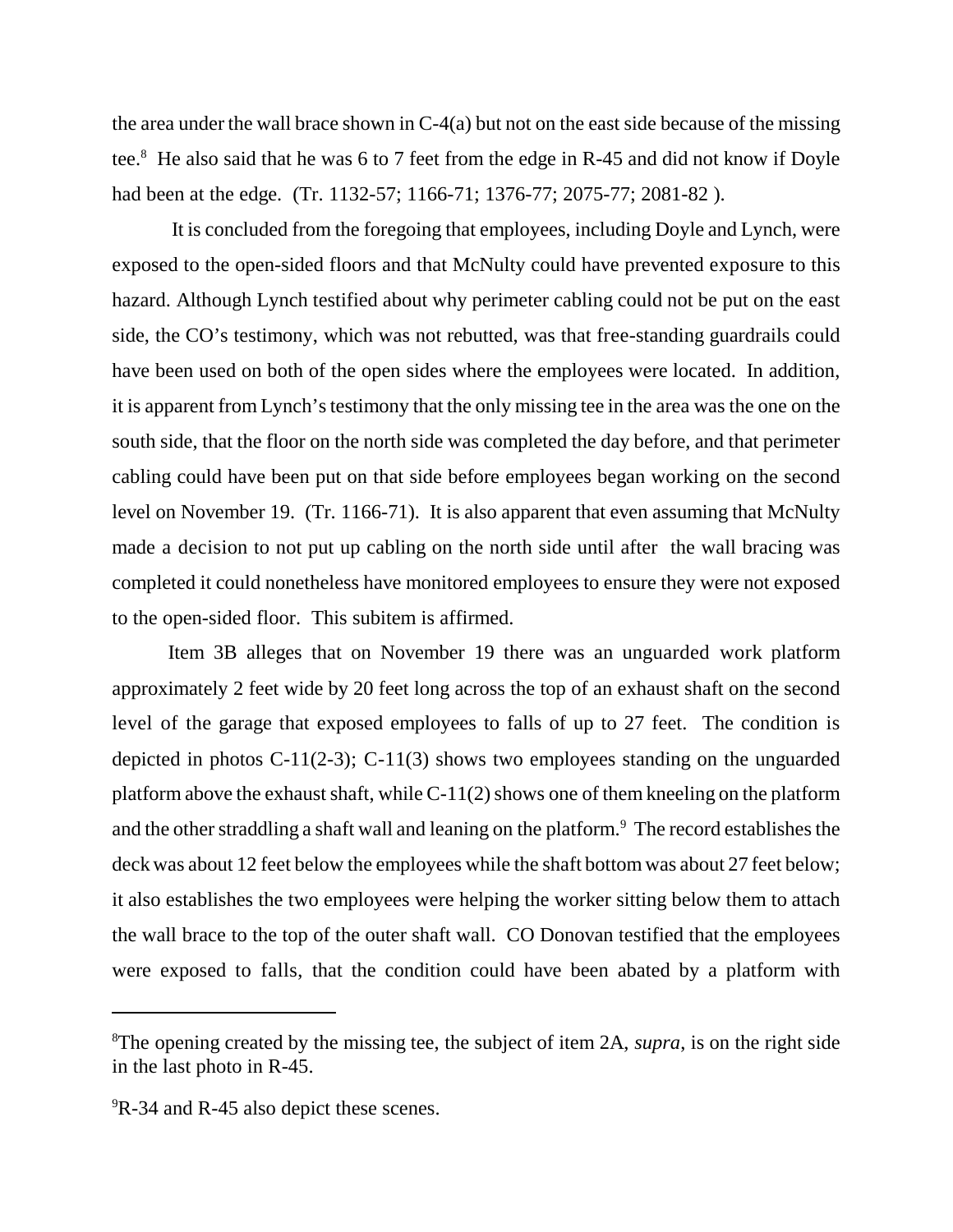guardrails on it, and that if the employee straddling the wall had to be there he could have put a wire cable around the wall opening and tied off to the cable; he also testified that guardrails would not have kept the employees from doing their work or created a greater hazard. (Tr. 39; 45; 112-21; 509-15). Aiden Lynch and James Hinson, McNulty's expert, also testified about this condition. Taken together, their testimony was that guardrails would have kept the employees from doing their work, that the wall was unstable until braced and guardrails or tying off would have been a greater hazard because they would have prevented the employees from escaping had the wall collapsed, and that the work was being done safely under the circumstances. (Tr. 1132-57; 1765-70).

Upon consideration of the record, I find that McNulty has not met its burden of showing that compliance with the standard was infeasible or a greater hazard. I note first that Hinson did not say why guardrails would have kept the employees from doing their work, and while Lynch testified that guardrails would have prevented the worker on the platform from pulling the brace into position and holding it there, I fail to see, based on the photos, why this is so. (Tr. 1151-52). I note also that although both Lynch and Hinson opined the work was being done safely, it is clear from their testimony that they were addressing the scene in C-11(2), where one employee was kneeling on the platform and one was straddling the wall, and not the one in C-11(3), where both were standing on the unprotected platform. (Tr. 1152; 1770). Finally, their testimony that it would have been a greater hazard for the employees to have tied off or worked on a guarded platform because they could not have gotten away if the wall had collapsed is unpersuasive, particularly since doing so would have subjected them to falling to the deck or into the shaft, or possibly, if they were standing as in C-11(3), off the side of the building. This subitem is affirmed.

Item 3C alleges that on November 19 there was an unguarded work platform approximately 8 feet wide by 12 feet long across the open sides of a stair shaft adjacent to and above the second level of the garage that exposed employees to falls of up to 31 feet. CO Donovan testified this condition was depicted in photos C-12(1-2), that the ladder sitting on the platform and resting on the wall was used to access the top of the wall, and that he had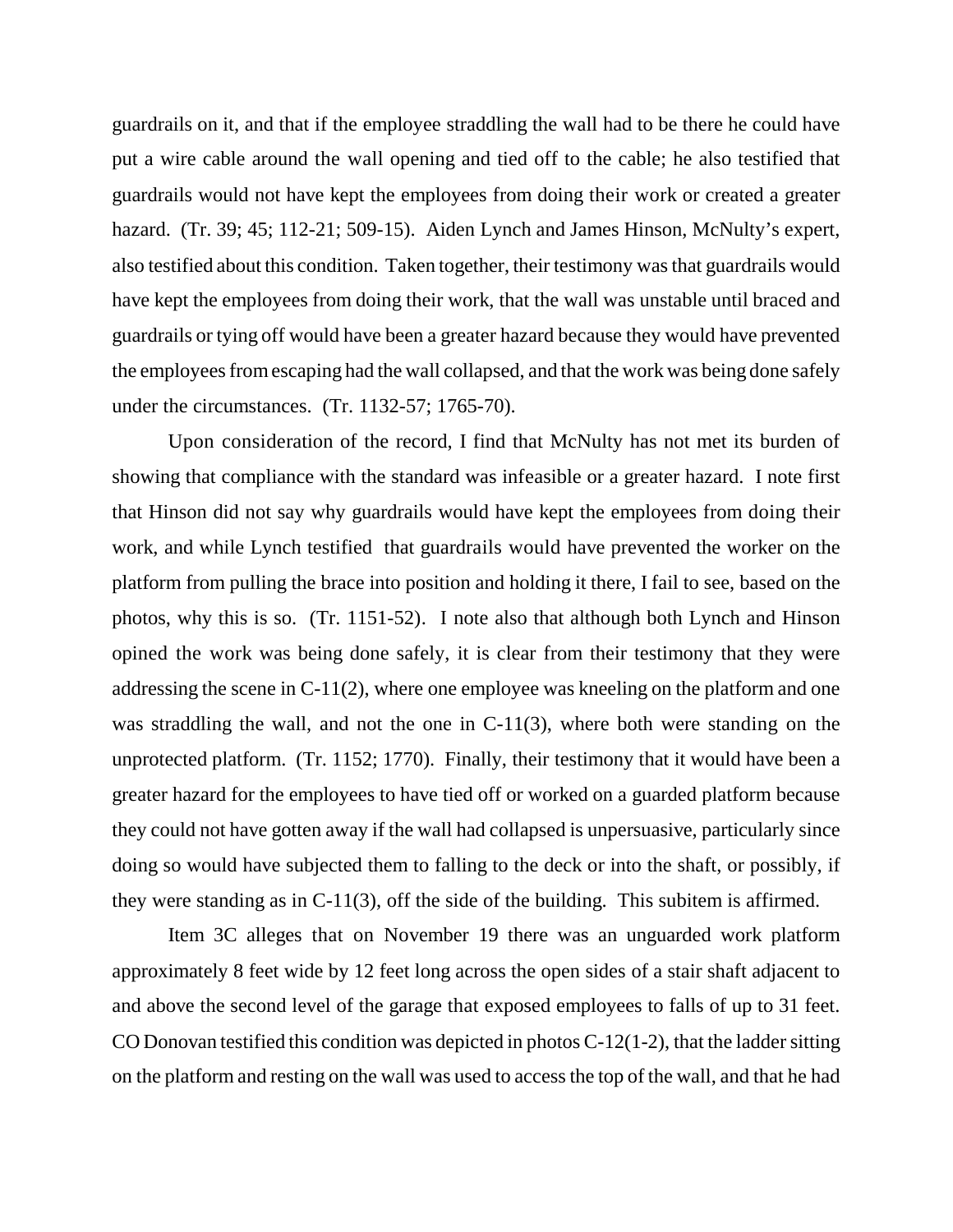seen one employee on the edge of the platform exposed to a 31-foot fall into the shaft. The CO further testified the condition could have been abated by putting guardrails around the platform or on the platform itself. (Tr. 39; 112-24). Aiden Lynch testified the platform and ladder were also depicted in R-47, that they were the only means of getting employees up on the wall so the crane hook could be released, and that putting guardrails around the platform would have interfered with installing the brace that supported the wall. (Tr. 1172- 77). It is clear employees used the platform and ladder to access the top of the wall, as shown in C-4(a-b), and that in doing so they were exposed to the cited condition. Although Lynch's testimony was that guardrails around the platform would have interfered with bracing the wall, no determination in this regard need be made. Based on my findings above in item 1A of this citation, employees could have released the crane hook from the interior side of the second-level deck by means of a longer ladder than the one shown in C-4(a). This subitem is affirmed.

Item 3D alleges that on November 30 an employee was working on an unguarded platform running from a scaffold located in a stairway landing between the ninth and tenth levels of the garage. CO Donovan testified the worker was a McNulty employee and that the platform, which was approximately 20 inches wide, exposed the employee to an 8-foot fall. He identified C-13 as a photo of the condition and noted that while it showed only the lower half of the individual he asked the employee his name, saw his union card, and verified he worked for McNulty through the company's payroll records; he also noted that there was another worker using the scaffold at the time, that the two identified themselves as McNulty employees Anthony Carino and Rafael Macchia, and that when he later brought the matter to Lynch's attention Lynch indicated his awareness of it. (Tr. 40; 126; 312-19; 558-60; 1923). Aiden Lynch testified the person in C-13 was not a McNulty employee because the company was not working in that area that day and that while the scaffold was McNulty's another contractor was using it to perform masonry patching work. (Tr. 1201-06). This testimony is unconvincing in view of that of the CO, particularly since McNulty presented no evidence the named employees did not work for it. This subitem is accordingly affirmed.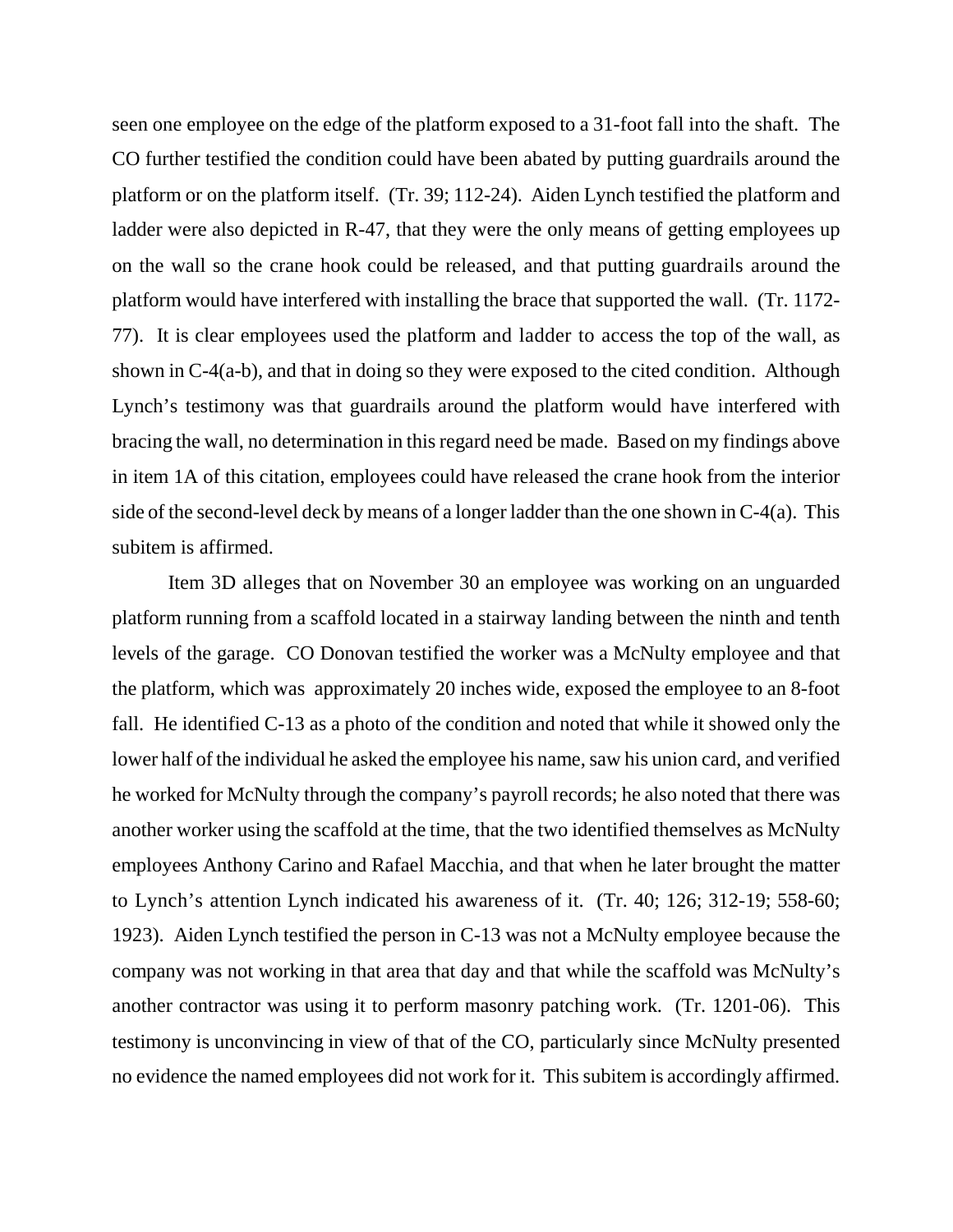Item 3E alleges that on November 30 there was an unguarded open-sided floor adjacent to a stair shaft on the fourth level of the garage that exposed employees to falls of up to 40 feet. The basis of this instance is depicted in C-9(2), which shows two employees at the edge of a stair shaft. CO Donovan testified the open-sided floor was shown in C-9(2) on the other side of the employees, that one employee was right on the edge of the floor and the other was about a foot away, and that the floor could have been guarded with a freestanding weighted guardrail.<sup>10</sup> (Tr. 39; 107-10; 124-25; 129; 555-56). Aiden Lynch testified the opening was actually 20 feet away and that in any case it was not possible to put up perimeter cabling in that area until flooring was put over and walls were installed around the shaft. (Tr. 1220-22). I conclude, based on the CO's testimony and C-9(2), that the employees were exposed to the cited condition and that a guardrail of the type described by the CO could have been used to protect the employees. This subitem is affirmed.

Item 3F alleges that on December 8 there was an unguarded open side on the fifthlevel deck of the garage that exposed employees to falls of up to 40 feet. The basis of this instance is depicted in photos C-10(2) and C-24, which show the open side of the fifth level and, in C-24, two employees standing near the edge of the open floor. CO Donovan testified that the employees were within a foot of the floor's edge and that they could have been protected by installing guardrails or placing free-standing weighted guardrails in front of the open side.<sup>11</sup> (Tr. 40; 127-28; 1943-45). It is clear the employees were exposed to the cited condition and that they could have been protected as described by the CO or by monitoring to ensure they were not exposed to the open side of the floor. McNulty offers no particular assertion with respect to this subitem. It is therefore affirmed.

## Whether the Violations were Willful

<sup>10</sup>The CO testified the photos comprising C-9, which were also the basis of item 2B, *supra*, related to item 3D; however, it is clear from the record that these photos relate to this item.

<sup>&</sup>lt;sup>11</sup>Although the CO said that C-10(2), which also was the basis of item 2C above, related to item 3E, it is apparent from the record that C-10(2) relates to this item.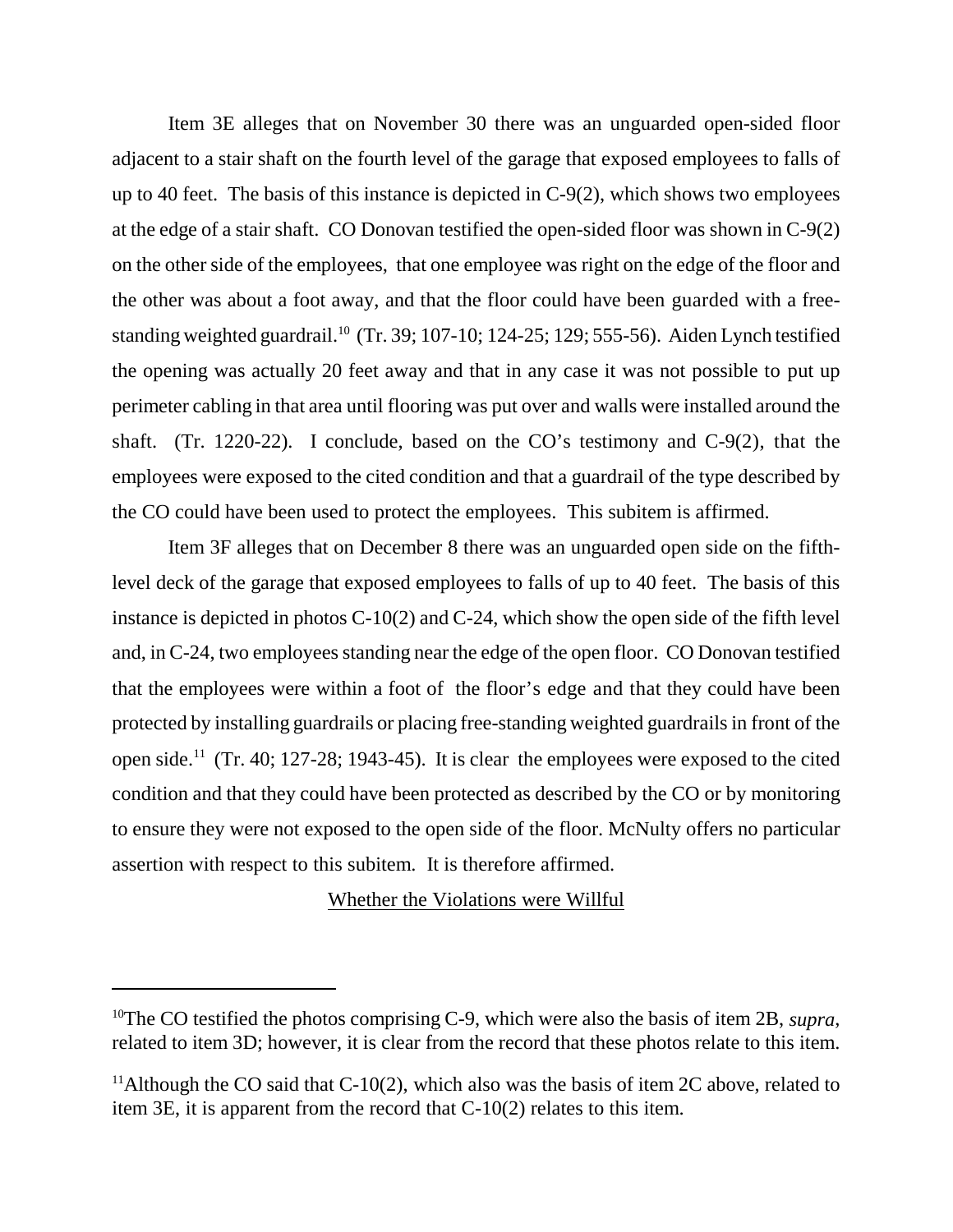All of the violations alleged in citation 2 have been affirmed. To demonstrate a willful violation, the Secretary must show the employer had knowledge of the standard's requirements and either violated them intentionally or showed plain indifference to employee safety. *See, e.g., Carabetta Enter., Inc.*, 15 BNA OSHC 1429, 1432-33, 1991 CCH OSHD ¶ 29,543, p. 39,893 (No. 89-2007, 1991), and cases cited therein. The record contains final orders which include citations issued to McNulty that involve standards the same or similar to those in this citation. Specifically, a final order issued in 1976 includes a violation of 1926.28(a) for employees not wearing safety belts, final orders issued in 1980 and 1981 include violations of  $1926.500(b)(1)$  and  $(d)(1)$ , and final orders issued in 1987 and 1989 include violations of  $1926.105(a)$ .<sup>12</sup> The record also contains R-152, McNulty's written safety program for the site, which, as noted above, required safety belts and lines to be used when necessary and feasible where other protection could not be used and prompt cable guarding of open sides when erection in an area was complete. Finally, the record contains R-1, McNulty's contract in this matter, which required it to comply with OSHA requirements and provide perimeter, shaft and opening protection. R-1 additionally required McNulty to hold safety meetings at the site and to attend those of Whiting-Turner. The record shows McNulty did not attend Whiting-Turner's safety meetings, and while it did hold its own weekly meetings the only ones actually addressing fall hazards, as noted *supra*, had to do with ladder, scaffold and open hole safety. (Tr. 825; 884-85; R-149).

In addition to the above, the record contains C-14 and C-21. C-14 consists of a number of notices from Whiting-Turner representatives to Spancrete and McNulty advising of fall hazards that had been observed, including unprotected sides, stairs and wall and floor openings, and employees engaged in certain activities, like grouting and walking on walls, without fall protection; these date from August 19 to December 6, 1993, and some indicate work on the project would be stopped if the hazards were not corrected. C-21 consists of various letters from Liberty Mutual, the insurer of Spancrete and Whiting-Turner, advising

 $12$ As the Secretary notes, all of these are contained in C-1 except for the 1976 order, which is a Commission decision reported at 4 BNA OSHC 1097.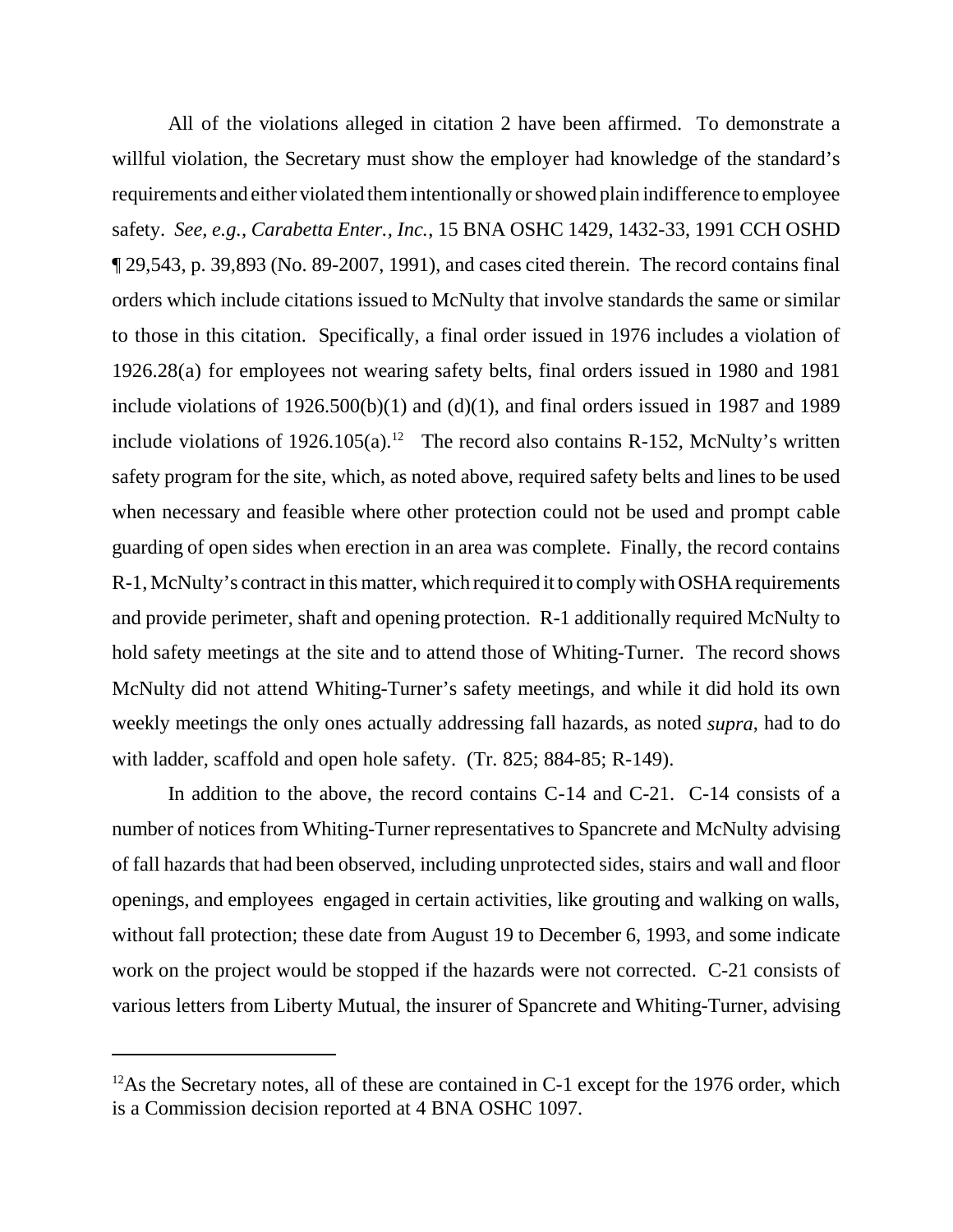of fall hazards its senior loss prevention consultant, David Melick, had seen in McNulty's work areas and his proposed solutions; these date from August 12 to November 9, 1993, are addressed to either Robert Jones of Whiting-Turner or Ivan Millett of Spancrete, and mention the same kinds of fall hazards cited in this case, and the September 27 letter specifically notes Aiden Lynch's attendance at the September 17 meeting discussing fall hazards and the agreement to begin using CAZ's. It is clear from C-14 and C-21 that McNulty had notice of the fall hazards at the site, particularly since Ivan Millett indicated he passed on all notices he received from Whiting-Turner and Liberty Mutual to McNulty. (Tr.1532-34; 1567).

CO Donovan testified the violations were willful because of the company's previous history, the number and severity of the fall hazards at the site, and the fact that various violations took place in view of or on the part of management. He considered the fall hazards on November 19 to be imminent danger conditions and said that while these and the other hazards he saw were abated after he brought them to McNulty's attention there were fall hazards every day of his inspection; Aiden Lynch and Robert Weiss also argued with him on November 19, telling him he didn't know what he was talking about when he discussed the fall protection that was required, and they told him at the December 22 meeting that all the employees were connectors, that connectors did not have to tie off, and that they used CAZ's. (Tr. 141-51; 169-71; 185-90; 196-204; 284-86; 359-67; 480-91; 627-29; 634-35; 639-42; 1937-43). David Melick, who was also present on November 19, testified he considered the conditions on the second level to be a severe fall exposure. (Tr. 795-801). Robert Fadrowski and Roger Cross, the Whiting-Turner representatives with the CO on November 19, agreed Lynch and Weiss argued with him, and, taken together, the testimony of Fadrowski, Cross and Gary Johnson, Whiting-Turner's top superintendent at the site, was that while McNulty usually corrected specific problems brought to its attention there was a general and continuing lack of safety practices and fall protection on its job site. (Tr. 228- 62; 723-25; 742-43; 809-19; 825-29; 883-902; 919-20). Their testimony in this regard is supported by the fact that not only all of the willful instances, but also all of the serious and the repeat instances, *infra*, have been affirmed in this case.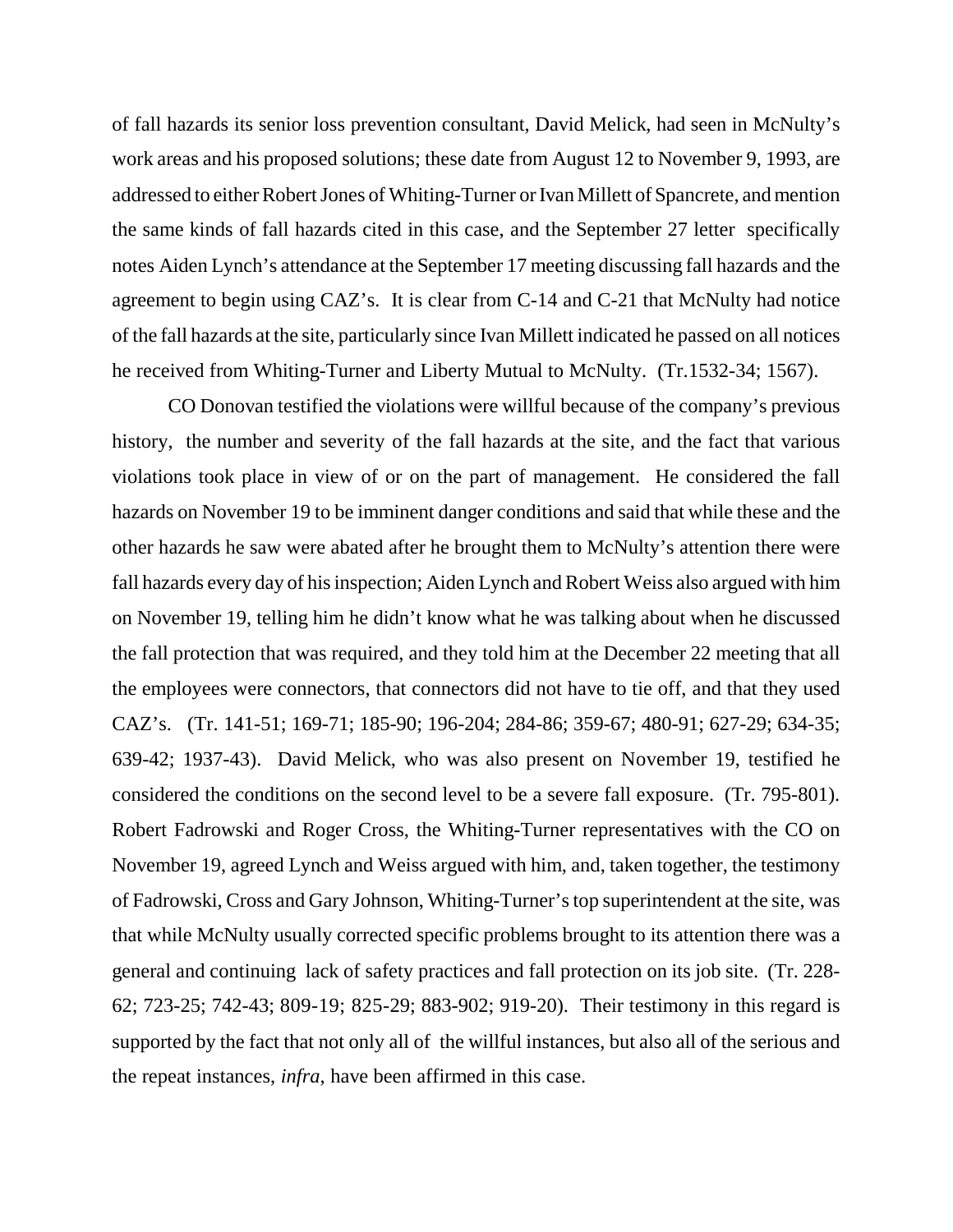Based on the record, I conclude the violations were willful. It is clear that McNulty had knowledge of the requirements of the cited standards, that it was aware both before and during the inspection that its work practices were exposing employees to fall hazards in violation of those standards, and that despite that awareness it did not change its work practices. It is also clear that McNulty's management not only observed a number of the cited conditions but also committed some of them. I have considered all of the evidence of record, including that presented by McNulty to show that it used CAZ's as an alternative to standard fall protection, that it performed the job safely, and that its work practices were in conformance with that of the industry. I note first that although McNulty did agree to use CAZ's, as indicated in the September 27 letter from Liberty Mutual contained in C-21, and evidently did cordon off work areas where erection was taking place, it did not monitor employees for unsafe acts or otherwise meet the intent and purpose of the CAZ provisions. I note also that while there were apparently no accidents on this particular job, McNulty did not, in view of the record, perform the work involved in the cited instances in a safe manner. Finally, I note that while McNulty witnesses Thomas Humphrey and Edward Cush, union officials with erection experience, testified to the effect that McNulty's work practices were in accord with industry practice, the Secretary's witnesses Charles Hardesty and Michael Willis, OSHA officials with erection experience, disagreed; in addition, McNulty witness Randall Davis, the vice-president of an erection company, testified that although the industry practice is to not tie off in the immediate erection zone his company policy is for employees who are stationary and on a stable structure, such as a welder working at the perimeter after the floor is complete, to tie off. (Tr. 929-67; 1615-1725; 1794-1913). The citation items are accordingly affirmed as willful violations.

The Secretary has grouped the instances in each of these three items and has proposed a single penalty for each, that is, a penalty of \$29,400.00 for item 1, a penalty of \$21,000.00 for item 2, and a penalty of \$29,400.00 for item 3. CO Donovan testified about how the gravity of the violations was considered, as was the company's size, history and good faith,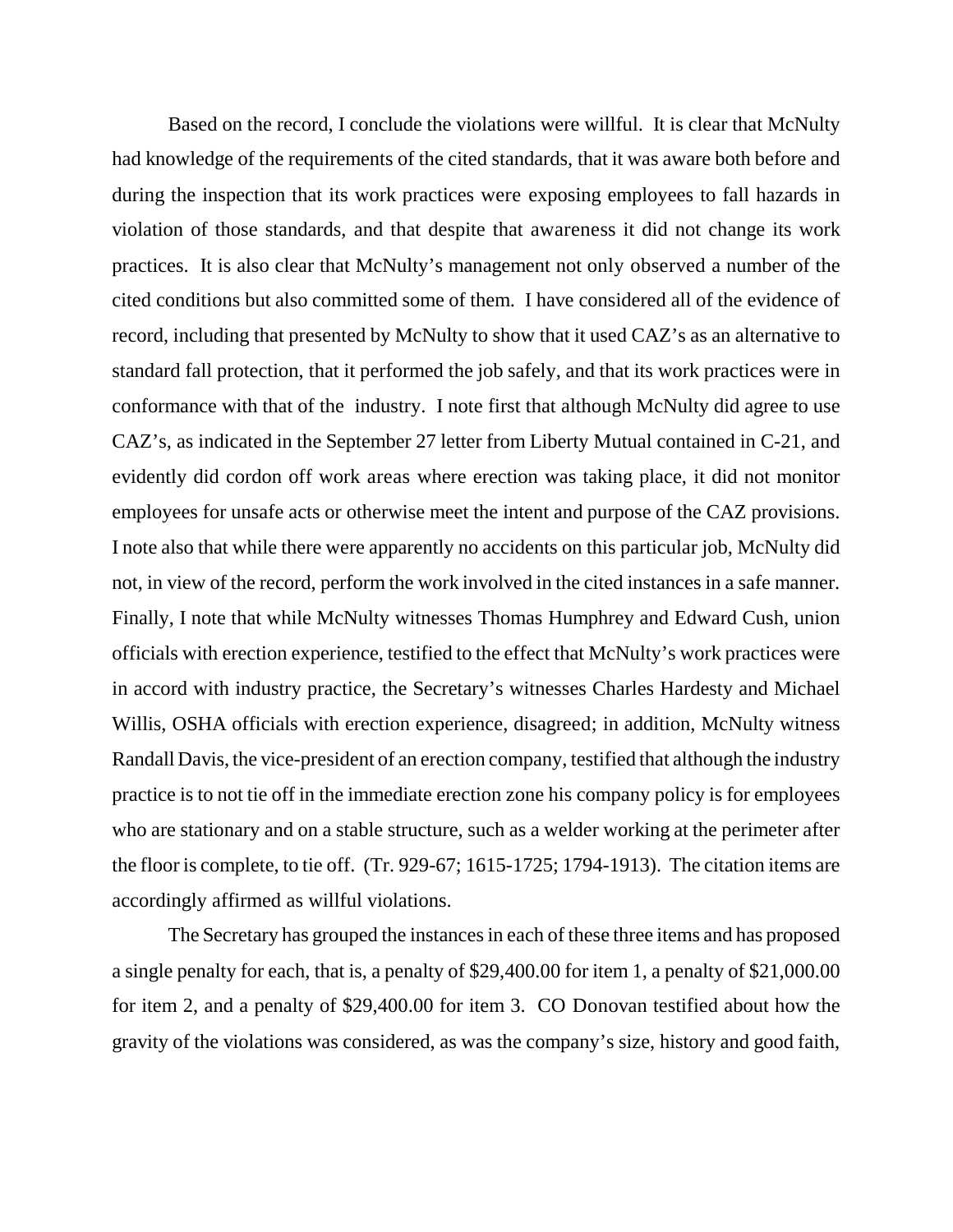in arriving at these penalties. (Tr. 171-72; 284-96). On the basis of this testimony I find that the proposed penalties are appropriate and they are therefore assessed.<sup>13</sup>

## Serious Citation 1 - Item 1

This item alleges that parts of live electrical equipment operating at 50 volts or more were not guarded against accidental contact in violation of 29 C.F.R. 1926.403(i)(2)(i). CO Donovan testified that on November 30 he saw an electrical outlet on the ninth level of the garage that had been pulled out of its housing; the outlet had exposed live wires and the 50 foot extension cord plugged into it was being used to power an electric drill a McNulty employee was using. The CO identified C-16-17 as photos of the outlet and the employee standing on a ladder drilling on a wall. He said the employee footing the ladder was McNulty's foreman Paul Brady, who told him the cord had been plugged into the outlet in that condition. He also said the outlet was operating at 120 volts and was a serious hazard as anyone plugging the cord into it would have been within an inch of the exposed wires and could have contacted them and been electrocuted; the CO noted that while there was a ground fault circuit interrupter ("GFCI") on the outlet box itself this provided no protection from electrocution in the event of contact with the wires. One of electrical contractors on the site repaired the outlet after the CO brought it to McNulty's attention. (Tr. 302-11; 537- 49; 1927-33).

McNulty contends the cited condition occurred after the cord was plugged in and that there was no credible evidence as to who had plugged the cord into the outlet. Aiden Lynch testified the outlet was pulled from its housing after the cord was plugged in and that the employees engaged in the drilling work were unaware of this fact as they were 50 feet away and could not see the outlet. (Tr. 1194-97; 1200). However, there is no evidence Lynch had any personal knowledge of what occurred before the CO saw the outlet, and, as the CO testified, if the outlet was pulled from its housing after the cord was plugged in the cover would still have been around the cord rather than on the ground as in C-16. (Tr. 651-53; 1927-29). Lynch further testified that as far as he could tell neither employee in C-16 was

<sup>&</sup>lt;sup>13</sup>This same reasoning applies to the penalties assessed in citations 1 and 3, *infra*. (Tr. 287).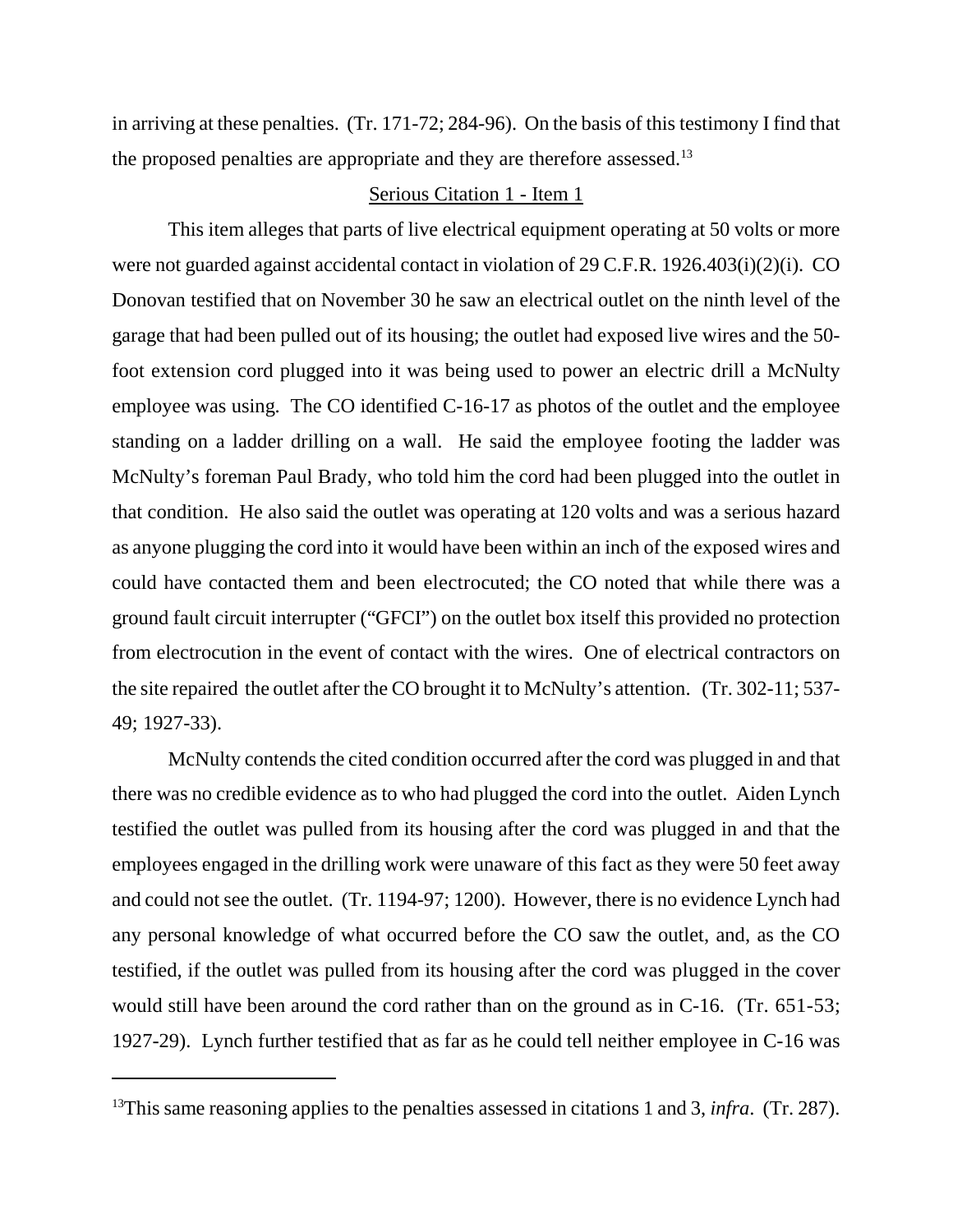Brady, who was assigned to the southern half of the project and did not work in the area where the outlet was located. (Tr. 2079-80). Jack Doyle also testified Brady did not work in the area. (Tr. 2130). Regardless, CO Donovan's testimony is credited. The CO was adamant Brady was the person he talked to about the outlet, that Brady told him they had plugged the cord into the outlet in that condition, and that Brady was the person who unplugged the cord after the CO talked to him. (Tr.304-05; 309-11; 539-41; 1928-29). Also, the CO's narrative made from his inspection notes indicates he discussed the condition with Brady and Lynch. *See* C-20, p. 5. This item is affirmed as a serious violation, and the proposed penalty of \$1,500.00 is assessed.

#### Serious Citation 1 - Item 2

This item alleges two instances of scaffolds without access ladders or equivalent safe access in violation of 29 C.F.R. 1926.451(a)(13). In the first instance, CO Donovan testified he observed two masons on November 30 working on an 8-foot-high scaffold set up in a stair landing between the ninth and tenth levels of the garage; the employees told him they accessed the scaffold from the unguarded 20-inch-wide platform leading to the scaffold and by climbing up the sides of the scaffold, and the CO saw one of the employees accessing the scaffold from the platform. The CO further testified that C-13 showed one of the employees on the platform and that both workers were exposed to an 8-foot fall hazard. (Tr. 40; 126; 312-19; 558-60; 1923). McNulty asserts the masons were not its employees, based on the testimony of Aiden Lynch. (Tr. 1201-06). However, it is clear that this subitem has the same factual background as item 3D of citation 2, *supra*, wherein it was found that the masons were McNulty employees. (Tr. 312-13; 1923). This subitem is affirmed.

The second instance of this item has the same factual background as item 1D of citation 2, set out above, wherein an employee walked across a scaffold set up in an air shaft next to a wall on the seventh level of the garage and then climbed up on the wall to drop a bucket off the wall. CO Donovan testified the employee had to step down about 3 feet to access the scaffold and then up 3 feet to egress it, as depicted in C-2 and C-3(l-m), and that an access ladder was required to safely access and egress the scaffold because the scaffold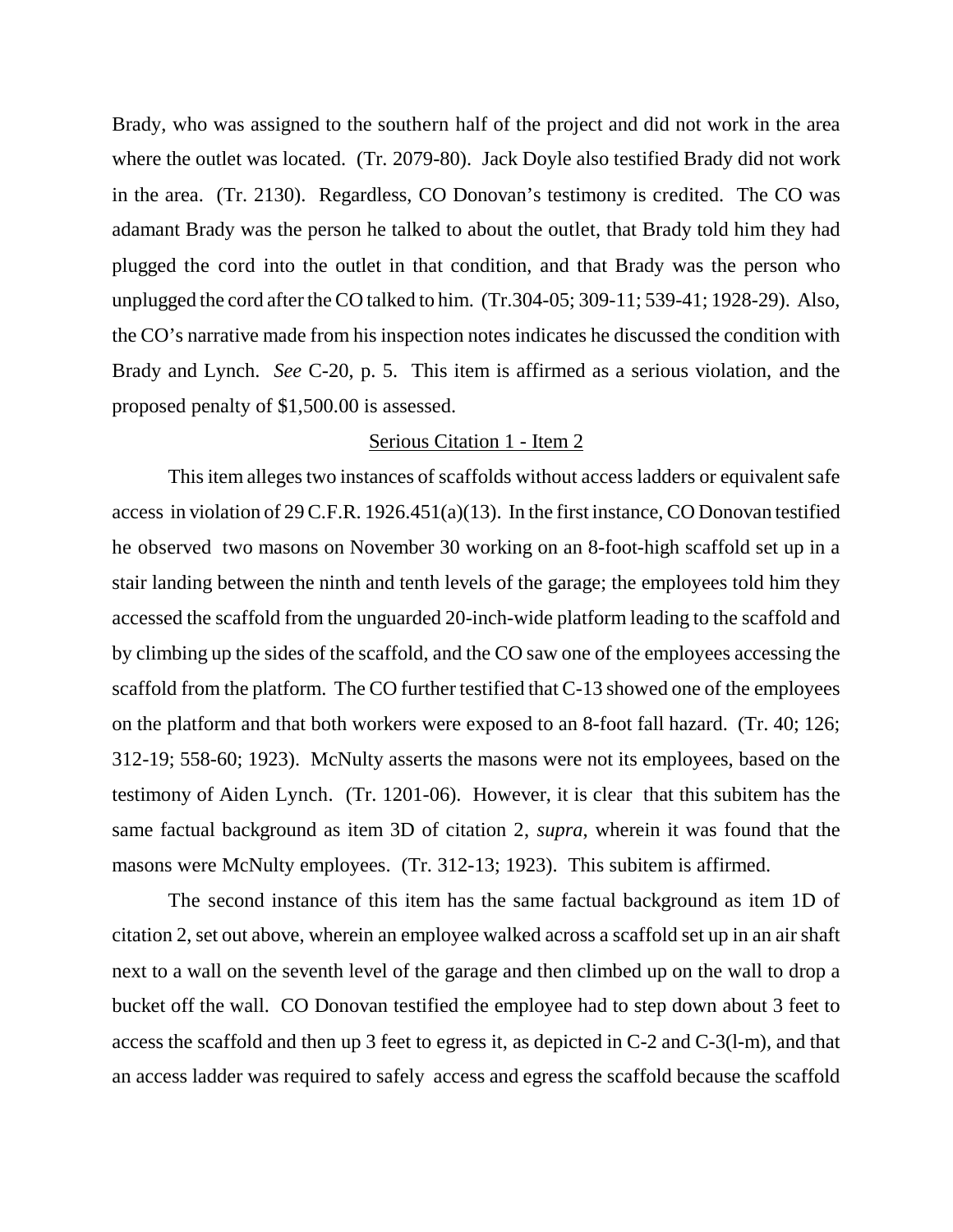platform was about 7 feet from the deck below. (Tr. 56-57; 62-65; 598-600). McNulty contends that the alleged violation did not present a hazard based on Aiden Lynch's testimony that the employee first stepped onto the top rung of the scaffold and that the scaffold platform was only 3 feet from the deck below. (Tr. 1286-89). However, the CO noted that most 3-foot scaffolds are Baker scaffolds and that McNulty used no Baker scaffolds at the site.<sup>14</sup> (Tr. 598-600). He also noted that the other employee working on the scaffold was tied off, as shown in C-3(l). (Tr. 56; 464-65; 469-70). Based on this testimony I find that the lack of an access ladder presented a serious fall hazard.15 This subitem is affirmed.

The Secretary originally proposed a total penalty of \$1,500.00 for these two grouped instances. However, this item has been amended to allege a repeat violation. A violation is properly characterized as repeat if, at the time of the alleged repeated violation, there was a Commission final order against the same employer for a substantially similar violation. *See, e.g., R..G. Friday Masonry*, 17 BNA OSHC 1070, 1074, 1993-95 CCH OSHD ¶ 30,682, p. 42,579 (No. 91-1873, 1995). C-1 contains a final order which includes a previous violation of the same standard cited in this item. CO Donovan testified about how he calculated the penalty for the repeat violation alleged in citation 3, *infra*. (Tr. 307). On the basis of this testimony and the originally-proposed penalty, a total penalty of \$3,000.00 is assessed for this item.

# Serious Citation 1 - Item 3

This item alleges that a wall opening at the site did not have guardrails as required and that employees were exposed to falls of approximately 15 feet, in violation of 29 C.F.R.  $1926.500(c)(1)$ . CO Donovan testified employees were working near the opening in between

 $14C-21$  establishes that while McNulty initially used Baker scaffolds it removed them from the site after Liberty Mutual concluded they were unsafe.

 $^{15}$ In so finding, I have noted Lynch's testimony that R-30, the video taken by Robert Weiss, shows that the scaffold platform was 3 feet from the deck below; however, R-30, in my opinion, does not show one way or the other the height of the scaffold. (Tr. 1301-04).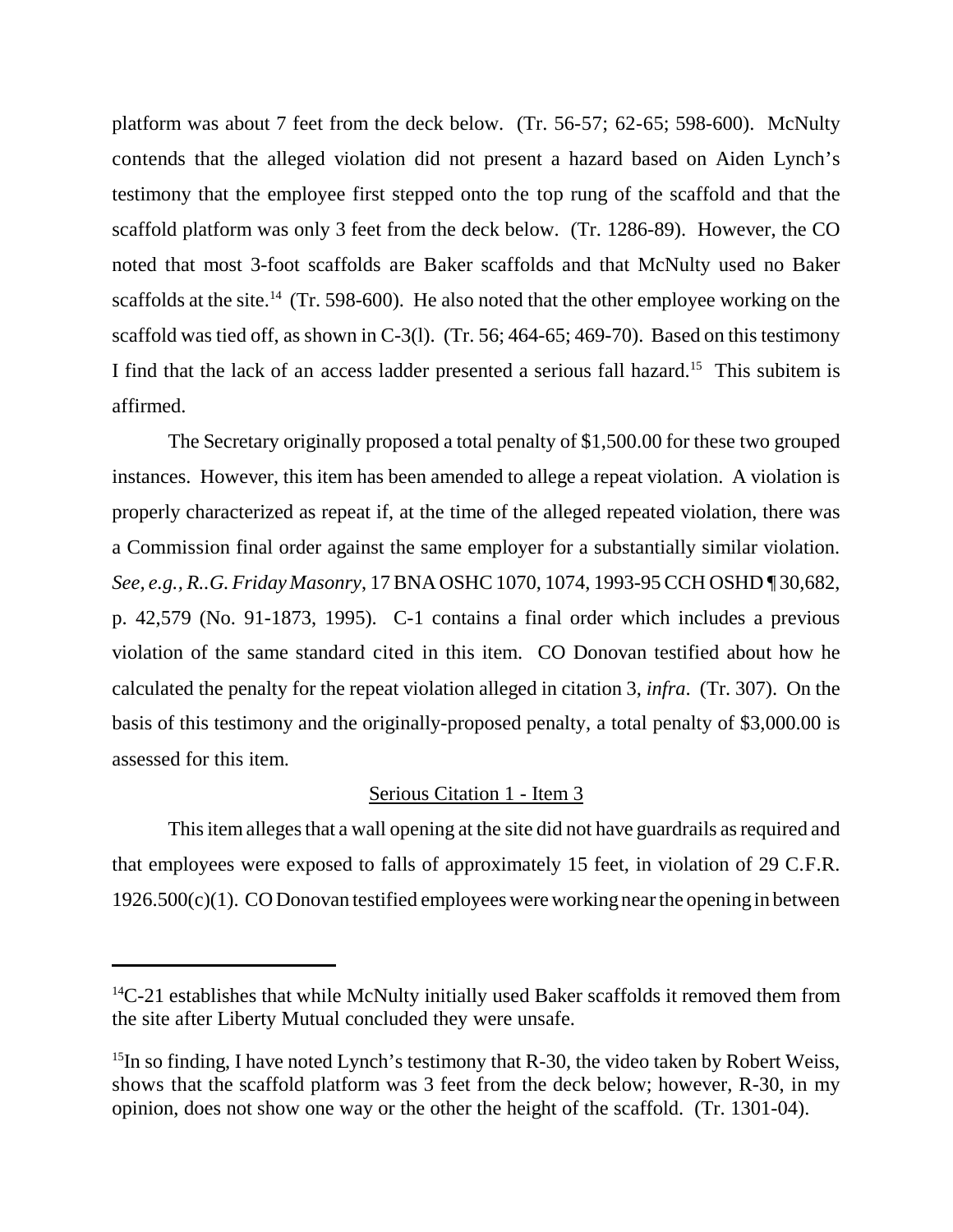the two side walls of the air shaft on the second level of the garage on November 19. He said the opening was to the right of the orange-topped ladder depicted in photos C-11(2-3) and that the employees were exposed to 15-foot falls; the workers on the floor were exposed to the hazard, as had been the employee who was on the ladder, and he had seen one individual at the face of the edge. (Tr. 319-22; 509-10). Aiden Lynch testified the area was a CAZ because the wall in C-11 had just been erected and was being braced and that guarding the opening was infeasible; he said the brace had to be moved into place, as shown in C-11 and C-4(a), and that guarding the opening would have prevented this work. (Tr. 1132-57; 1166- 70). However, it is clear from his testimony that guard cables were put up in the opening after the wall was braced. (Tr. 1166-70). Moreover, I am not persuaded, upon viewing the positions of the brace in the photos, that guard cables across the opening would have interfered with bracing the wall. This item is affirmed, and the proposed penalty of \$3,000.00 is assessed.

## Serious Citation 1 - Item 4

This item alleges that employees were allowed to work under precast concrete members as they were being lifted or moved into position in violation of 29 C.F.R. 1926.704(e). CO Donovan testified that on December 1 he, Robert Fadrowski and CO Schrilla, who was videotaping, were observing McNulty's operations from the roof of the mall when they saw an employee welding at the perimeter of the ninth-level deck of the garage while a double tee was being moved into position above him. Donovan further testified the double tee was the penultimate piece required to complete the tenth-level deck, that it was at times directly above the employee, and that if something had happened to the load it could have fallen and struck the employee or knocked him from the building. The CO pointed out several instances on C-2 where the load was above the employee and noted that until the tee was in place the welder was in sight of foremen Brady and Doyle, who were working on the tenth level. (Tr. 322-25; 580-87).

McNulty's contention, based on the testimony of Aiden Lynch, is that the tee was lifted over the tenth-level deck and then lowered into place and that it was not over the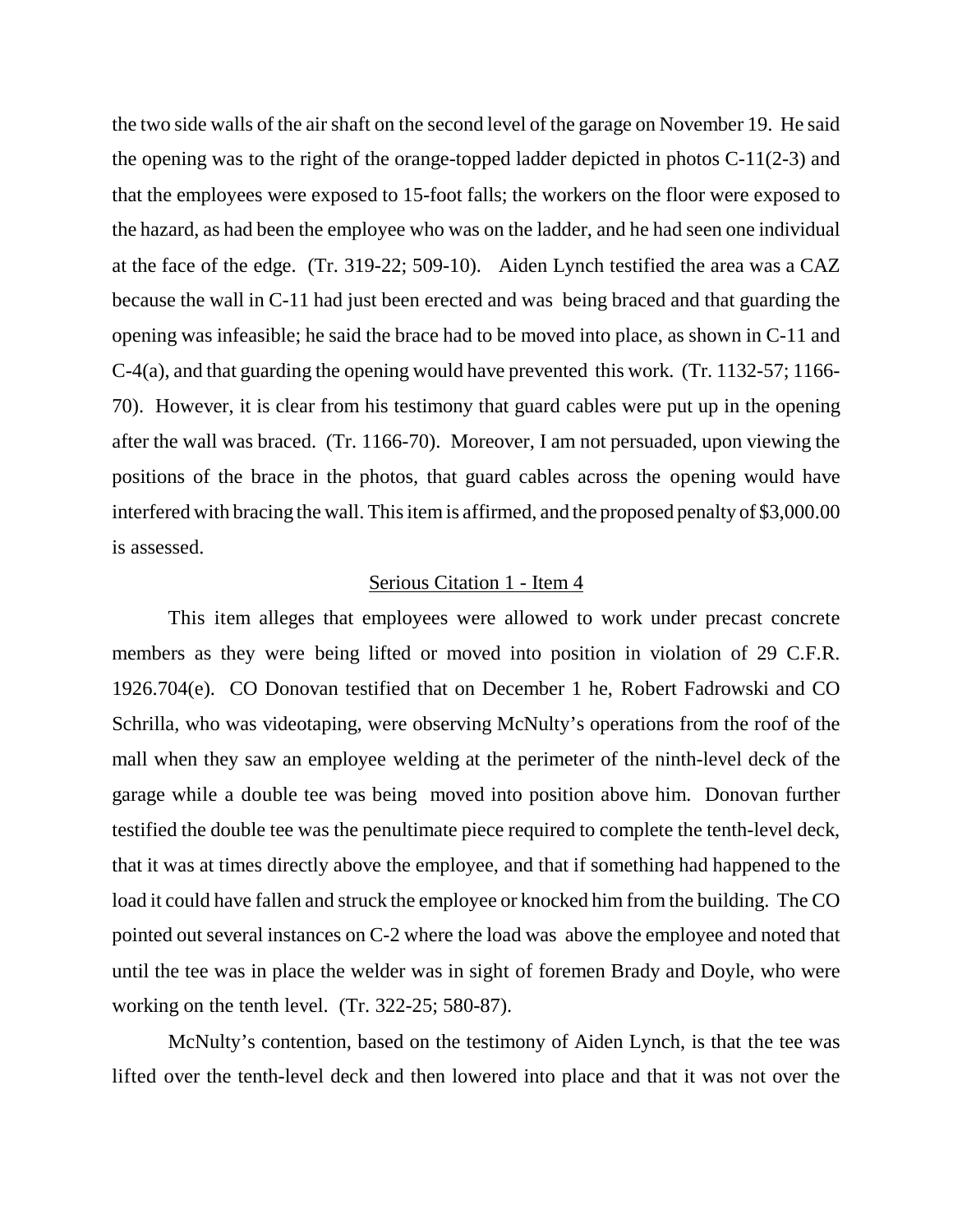welder because he was working near the perimeter of the completed ninth-level deck. (Tr. 1252-67). McNulty goes on to assert that because the tee was 10 feet wide and placed in an area at least 10 feet from the perimeter and the employee below was never more than 10 feet from the perimeter, the welder was not under the load. However, CO Donovan was adamant the welder was under the load, and CO Schrilla agreed. (Tr. 580-87; 669). In addition, McNulty's very assertion supports a conclusion that the welder was either directly beneath the load or in such proximity to it that he was in fact exposed to the cited hazard. This is particularly so in light of McNulty's position, set out *supra*, that one of the greatest hazards on a precast erection site is a load falling or swinging out of control and striking employees. I note Lynch's own testimony in this regard and his statement that even the employees who are not directly under the load are exposed to this hazard. (Tr. 2071-75; 2085-86). This item is accordingly affirmed, and the proposed penalty of \$1,500.00 is assessed.

### Serious Citation 1 - Item 5

This item alleges there were stairways at the site which were not equipped with handrails or guardrails in violation of 29 C.F.R. 1926.1052(c)(1). CO Donovan testified that on November 30 he saw two employees welding in a stairwell at the open face of a stairway that had no railings to provide protection from falls. He said C-18 showed one of the employees, who was exposed to a fall of 16 feet to the landing below, and that if the worker had been at the top of the stairs he would have been exposed to a fall of 24 feet. He also said the welders told him they worked for McNulty and that the condition was in plain view of foreman Brady, who verified the welders were McNulty's. (Tr. 325-29; 615-18; 1922-24). McNulty does not dispute the welders worked for it. It contends, rather, it had no knowledge of the condition based on the testimony of Aiden Lynch that he was not given the opportunity to accompany the CO and that while Donovan told him about the condition later he was never able to verify who the employees were; Lynch also testified it was the job of Whiting-Turner carpenters to put up the rails, that McNulty's policy was for the welders to work behind the carpenters so as to not be exposed to unguarded stairs, and that if he had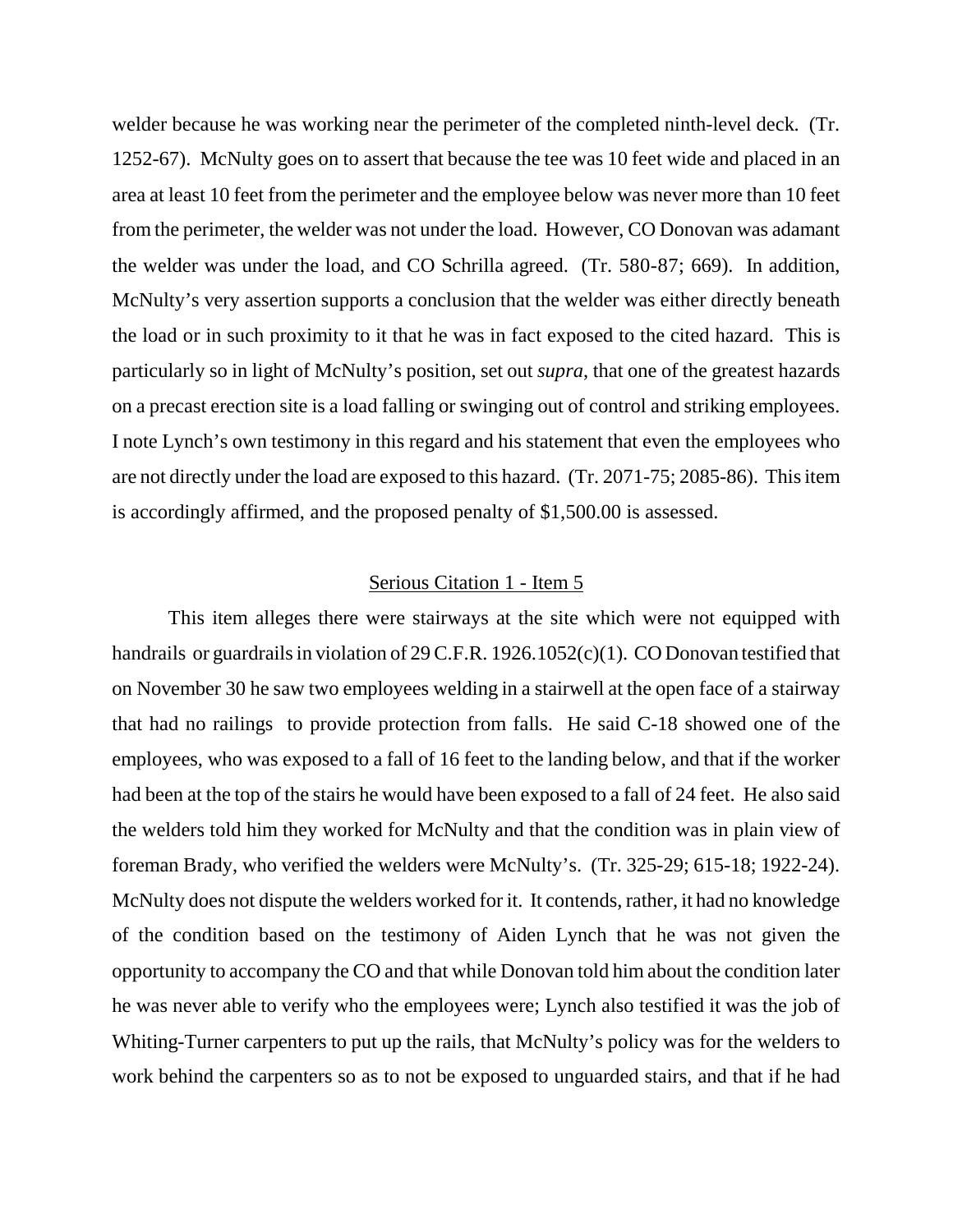been able to learn who the welders were they would have been disciplined. (Tr.1206-14; 1246-47). McNulty's claim it was prevented from participating in the inspection was addressed and rejected *supra*. In addition, the CO testified that foreman Brady was also in the area. (Tr. 328-29; 618; 1922). Although Lynch disagreed, it is clear from the record the stairs were in the same area as the electrical violation set out above in item 1 of citation 1, wherein it was found that Brady was in fact working in the area. (Tr. 328-29; 1206-07; 1210; 2080). McNulty's contention it had no knowledge of the condition is rejected, this item is affirmed, and the proposed penalty of \$3,000.00 is assessed.

## Serious Citation 1 - Item 6

This item alleges that two 12-foot ladders used to gain access to walls on November 19 did not extend at least 3 feet above the walls and were not placed against the walls such that their rails were supported equally in violation of 29 C.F.R. 1926.1053(b)(1) and (b)(10). CO Donovan testified one of the ladders was depicted in C-11(2-3) and the other in C-12 and C-4(b), which showed that both ladders were supported by their top rungs rather than their side rails and that the ladders did not extend above the areas accessed by the employees. He further testified that ladder rails are designed to support ladders while the rungs are not and that ladders not extending over the area to be accessed present a fall hazard; he noted that the worker who used the ladder to access the top of the wall, as shown in C-4(b) and C-12, was exposed to an exterior fall of about 43 feet and an interior fall of about 24 feet, and that the worker who used the ladder to access the notch on which he sat, as shown in C-11(2- 3), was also exposed to a fall hazard. CO Donovan said foremen Brady and Doyle were in the area at the time as was Aiden Lynch. (Tr. 117-18; 329-34; 430; 512-14; 1924-26).

Aiden Lynch testified that the uprights of the ladder depicted in C-12 engaged two faces of the wall, which gave it stability from sliding sideways. (Tr. 1172-73). However, CO Donovan specifically testified that the ladder shown in C-12 was supported by its top rung and not its side rails, his testimony is supported by C-4(b), and it is clear from C-4(b) that the ladder did not extend above the wall as required and that the employee using it was exposed to the fall hazard described by the CO. (Tr. 330-32; 1124-26). Lynch further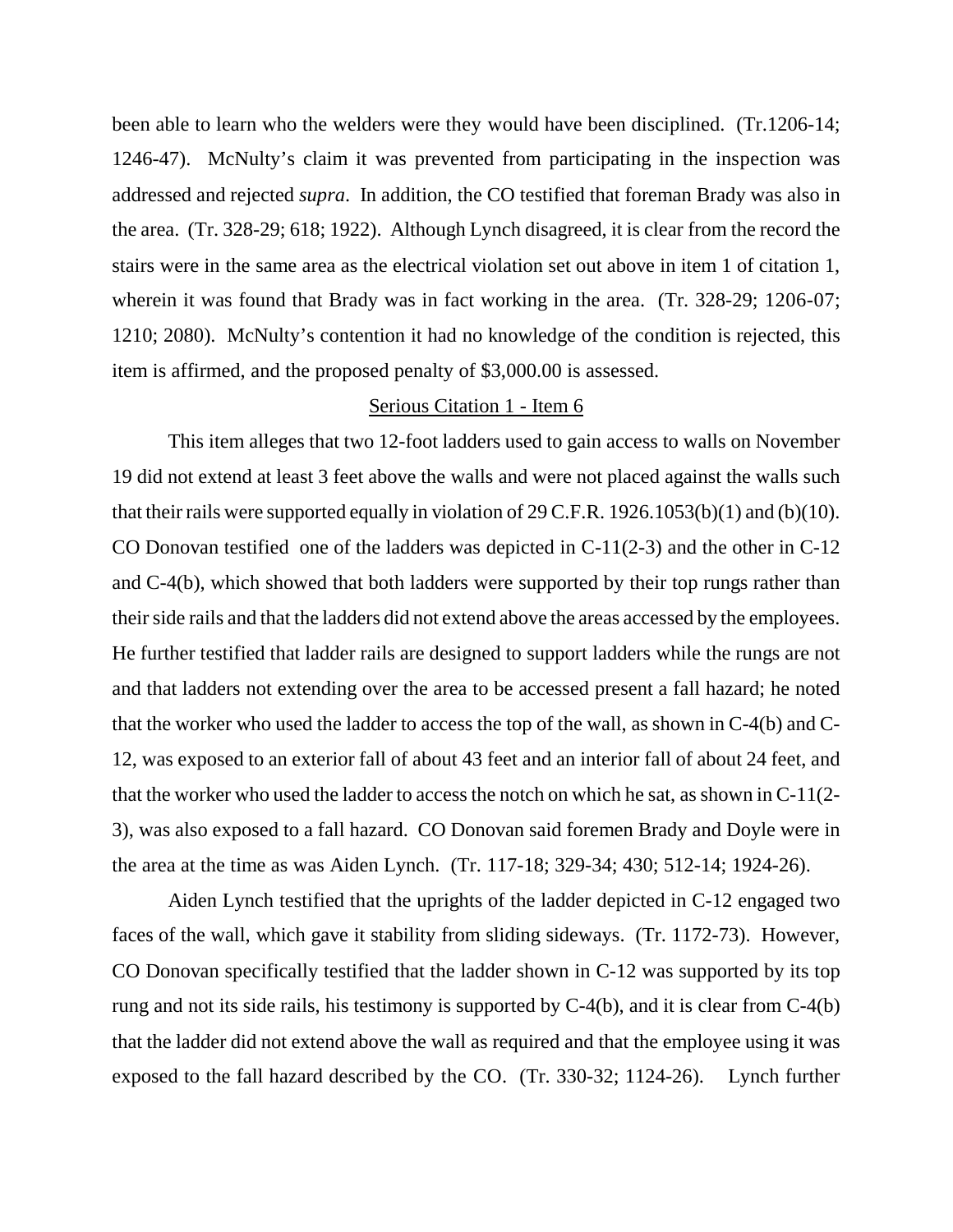testified that the ladder in C-11(2-3) was braced by the employee footing it below and that if the ladder had extended up above the platform the employee sitting in the notch could not have done his work. (Tr. 1177-80). The CO agreed that footing the ladder was a safe practice but did not alter his opinion that the ladder being supported by its top rung was a hazard. Moreover, he disagreed that a ladder extending above the platform would have kept the employee from doing the work and said that the job could have been done more safely from a ladder. (Tr. 512-14; 1924-26). Regardless, it is clear from the record that the ladder was cited not because it did not extend above the platform but because it did not extend above the notch on the wall, which subjected the employee to a fall to the deck below. These items are affirmed, and the total proposed penalty of \$3,000.00 for these items is assessed.

#### Serious Citation 1 - Items 7-9

Item 7 alleges a compressed gas cylinder containing acetylene did not have a valve protection cap in violation of 29 C.F.R. 1926.350(a)(1), and items 8 and 9 allege that compressed gas cylinders containing acetylene and oxygen were improperly secured and stored together in violation of 29 C.F.R. 1926.350(9) and (10), respectively. CO Donovan testified that on December 2 he saw one acetylene cylinder and two oxygen cylinders roped together across from the job trailer shared by McNulty and Spancrete. He identified C-19 as a photo of the cylinders and noted that the small cylinder on the left, the acetylene cylinder, had no valve protection cap. He also noted that employees were walking within 2 feet of the cylinders, which could have resulted in their being knocked over, releasing oxygen and acetylene and creating a fire hazard. The CO reported these conditions to Jack Doyle, who had them corrected. (Tr. 334-44).

The language of the cited standards clearly prohibits the conditions described by the CO. McNulty asserts the cylinders were secured to the barrel in front of them shown in C-19. However, McNulty points to no evidence in this regard other than C-19, which in my view does not establish its assertion, especially since the CO specifically testified that the cylinders were not secured to the barrel. (Tr. 609-10; 650-51). McNulty also asserts the cylinders were empty. Aiden Lynch testified that empty cylinders were stored at the site as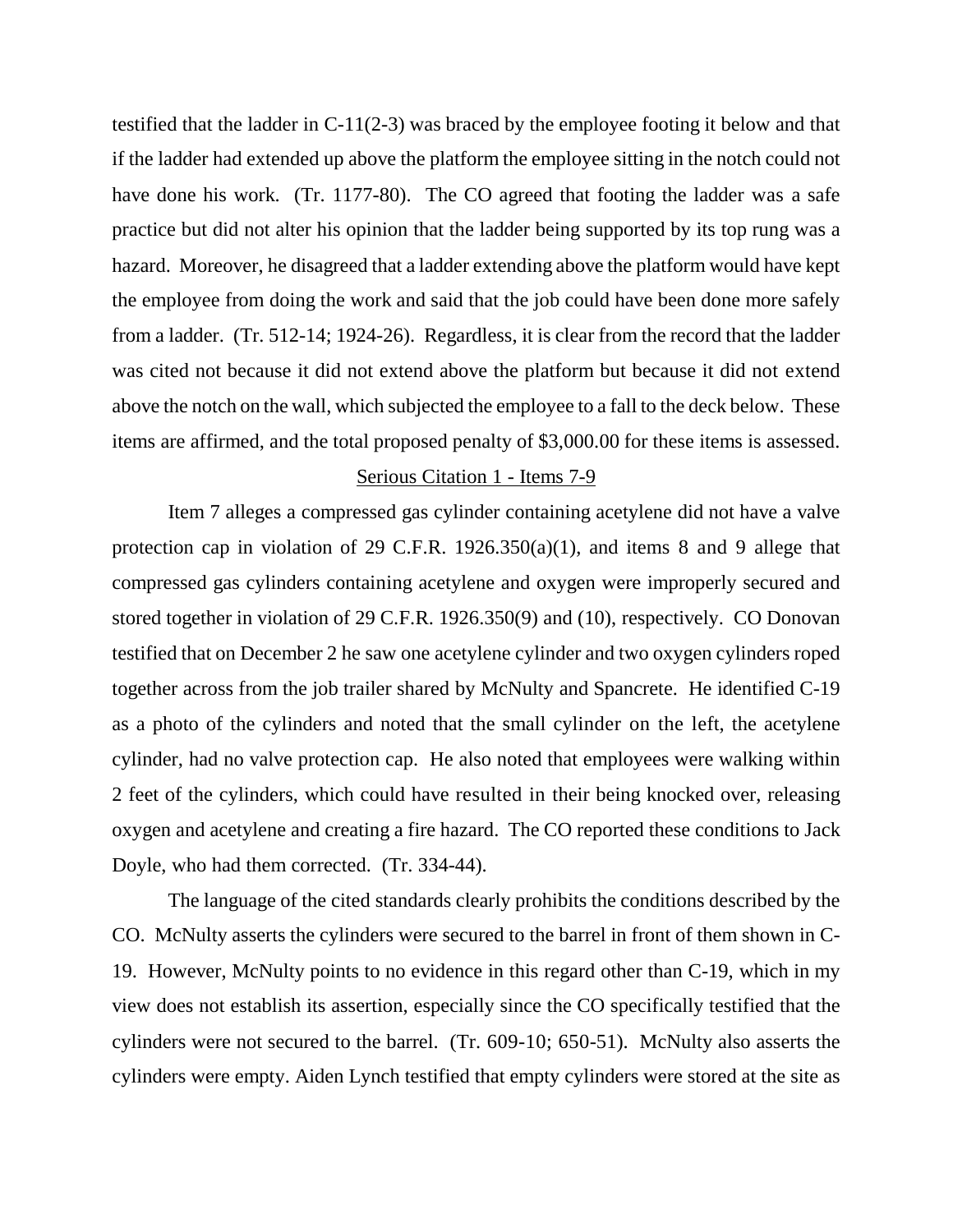shown in C-19, while full cylinders were stored in another area in two separate stockpiles approximately 100 yards apart. Lynch also testified that the cylinders in C-19 were empty and were picked up later that day by the supplier. However, Lynch had no personal knowledge that the cylinders which were picked up were the same ones shown in C-19. In addition, R-151, a form signed by Robert Weiss indicating that two empty oxygen cylinders and one empty acetylene cylinder were picked up that day, was received in evidence subject to connection through the testimony of Robert Weiss that these were the cited cylinders and he was never called as a witness. (Tr. 1338-47). Even if he had been, compressed gas cylinders are presumed to contain at least enough residual gas to present a hazard unless there is evidence that the cylinders were so empty as to negate the possibility of injury. *Williams Enter. of Georgia, Inc.*, 7 BNA OSHC 1900, 1903, 1979 CCH OSHD ¶ 24,003, p. 29,138 (No. 13875, 1979). No such evidence was presented in this case, and McNulty's awareness of the hazard is shown by its own work rule requiring that oxygen and gas cylinders, whether empty or full, be kept at least 20 feet apart. *See* R-152, p. 18, item 9. These items are affirmed.

Item 9 is affirmed as a serious violation, and the Secretary's proposed penalty of \$900.00 is assessed. Items 7 and 8 have been amended to allege repeat violations. As noted above, a violation is properly characterized as repeat if, at the time of the alleged repeated violation, there was a Commission final order against the same employer for a substantially similar violation. C-1 contains final orders which include previous violations of the same standards cited in items 7 and 8. These items are therefore affirmed as repeat violations. CO Donovan testified about how he calculated the penalty for the repeat violation alleged in citation 3. (Tr. 307). Based on this testimony and the originally-proposed penalties for items 7 and 8, a penalty of \$1,800.00 is assessed for each item.

#### Repeat Citation 3

This citation, which alleges that a drill was energized through an extension cord plugged into an outlet that did not have the ground clip connected in repeated violation of 29 C.F.R. 1926.404(f)(6), has the same factual background as item 1 of citation 1 above. CO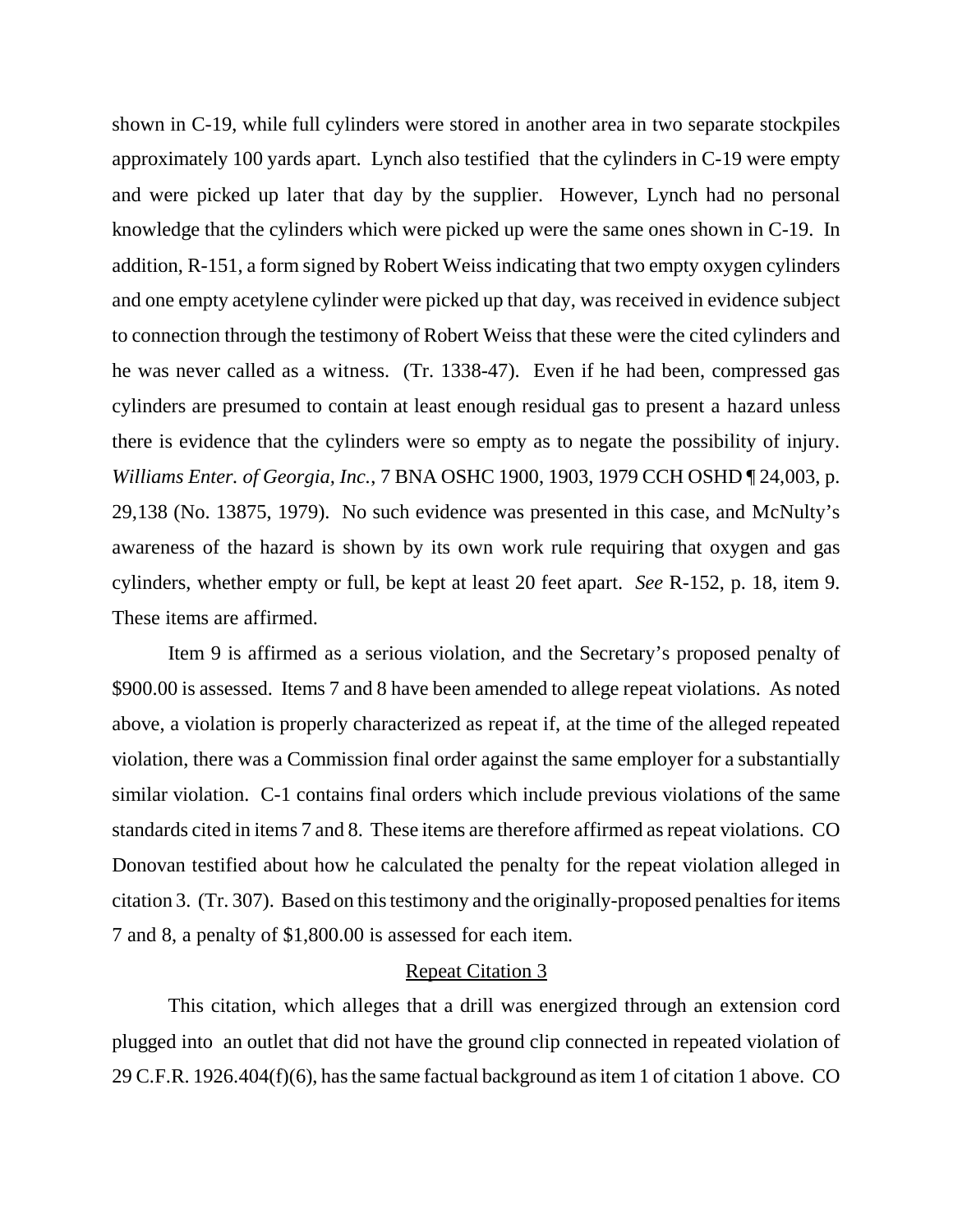Donovan testified that the drill and cord were both the three-wire type requiring grounding and that the outlet used to power them did not have a grounding wire. He said C-16 showed the outlet's positive and neutral wires as well as the third terminal screw to which a ground wire should have been attached. He also said he tested the other end of the extension cord with a uni-tester, which established that the equipment was not grounded. The CO noted the drill was not a double-insulated tool and that while the GFCI on the outlet box reduced the severity of the hazard the lack of grounding nonetheless exposed the employee using the drill to an electrical shock. (Tr. 301-11).

McNulty contends the fact the equipment was protected by a GFCI rendered the hazard of the condition insufficient to pose any danger to employees.<sup>16</sup> James Hinson, McNulty's expert witness, testified the situation did present a risk of exposure to an electrical shock but that the risk was acceptable because the GFCI would have reduced any such shock to 20 milliamps or less. (Tr. 1783). CO Donovan, however, testified that GFCI's work by cutting off the electrical current to equipment when levels between 5 and 7 milliamps are detected. He further testified that a shock of 5 milliamps would be sufficient to cause muscle contraction or loss of control, which in this case could have resulted in the employee operating the drill falling from the ladder and/or dropping the drill on the employee footing the ladder, either of which could have resulted in serious injury. (Tr. 543-44; 1933- 35). McNulty offered no rebuttal to this evidence other than the testimony of Aiden Lynch that 5 to 7 milliamps would cause a "minimum" shock. (Tr. 2078-79). The Secretary has accordingly established a violation of the cited standard which could have resulted in serious injury.

The Secretary has characterized this citation as repeated based on a previous violation of 29 C.F.R. 1926.404(f)(7)(iv)(C)(1), and C-15 contains the final order in regard to this violation. The previously-cited standard requires the grounding of certain electrical

<sup>&</sup>lt;sup>16</sup>Aiden Lynch's testimony that McNulty provided another GFCI between the outlet and the drill was disputed by the CO; however, this issue need not be addressed since it is clear that the parties agree that the equipment was protected by a GFCI. (Tr. 542-43; 1197-99; 1929- 31; 1970; 2077-78).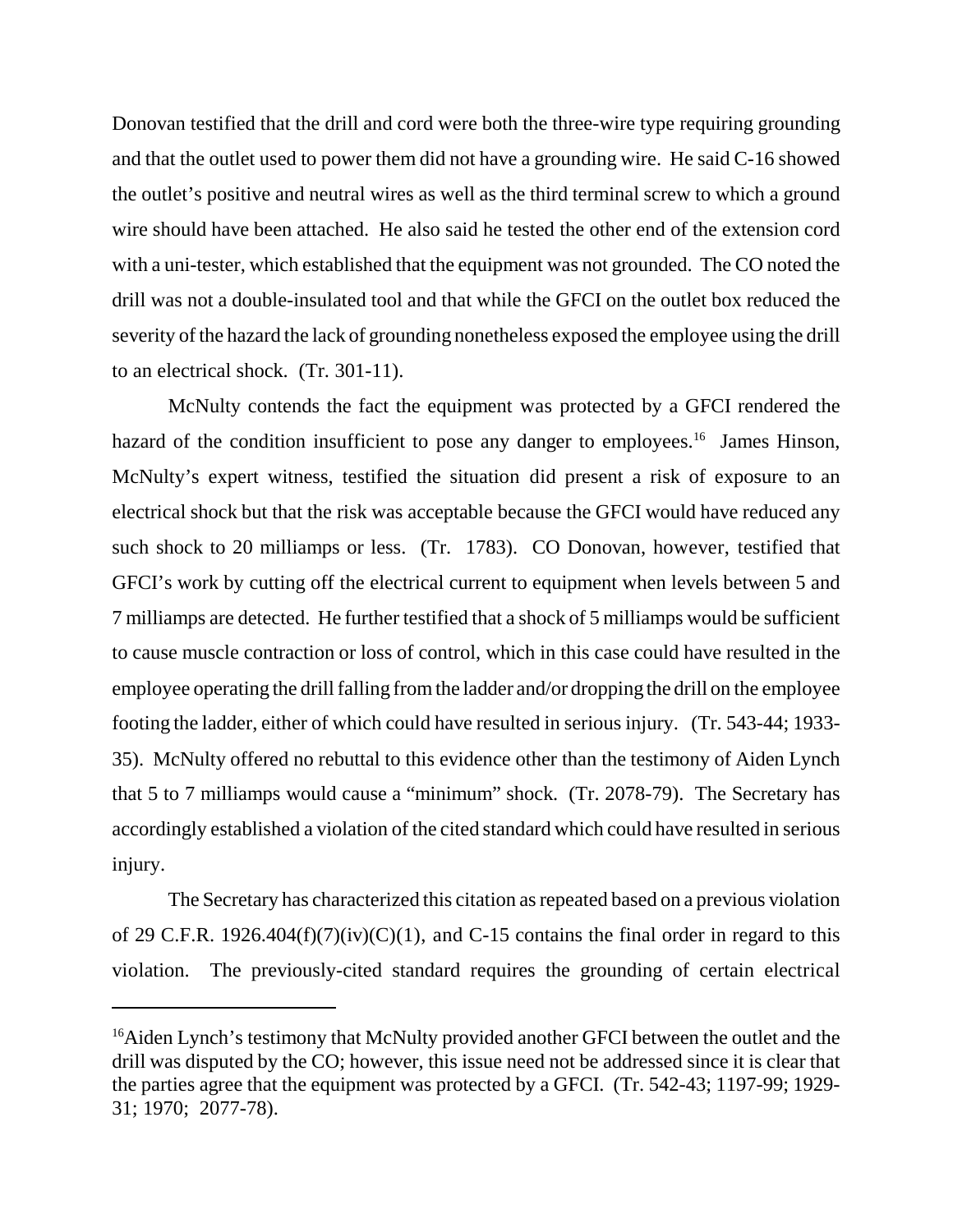equipment, while the standard cited in this case requires the path to ground from circuits, equipment and enclosures to be permanent and continuous. The standards are sufficiently similar such that it is appropriate to affirm this citation as a repeated violation. The proposed penalty of \$1,800.00 was essentially derived by doubling an initial penalty of \$900.00 due to the repeated characterization. It is my conclusion this penalty is too high, particularly since the CO initially indicated it was based in part on the risk of a shock more severe than that described above. (Tr. 307). In addition, while the CO's testimony does establish that serious injury could have resulted from the violation, it is clear from C-16 that the employee operating the drill was only about 3 feet off the ground and that any injury occurring from his falling or dropping the drill would have been of lower gravity than if he had been further from the ground. A penalty of \$900.00 for this citation is therefore assessed.

#### Findings of Fact

All findings of fact relevant and necessary to a determination of the contested issues have been found specifically and appear herein. All evidence of record and arguments of the parties, whether expressly mentioned or not, have been considered in determining the contested issues.

# Conclusions of Law

1. Respondent A.J. McNulty & Company, Inc., is engaged in a business affecting commerce and has employees within the meaning of section 3(5) of the Act. The Commission has jurisdiction of the parties and of the subject matter of the proceeding.

2. Respondent was in serious violation of 29 C.F.R. §§ 1926.350(a)(10), 1926.403(i)(2)(i), 1926.500(c)(1), 1926.704(e), 1926.1052(c)(1), 1926.1053(b)(1) and 1926.1053(b)(10).

3. Respondent was in willful violation of 29 C.F.R. §§ 1926.95(a), 1926.105(a), 1926.500(b)(1) and 1926.500(d)(1).

4. Respondent was in repeat violation of 29 C.F.R. §§ 1926.350(a)(1), 1926.350(a)(9), 1926.404(f)(6) and 1926.451(a)(13).

## Order